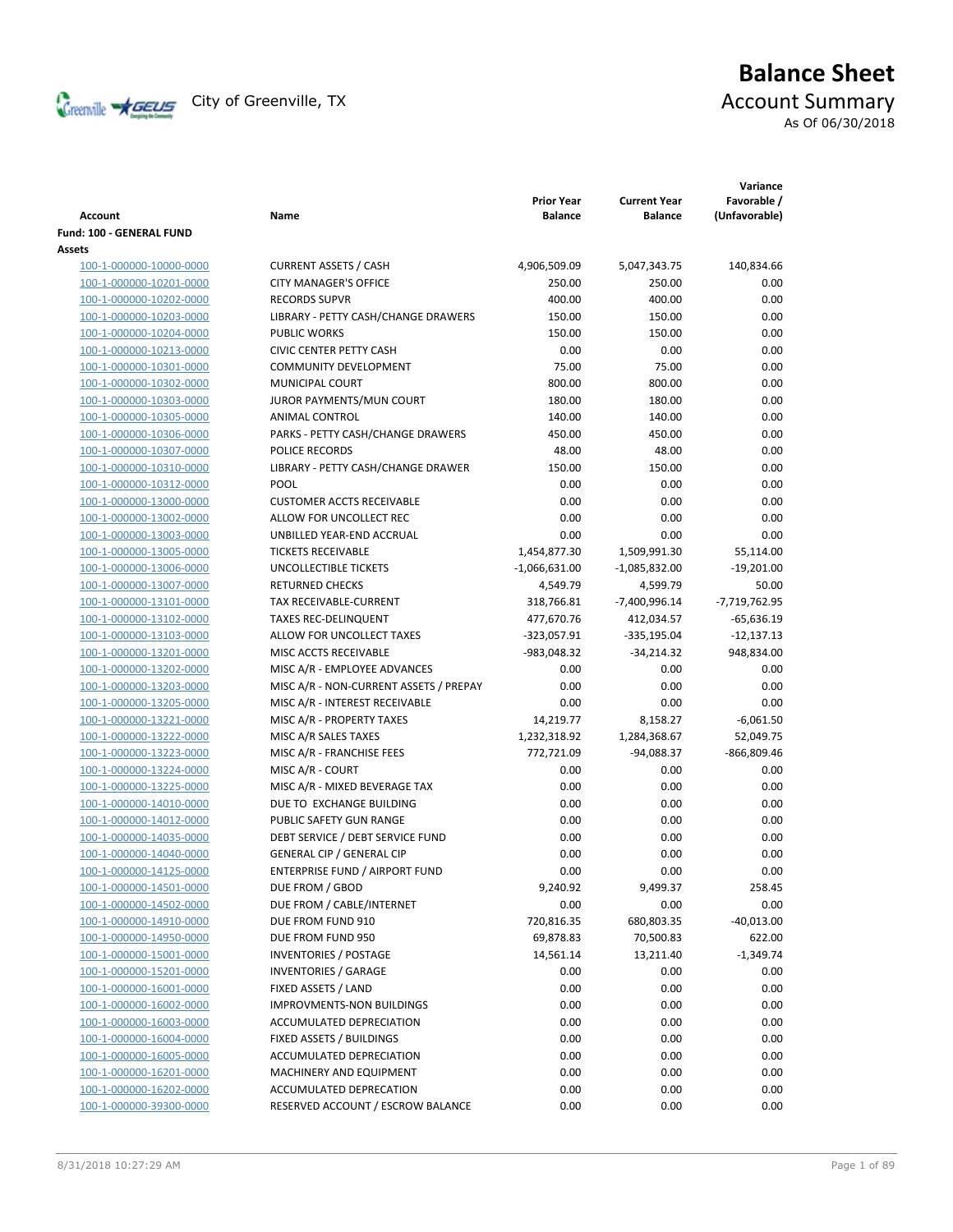**Variance**

|                         |                                                                                   | <b>Prior Year</b> | <b>Current Year</b> | Favorable /   |
|-------------------------|-----------------------------------------------------------------------------------|-------------------|---------------------|---------------|
| <b>Account</b>          | Name                                                                              | <b>Balance</b>    | <b>Balance</b>      | (Unfavorable) |
| 100-1-000000-91030-0000 | 4A-EDC                                                                            | 0.00              | 0.00                | 0.00          |
| 100-1-000000-91410-0000 | <b>INVENTORY / MATERIALS &amp; SUPPLIES</b>                                       | 0.00              | 0.00                | 0.00          |
| 100-1-000000-91410-0700 | <b>INVENTORY / PAPER STOCK</b>                                                    | 0.00              | 0.00                | 0.00          |
| 100-1-000000-91430-0000 | NON-CURRENT ASSETS / PREPAYMENTS                                                  | 0.00              | 0.00                | 0.00          |
|                         | <b>Total Assets:</b>                                                              | 7,626,186.54      | 92,978.43           | -7,533,208.11 |
|                         |                                                                                   |                   |                     |               |
| Liability               |                                                                                   |                   |                     |               |
| 100-1-000000-20101-0000 | <b>ACCOUNTS PAYABLE</b>                                                           | $-4,835.75$       | 247.50              | $-5,083.25$   |
| 100-1-000000-20102-0000 | <b>CREDIT CARD PAYABLE</b>                                                        | 0.00              | 0.00                | 0.00          |
| 100-1-000000-20103-0000 | ACCRUED ACCOUNTS PAYABLE                                                          | 29,682.60         | 29,682.60           | 0.00          |
| 100-1-000000-20114-0000 | <b>INVESTMENT ADVISORY FEES</b>                                                   | 0.00              | 0.00                | 0.00          |
| 100-1-000000-20115-0000 | PD EMP COMMISSION                                                                 | 256.29            | 13.76               | 242.53        |
| 100-1-000000-20116-0000 | POLICE DONATIONS                                                                  | 23,568.77         | 22,342.16           | 1,226.61      |
| 100-1-000000-20117-0000 | <b>FIRE DONATIONS</b>                                                             | 11,958.82         | 10,363.32           | 1,595.50      |
| 100-1-000000-20118-0000 | <b>COMBAT CHALLENGE</b>                                                           | 6,361.27          | 804.06              | 5,557.21      |
| 100-1-000000-20119-0000 | <b>CEMETERIES DONATIONS</b>                                                       | 61.79             | 61.79               | 0.00          |
| 100-1-000000-20120-0000 | <b>LIBRARY DONATIONS</b>                                                          | 12,741.38         | 12,890.32           | $-148.94$     |
| 100-1-000000-20121-0000 | <b>ANIMAL SHELTER DONATIONS</b>                                                   | 640.85            | 1,041.85            | $-401.00$     |
| 100-1-000000-20122-0000 | <b>PARKS DONATIONS</b>                                                            | 281.03            | 1,716.03            | $-1,435.00$   |
| 100-1-000000-20125-0000 | SALES TAX PAYABLE / IN THE CITY                                                   | 32.30             | 19.02               | 13.28         |
| 100-1-000000-20127-0000 | STATE COURT COST/FEE PAYB                                                         | 65,877.06         | 68,177.73           | $-2,300.67$   |
| 100-1-000000-20128-0000 | SEATBELT&CHILD RESTRAINT                                                          | 7,625.61          | 8,363.32            | $-737.71$     |
| 100-1-000000-20129-0000 | MUNICIPAL COURT CLEARING                                                          | 725.00            | 632.20              | 92.80         |
| 100-1-000000-20130-0000 | <b>3RD PARTY FTA FEE PAYABLE</b>                                                  | 271.94            | 308.80              | $-36.86$      |
| 100-1-000000-20131-0000 | REFUNDS / OVERPAYMENTS                                                            | $-122.70$         | $-122.70$           | 0.00          |
| 100-1-000000-20132-0000 | <b>COURT COLL AGENCY FEES</b>                                                     | 556.41            | 815.75              | $-259.34$     |
| 100-1-000000-20136-0000 | ATTORNEY COLLECTION FEES                                                          | 0.00              | 0.00                | 0.00          |
| 100-1-000000-20137-0000 | PLAT FILING FEES PAYABLE                                                          | 22,310.74         | 26,207.74           | $-3,897.00$   |
| 100-1-000000-20138-0000 | COMMUNITY DEV TRUST ACCT                                                          | 1,953.50          | 1,398.50            | 555.00        |
| 100-1-000000-20139-0000 | RETAINAGES PAYABLE                                                                | 0.00              | 0.00                | 0.00          |
| 100-1-000000-20141-0000 | <b>TELEPHONE CLEARING</b>                                                         | 6,749.92          | 5,539.66            | 1,210.26      |
| 100-1-000000-20143-0000 | POLICE PROPERTY ROOM CLEARING                                                     | 10,775.99         | 11,053.99           | $-278.00$     |
| 100-1-000000-20146-0000 | MAIN ST / FARMERS MRKT RESALE                                                     | 164.12            | 179.12              | $-15.00$      |
| 100-1-000000-20147-0000 | YMCA REGISTRATIONS                                                                | 0.00              | 0.00                | 0.00          |
| 100-1-000000-20155-0000 | MAIN STREET - DONATIONS                                                           | 1,520.52          | 17.02               | 1,503.50      |
| 100-1-000000-20160-0000 | <b>UNAPPLIED CREDIT</b>                                                           | 0.00              | 0.00                | 0.00          |
| 100-1-000000-20201-0000 | DEFERRED REVENUE                                                                  | 0.00              | 0.00                | 0.00          |
| 100-1-000000-20203-0000 | DEFERRED TAX REVENUE                                                              | 451,702.46        | $-7,345,833.81$     | 7,797,536.27  |
| 100-1-000000-20204-0000 | DEFERRED TICKET REVENUE                                                           | 323,539.30        | 353,466.30          | $-29,927.00$  |
| 100-1-000000-21040-0000 | DUE TO / GENERAL CIP FUND                                                         | 0.00              | 0.00                | 0.00          |
| 100-1-000000-21201-0000 | DUE TO / CENTRAL SERVICE FUND                                                     | 0.00              | 0.00                | 0.00          |
| 100-1-000000-21401-0000 | DUE TO / ELECTRIC OPERATING FUND                                                  | 0.00              | 0.00                | 0.00          |
| 100-1-000000-21506-0000 | DUE TO / 4A-EDC                                                                   | 1,916.01          | 1,749.61            | 166.40        |
| 100-1-000000-21507-0000 | DUE TO / BOARD OF DEVELOPMENT                                                     | $-29,352.19$      | $-22,246.60$        | $-7,105.59$   |
| 100-1-000000-22001-0000 | <b>SALARIES PAYABLE</b>                                                           | 490,669.47        | 562,350.41          | $-71,680.94$  |
| 100-1-000000-23001-0000 | CAPITAL LEASE PAYABLE                                                             | 0.00              | 0.00                | 0.00          |
| 100-1-000000-23101-0000 | CAPITAL LEASE PAYABLE                                                             | 0.00              | 0.00                | 0.00          |
| 100-1-000000-24001-0000 | O/S CHECKS PAYABLE                                                                | 5,062.99          | $-11,755.77$        | 16,818.76     |
| 100-1-000000-24004-0000 | <b>INTEREST PAYABLE ON DEP</b>                                                    | 0.00              | 0.00                | 0.00          |
| 100-1-000000-24007-0000 | <b>BILLED DEPOSITS SUSPENSE</b>                                                   | 0.00              | 0.00                | 0.00          |
|                         |                                                                                   |                   |                     |               |
| 100-1-000000-24008-0000 | <b>CUSTOMER DEPOSITS / ANIMAL SHELTER</b><br><b>LIBRARY MEETING ROOM DEPOSITS</b> | 0.00              | 0.00                | 0.00          |
| 100-1-000000-24009-0000 |                                                                                   | 561.20            | 616.20              | $-55.00$      |
| 100-1-000000-24010-0000 | <b>CIVIC CENTER DEPOSITS</b>                                                      | 0.00              | 0.00                | 0.00          |
| 100-1-000000-24011-0000 | <b>AUDITORIUM DEPOSITS</b>                                                        | 0.00              | 0.00                | 0.00          |
| 100-1-000000-26001-0000 | <b>COMPENSATED ABSENCES PAY</b>                                                   | 0.00              | 0.00                | 0.00          |
| 100-1-000000-29000-0000 | MISC LIABILITY - GREENVILLE ENERGY LLC                                            | 0.00              | 0.00                | 0.00          |
| 100-1-000000-29001-0000 | <b>RESALE</b>                                                                     | 0.00              | 0.00                | 0.00          |
| 100-1-000000-29300-0000 | <b>ENCUMBRANCE SUMMARY</b>                                                        | 0.00              | 0.00                | 0.00          |
| 100-1-000000-29400-0000 | RESERVED ACCOUNT / ENCUMBRANCES                                                   | 0.00              | 0.00                | 0.00          |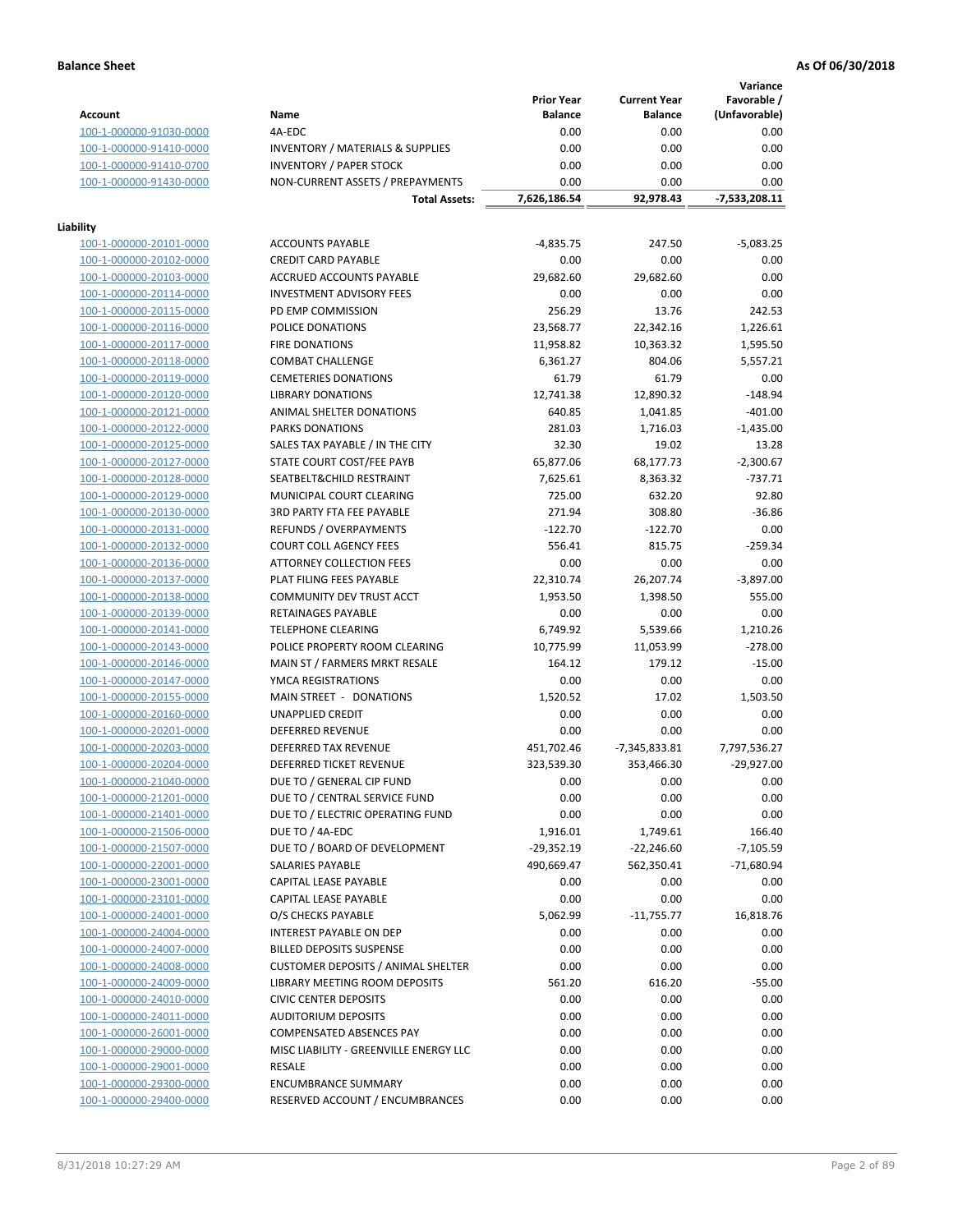| Account                               | Name                                                     | <b>Prior Year</b><br><b>Balance</b> | <b>Current Year</b><br><b>Balance</b> | Variance<br>Favorable /<br>(Unfavorable) |
|---------------------------------------|----------------------------------------------------------|-------------------------------------|---------------------------------------|------------------------------------------|
| 100-1-000000-29400-0900               | RESERVED ACCOUNT / ENCUMBRANCES                          | 0.00                                | 0.00                                  | 0.00                                     |
| 100-1-000000-92190-1202               | <b>LABORATORY CLEARING</b>                               | 0.00                                | 0.00                                  | 0.00                                     |
| 100-1-000000-92191-0000               | <b>SPONSORS - PARKS</b>                                  | 0.00                                | 0.00                                  | 0.00                                     |
| 100-1-000000-92200-0000               | <b>MISCELLANEOUS LIABILITIES</b>                         | 0.00                                | 0.00                                  | 0.00                                     |
| 100-1-000000-92270-1600               | <b>CREDIT CARD FEES PAYABLE</b>                          | 0.00                                | 0.00                                  | 0.00                                     |
|                                       | <b>Total Liability:</b>                                  | 1,443,256.70                        | $-6,259,900.12$                       | 7,703,156.82                             |
| <b>Equity</b>                         |                                                          |                                     |                                       |                                          |
| 100-1-000000-39000-0000               | UNRESERVED-FUND BALANCE                                  | 6,221,851.32                        | 5,189,230.97                          | $-1,032,620.35$                          |
|                                       | <b>Total Beginning Equity:</b>                           | 6,221,851.32                        | 5,189,230.97                          | $-1,032,620.35$                          |
| <b>Total Revenue</b>                  |                                                          | 16,765,602.41                       | 19,854,295.53                         | 3,088,693.12                             |
| <b>Total Expense</b>                  |                                                          | 16,804,523.80                       | 18,690,647.79                         | $-1,886,123.99$                          |
| <b>Revenues Over/(Under) Expenses</b> |                                                          | $-38,921.39$                        | 1,163,647.74                          | 1,202,569.13                             |
|                                       | <b>Total Equity and Current Surplus (Deficit):</b>       | 6,182,929.93                        | 6,352,878.71                          | 169,948.78                               |
|                                       | Total Liabilities, Equity and Current Surplus (Deficit): | 7,626,186.63                        | 92,978.59                             | -7,533,208.04                            |
|                                       | *** FUND 100 OUT OF BALANCE ***                          | $-0.09$                             | $-0.16$                               | $-0.07$                                  |

**\*\*\*Warning: Account Authorization is turned on. Please run the Unauthorized Account Listing Report to see if you are out of balance due to missing accounts \*\*\***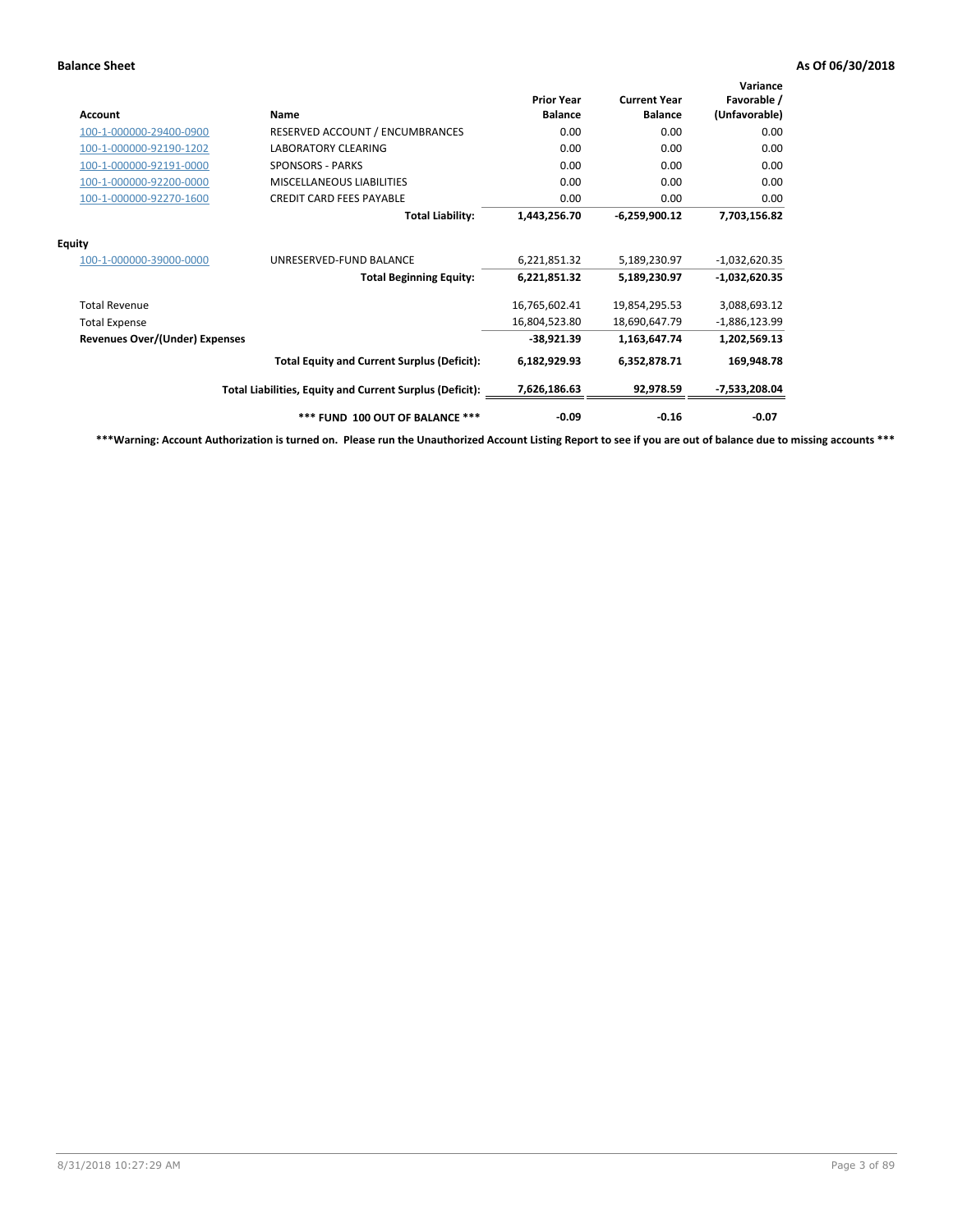| <b>Account</b>                                            | Name                                                     | <b>Prior Year</b><br><b>Balance</b> | <b>Current Year</b><br><b>Balance</b> | Variance<br>Favorable /<br>(Unfavorable) |
|-----------------------------------------------------------|----------------------------------------------------------|-------------------------------------|---------------------------------------|------------------------------------------|
| <b>Fund: 101 - MUNICIPAL COURT BUILDING SECURITY FEES</b> |                                                          |                                     |                                       |                                          |
| Assets                                                    |                                                          |                                     |                                       |                                          |
| 101-1-000000-10000-0000                                   | <b>CURRENT ASSETS / CASH</b>                             | 47,162.03                           | 55,023.58                             | 7,861.55                                 |
| 101-1-000000-13201-0000                                   | MISC ACCTS RECEIVABLE                                    | 0.00                                | 0.00                                  | 0.00                                     |
| 101-1-000000-13203-0000                                   | NON-CURRENT ASSETS / PREPAYMENTS                         | 0.00                                | 0.00                                  | 0.00                                     |
| 101-1-000000-13205-0000                                   | <b>INTEREST RECEIVABLE</b>                               | 0.00                                | 0.00                                  | 0.00                                     |
|                                                           | <b>Total Assets:</b>                                     | 47,162.03                           | 55,023.58                             | 7,861.55                                 |
| Liability                                                 |                                                          |                                     |                                       |                                          |
| 101-1-000000-20101-0000                                   | <b>ACCOUNTS PAYABLE</b>                                  | 0.00                                | 0.00                                  | 0.00                                     |
| 101-1-000000-20102-0000                                   | <b>CREDIT CARD PAYABLE</b>                               | 0.00                                | 0.00                                  | 0.00                                     |
| 101-1-000000-20103-0000                                   | <b>ACCRUED ACCOUNTS PAYABLE</b>                          | 0.00                                | 0.00                                  | 0.00                                     |
| 101-1-000000-29300-0000                                   | <b>ENCUMBRANCE SUMMARY</b>                               | 0.00                                | 0.00                                  | 0.00                                     |
| 101-1-000000-29400-0000                                   | RESERVED ACCOUNT / ENCUMBRANCES                          | 0.00                                | 0.00                                  | 0.00                                     |
|                                                           | <b>Total Liability:</b>                                  | 0.00                                | 0.00                                  | 0.00                                     |
| <b>Equity</b>                                             |                                                          |                                     |                                       |                                          |
| 101-1-000000-39000-0000                                   | UNRESERVED-FUND BALANCE                                  | 40.094.13                           | 48.740.74                             | 8,646.61                                 |
|                                                           | <b>Total Beginning Equity:</b>                           | 40.094.13                           | 48.740.74                             | 8.646.61                                 |
| <b>Total Revenue</b>                                      |                                                          | 7,089.52                            | 7,006.71                              | $-82.81$                                 |
| <b>Total Expense</b>                                      |                                                          | 21.62                               | 723.87                                | $-702.25$                                |
| <b>Revenues Over/(Under) Expenses</b>                     |                                                          | 7.067.90                            | 6.282.84                              | $-785.06$                                |
|                                                           | <b>Total Equity and Current Surplus (Deficit):</b>       | 47,162.03                           | 55,023.58                             | 7,861.55                                 |
|                                                           | Total Liabilities, Equity and Current Surplus (Deficit): | 47,162.03                           | 55,023.58                             | 7,861.55                                 |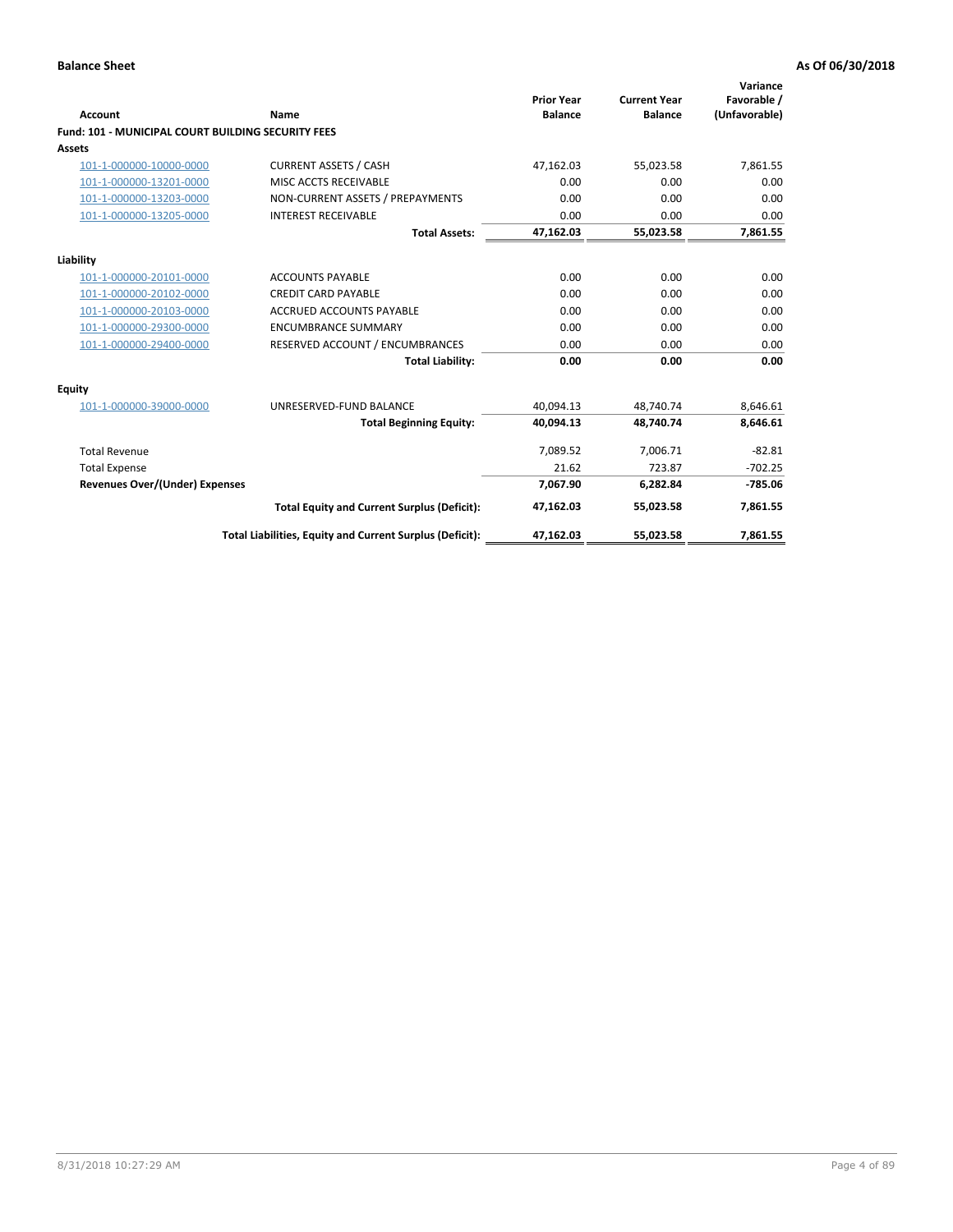| Account                                      | Name                                                     | <b>Prior Year</b><br><b>Balance</b> | <b>Current Year</b><br><b>Balance</b> | Variance<br>Favorable /<br>(Unfavorable) |
|----------------------------------------------|----------------------------------------------------------|-------------------------------------|---------------------------------------|------------------------------------------|
| <b>Fund: 102 - MUNICIPAL COURT TECH FUND</b> |                                                          |                                     |                                       |                                          |
| Assets                                       |                                                          |                                     |                                       |                                          |
| 102-1-000000-10000-0000                      | <b>CURRENT ASSETS / CASH</b>                             | 19,885.46                           | 31,583.78                             | 11,698.32                                |
| 102-1-000000-13201-0000                      | MISC ACCTS RECEIVABLE                                    | 0.00                                | 0.00                                  | 0.00                                     |
|                                              | <b>Total Assets:</b>                                     | 19,885.46                           | 31,583.78                             | 11,698.32                                |
| Liability                                    |                                                          |                                     |                                       |                                          |
| 102-1-000000-20101-0000                      | <b>ACCOUNTS PAYABLE</b>                                  | 0.00                                | 0.00                                  | 0.00                                     |
| 102-1-000000-20102-0000                      | <b>CREDIT CARD PAYABLE</b>                               | 0.00                                | 0.00                                  | 0.00                                     |
| 102-1-000000-20103-0000                      | <b>ACCRUED ACCOUNTS PAYABLE</b>                          | 0.00                                | 0.00                                  | 0.00                                     |
| 102-1-000000-23001-0000                      | <b>CAPITAL LEASE PAYABLE</b>                             | 0.00                                | 0.00                                  | 0.00                                     |
| 102-1-000000-23101-0000                      | <b>CAPITAL LEASE PAYABLE</b>                             | 0.00                                | 0.00                                  | 0.00                                     |
| 102-1-000000-29300-0000                      | <b>ENCUMBRANCE SUMMARY</b>                               | 0.00                                | 0.00                                  | 0.00                                     |
| 102-1-000000-29400-0000                      | RESERVED ACCOUNT / ENCUMBRANCES                          | 0.00                                | 0.00                                  | 0.00                                     |
|                                              | <b>Total Liability:</b>                                  | 0.00                                | 0.00                                  | 0.00                                     |
| <b>Equity</b>                                |                                                          |                                     |                                       |                                          |
| 102-1-000000-39000-0000                      | UNRESERVED-FUND BALANCE                                  | 10,478.37                           | 22,395.61                             | 11,917.24                                |
|                                              | <b>Total Beginning Equity:</b>                           | 10,478.37                           | 22,395.61                             | 11,917.24                                |
| <b>Total Revenue</b>                         |                                                          | 9,414.12                            | 9,195.35                              | $-218.77$                                |
| <b>Total Expense</b>                         |                                                          | 7.03                                | 7.18                                  | $-0.15$                                  |
| Revenues Over/(Under) Expenses               |                                                          | 9,407.09                            | 9,188.17                              | $-218.92$                                |
|                                              | <b>Total Equity and Current Surplus (Deficit):</b>       | 19,885.46                           | 31,583.78                             | 11,698.32                                |
|                                              | Total Liabilities, Equity and Current Surplus (Deficit): | 19,885.46                           | 31,583.78                             | 11,698.32                                |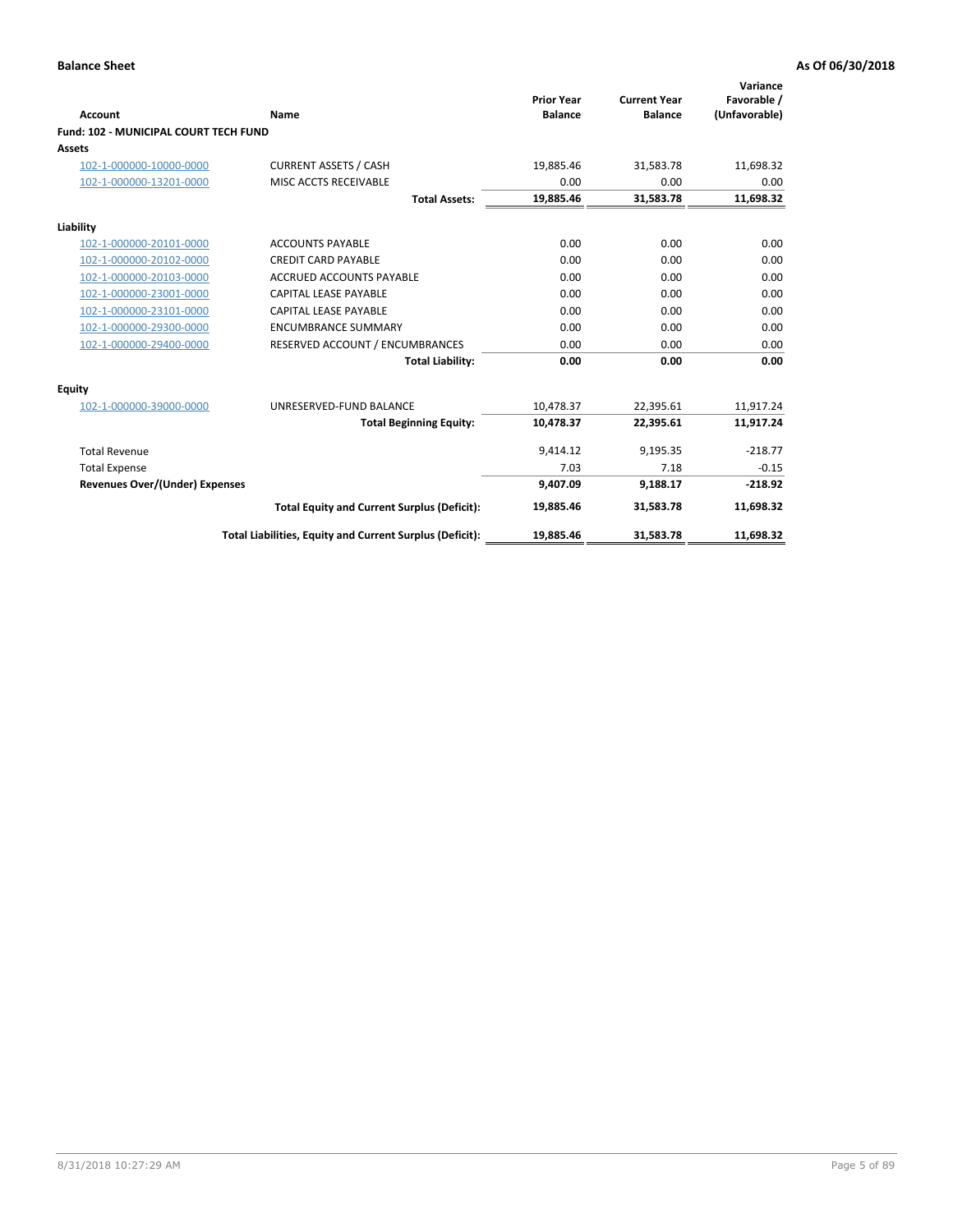| <b>Account</b>                                       | Name                                                     | <b>Prior Year</b><br><b>Balance</b> | <b>Current Year</b><br><b>Balance</b> | Variance<br>Favorable /<br>(Unfavorable) |
|------------------------------------------------------|----------------------------------------------------------|-------------------------------------|---------------------------------------|------------------------------------------|
| <b>Fund: 103 - MUNICIPAL COURT CHILD SAFETY FUND</b> |                                                          |                                     |                                       |                                          |
| <b>Assets</b>                                        |                                                          |                                     |                                       |                                          |
| 103-1-000000-10000-0000                              | <b>CURRENT ASSETS / CASH</b>                             | 11,439.42                           | 12,556.43                             | 1,117.01                                 |
| 103-1-000000-13201-0000                              | MISC ACCTS RECEIVABLE                                    | 0.00                                | 0.00                                  | 0.00                                     |
| 103-1-000000-13203-0000                              | NON-CURRENT ASSETS / PREPAYMENTS                         | 0.00                                | 0.00                                  | 0.00                                     |
| 103-1-000000-13205-0000                              | <b>INTEREST RECEIVABLE</b>                               | 0.00                                | 0.00                                  | 0.00                                     |
|                                                      | <b>Total Assets:</b>                                     | 11,439.42                           | 12,556.43                             | 1,117.01                                 |
| Liability                                            |                                                          |                                     |                                       |                                          |
| 103-1-000000-20101-0000                              | <b>ACCOUNTS PAYABLE</b>                                  | 0.00                                | 0.00                                  | 0.00                                     |
| 103-1-000000-20103-0000                              | <b>ACCRUED ACCOUNTS PAYABLE</b>                          | 0.00                                | 0.00                                  | 0.00                                     |
|                                                      | <b>Total Liability:</b>                                  | 0.00                                | 0.00                                  | 0.00                                     |
| Equity                                               |                                                          |                                     |                                       |                                          |
| 103-1-000000-39000-0000                              | UNRESERVED-FUND BALANCE                                  | 9,909.90                            | 19,143.89                             | 9,233.99                                 |
|                                                      | <b>Total Beginning Equity:</b>                           | 9,909.90                            | 19,143.89                             | 9,233.99                                 |
| <b>Total Revenue</b>                                 |                                                          | 14,499.69                           | 13,958.43                             | $-541.26$                                |
| <b>Total Expense</b>                                 |                                                          | 12,970.17                           | 20,545.89                             | $-7,575.72$                              |
| <b>Revenues Over/(Under) Expenses</b>                |                                                          | 1,529.52                            | $-6,587.46$                           | $-8,116.98$                              |
|                                                      | <b>Total Equity and Current Surplus (Deficit):</b>       | 11,439.42                           | 12,556.43                             | 1,117.01                                 |
|                                                      | Total Liabilities, Equity and Current Surplus (Deficit): | 11,439.42                           | 12,556.43                             | 1,117.01                                 |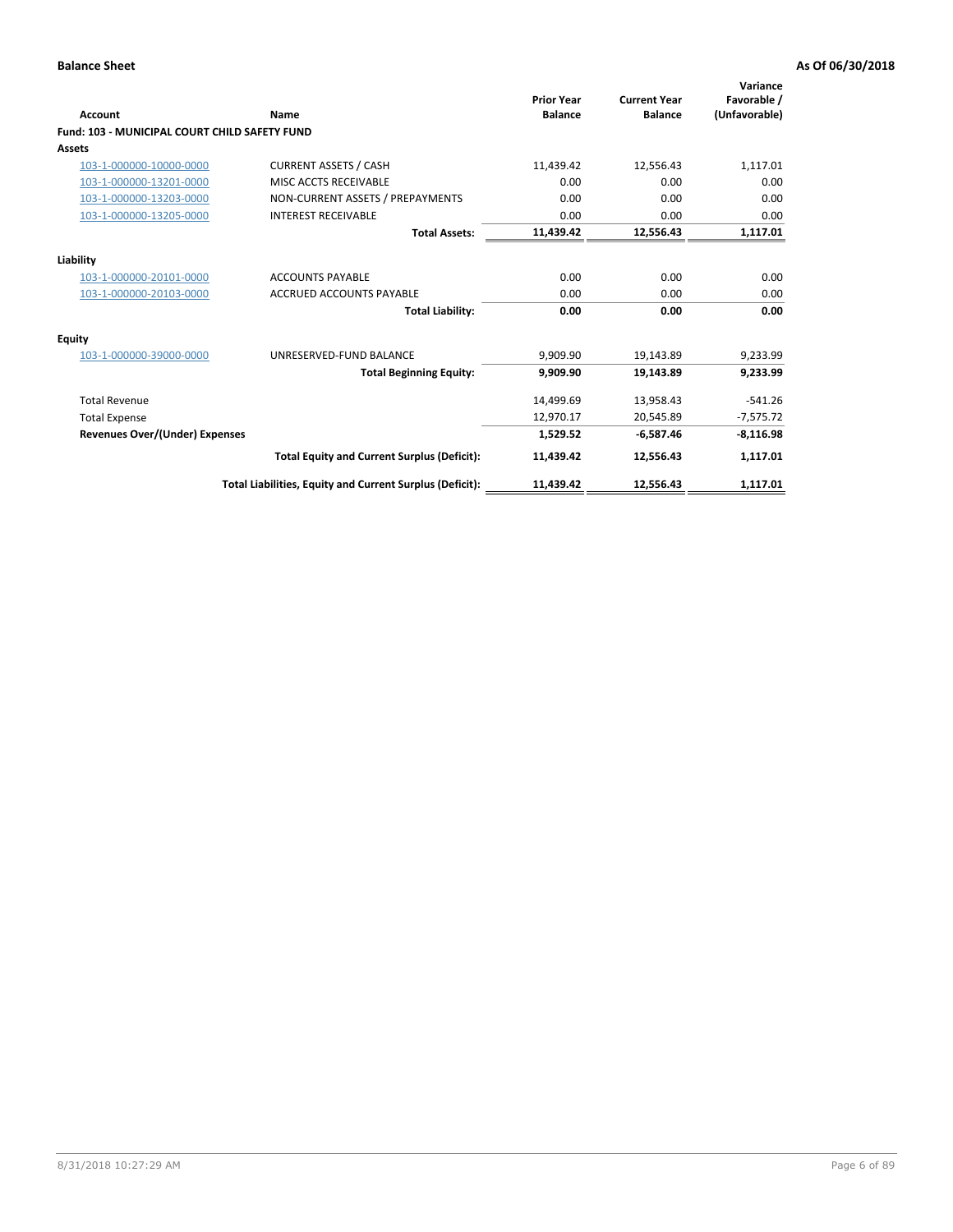|                                           |                                                          |                                     |                                       | Variance                     |
|-------------------------------------------|----------------------------------------------------------|-------------------------------------|---------------------------------------|------------------------------|
| <b>Account</b>                            | Name                                                     | <b>Prior Year</b><br><b>Balance</b> | <b>Current Year</b><br><b>Balance</b> | Favorable /<br>(Unfavorable) |
| <b>Fund: 110 - EXCHANGE BUILDING FUND</b> |                                                          |                                     |                                       |                              |
| Assets                                    |                                                          |                                     |                                       |                              |
| 110-1-000000-10000-0000                   | <b>CURRENT ASSETS / CASH</b>                             | -533,344.53                         | $-533,019.77$                         | 324.76                       |
| 110-1-000000-13201-0000                   | MISC ACCTS RECEIVABLE                                    | 0.00                                | 0.00                                  | 0.00                         |
| 110-1-000000-13203-0000                   | NON-CURRENT ASSETS / PREPAYMENTS                         | 0.00                                | 0.00                                  | 0.00                         |
| 110-1-000000-13205-0000                   | <b>INTEREST RECEIVABLE</b>                               | 0.00                                | 0.00                                  | 0.00                         |
| 110-1-000000-14100-0000                   | DUE FROM FUND 100                                        | 0.00                                | 0.00                                  | 0.00                         |
| 110-1-000000-16001-0000                   | FIXED ASSETS / LAND                                      | 0.00                                | 0.00                                  | 0.00                         |
| 110-1-000000-16002-0000                   | <b>IMPROVMENTS-NON BUILDINGS</b>                         | 0.00                                | 0.00                                  | 0.00                         |
| 110-1-000000-16003-0000                   | ACCUMULATED DEPRECIATION                                 | 0.00                                | 0.00                                  | 0.00                         |
| 110-1-000000-16004-0000                   | FIXED ASSETS / BUILDINGS                                 | 0.00                                | 0.00                                  | 0.00                         |
| 110-1-000000-16005-0000                   | ACCUMULATED DEPRECIATION                                 | 0.00                                | 0.00                                  | 0.00                         |
| 110-1-000000-16201-0000                   | <b>MACHINERY AND EQUIPMENT</b>                           | 0.00                                | 0.00                                  | 0.00                         |
| 110-1-000000-16202-0000                   | ACCUMULATED DEPRECATION                                  | 0.00                                | 0.00                                  | 0.00                         |
| 110-1-000000-16301-0000                   | FIXED ASSETS / C W I P                                   | 0.00                                | 0.00                                  | 0.00                         |
|                                           | <b>Total Assets:</b>                                     | $-533,344.53$                       | -533.019.77                           | 324.76                       |
| Liability                                 |                                                          |                                     |                                       |                              |
| 110-1-000000-20101-0000                   | <b>ACCOUNTS PAYABLE</b>                                  | 0.00                                | 0.00                                  | 0.00                         |
| 110-1-000000-20102-0000                   | <b>CREDIT CARD PAYABLE</b>                               | 0.00                                | 0.00                                  | 0.00                         |
| 110-1-000000-20103-0000                   | ACCRUED ACCOUNTS PAYABLE                                 | 0.00                                | 0.00                                  | 0.00                         |
| 110-1-000000-20109-0000                   | MISCELLANEOUS LIABILITIES                                | 0.00                                | 0.00                                  | 0.00                         |
| 110-1-000000-20110-0000                   | REVENUE BONDS PAYABLE                                    | 0.00                                | 0.00                                  | 0.00                         |
| 110-1-000000-20112-0000                   | <b>ACCRUED INTEREST PAYABLE</b>                          | 0.00                                | 0.00                                  | 0.00                         |
| 110-1-000000-20141-0000                   | <b>TELEPHONE CLEARING</b>                                | 0.00                                | 0.00                                  | 0.00                         |
| 110-1-000000-20160-0000                   | <b>UNAPPLIED CREDIT</b>                                  | 0.00                                | 0.00                                  | 0.00                         |
| 110-1-000000-20201-0000                   | <b>DEFERRED REVENUE</b>                                  | 0.00                                | 0.00                                  | 0.00                         |
| 110-1-000000-21001-0000                   | <b>GENERAL FUND / GENERAL FUND</b>                       | 0.00                                | 0.00                                  | 0.00                         |
| 110-1-000000-22001-0000                   | SALARIES PAYABLE                                         | 0.00                                | 0.00                                  | 0.00                         |
| 110-1-000000-22002-0000                   | <b>VACATION/SICK PAYABLE</b>                             | 0.00                                | 0.00                                  | 0.00                         |
| 110-1-000000-26001-0000                   | <b>OBLIG FOR COMP ABSENCES</b>                           | 0.00                                | 0.00                                  | 0.00                         |
| 110-1-000000-26102-0000                   | REVENUE BONDS PAYABLE                                    | 0.00                                | 0.00                                  | 0.00                         |
| 110-1-000000-27001-0000                   | <b>CONTRIBUTED CAPITAL</b>                               | 0.00                                | 0.00                                  | 0.00                         |
| 110-1-000000-29300-0000                   | <b>ENCUMBRANCE SUMMARY</b>                               | 0.00                                | 0.00                                  | 0.00                         |
| 110-1-000000-29400-0100                   | RESERVED ACCOUNT / ENCUMBRANCES                          | 0.00                                | 0.00                                  | 0.00                         |
|                                           | <b>Total Liability:</b>                                  | 0.00                                | 0.00                                  | 0.00                         |
|                                           |                                                          |                                     |                                       |                              |
| <b>Equity</b>                             |                                                          |                                     |                                       |                              |
| 110-1-000000-39000-0000                   | UNRESERVED-FUND BALANCE                                  | 0.00                                | 0.00                                  | 0.00                         |
| <u>110-1-000000-39100-0000</u>            | UNRESERVED-RET. EARNINGS                                 | -533,357.14<br>$-533,357.14$        | -533,019.77<br>-533,019.77            | 337.37<br>337.37             |
|                                           | <b>Total Beginning Equity:</b>                           |                                     |                                       |                              |
| <b>Total Revenue</b>                      |                                                          | 12.61                               | 0.00                                  | $-12.61$                     |
| <b>Total Expense</b>                      |                                                          | 0.00                                | 0.00                                  | 0.00                         |
| <b>Revenues Over/(Under) Expenses</b>     |                                                          | 12.61                               | 0.00                                  | $-12.61$                     |
|                                           | <b>Total Equity and Current Surplus (Deficit):</b>       | -533,344.53                         | -533,019.77                           | 324.76                       |
|                                           | Total Liabilities, Equity and Current Surplus (Deficit): | -533,344.53                         | -533,019.77                           | 324.76                       |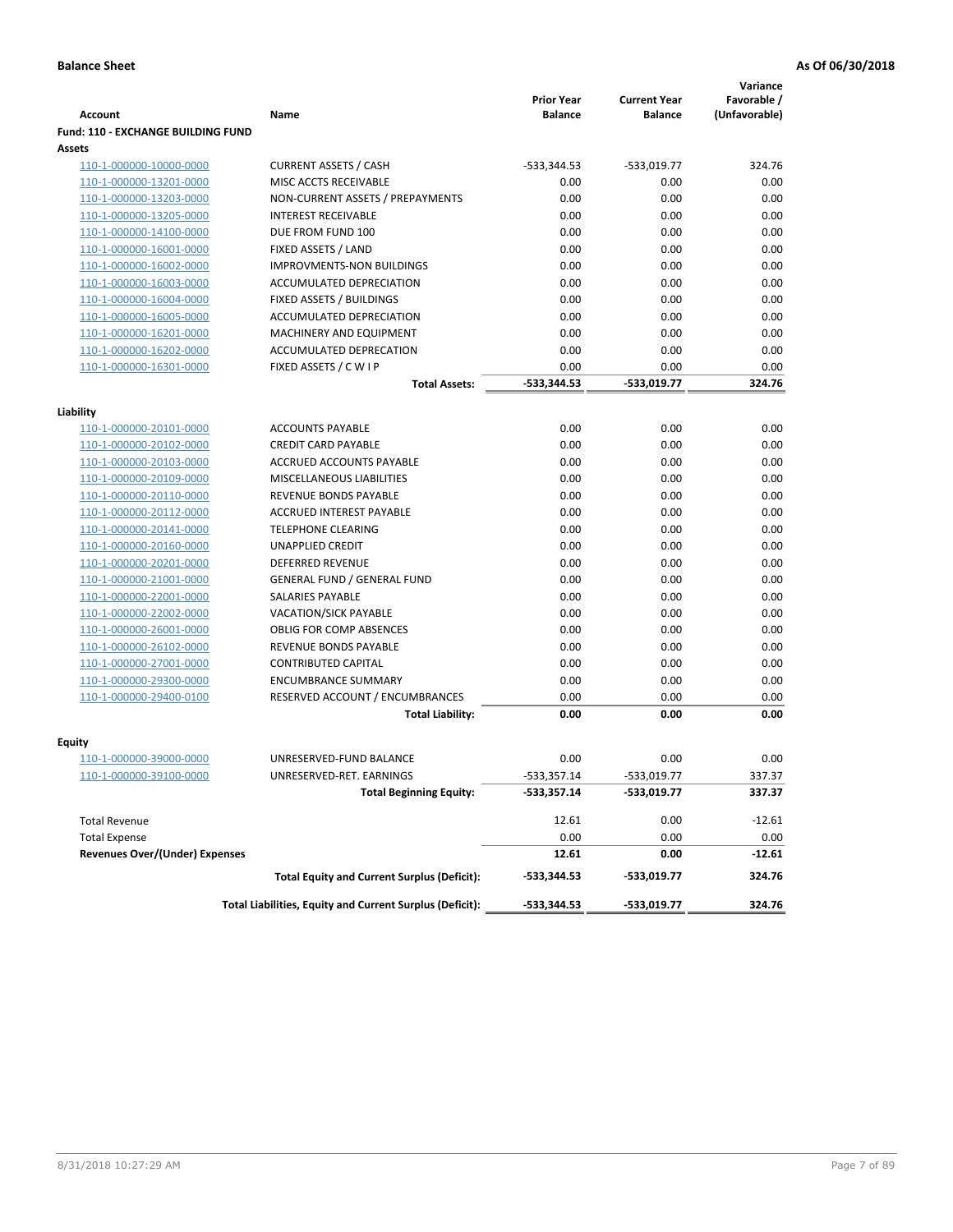| <b>Account</b>                                     | Name                                                     | <b>Prior Year</b><br><b>Balance</b> | <b>Current Year</b><br><b>Balance</b> | Variance<br>Favorable /<br>(Unfavorable) |
|----------------------------------------------------|----------------------------------------------------------|-------------------------------------|---------------------------------------|------------------------------------------|
| <b>Fund: 111 - RECREATION ACTIVITIES FUND</b>      |                                                          |                                     |                                       |                                          |
| <b>Assets</b>                                      |                                                          |                                     |                                       |                                          |
| 111-1-000000-10000-0000                            | <b>CURRENT ASSETS / CASH</b>                             | $-33,531.46$                        | 12,714.24                             | 46,245.70                                |
| 111-1-000000-10313-0000                            | <b>CHANGE DRAWER - PARK CONCESSIONS</b>                  | 0.00                                | 0.00                                  | 0.00                                     |
| 111-1-000000-13201-0000                            | MISC ACCTS RECEIVABLE                                    | 0.00                                | 0.00                                  | 0.00                                     |
| 111-1-000000-13205-0000                            | <b>INTEREST RECEIVABLE</b>                               | 0.00                                | 0.00                                  | 0.00                                     |
|                                                    | <b>Total Assets:</b>                                     | $-33,531.46$                        | 12,714.24                             | 46,245.70                                |
|                                                    |                                                          |                                     |                                       |                                          |
| Liability                                          |                                                          |                                     |                                       |                                          |
| 111-1-000000-20101-0000                            | <b>ACCOUNTS PAYABLE</b><br><b>CREDIT CARD PAYABLE</b>    | 209.25<br>0.00                      | 0.00<br>0.00                          | 209.25<br>0.00                           |
| 111-1-000000-20102-0000<br>111-1-000000-20103-0000 | <b>ACCRUED ACCOUNTS PAYABLE</b>                          | 0.00                                | 0.00                                  | 0.00                                     |
| 111-1-000000-20125-0000                            | SALES TAX PAYABLE / IN THE CITY                          | 344.54                              | 255.17                                | 89.37                                    |
| 111-1-000000-20160-0000                            | <b>UNAPPLIED CREDIT</b>                                  | 0.00                                | 0.00                                  | 0.00                                     |
| 111-1-000000-20201-0000                            | <b>DEFERRED REVENUE</b>                                  | 0.00                                | 0.00                                  | 0.00                                     |
| 111-1-000000-22001-0000                            | <b>SALARIES PAYABLE</b>                                  | 0.00                                | 0.00                                  | 0.00                                     |
| 111-1-000000-29300-0000                            | <b>ENCUMBRANCE SUMMARY</b>                               | 0.00                                | 0.00                                  | 0.00                                     |
| 111-1-000000-29400-0100                            | RESERVED ACCOUNT / ENCUMBRANCES                          | 0.00                                | 0.00                                  | 0.00                                     |
|                                                    | <b>Total Liability:</b>                                  | 553.79                              | 255.17                                | 298.62                                   |
| <b>Equity</b>                                      |                                                          |                                     |                                       |                                          |
| 111-1-000000-39000-0000                            | UNRESERVED-FUND BALANCE                                  | $-21,137.22$                        | $-13,054.13$                          | 8,083.09                                 |
| 111-1-000000-39100-0000                            | UNRESERVED-RET. EARNINGS                                 | 0.00                                | 0.00                                  | 0.00                                     |
|                                                    | <b>Total Beginning Equity:</b>                           | $-21,137.22$                        | $-13,054.13$                          | 8,083.09                                 |
| <b>Total Revenue</b>                               |                                                          | 153,755.13                          | 139,800.32                            | $-13,954.81$                             |
| <b>Total Expense</b>                               |                                                          | 166,703.16                          | 114,287.12                            | 52,416.04                                |
| <b>Revenues Over/(Under) Expenses</b>              |                                                          | $-12,948.03$                        | 25,513.20                             | 38,461.23                                |
|                                                    | <b>Total Equity and Current Surplus (Deficit):</b>       | $-34,085.25$                        | 12,459.07                             | 46,544.32                                |
|                                                    | Total Liabilities, Equity and Current Surplus (Deficit): | $-33,531.46$                        | 12,714.24                             | 46,245.70                                |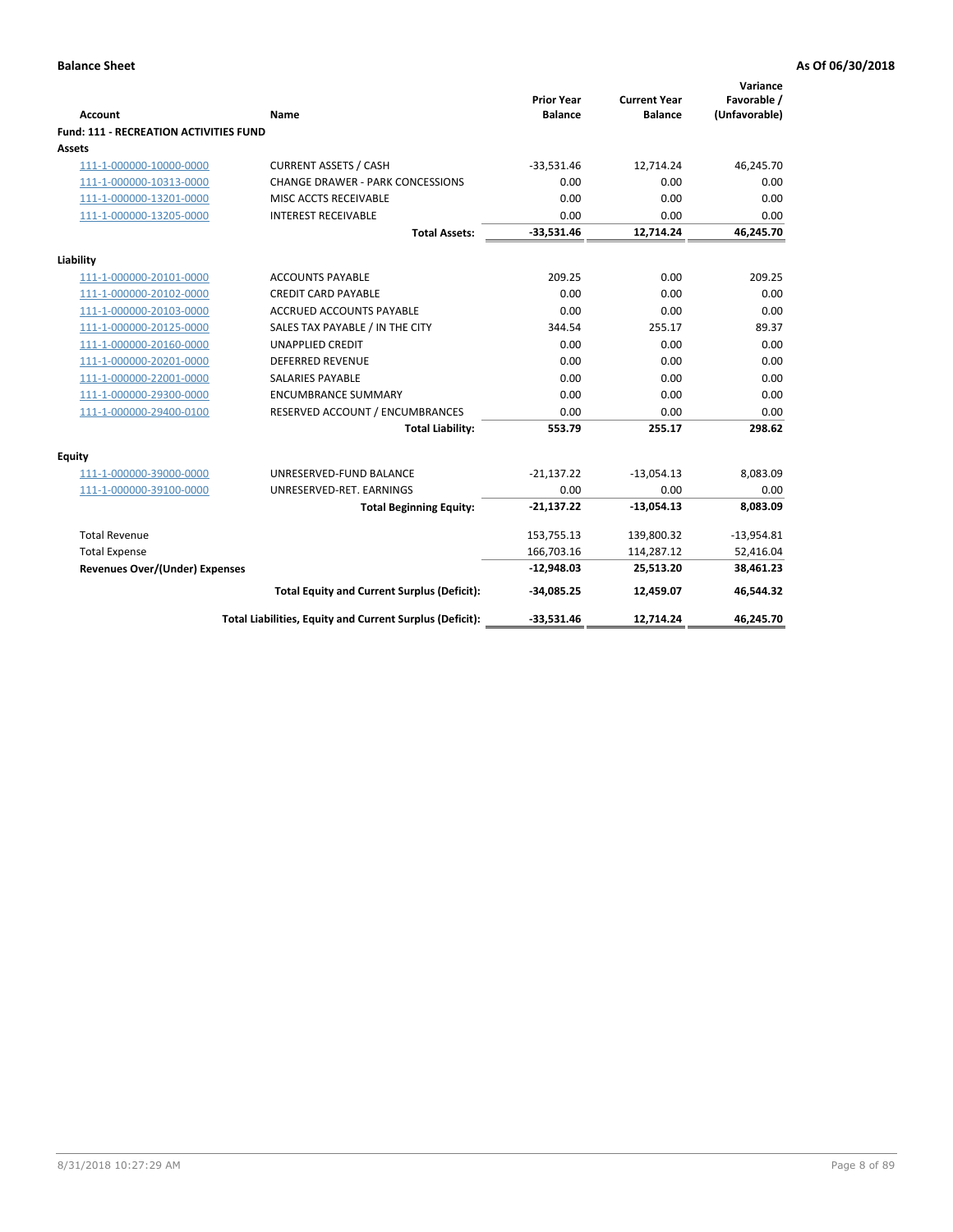|                                       |                                                          |                                     |                                       | Variance                     |
|---------------------------------------|----------------------------------------------------------|-------------------------------------|---------------------------------------|------------------------------|
| <b>Account</b>                        | Name                                                     | <b>Prior Year</b><br><b>Balance</b> | <b>Current Year</b><br><b>Balance</b> | Favorable /<br>(Unfavorable) |
| Fund: 112 - GUN RANGE FUND            |                                                          |                                     |                                       |                              |
| <b>Assets</b>                         |                                                          |                                     |                                       |                              |
| 112-1-000000-10000-0000               | <b>CURRENT ASSETS / CASH</b>                             | 28,559.10                           | 6,155.36                              | $-22,403.74$                 |
| 112-1-000000-13201-0000               | MISC ACCTS RECEIVABLE                                    | 0.00                                | 0.00                                  | 0.00                         |
|                                       | <b>Total Assets:</b>                                     | 28,559.10                           | 6,155.36                              | $-22,403.74$                 |
| Liability                             |                                                          |                                     |                                       |                              |
| 112-1-000000-20101-0000               | <b>ACCOUNTS PAYABLE</b>                                  | 0.00                                | 0.00                                  | 0.00                         |
| 112-1-000000-20103-0000               | <b>ACCRUED ACCOUNTS PAYABLE</b>                          | 0.00                                | 0.00                                  | 0.00                         |
| 112-1-000000-20160-0000               | <b>UNAPPLIED CREDIT</b>                                  | 0.00                                | 0.00                                  | 0.00                         |
| 112-1-000000-21001-0000               | <b>GENERAL FUND / GENERAL FUND</b>                       | 0.00                                | 0.00                                  | 0.00                         |
| 112-1-000000-29300-0000               | <b>ENCUMBRANCE SUMMARY</b>                               | 0.00                                | 0.00                                  | 0.00                         |
| 112-1-000000-29400-0100               | RESERVED ACCOUNT / ENCUMBRANCES                          | 0.00                                | 0.00                                  | 0.00                         |
|                                       | <b>Total Liability:</b>                                  | 0.00                                | 0.00                                  | 0.00                         |
| Equity                                |                                                          |                                     |                                       |                              |
| 112-1-000000-39000-0000               | UNRESERVED-FUND BALANCE                                  | 26,256.56                           | 29,489.10                             | 3,232.54                     |
| 112-1-000000-39100-0000               | UNRESERVED-RET. EARNINGS                                 | 0.00                                | 0.00                                  | 0.00                         |
|                                       | <b>Total Beginning Equity:</b>                           | 26,256.56                           | 29,489.10                             | 3,232.54                     |
| <b>Total Revenue</b>                  |                                                          | 2,936.17                            | 1,469.62                              | $-1,466.55$                  |
| <b>Total Expense</b>                  |                                                          | 633.63                              | 24,803.36                             | $-24,169.73$                 |
| <b>Revenues Over/(Under) Expenses</b> |                                                          | 2,302.54                            | $-23,333.74$                          | $-25,636.28$                 |
|                                       | <b>Total Equity and Current Surplus (Deficit):</b>       | 28,559.10                           | 6,155.36                              | $-22,403.74$                 |
|                                       | Total Liabilities, Equity and Current Surplus (Deficit): | 28,559.10                           | 6,155.36                              | $-22,403.74$                 |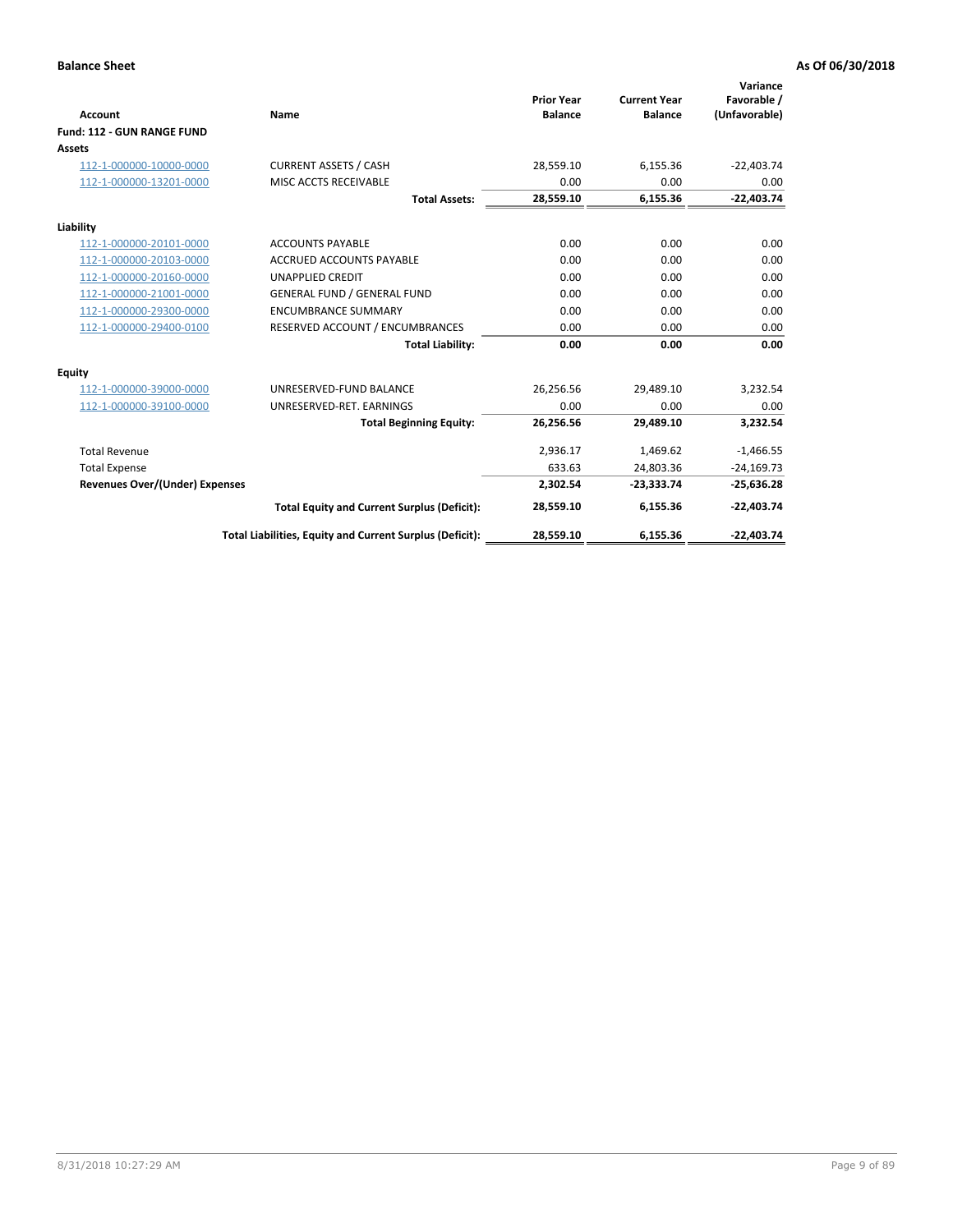| <b>Account</b>                               | Name                                                     | <b>Prior Year</b><br><b>Balance</b> | <b>Current Year</b><br><b>Balance</b> | Variance<br>Favorable /<br>(Unfavorable) |
|----------------------------------------------|----------------------------------------------------------|-------------------------------------|---------------------------------------|------------------------------------------|
| Fund: 113 - HOTEL / MOTEL OCCUPANCY TAX FUND |                                                          |                                     |                                       |                                          |
| Assets                                       |                                                          |                                     |                                       |                                          |
| 113-1-000000-10000-0000                      | <b>CURRENT ASSETS / CASH</b>                             | 524,691.60                          | 465,416.81                            | $-59,274.79$                             |
| 113-1-000000-13101-0000                      | <b>TAX RECEIVABLE-CURRENT</b>                            | 0.00                                | 0.00                                  | 0.00                                     |
| 113-1-000000-13201-0000                      | MISC ACCTS RECEIVABLE                                    | 0.00                                | 0.00                                  | 0.00                                     |
| 113-1-000000-13202-0000                      | <b>EMPLOYEE ADVANCES</b>                                 | 0.00                                | 0.00                                  | 0.00                                     |
| 113-1-000000-13203-0000                      | NON-CURRENT ASSETS / PREPAYMENTS                         | 0.00                                | 0.00                                  | 0.00                                     |
| 113-1-000000-13205-0000                      | <b>INTEREST RECEIVABLE</b>                               | 0.00                                | 0.00                                  | 0.00                                     |
|                                              | <b>Total Assets:</b>                                     | 524,691.60                          | 465,416.81                            | $-59,274.79$                             |
|                                              |                                                          |                                     |                                       |                                          |
| Liability                                    |                                                          |                                     |                                       |                                          |
| 113-1-000000-20101-0000                      | <b>ACCOUNTS PAYABLE</b>                                  | 0.00<br>0.00                        | 0.00                                  | 0.00<br>0.00                             |
| 113-1-000000-20102-0000                      | <b>CREDIT CARD PAYABLE</b>                               |                                     | 0.00                                  |                                          |
| 113-1-000000-20103-0000                      | ACCRUED ACCOUNTS PAYABLE                                 | 0.00<br>0.00                        | 0.00                                  | 0.00                                     |
| 113-1-000000-20144-0000                      | SPECIAL EVENT DONATIONS                                  |                                     | $-1,046.65$                           | 1,046.65                                 |
| 113-1-000000-22001-0000                      | <b>SALARIES PAYABLE</b>                                  | 1,622.86                            | 1,673.24                              | $-50.38$                                 |
| 113-1-000000-24001-0000                      | O/S CHECKS PAYABLE                                       | 0.00                                | 0.00                                  | 0.00                                     |
| 113-1-000000-29300-0000                      | <b>ENCUMBRANCE SUMMARY</b>                               | 0.00                                | 0.00                                  | 0.00                                     |
| 113-1-000000-29400-0100                      | RESERVED ACCOUNT / ENCUMBRANCES                          | 0.00                                | 0.00                                  | 0.00                                     |
|                                              | <b>Total Liability:</b>                                  | 1,622.86                            | 626.59                                | 996.27                                   |
| Equity                                       |                                                          |                                     |                                       |                                          |
| 113-1-000000-39000-0000                      | UNRESERVED-FUND BALANCE                                  | 417,432.34                          | 616,628.89                            | 199,196.55                               |
|                                              | <b>Total Beginning Equity:</b>                           | 417,432.34                          | 616,628.89                            | 199,196.55                               |
| <b>Total Revenue</b>                         |                                                          | 448,543.40                          | 428,904.10                            | $-19,639.30$                             |
| <b>Total Expense</b>                         |                                                          | 342,907.00                          | 580,742.77                            | $-237,835.77$                            |
| <b>Revenues Over/(Under) Expenses</b>        |                                                          | 105,636.40                          | $-151,838.67$                         | $-257,475.07$                            |
|                                              | <b>Total Equity and Current Surplus (Deficit):</b>       | 523,068.74                          | 464,790.22                            | $-58,278.52$                             |
|                                              | Total Liabilities, Equity and Current Surplus (Deficit): | 524,691.60                          | 465,416.81                            | $-59,274.79$                             |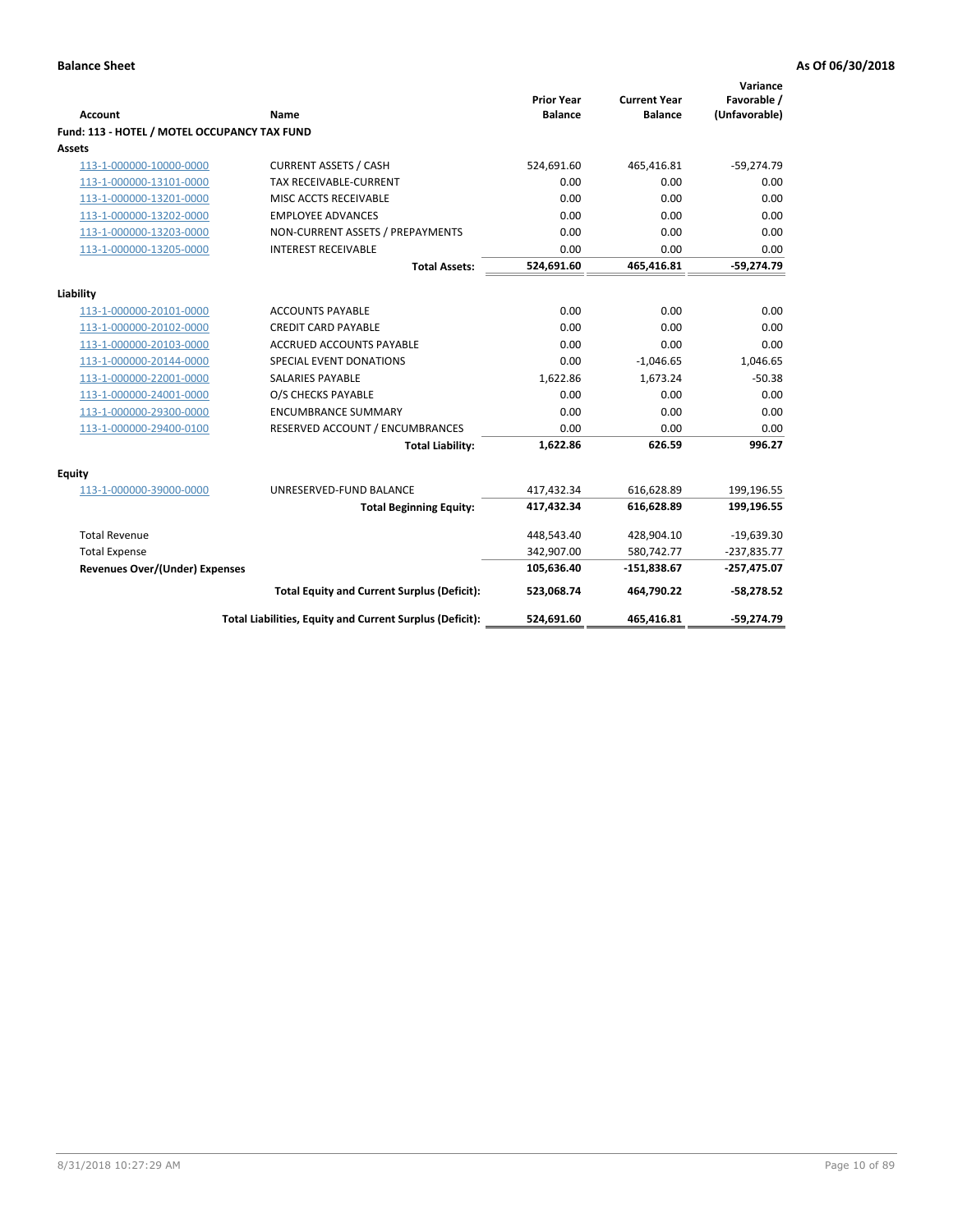| <b>Account</b>                              | Name                                                     | <b>Prior Year</b><br><b>Balance</b> | <b>Current Year</b><br><b>Balance</b> | Variance<br>Favorable /<br>(Unfavorable) |
|---------------------------------------------|----------------------------------------------------------|-------------------------------------|---------------------------------------|------------------------------------------|
| Fund: 114 - VENUE MANAGEMENT FUND<br>Assets |                                                          |                                     |                                       |                                          |
| 114-1-000000-10000-0000                     | <b>CURRENT ASSETS / CASH</b>                             | $-215,059.80$                       | $-126,237.99$                         | 88,821.81                                |
| 114-1-000000-10311-0000                     | CASH / PETTY CASH/CHANGE DRAWERS                         | 200.00                              | 200.00                                | 0.00                                     |
| 114-1-000000-13201-0000                     | MISC ACCTS RECEIVABLE                                    | 0.00                                | 0.00                                  | 0.00                                     |
| 114-1-000000-13203-0000                     | NON-CURRENT ASSETS / PREPAYMENTS                         | 0.00                                | 0.00                                  | 0.00                                     |
| 114-1-000000-13205-0000                     | <b>INTEREST RECEIVABLE</b>                               | 0.00                                | 0.00                                  | 0.00                                     |
|                                             | <b>Total Assets:</b>                                     | $-214,859.80$                       | $-126,037.99$                         | 88,821.81                                |
| Liability                                   |                                                          |                                     |                                       |                                          |
| 114-1-000000-20101-0000                     | <b>ACCOUNTS PAYABLE</b>                                  | 0.00                                | 0.00                                  | 0.00                                     |
| 114-1-000000-20102-0000                     | <b>CREDIT CARD PAYABLE</b>                               | 0.00                                | 0.00                                  | 0.00                                     |
| 114-1-000000-20103-0000                     | <b>ACCRUED ACCOUNTS PAYABLE</b>                          | 0.00                                | 0.00                                  | 0.00                                     |
| 114-1-000000-20125-0000                     | SALES TAX PAYABLE / IN THE CITY                          | 0.00                                | 0.00                                  | 0.00                                     |
| 114-1-000000-20144-0000                     | SPECIAL EVENT DONATIONS                                  | 0.00                                | 0.00                                  | 0.00                                     |
| 114-1-000000-20150-0000                     | <b>TICKET SALE SHARING</b>                               | 9,450.05                            | 3,014.00                              | 6,436.05                                 |
| 114-1-000000-20151-0000                     | <b>SOUND &amp; LIGHTING</b>                              | 0.00                                | 0.00                                  | 0.00                                     |
| 114-1-000000-20160-0000                     | <b>UNAPPLIED CREDIT</b>                                  | 0.00                                | 0.00                                  | 0.00                                     |
| 114-1-000000-20201-0000                     | <b>DEFERRED REVENUE</b>                                  | 0.00                                | 0.00                                  | 0.00                                     |
| 114-1-000000-22001-0000                     | <b>SALARIES PAYABLE</b>                                  | 1,082.08                            | 1,129.52                              | $-47.44$                                 |
| 114-1-000000-24010-0000                     | <b>CIVIC CENTER DEPOSITS</b>                             | 5,600.00                            | 6,300.00                              | $-700.00$                                |
| 114-1-000000-24012-0000                     | <b>AUDITORIUM DEPOSITS</b>                               | 5,520.00                            | 10,125.00                             | $-4,605.00$                              |
| 114-1-000000-29300-0000                     | <b>ENCUMBRANCE SUMMARY</b>                               | 0.00                                | 0.00                                  | 0.00                                     |
| 114-1-000000-29400-0000                     | RESERVED ACCOUNT / ENCUMBRANCES                          | 0.00                                | 0.00                                  | 0.00                                     |
|                                             | <b>Total Liability:</b>                                  | 21,652.13                           | 20,568.52                             | 1,083.61                                 |
| Equity                                      |                                                          |                                     |                                       |                                          |
| 114-1-000000-39000-0000                     | UNRESERVED-FUND BALANCE                                  | $-196,531.63$                       | $-275,832.77$                         | $-79,301.14$                             |
|                                             | <b>Total Beginning Equity:</b>                           | $-196,531.63$                       | $-275,832.77$                         | $-79,301.14$                             |
| <b>Total Revenue</b>                        |                                                          | 122,265.57                          | 314,765.30                            | 192,499.73                               |
| <b>Total Expense</b>                        |                                                          | 162,245.87                          | 185,539.04                            | $-23,293.17$                             |
| <b>Revenues Over/(Under) Expenses</b>       |                                                          | $-39,980.30$                        | 129,226.26                            | 169,206.56                               |
|                                             | <b>Total Equity and Current Surplus (Deficit):</b>       | $-236,511.93$                       | $-146,606.51$                         | 89,905.42                                |
|                                             | Total Liabilities, Equity and Current Surplus (Deficit): | $-214,859.80$                       | $-126,037.99$                         | 88.821.81                                |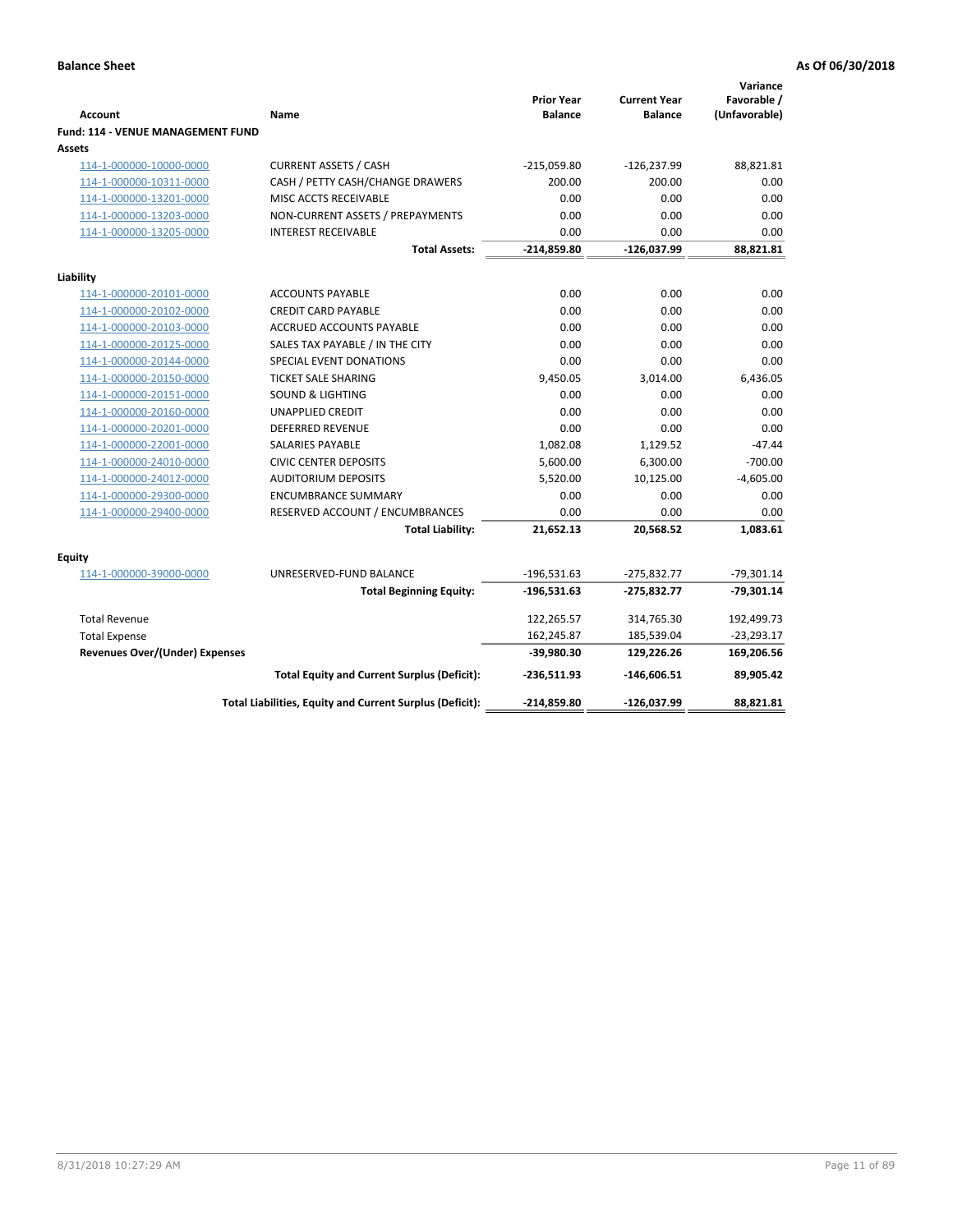| <b>Account</b>                        | <b>Name</b>                                              | <b>Prior Year</b><br><b>Balance</b> | <b>Current Year</b><br><b>Balance</b> | Variance<br>Favorable /<br>(Unfavorable) |
|---------------------------------------|----------------------------------------------------------|-------------------------------------|---------------------------------------|------------------------------------------|
| Fund: 115 - TIRZ FUND                 |                                                          |                                     |                                       |                                          |
| <b>Assets</b>                         |                                                          |                                     |                                       |                                          |
| 115-1-000000-10000-0000               | <b>CURRENT ASSETS / CASH</b>                             | 0.00                                | 0.00                                  | 0.00                                     |
| 115-1-000000-13101-0000               | <b>TAX RECEIVABLE-CURRENT</b>                            | 0.00                                | 0.00                                  | 0.00                                     |
| 115-1-000000-13102-0000               | <b>TAXES REC-DELINQUENT</b>                              | 0.00                                | 0.00                                  | 0.00                                     |
| 115-1-000000-13103-0000               | ALLOW FOR UNCOLLECT TAXES                                | 0.00                                | 0.00                                  | 0.00                                     |
| 115-1-000000-13201-0000               | MISC ACCTS RECEIVABLE                                    | 0.00                                | 0.00                                  | 0.00                                     |
| 115-1-000000-13205-0000               | <b>INTEREST RECEIVABLE</b>                               | 0.00                                | 0.00                                  | 0.00                                     |
|                                       | <b>Total Assets:</b>                                     | 0.00                                | 0.00                                  | 0.00                                     |
| Liability                             |                                                          |                                     |                                       |                                          |
| 115-1-000000-20101-0000               | <b>ACCOUNTS PAYABLE</b>                                  | 0.00                                | 0.00                                  | 0.00                                     |
| 115-1-000000-20103-0000               | <b>ACCRUED ACCOUNTS PAYABLE</b>                          | 0.00                                | 0.00                                  | 0.00                                     |
| 115-1-000000-20203-0000               | <b>DEFERRED TAX REVENUE</b>                              | 0.00                                | 0.00                                  | 0.00                                     |
| 115-1-000000-29300-0000               | <b>ENCUMBRANCE SUMMARY</b>                               | 0.00                                | 0.00                                  | 0.00                                     |
| 115-1-000000-29400-0100               | RESERVED ACCOUNT / ENCUMBRANCES                          | 0.00                                | 0.00                                  | 0.00                                     |
|                                       | <b>Total Liability:</b>                                  | 0.00                                | 0.00                                  | 0.00                                     |
| Equity                                |                                                          |                                     |                                       |                                          |
| 115-1-000000-39000-0000               | UNRESERVED-FUND BALANCE                                  | 0.00                                | 0.00                                  | 0.00                                     |
| 115-1-000000-39100-0000               | UNRESERVED-RET. EARNINGS                                 | 0.00                                | 0.00                                  | 0.00                                     |
|                                       | <b>Total Beginning Equity:</b>                           | 0.00                                | 0.00                                  | 0.00                                     |
| <b>Total Revenue</b>                  |                                                          | 0.00                                | 0.00                                  | 0.00                                     |
| <b>Total Expense</b>                  |                                                          | 0.00                                | 0.00                                  | 0.00                                     |
| <b>Revenues Over/(Under) Expenses</b> |                                                          | 0.00                                | 0.00                                  | 0.00                                     |
|                                       | <b>Total Equity and Current Surplus (Deficit):</b>       | 0.00                                | 0.00                                  | 0.00                                     |
|                                       | Total Liabilities, Equity and Current Surplus (Deficit): | 0.00                                | 0.00                                  | 0.00                                     |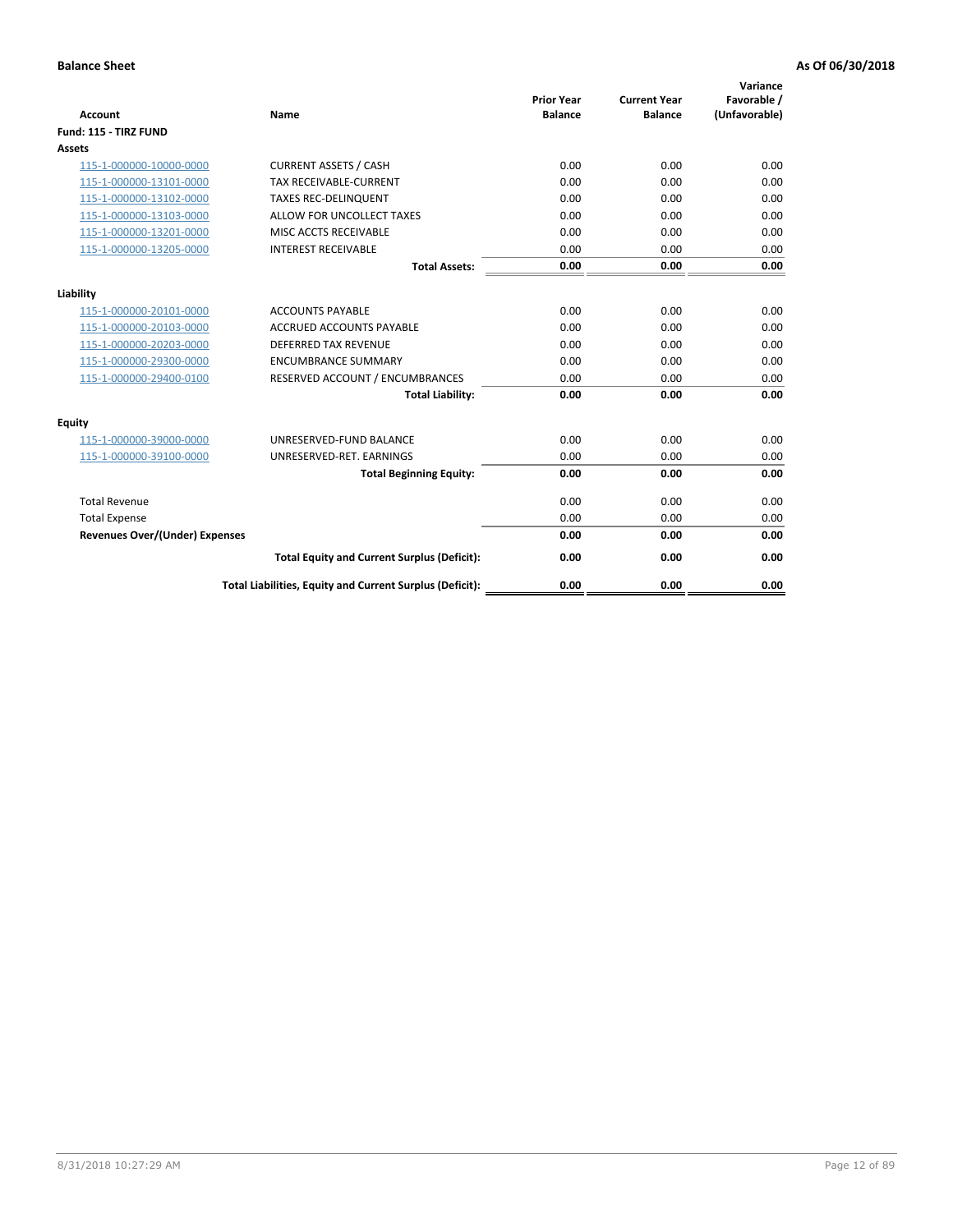| <b>Account</b>                        | Name                                                     | <b>Prior Year</b><br><b>Balance</b> | <b>Current Year</b><br><b>Balance</b> | Variance<br>Favorable /<br>(Unfavorable) |
|---------------------------------------|----------------------------------------------------------|-------------------------------------|---------------------------------------|------------------------------------------|
| Fund: 116 - ROADWAY IMPACT FEE 1      |                                                          |                                     |                                       |                                          |
| Assets                                |                                                          |                                     |                                       |                                          |
| 116-1-000000-10000-0000               | <b>CURRENT ASSETS / CASH</b>                             | 13,127.04                           | 13,178.75                             | 51.71                                    |
| 116-1-000000-13201-0000               | MISC ACCTS RECEIVABLE                                    | 0.00                                | 0.00                                  | 0.00                                     |
| 116-1-000000-13205-0000               | <b>INTEREST RECEIVABLE</b>                               | 0.00                                | 0.00                                  | 0.00                                     |
|                                       | <b>Total Assets:</b>                                     | 13,127.04                           | 13,178.75                             | 51.71                                    |
| Liability                             |                                                          |                                     |                                       |                                          |
| 116-1-000000-20101-0000               | <b>ACCOUNTS PAYABLE</b>                                  | 0.00                                | 0.00                                  | 0.00                                     |
| 116-1-000000-20103-0000               | <b>ACCRUED ACCOUNTS PAYABLE</b>                          | 0.00                                | 0.00                                  | 0.00                                     |
|                                       | <b>Total Liability:</b>                                  | 0.00                                | 0.00                                  | 0.00                                     |
| <b>Equity</b>                         |                                                          |                                     |                                       |                                          |
| 116-1-000000-39000-0000               | UNRESERVED-FUND BALANCE                                  | 0.00                                | 0.00                                  | 0.00                                     |
| 116-1-000000-39100-0000               | UNRESERVED-RET, EARNINGS                                 | 13,121.26                           | 13,136.26                             | 15.00                                    |
|                                       | <b>Total Beginning Equity:</b>                           | 13,121.26                           | 13,136.26                             | 15.00                                    |
| <b>Total Revenue</b>                  |                                                          | 12.11                               | 46.03                                 | 33.92                                    |
| <b>Total Expense</b>                  |                                                          | 6.33                                | 3.54                                  | 2.79                                     |
| <b>Revenues Over/(Under) Expenses</b> |                                                          | 5.78                                | 42.49                                 | 36.71                                    |
|                                       | <b>Total Equity and Current Surplus (Deficit):</b>       | 13,127.04                           | 13,178.75                             | 51.71                                    |
|                                       | Total Liabilities, Equity and Current Surplus (Deficit): | 13,127.04                           | 13,178.75                             | 51.71                                    |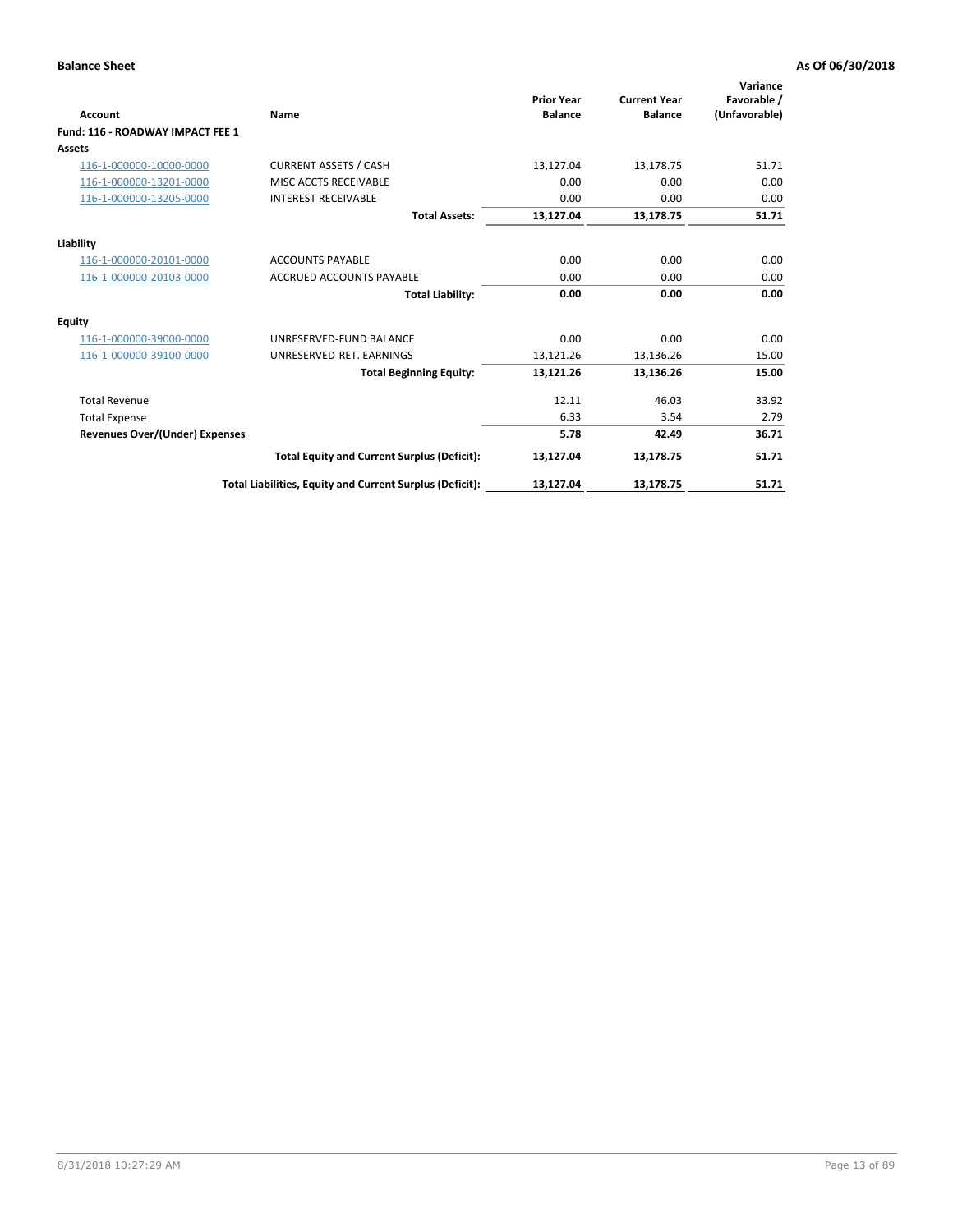| <b>Account</b>                   | Name                                                     | <b>Prior Year</b><br><b>Balance</b> | <b>Current Year</b><br><b>Balance</b> | Variance<br>Favorable /<br>(Unfavorable) |
|----------------------------------|----------------------------------------------------------|-------------------------------------|---------------------------------------|------------------------------------------|
| Fund: 117 - ROADWAY IMPACT FEE 2 |                                                          |                                     |                                       |                                          |
| <b>Assets</b>                    |                                                          |                                     |                                       |                                          |
| 117-1-000000-10000-0000          | <b>CURRENT ASSETS / CASH</b>                             | 64.83                               | 65.12                                 | 0.29                                     |
| 117-1-000000-13201-0000          | MISC ACCTS RECEIVABLE                                    | 0.00                                | 0.00                                  | 0.00                                     |
| 117-1-000000-13205-0000          | <b>INTEREST RECEIVABLE</b>                               | 0.00                                | 0.00                                  | 0.00                                     |
|                                  | <b>Total Assets:</b>                                     | 64.83                               | 65.12                                 | 0.29                                     |
| Liability                        |                                                          |                                     |                                       |                                          |
| 117-1-000000-20101-0000          | <b>ACCOUNTS PAYABLE</b>                                  | 0.00                                | 0.00                                  | 0.00                                     |
| 117-1-000000-20103-0000          | <b>ACCRUED ACCOUNTS PAYABLE</b>                          | 0.00                                | 0.00                                  | 0.00                                     |
|                                  | <b>Total Liability:</b>                                  | 0.00                                | 0.00                                  | 0.00                                     |
| <b>Equity</b>                    |                                                          |                                     |                                       |                                          |
| 117-1-000000-39000-0000          | UNRESERVED-FUND BALANCE                                  | 0.00                                | 0.00                                  | 0.00                                     |
| 117-1-000000-39100-0000          | UNRESERVED-RET. EARNINGS                                 | 64.77                               | 64.88                                 | 0.11                                     |
|                                  | <b>Total Beginning Equity:</b>                           | 64.77                               | 64.88                                 | 0.11                                     |
| <b>Total Revenue</b>             |                                                          | 0.06                                | 0.24                                  | 0.18                                     |
| <b>Total Expense</b>             |                                                          | 0.00                                | 0.00                                  | 0.00                                     |
| Revenues Over/(Under) Expenses   |                                                          | 0.06                                | 0.24                                  | 0.18                                     |
|                                  | <b>Total Equity and Current Surplus (Deficit):</b>       | 64.83                               | 65.12                                 | 0.29                                     |
|                                  | Total Liabilities, Equity and Current Surplus (Deficit): | 64.83                               | 65.12                                 | 0.29                                     |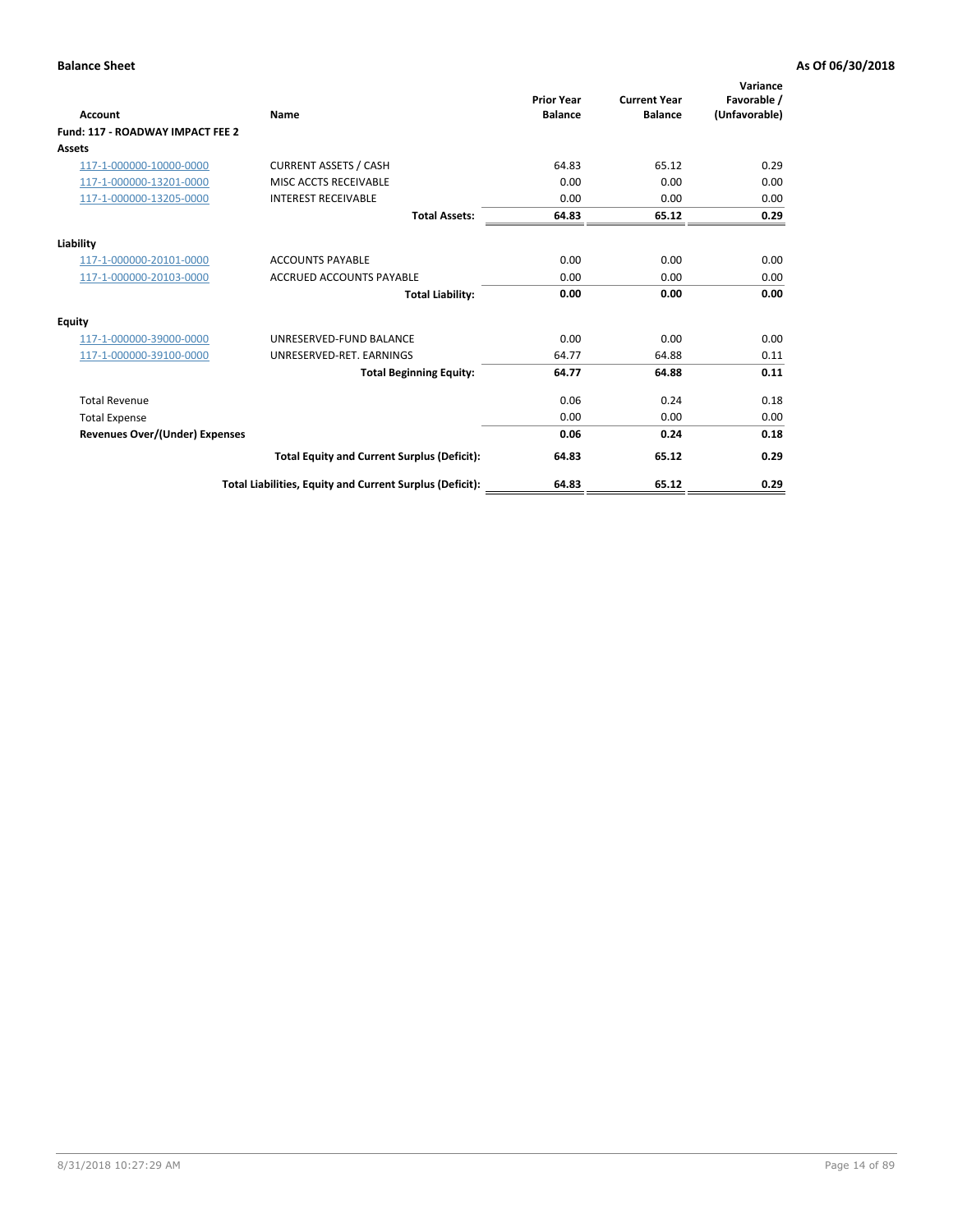| <b>Account</b>                        | Name                                                     | <b>Prior Year</b><br><b>Balance</b> | <b>Current Year</b><br><b>Balance</b> | Variance<br>Favorable /<br>(Unfavorable) |
|---------------------------------------|----------------------------------------------------------|-------------------------------------|---------------------------------------|------------------------------------------|
| Fund: 118 - ROADWAY IMPACT FEE 3      |                                                          |                                     |                                       |                                          |
| Assets                                |                                                          |                                     |                                       |                                          |
| 118-1-000000-10000-0000               | <b>CURRENT ASSETS / CASH</b>                             | 110.00                              | 110.50                                | 0.50                                     |
| 118-1-000000-13201-0000               | MISC ACCTS RECEIVABLE                                    | 0.00                                | 0.00                                  | 0.00                                     |
| 118-1-000000-13205-0000               | <b>INTEREST RECEIVABLE</b>                               | 0.00                                | 0.00                                  | 0.00                                     |
|                                       | <b>Total Assets:</b>                                     | 110.00                              | 110.50                                | 0.50                                     |
| Liability                             |                                                          |                                     |                                       |                                          |
| 118-1-000000-20101-0000               | <b>ACCOUNTS PAYABLE</b>                                  | 0.00                                | 0.00                                  | 0.00                                     |
| 118-1-000000-20103-0000               | <b>ACCRUED ACCOUNTS PAYABLE</b>                          | 0.00                                | 0.00                                  | 0.00                                     |
|                                       | <b>Total Liability:</b>                                  | 0.00                                | 0.00                                  | 0.00                                     |
| <b>Equity</b>                         |                                                          |                                     |                                       |                                          |
| 118-1-000000-39000-0000               | UNRESERVED-FUND BALANCE                                  | 0.00                                | 0.00                                  | 0.00                                     |
| 118-1-000000-39100-0000               | UNRESERVED-RET, EARNINGS                                 | 109.92                              | 110.10                                | 0.18                                     |
|                                       | <b>Total Beginning Equity:</b>                           | 109.92                              | 110.10                                | 0.18                                     |
| <b>Total Revenue</b>                  |                                                          | 0.11                                | 0.40                                  | 0.29                                     |
| <b>Total Expense</b>                  |                                                          | 0.03                                | 0.00                                  | 0.03                                     |
| <b>Revenues Over/(Under) Expenses</b> |                                                          | 0.08                                | 0.40                                  | 0.32                                     |
|                                       | <b>Total Equity and Current Surplus (Deficit):</b>       | 110.00                              | 110.50                                | 0.50                                     |
|                                       | Total Liabilities, Equity and Current Surplus (Deficit): | 110.00                              | 110.50                                | 0.50                                     |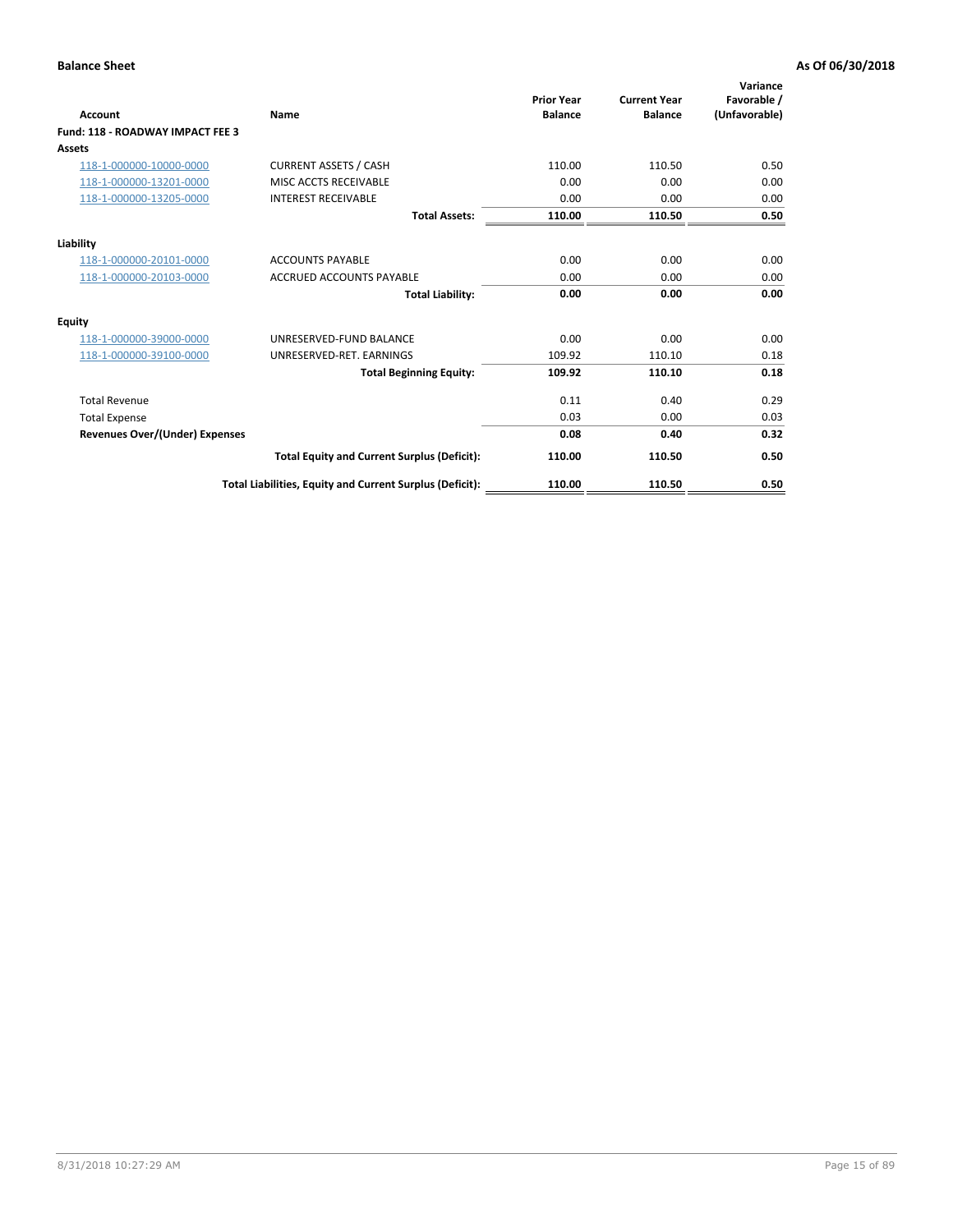| Account                               | Name                                                     | <b>Prior Year</b><br><b>Balance</b> | <b>Current Year</b><br><b>Balance</b> | Variance<br>Favorable /<br>(Unfavorable) |
|---------------------------------------|----------------------------------------------------------|-------------------------------------|---------------------------------------|------------------------------------------|
| Fund: 119 - ROADWAY IMPACT FEE 4      |                                                          |                                     |                                       |                                          |
| Assets                                |                                                          |                                     |                                       |                                          |
| 119-1-000000-10000-0000               | <b>CURRENT ASSETS / CASH</b>                             | 4.63                                | 4.64                                  | 0.01                                     |
| 119-1-000000-13201-0000               | <b>MISC ACCTS RECEIVABLE</b>                             | 0.00                                | 0.00                                  | 0.00                                     |
| 119-1-000000-13205-0000               | <b>INTEREST RECEIVABLE</b>                               | 0.00                                | 0.00                                  | 0.00                                     |
|                                       | <b>Total Assets:</b>                                     | 4.63                                | 4.64                                  | 0.01                                     |
| Liability                             |                                                          |                                     |                                       |                                          |
| 119-1-000000-20101-0000               | <b>ACCOUNTS PAYABLE</b>                                  | 0.00                                | 0.00                                  | 0.00                                     |
| 119-1-000000-20103-0000               | <b>ACCRUED ACCOUNTS PAYABLE</b>                          | 0.00                                | 0.00                                  | 0.00                                     |
|                                       | <b>Total Liability:</b>                                  | 0.00                                | 0.00                                  | 0.00                                     |
| Equity                                |                                                          |                                     |                                       |                                          |
| 119-1-000000-39000-0000               | UNRESERVED-FUND BALANCE                                  | 0.00                                | 0.00                                  | 0.00                                     |
| 119-1-000000-39100-0000               | UNRESERVED-RET. EARNINGS                                 | 4.63                                | 4.63                                  | 0.00                                     |
|                                       | <b>Total Beginning Equity:</b>                           | 4.63                                | 4.63                                  | 0.00                                     |
| <b>Total Revenue</b>                  |                                                          | 0.00                                | 0.01                                  | 0.01                                     |
| <b>Total Expense</b>                  |                                                          | 0.00                                | 0.00                                  | 0.00                                     |
| <b>Revenues Over/(Under) Expenses</b> |                                                          | 0.00                                | 0.01                                  | 0.01                                     |
|                                       | <b>Total Equity and Current Surplus (Deficit):</b>       | 4.63                                | 4.64                                  | 0.01                                     |
|                                       | Total Liabilities, Equity and Current Surplus (Deficit): | 4.63                                | 4.64                                  | 0.01                                     |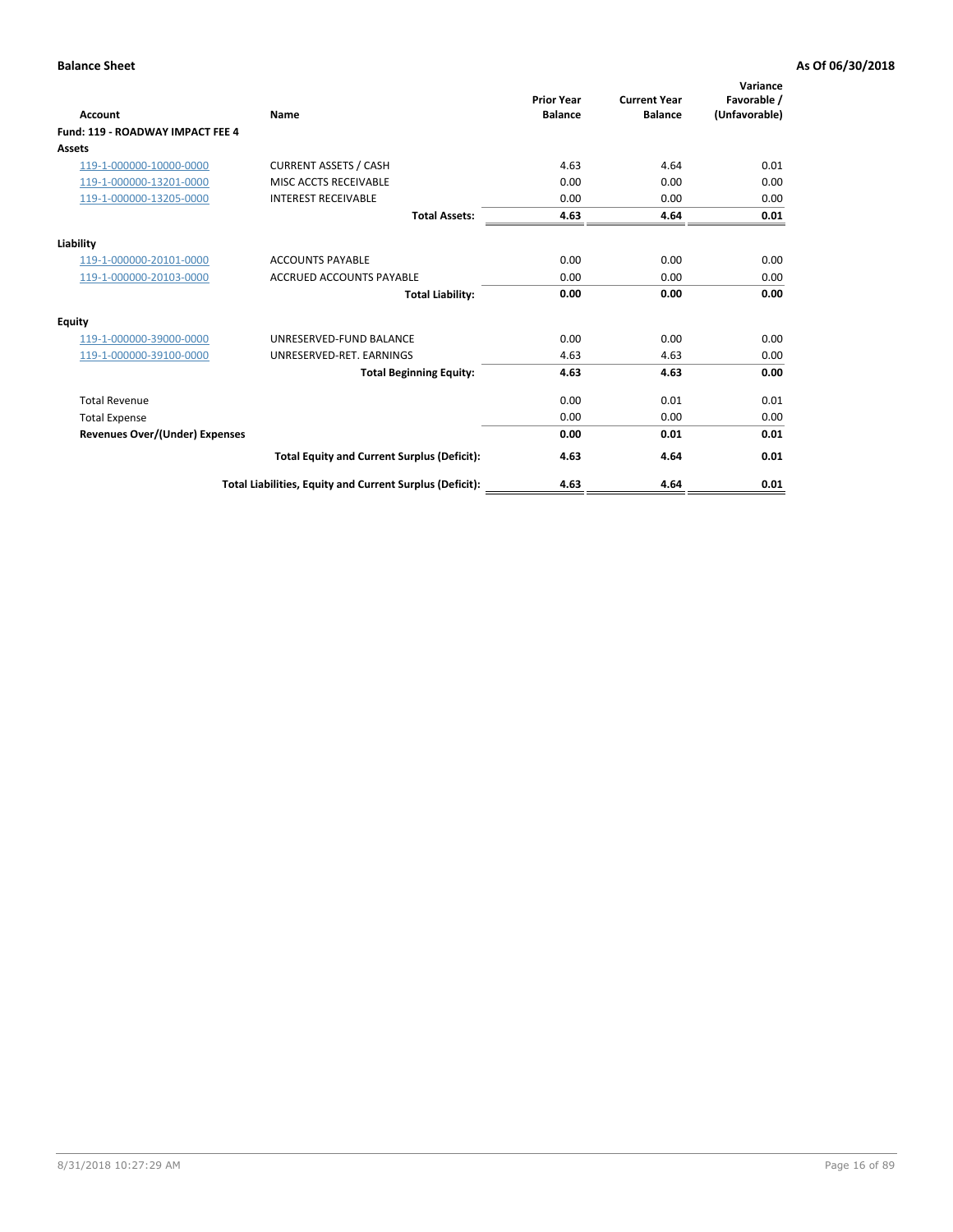|                                                   |                                                          | <b>Prior Year</b> | <b>Current Year</b> | Variance<br>Favorable / |
|---------------------------------------------------|----------------------------------------------------------|-------------------|---------------------|-------------------------|
| <b>Account</b>                                    | Name                                                     | <b>Balance</b>    | <b>Balance</b>      | (Unfavorable)           |
| Fund: 120 - BROWNSFIELD HAZARDOUS WASTE EPA GRANT |                                                          |                   |                     |                         |
| <b>Assets</b>                                     |                                                          |                   |                     |                         |
| 120-1-000000-10000-0000                           | <b>CURRENT ASSETS / CASH</b>                             | 0.00              | 0.00                | 0.00                    |
| 120-1-000000-13201-0000                           | MISC ACCTS RECEIVABLE                                    | 0.00              | 0.00                | 0.00                    |
|                                                   | <b>Total Assets:</b>                                     | 0.00              | 0.00                | 0.00                    |
| Liability                                         |                                                          |                   |                     |                         |
| 120-1-000000-20101-0000                           | <b>ACCOUNTS PAYABLE</b>                                  | 0.00              | 0.00                | 0.00                    |
| 120-1-000000-20102-0000                           | <b>CREDIT CARD PAYABLE</b>                               | 0.00              | 0.00                | 0.00                    |
| 120-1-000000-20902-0000                           | DEFERRED GRANT REVENUE                                   | 0.00              | 0.00                | 0.00                    |
| 120-1-000000-29300-0000                           | <b>ENCUMBRANCE SUMMARY</b>                               | 0.00              | 0.00                | 0.00                    |
| 120-1-000000-29400-0000                           | RESERVED ACCOUNT / ENCUMBRANCES                          | 0.00              | 0.00                | 0.00                    |
|                                                   | <b>Total Liability:</b>                                  | 0.00              | 0.00                | 0.00                    |
| Equity                                            |                                                          |                   |                     |                         |
| 120-1-000000-39000-0000                           | UNRESERVED-FUND BALANCE                                  | 0.00              | 0.00                | 0.00                    |
|                                                   | <b>Total Beginning Equity:</b>                           | 0.00              | 0.00                | 0.00                    |
| <b>Total Revenue</b>                              |                                                          | 0.00              | 0.00                | 0.00                    |
| <b>Total Expense</b>                              |                                                          | 0.00              | 0.00                | 0.00                    |
| Revenues Over/(Under) Expenses                    |                                                          | 0.00              | 0.00                | 0.00                    |
|                                                   | <b>Total Equity and Current Surplus (Deficit):</b>       | 0.00              | 0.00                | 0.00                    |
|                                                   | Total Liabilities, Equity and Current Surplus (Deficit): | 0.00              | 0.00                | 0.00                    |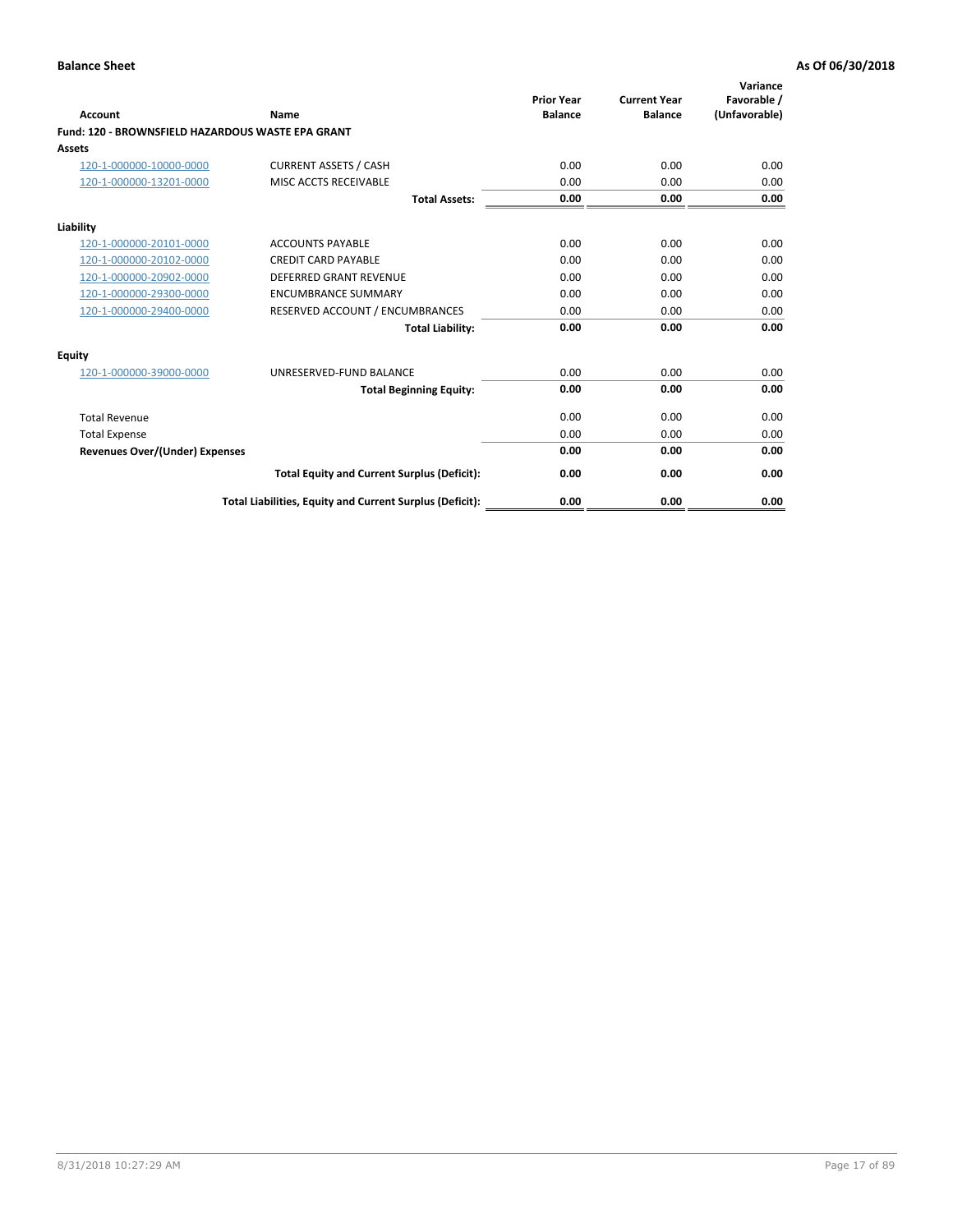| Account                                     | Name                                                     | <b>Prior Year</b><br><b>Balance</b> | <b>Current Year</b><br><b>Balance</b> | Variance<br>Favorable /<br>(Unfavorable) |
|---------------------------------------------|----------------------------------------------------------|-------------------------------------|---------------------------------------|------------------------------------------|
| Fund: 121 - BROWNSFIELD PETROLEUM EPA GRANT |                                                          |                                     |                                       |                                          |
| <b>Assets</b>                               |                                                          |                                     |                                       |                                          |
| 121-1-000000-10000-0000                     | <b>CURRENT ASSETS / CASH</b>                             | 0.00                                | 0.00                                  | 0.00                                     |
| 121-1-000000-13201-0000                     | <b>MISC ACCTS RECEIVABLE</b>                             | 0.00                                | 0.00                                  | 0.00                                     |
|                                             | <b>Total Assets:</b>                                     | 0.00                                | 0.00                                  | 0.00                                     |
| Liability                                   |                                                          |                                     |                                       |                                          |
| 121-1-000000-20101-0000                     | <b>ACCOUNTS PAYABLE</b>                                  | 0.00                                | 0.00                                  | 0.00                                     |
| 121-1-000000-20102-0000                     | <b>CREDIT CARD PAYABLE</b>                               | 0.00                                | 0.00                                  | 0.00                                     |
| 121-1-000000-20103-0000                     | <b>ACCRUED ACCOUNTS PAYABLE</b>                          | 0.00                                | 0.00                                  | 0.00                                     |
| 121-1-000000-20902-0000                     | <b>DEFERRED GRANT REVENUE</b>                            | 0.00                                | 0.00                                  | 0.00                                     |
| 121-1-000000-29300-0000                     | <b>ENCUMBRANCE SUMMARY</b>                               | 0.00                                | 0.00                                  | 0.00                                     |
| 121-1-000000-29400-0000                     | RESERVED ACCOUNT / ENCUMBRANCES                          | 0.00                                | 0.00                                  | 0.00                                     |
|                                             | <b>Total Liability:</b>                                  | 0.00                                | 0.00                                  | 0.00                                     |
| <b>Equity</b>                               |                                                          |                                     |                                       |                                          |
| 121-1-000000-39000-0000                     | UNRESERVED-FUND BALANCE                                  | 0.00                                | 0.00                                  | 0.00                                     |
|                                             | <b>Total Beginning Equity:</b>                           | 0.00                                | 0.00                                  | 0.00                                     |
| <b>Total Revenue</b>                        |                                                          | 0.00                                | 0.00                                  | 0.00                                     |
| <b>Total Expense</b>                        |                                                          | 0.00                                | 0.00                                  | 0.00                                     |
| <b>Revenues Over/(Under) Expenses</b>       |                                                          | 0.00                                | 0.00                                  | 0.00                                     |
|                                             | <b>Total Equity and Current Surplus (Deficit):</b>       | 0.00                                | 0.00                                  | 0.00                                     |
|                                             | Total Liabilities, Equity and Current Surplus (Deficit): | 0.00                                | 0.00                                  | 0.00                                     |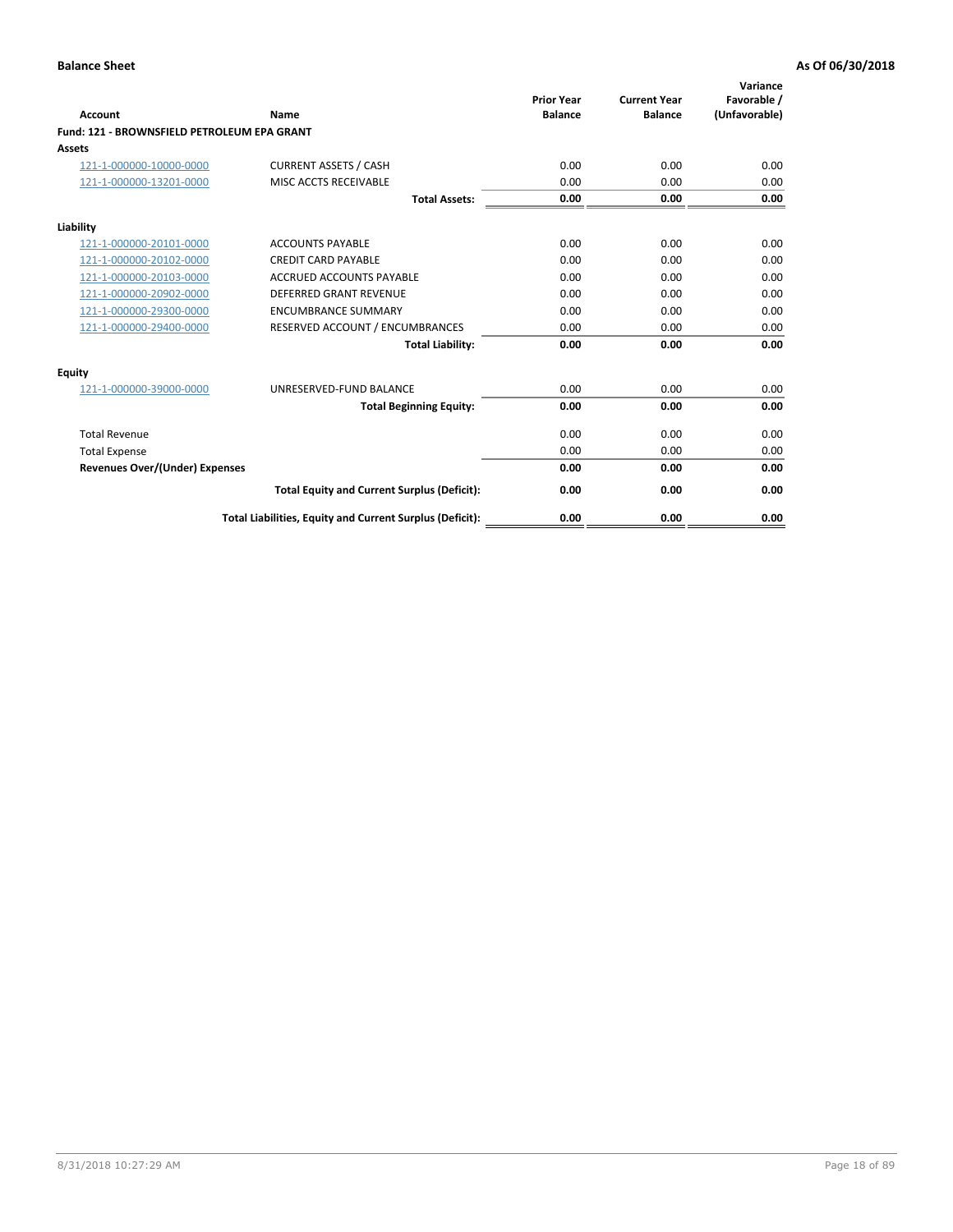| <b>Account</b>                                     | Name                                                     | <b>Prior Year</b><br><b>Balance</b> | <b>Current Year</b><br><b>Balance</b> | Variance<br>Favorable /<br>(Unfavorable) |
|----------------------------------------------------|----------------------------------------------------------|-------------------------------------|---------------------------------------|------------------------------------------|
| Fund: 122 - COPS HIRING PROGRAM GRANT 2010UMWX0308 |                                                          |                                     |                                       |                                          |
| Assets                                             |                                                          |                                     |                                       |                                          |
| 122-1-000000-10000-0000                            | <b>CURRENT ASSETS / CASH</b>                             | 0.00                                | 0.00                                  | 0.00                                     |
| 122-1-000000-13201-0000                            | MISC ACCTS RECEIVABLE                                    | 0.00                                | 0.00                                  | 0.00                                     |
|                                                    | <b>Total Assets:</b>                                     | 0.00                                | 0.00                                  | 0.00                                     |
| Liability                                          |                                                          |                                     |                                       |                                          |
| 122-1-000000-20101-0000                            | <b>ACCOUNTS PAYABLE</b>                                  | 0.00                                | 0.00                                  | 0.00                                     |
| 122-1-000000-20102-0000                            | <b>CREDIT CARD PAYABLE</b>                               | 0.00                                | 0.00                                  | 0.00                                     |
| 122-1-000000-20103-0000                            | <b>ACCRUED ACCOUNTS PAYABLE</b>                          | 0.00                                | 0.00                                  | 0.00                                     |
| 122-1-000000-20902-0000                            | <b>DEFERRED GRANT REVENUE</b>                            | 0.00                                | 0.00                                  | 0.00                                     |
|                                                    | <b>Total Liability:</b>                                  | 0.00                                | 0.00                                  | 0.00                                     |
| Equity                                             |                                                          |                                     |                                       |                                          |
| 122-1-000000-39000-0000                            | UNRESERVED-FUND BALANCE                                  | 0.00                                | 0.00                                  | 0.00                                     |
|                                                    | <b>Total Beginning Equity:</b>                           | 0.00                                | 0.00                                  | 0.00                                     |
| <b>Total Revenue</b>                               |                                                          | 0.00                                | 0.00                                  | 0.00                                     |
| <b>Total Expense</b>                               |                                                          | 0.00                                | 0.00                                  | 0.00                                     |
| <b>Revenues Over/(Under) Expenses</b>              |                                                          | 0.00                                | 0.00                                  | 0.00                                     |
|                                                    | <b>Total Equity and Current Surplus (Deficit):</b>       | 0.00                                | 0.00                                  | 0.00                                     |
|                                                    | Total Liabilities, Equity and Current Surplus (Deficit): | 0.00                                | 0.00                                  | 0.00                                     |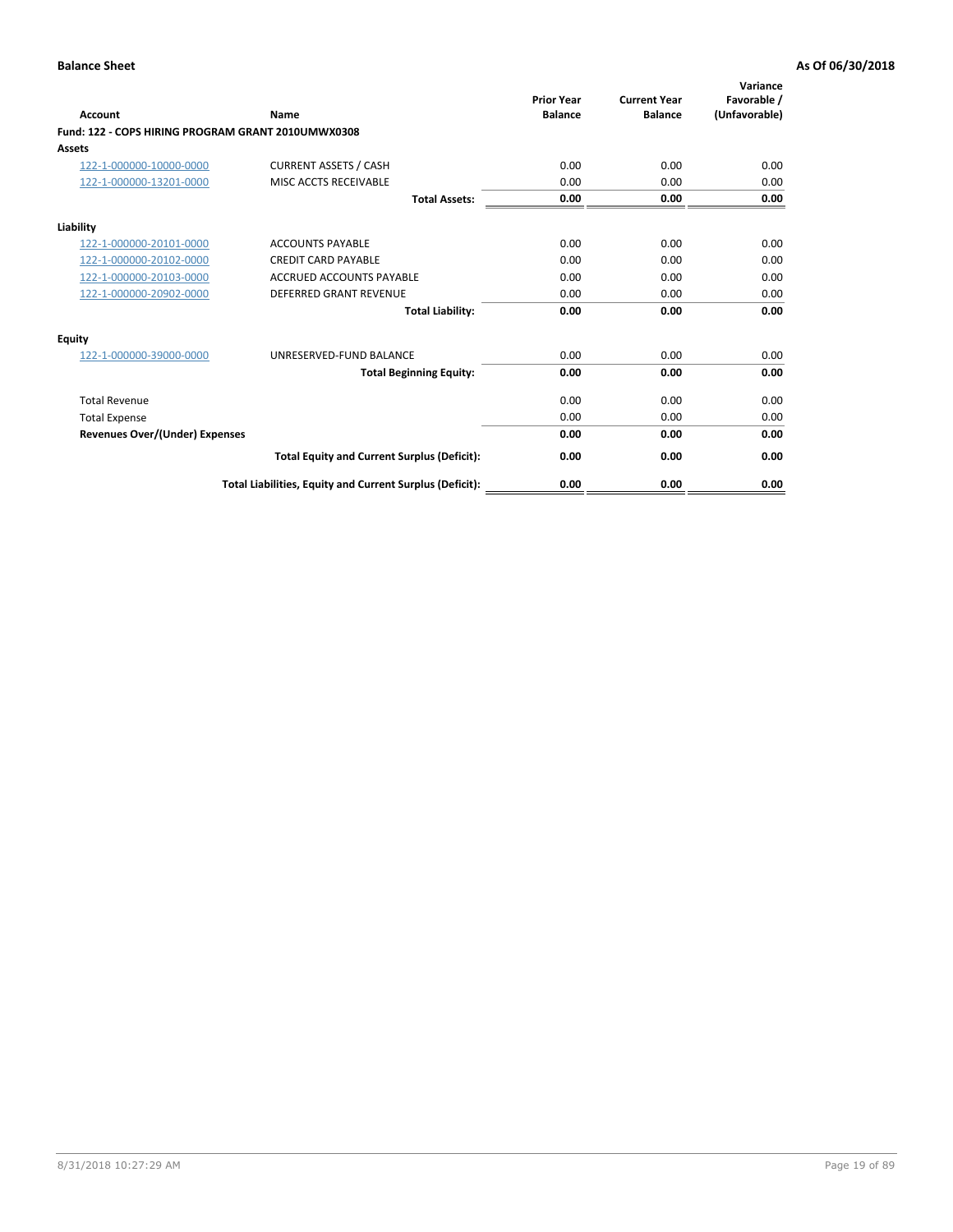| Account                        | <b>Name</b>                                                    | <b>Prior Year</b><br><b>Balance</b> | <b>Current Year</b><br><b>Balance</b> | Variance<br>Favorable /<br>(Unfavorable) |
|--------------------------------|----------------------------------------------------------------|-------------------------------------|---------------------------------------|------------------------------------------|
|                                | Fund: 123 - PTRAIN - POLICE REIMBURSEMENT GRANTS & CONT EDUCAT |                                     |                                       |                                          |
| Assets                         |                                                                |                                     |                                       |                                          |
| 123-1-000000-10000-0000        | <b>CURRENT ASSETS / CASH</b>                                   | 9,783.82                            | 10.541.22                             | 757.40                                   |
| 123-1-000000-13201-0000        | MISC ACCTS RECEIVABLE                                          | 0.00                                | 0.00                                  | 0.00                                     |
|                                | <b>Total Assets:</b>                                           | 9,783.82                            | 10,541.22                             | 757.40                                   |
| Liability                      |                                                                |                                     |                                       |                                          |
| 123-1-000000-20101-0000        | <b>ACCOUNTS PAYABLE</b>                                        | 0.00                                | 120.00                                | $-120.00$                                |
| 123-1-000000-20102-0000        | <b>CREDIT CARD PAYABLE</b>                                     | 0.00                                | 0.00                                  | 0.00                                     |
| 123-1-000000-20103-0000        | <b>ACCRUED ACCOUNTS PAYABLE</b>                                | 0.00                                | 0.00                                  | 0.00                                     |
|                                | <b>Total Liability:</b>                                        | 0.00                                | 120.00                                | $-120.00$                                |
| Equity                         |                                                                |                                     |                                       |                                          |
| 123-1-000000-39000-0000        | UNRESERVED-FUND BALANCE                                        | 6,800.59                            | 9,790.68                              | 2,990.09                                 |
|                                | <b>Total Beginning Equity:</b>                                 | 6,800.59                            | 9,790.68                              | 2,990.09                                 |
| <b>Total Revenue</b>           |                                                                | 4,683.75                            | 4,502.91                              | $-180.84$                                |
| <b>Total Expense</b>           |                                                                | 1,700.52                            | 3,872.37                              | $-2,171.85$                              |
| Revenues Over/(Under) Expenses |                                                                | 2,983.23                            | 630.54                                | $-2,352.69$                              |
|                                | <b>Total Equity and Current Surplus (Deficit):</b>             | 9,783.82                            | 10,421.22                             | 637.40                                   |
|                                | Total Liabilities, Equity and Current Surplus (Deficit):       | 9,783.82                            | 10,541.22                             | 757.40                                   |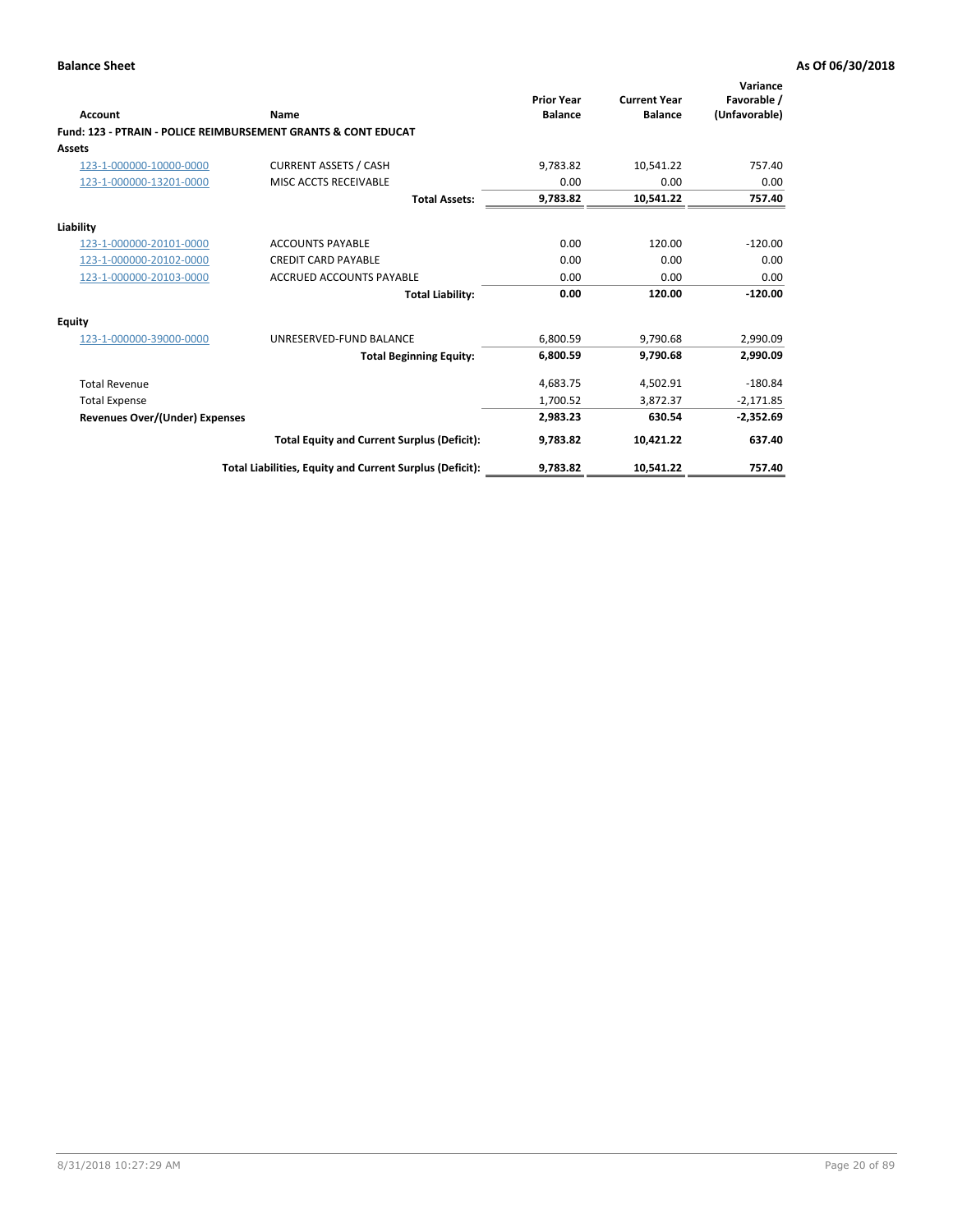| <b>Account</b>                        | Name                                                     | <b>Prior Year</b><br><b>Balance</b> | <b>Current Year</b><br><b>Balance</b> | Variance<br>Favorable /<br>(Unfavorable) |
|---------------------------------------|----------------------------------------------------------|-------------------------------------|---------------------------------------|------------------------------------------|
| <b>Fund: 124 - FIRE HAZMAT GRANT</b>  |                                                          |                                     |                                       |                                          |
| Assets                                |                                                          |                                     |                                       |                                          |
| 124-1-000000-10000-0000               | <b>CURRENT ASSETS / CASH</b>                             | 0.00                                | 0.00                                  | 0.00                                     |
| 124-1-000000-13201-0000               | MISC ACCTS RECEIVABLE                                    | 0.00                                | 0.00                                  | 0.00                                     |
| 124-1-000000-13205-0000               | <b>INTEREST RECEIVABLE</b>                               | 0.00                                | 0.00                                  | 0.00                                     |
|                                       | <b>Total Assets:</b>                                     | 0.00                                | 0.00                                  | 0.00                                     |
| Liability                             |                                                          |                                     |                                       |                                          |
| 124-1-000000-20101-0000               | <b>ACCOUNTS PAYABLE</b>                                  | 0.00                                | 0.00                                  | 0.00                                     |
| 124-1-000000-20102-0000               | <b>CREDIT CARD PAYABLE</b>                               | 0.00                                | 0.00                                  | 0.00                                     |
| 124-1-000000-20902-0000               | <b>DEFERRED GRANT REVENUE</b>                            | 0.00                                | 0.00                                  | 0.00                                     |
| 124-1-000000-21001-0000               | <b>GENERAL FUND / GENERAL FUND</b>                       | 0.00                                | 0.00                                  | 0.00                                     |
| 124-1-000000-29300-0000               | <b>ENCUMBRANCE SUMMARY</b>                               | 0.00                                | 0.00                                  | 0.00                                     |
| 124-1-000000-29400-0000               | RESERVED ACCOUNT / ENCUMBRANCES                          | 0.00                                | 0.00                                  | 0.00                                     |
|                                       | <b>Total Liability:</b>                                  | 0.00                                | 0.00                                  | 0.00                                     |
| <b>Equity</b>                         |                                                          |                                     |                                       |                                          |
| 124-1-000000-39000-0000               | UNRESERVED-FUND BALANCE                                  | 0.00                                | 0.00                                  | 0.00                                     |
|                                       | <b>Total Beginning Equity:</b>                           | 0.00                                | 0.00                                  | 0.00                                     |
| <b>Total Revenue</b>                  |                                                          | 0.00                                | 0.00                                  | 0.00                                     |
| <b>Total Expense</b>                  |                                                          | 0.00                                | 0.00                                  | 0.00                                     |
| <b>Revenues Over/(Under) Expenses</b> |                                                          | 0.00                                | 0.00                                  | 0.00                                     |
|                                       | <b>Total Equity and Current Surplus (Deficit):</b>       | 0.00                                | 0.00                                  | 0.00                                     |
|                                       | Total Liabilities, Equity and Current Surplus (Deficit): | 0.00                                | 0.00                                  | 0.00                                     |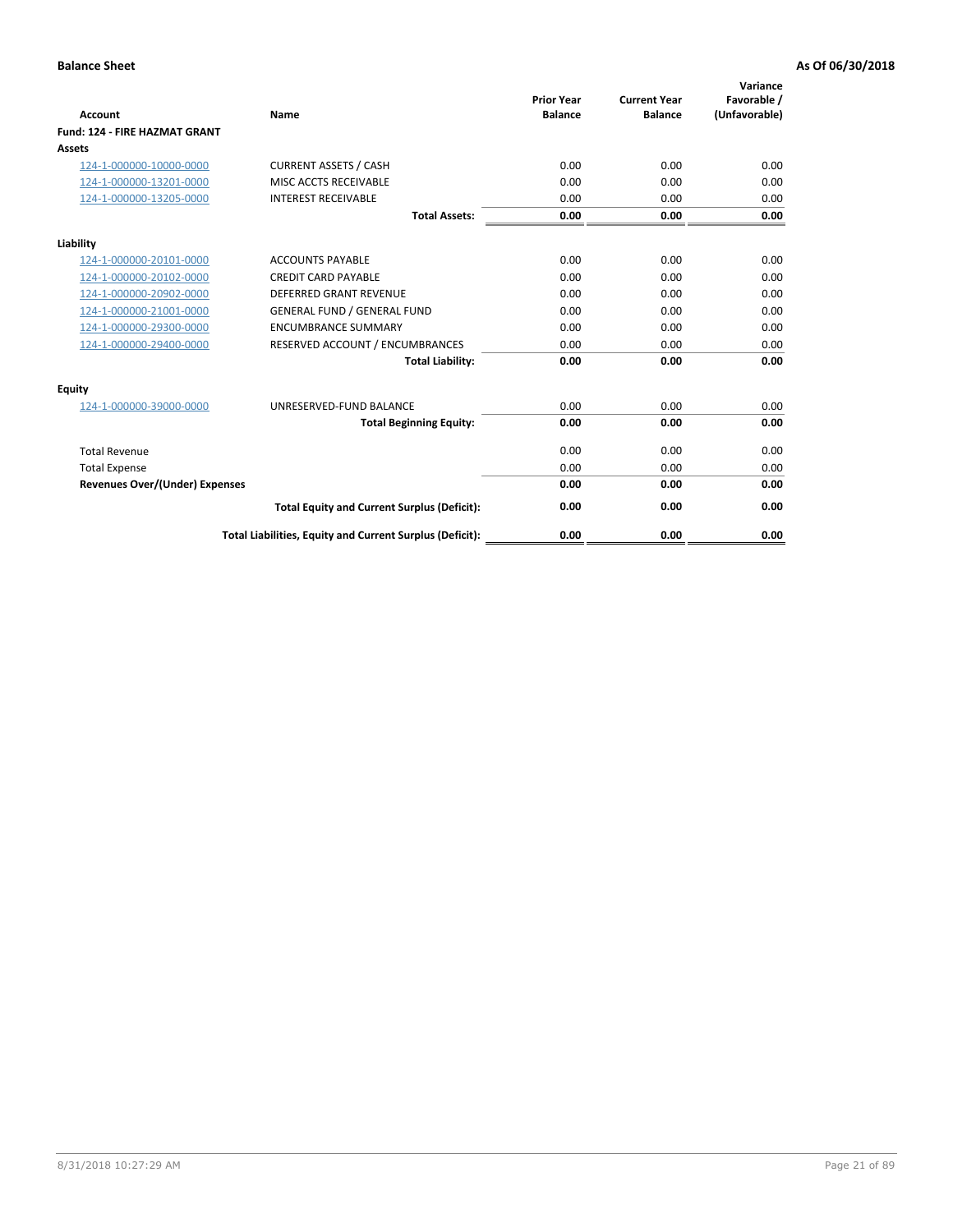| Account                                                   | Name                                                     | <b>Prior Year</b><br><b>Balance</b> | <b>Current Year</b><br><b>Balance</b> | Variance<br>Favorable /<br>(Unfavorable) |
|-----------------------------------------------------------|----------------------------------------------------------|-------------------------------------|---------------------------------------|------------------------------------------|
| <b>Fund: 125 - TRAINING &amp; HUMANITIES TEXAS GRANTS</b> |                                                          |                                     |                                       |                                          |
| <b>Assets</b>                                             |                                                          |                                     |                                       |                                          |
| 125-1-000000-10000-0000                                   | <b>CURRENT ASSETS / CASH</b>                             | 0.00                                | $-313.14$                             | $-313.14$                                |
| 125-1-000000-13205-0000                                   | <b>INTEREST RECEIVABLE</b>                               | 0.00                                | 0.00                                  | 0.00                                     |
|                                                           | <b>Total Assets:</b>                                     | 0.00                                | $-313.14$                             | $-313.14$                                |
| Liability                                                 |                                                          |                                     |                                       |                                          |
| 125-1-000000-20101-0000                                   | <b>ACCOUNTS PAYABLE</b>                                  | 0.00                                | 0.00                                  | 0.00                                     |
| 125-1-000000-20102-0000                                   | <b>CREDIT CARD PAYABLE</b>                               | 0.00                                | 0.00                                  | 0.00                                     |
| 125-1-000000-20103-0000                                   | <b>ACCRUED ACCOUNTS PAYABLE</b>                          | 0.00                                | 0.00                                  | 0.00                                     |
| 125-1-000000-20902-0000                                   | DEFERRED GRANT REVENUE                                   | 0.00                                | 0.00                                  | 0.00                                     |
| 125-1-000000-29300-0000                                   | <b>ENCUMBRANCE SUMMARY</b>                               | 0.00                                | 0.00                                  | 0.00                                     |
| 125-1-000000-29400-0000                                   | RESERVED ACCOUNT / ENCUMBRANCES                          | 0.00                                | 0.00                                  | 0.00                                     |
|                                                           | <b>Total Liability:</b>                                  | 0.00                                | 0.00                                  | 0.00                                     |
| <b>Equity</b>                                             |                                                          |                                     |                                       |                                          |
| 125-1-000000-39000-0000                                   | UNRESERVED-FUND BALANCE                                  | 0.00                                | 0.00                                  | 0.00                                     |
|                                                           | <b>Total Beginning Equity:</b>                           | 0.00                                | 0.00                                  | 0.00                                     |
| <b>Total Revenue</b>                                      |                                                          | 0.00                                | 0.00                                  | 0.00                                     |
| <b>Total Expense</b>                                      |                                                          | 0.00                                | 313.14                                | $-313.14$                                |
| <b>Revenues Over/(Under) Expenses</b>                     |                                                          | 0.00                                | $-313.14$                             | $-313.14$                                |
|                                                           | <b>Total Equity and Current Surplus (Deficit):</b>       | 0.00                                | $-313.14$                             | $-313.14$                                |
|                                                           | Total Liabilities, Equity and Current Surplus (Deficit): | 0.00                                | $-313.14$                             | $-313.14$                                |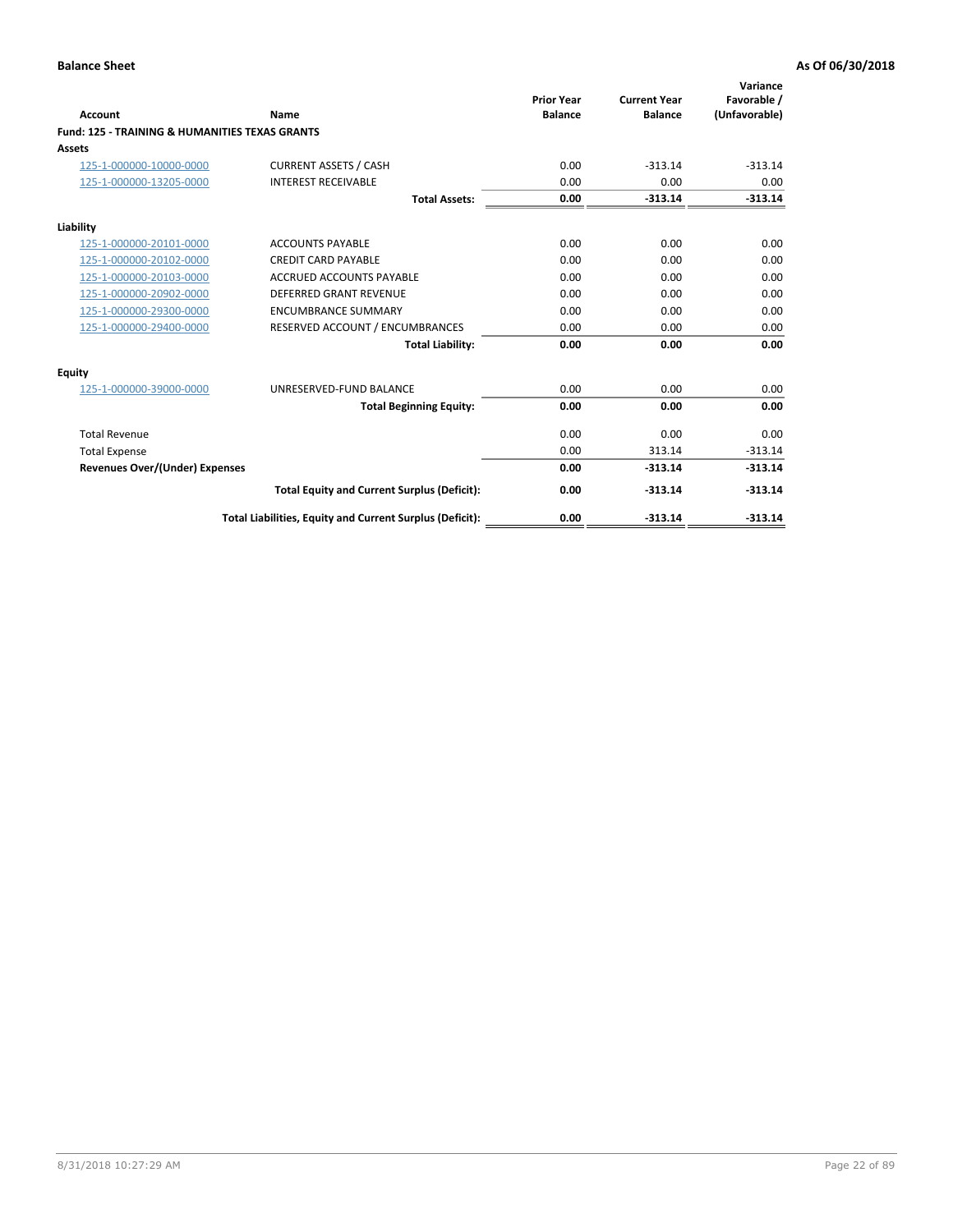| Account                                | Name                                                     | <b>Prior Year</b><br><b>Balance</b> | <b>Current Year</b><br><b>Balance</b> | Variance<br>Favorable /<br>(Unfavorable) |
|----------------------------------------|----------------------------------------------------------|-------------------------------------|---------------------------------------|------------------------------------------|
| <b>Fund: 126 - TIFMAS MOBILIZATION</b> |                                                          |                                     |                                       |                                          |
| Assets                                 |                                                          |                                     |                                       |                                          |
| 126-1-000000-10000-0000                | <b>CURRENT ASSETS / CASH</b>                             | $-521.73$                           | $-521.73$                             | 0.00                                     |
| 126-1-000000-13201-0000                | MISC ACCTS RECEIVABLE                                    | 0.00                                | 0.00                                  | 0.00                                     |
|                                        | <b>Total Assets:</b>                                     | $-521.73$                           | $-521.73$                             | 0.00                                     |
| Liability                              |                                                          |                                     |                                       |                                          |
| 126-1-000000-20101-0000                | <b>ACCOUNTS PAYABLE</b>                                  | 0.00                                | 0.00                                  | 0.00                                     |
| 126-1-000000-20102-0000                | <b>CREDIT CARD PAYABLE</b>                               | 0.00                                | 0.00                                  | 0.00                                     |
| 126-1-000000-39100-0000                | UNRESERVED-RET. EARNINGS                                 | 0.00                                | 0.00                                  | 0.00                                     |
|                                        | <b>Total Liability:</b>                                  | 0.00                                | 0.00                                  | 0.00                                     |
| Equity                                 |                                                          |                                     |                                       |                                          |
| 126-1-000000-39000-0000                | UNRESERVED-FUND BALANCE                                  | $-421.74$                           | $-521.73$                             | $-99.99$                                 |
|                                        | <b>Total Beginning Equity:</b>                           | $-421.74$                           | $-521.73$                             | $-99.99$                                 |
| <b>Total Revenue</b>                   |                                                          | 0.00                                | 0.00                                  | 0.00                                     |
| <b>Total Expense</b>                   |                                                          | 99.99                               | 0.00                                  | 99.99                                    |
| Revenues Over/(Under) Expenses         |                                                          | $-99.99$                            | 0.00                                  | 99.99                                    |
|                                        | <b>Total Equity and Current Surplus (Deficit):</b>       | $-521.73$                           | $-521.73$                             | 0.00                                     |
|                                        | Total Liabilities, Equity and Current Surplus (Deficit): | $-521.73$                           | $-521.73$                             | 0.00                                     |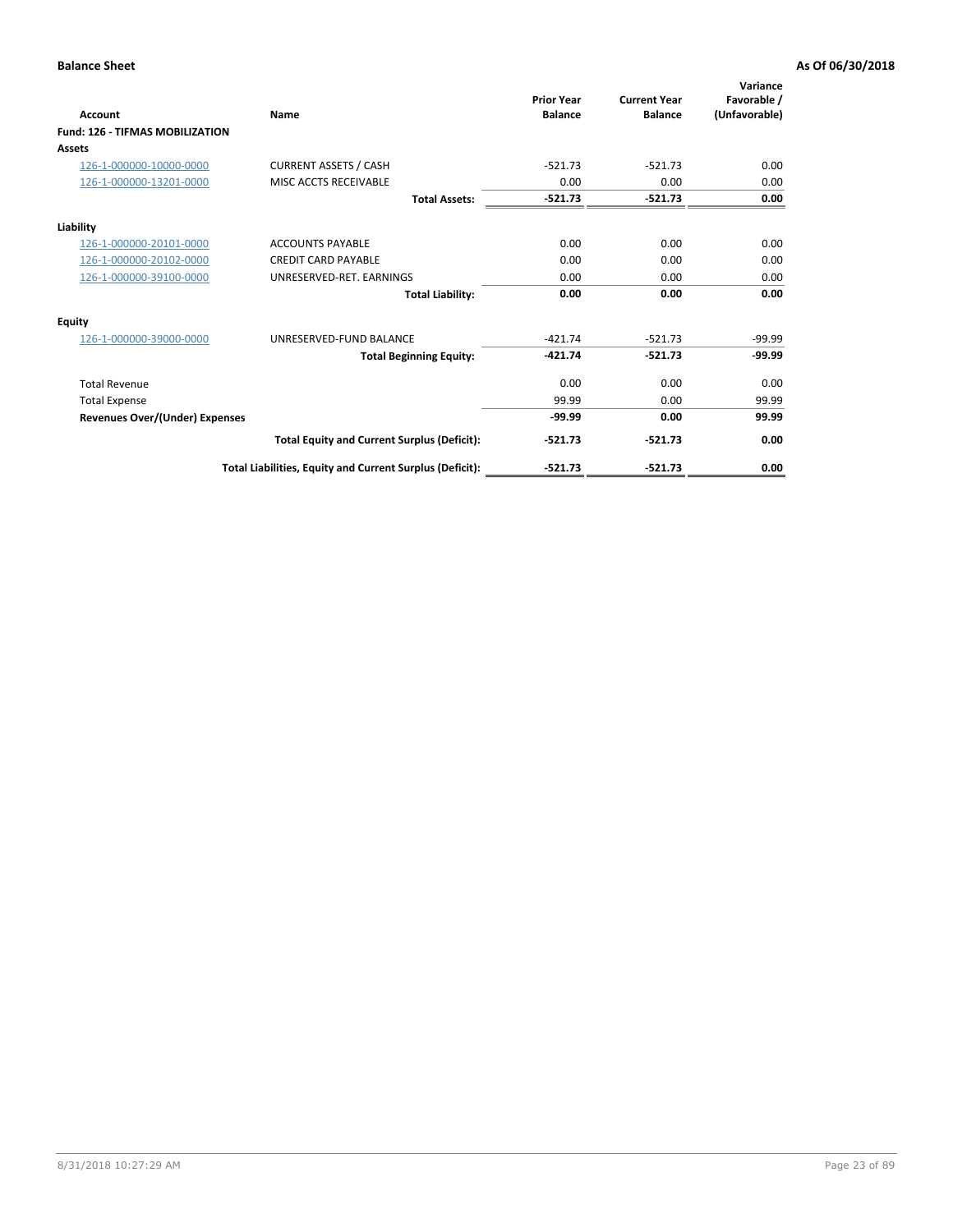| <b>Account</b>                        | Name                                                     | <b>Prior Year</b><br><b>Balance</b> | <b>Current Year</b><br><b>Balance</b> | Variance<br>Favorable /<br>(Unfavorable) |
|---------------------------------------|----------------------------------------------------------|-------------------------------------|---------------------------------------|------------------------------------------|
| Fund: 127 - FIRE GRANT                |                                                          |                                     |                                       |                                          |
| Assets                                |                                                          |                                     |                                       |                                          |
| 127-1-000000-10000-0000               | <b>CURRENT ASSETS / CASH</b>                             | 0.00                                | 0.00                                  | 0.00                                     |
| 127-1-000000-13201-0000               | MISC ACCTS RECEIVABLE                                    | 0.00                                | 0.00                                  | 0.00                                     |
|                                       | <b>Total Assets:</b>                                     | 0.00                                | 0.00                                  | 0.00                                     |
| Liability                             |                                                          |                                     |                                       |                                          |
| 127-1-000000-20101-0000               | <b>ACCOUNTS PAYABLE</b>                                  | 0.00                                | 0.00                                  | 0.00                                     |
|                                       | <b>Total Liability:</b>                                  | 0.00                                | 0.00                                  | 0.00                                     |
| <b>Equity</b>                         |                                                          |                                     |                                       |                                          |
| 127-1-000000-39000-0000               | UNRESERVED-FUND BALANCE                                  | 0.00                                | 0.00                                  | 0.00                                     |
|                                       | <b>Total Beginning Equity:</b>                           | 0.00                                | 0.00                                  | 0.00                                     |
| <b>Total Revenue</b>                  |                                                          | 0.00                                | 0.00                                  | 0.00                                     |
| <b>Total Expense</b>                  |                                                          | 0.00                                | 0.00                                  | 0.00                                     |
| <b>Revenues Over/(Under) Expenses</b> |                                                          | 0.00                                | 0.00                                  | 0.00                                     |
|                                       | <b>Total Equity and Current Surplus (Deficit):</b>       | 0.00                                | 0.00                                  | 0.00                                     |
|                                       | Total Liabilities, Equity and Current Surplus (Deficit): | 0.00                                | 0.00                                  | 0.00                                     |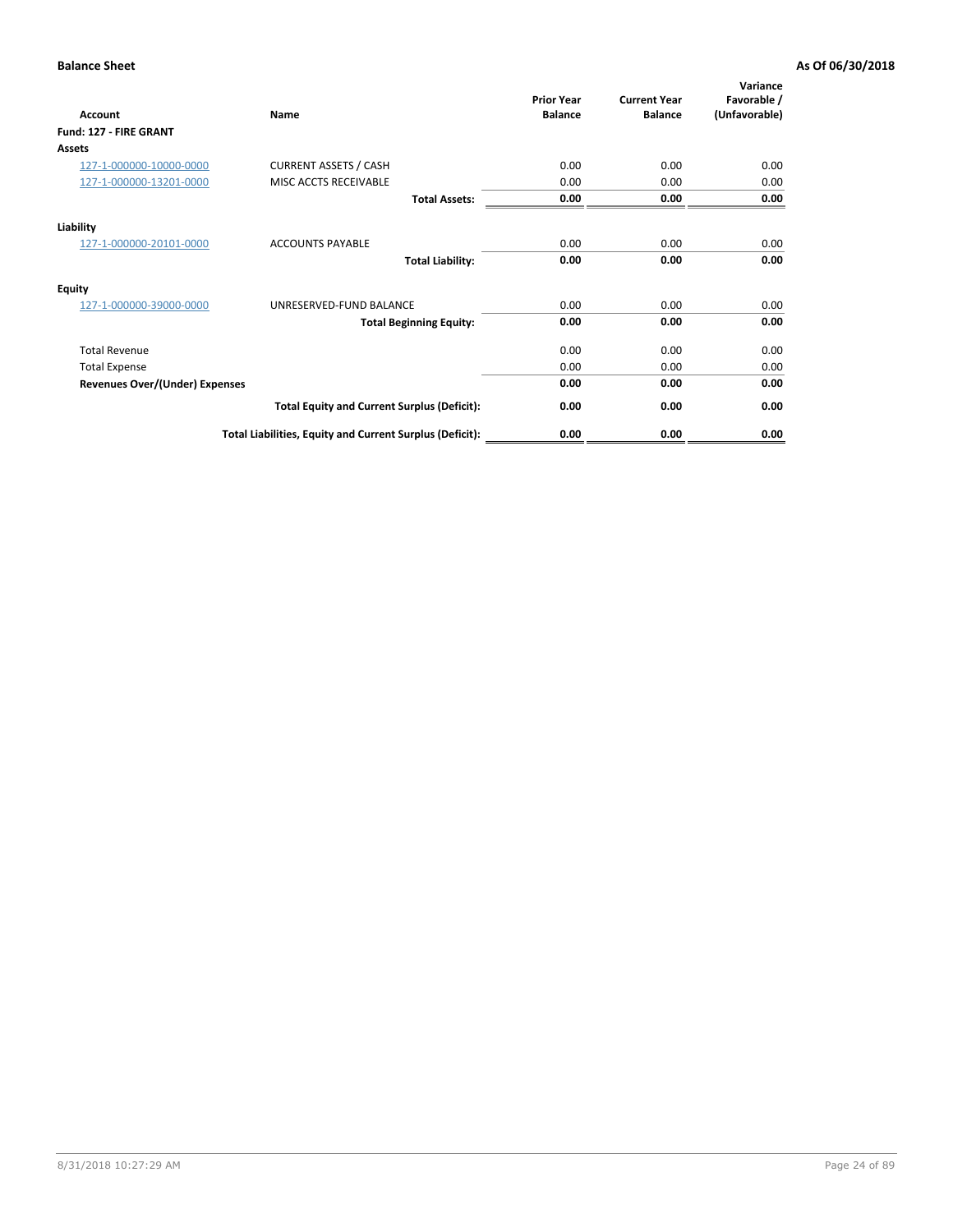|                                                    |                                                          |                                     |                                       | Variance                     |
|----------------------------------------------------|----------------------------------------------------------|-------------------------------------|---------------------------------------|------------------------------|
| <b>Account</b>                                     | Name                                                     | <b>Prior Year</b><br><b>Balance</b> | <b>Current Year</b><br><b>Balance</b> | Favorable /<br>(Unfavorable) |
| <b>Fund: 140 - DEBT SERVICE FUND</b>               |                                                          |                                     |                                       |                              |
| Assets                                             |                                                          |                                     |                                       |                              |
| 140-1-000000-10000-0000                            | <b>CURRENT ASSETS / CASH</b>                             | 896,838.41                          | 1,016,865.24                          | 120,026.83                   |
| 140-1-000000-12101-0000                            | <b>BOND ISSUANCE COSTS</b>                               | 0.00                                | 0.00                                  | 0.00                         |
| 140-1-000000-13101-0000                            | <b>TAX RECEIVABLE-CURRENT</b>                            | 63,981.93                           | -4,339,803.13                         | $-4,403,785.06$              |
| 140-1-000000-13102-0000                            | <b>TAXES REC-DELINQUENT</b>                              | 177,362.45                          | 165,061.36                            | $-12,301.09$                 |
| 140-1-000000-13103-0000                            | ALLOW FOR UNCOLLECT TAXES                                | -128,974.29                         | $-137,812.38$                         | $-8,838.09$                  |
| 140-1-000000-13203-0000                            | NON-CURRENT ASSETS / PREPAYMENTS                         | 0.00                                | 0.00                                  | 0.00                         |
| 140-1-000000-13205-0000                            | <b>INTEREST RECEIVABLE</b>                               | 0.00                                | 0.00                                  | 0.00                         |
| 140-1-000000-13221-0000                            | MISC A/R - PROPERTY TAXES                                | 4,877.21                            | 3,690.05                              | $-1,187.16$                  |
|                                                    | <b>Total Assets:</b>                                     | 1,014,085.71                        | -3,291,998.86                         | -4,306,084.57                |
|                                                    |                                                          |                                     |                                       |                              |
| Liability                                          |                                                          | 0.00                                | 0.00                                  |                              |
| 140-1-000000-20101-0000                            | <b>ACCOUNTS PAYABLE</b><br><b>CREDIT CARD PAYABLE</b>    | 0.00                                | 0.00                                  | 0.00<br>0.00                 |
| 140-1-000000-20102-0000                            | <b>ACCRUED ACCOUNTS PAYABLE</b>                          | 0.00                                | 0.00                                  | 0.00                         |
| 140-1-000000-20103-0000<br>140-1-000000-20108-0000 | <b>MATURED BONDS PAYABLE</b>                             | 0.00                                | 0.00                                  | 0.00                         |
| 140-1-000000-20111-0000                            | <b>MATURED INTEREST PAYABLE</b>                          | 0.00                                | 0.00                                  | 0.00                         |
| 140-1-000000-20112-0000                            | <b>ACCRUED INTEREST PAYABLE</b>                          | 0.00                                | 0.00                                  | 0.00                         |
| 140-1-000000-20203-0000                            | <b>DEFERRED TAX REVENUE</b>                              | 102,161.55                          | $-4,322,883.12$                       | 4,425,044.67                 |
| 140-1-000000-21001-0000                            | <b>GENERAL FUND / GENERAL FUND</b>                       | 0.00                                | 0.00                                  | 0.00                         |
| 140-1-000000-21040-0000                            | DUE TO / GENERAL CIP FUND                                | 0.00                                | 0.00                                  | 0.00                         |
| 140-1-000000-29300-0000                            | <b>ENCUMBRANCE SUMMARY</b>                               | 0.00                                | 0.00                                  | 0.00                         |
| 140-1-000000-29400-0000                            | RESERVED ACCOUNT / ENCUMBRANCES                          | 0.00                                | 0.00                                  | 0.00                         |
|                                                    | <b>Total Liability:</b>                                  | 102,161.55                          | -4,322,883.12                         | 4,425,044.67                 |
|                                                    |                                                          |                                     |                                       |                              |
| <b>Equity</b>                                      |                                                          |                                     |                                       |                              |
| 140-1-000000-39000-0000                            | UNRESERVED-FUND BALANCE                                  | 608,660.37                          | 680,422.24                            | 71,761.87                    |
|                                                    | <b>Total Beginning Equity:</b>                           | 608,660.37                          | 680,422.24                            | 71,761.87                    |
| <b>Total Revenue</b>                               |                                                          | 5,669,834.64                        | 5,671,146.96                          | 1,312.32                     |
| <b>Total Expense</b>                               |                                                          | 5,366,570.85                        | 5,320,684.94                          | 45,885.91                    |
| <b>Revenues Over/(Under) Expenses</b>              |                                                          | 303,263.79                          | 350,462.02                            | 47,198.23                    |
|                                                    | <b>Total Equity and Current Surplus (Deficit):</b>       | 911,924.16                          | 1,030,884.26                          | 118,960.10                   |
|                                                    | Total Liabilities, Equity and Current Surplus (Deficit): | 1,014,085.71                        | $-3,291,998.86$                       | -4,306,084.57                |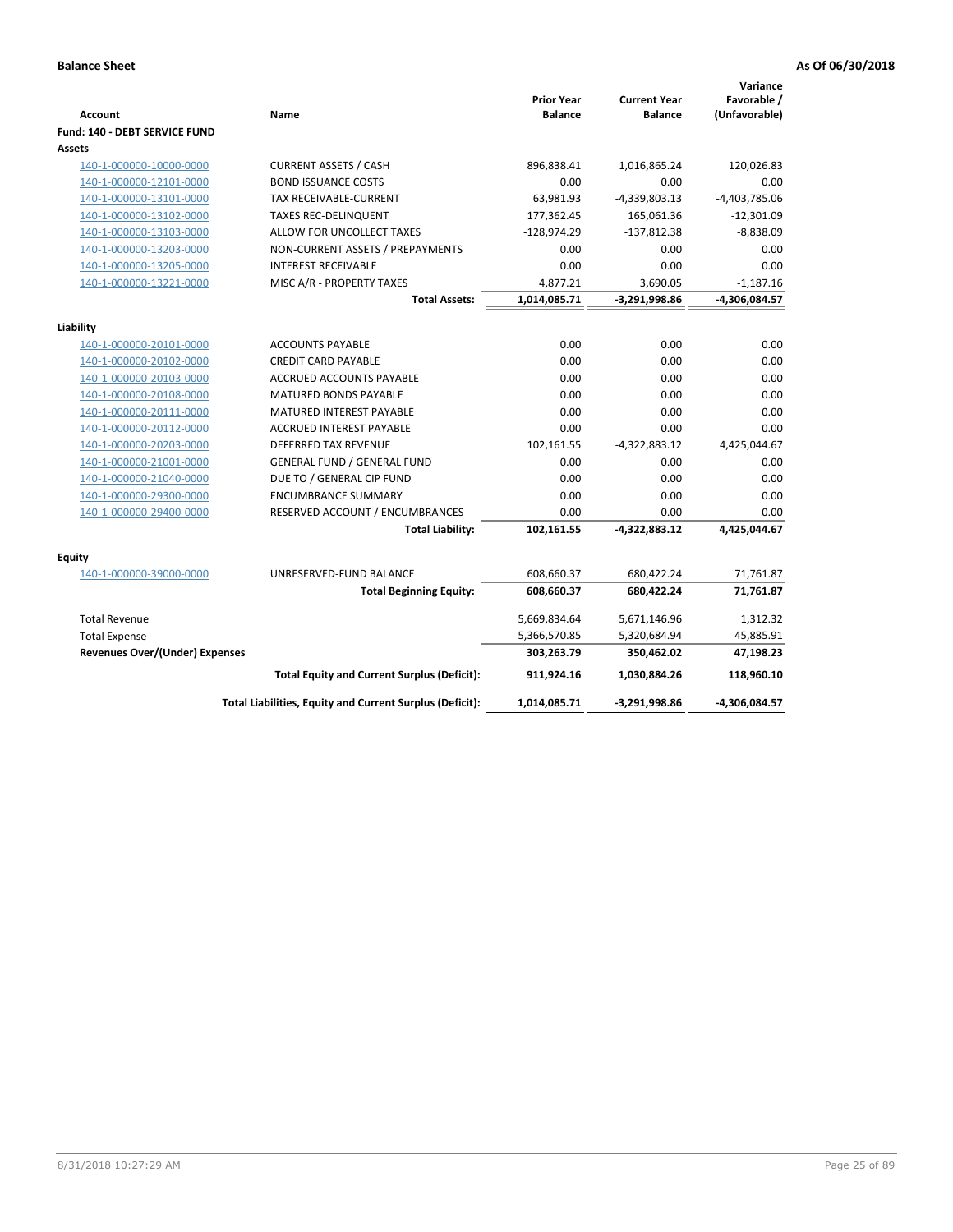|                                                               |                                                                  |                    |                     | Variance              |
|---------------------------------------------------------------|------------------------------------------------------------------|--------------------|---------------------|-----------------------|
|                                                               |                                                                  | <b>Prior Year</b>  | <b>Current Year</b> | Favorable /           |
| <b>Account</b>                                                | Name                                                             | <b>Balance</b>     | <b>Balance</b>      | (Unfavorable)         |
| Fund: 160 - GENERAL CAPITAL IMPROVEMENT FUND<br><b>Assets</b> |                                                                  |                    |                     |                       |
|                                                               |                                                                  |                    |                     |                       |
| 160-1-000000-10000-0000                                       | <b>CURRENT ASSETS / CASH</b><br>2002 CO'S                        | -960,328.14        | 1,927,276.00        | 2,887,604.14          |
| 160-1-000000-11402-0000                                       | EXCHANGE BLDG - TX DAILY ACCOUNT 1157                            | 244,043.42         | 247,247.45          | 3,204.03              |
| 160-1-000000-11514-0000                                       |                                                                  | 1,906,383.59       | 220,833.76          | $-1,685,549.83$       |
| 160-1-000000-11517-0000                                       | <b>EXCHANGE BLDG - TX TERM</b><br><b>CERTIFICATES OF DEPOSIT</b> | 0.00<br>300,000.00 | 0.00<br>0.00        | 0.00<br>$-300,000.00$ |
| 160-1-000000-11520-0000                                       | 2001 CO                                                          |                    | 0.00                | $-1,046.09$           |
| 160-1-000000-11602-0000                                       |                                                                  | 1,046.09           |                     |                       |
| 160-1-000000-11603-0000                                       | 2001-A CO'S                                                      | 73,753.01          | 74,716.44           | 963.43                |
| 160-1-000000-13201-0000                                       | MISC ACCTS RECEIVABLE                                            | 0.00               | 0.00                | 0.00                  |
| 160-1-000000-13205-0000                                       | <b>INTEREST RECEIVABLE</b>                                       | 0.00               | 0.00                | 0.00                  |
| 160-1-000000-14035-0000                                       | DEBT SERVICE / DEBT SERVICE FUND                                 | 0.00               | 0.00                | 0.00                  |
|                                                               | <b>Total Assets:</b>                                             | 1,564,897.97       | 2,470,073.65        | 905,175.68            |
| Liability                                                     |                                                                  |                    |                     |                       |
| 160-1-000000-20101-0000                                       | <b>ACCOUNTS PAYABLE</b>                                          | $-84,999.13$       | 0.00                | $-84,999.13$          |
| 160-1-000000-20102-0000                                       | <b>CREDIT CARD PAYABLE</b>                                       | 0.00               | 0.00                | 0.00                  |
| 160-1-000000-20103-0000                                       | ACCRUED ACCOUNTS PAYABLE                                         | 0.00               | 0.00                | 0.00                  |
| 160-1-000000-20113-0000                                       | <b>DEVELOPERS ESCROW</b>                                         | 0.00               | 0.00                | 0.00                  |
| 160-1-000000-20139-0000                                       | RETAINAGES PAYABLE                                               | 192,717.93         | 2,882.61            | 189,835.32            |
| 160-1-000000-20902-0000                                       | <b>DEFERRED GRANT REVENUE</b>                                    | 0.00               | 0.00                | 0.00                  |
| 160-1-000000-21001-0000                                       | <b>GENERAL FUND / GENERAL FUND</b>                               | 0.00               | 0.00                | 0.00                  |
| 160-1-000000-21035-0000                                       | DEBT SERVICE / DUE TO DEBT SERVICE                               | 0.00               | 0.00                | 0.00                  |
| 160-1-000000-21101-0000                                       | ENTERPRISE / WTR/WWTR UTILITY FUND                               | 0.00               | 0.00                | 0.00                  |
| 160-1-000000-29300-0000                                       | <b>ENCUMBRANCE SUMMARY</b>                                       | 0.00               | 0.00                | 0.00                  |
| 160-1-000000-29400-0100                                       | RESERVED ACCOUNT / ENCUMBRANCES                                  | 0.00               | 0.00                | 0.00                  |
|                                                               | <b>Total Liability:</b>                                          | 107,718.80         | 2,882.61            | 104,836.19            |
|                                                               |                                                                  |                    |                     |                       |
| <b>Equity</b>                                                 |                                                                  |                    |                     |                       |
| 160-1-000000-39000-0000                                       | UNRESERVED-FUND BALANCE                                          | 5,383,540.33       | 365,973.09          | $-5,017,567.24$       |
|                                                               | <b>Total Beginning Equity:</b>                                   | 5,383,540.33       | 365,973.09          | -5,017,567.24         |
| <b>Total Revenue</b>                                          |                                                                  | $-902,094.13$      | 2,362,026.25        | 3,264,120.38          |
| <b>Total Expense</b>                                          |                                                                  | 3,024,267.03       | 260,808.30          | 2,763,458.73          |
| Revenues Over/(Under) Expenses                                |                                                                  | $-3,926,361.16$    | 2,101,217.95        | 6,027,579.11          |
|                                                               | <b>Total Equity and Current Surplus (Deficit):</b>               | 1,457,179.17       | 2,467,191.04        | 1,010,011.87          |
|                                                               | Total Liabilities, Equity and Current Surplus (Deficit):         | 1,564,897.97       | 2,470,073.65        | 905,175.68            |
|                                                               |                                                                  |                    |                     |                       |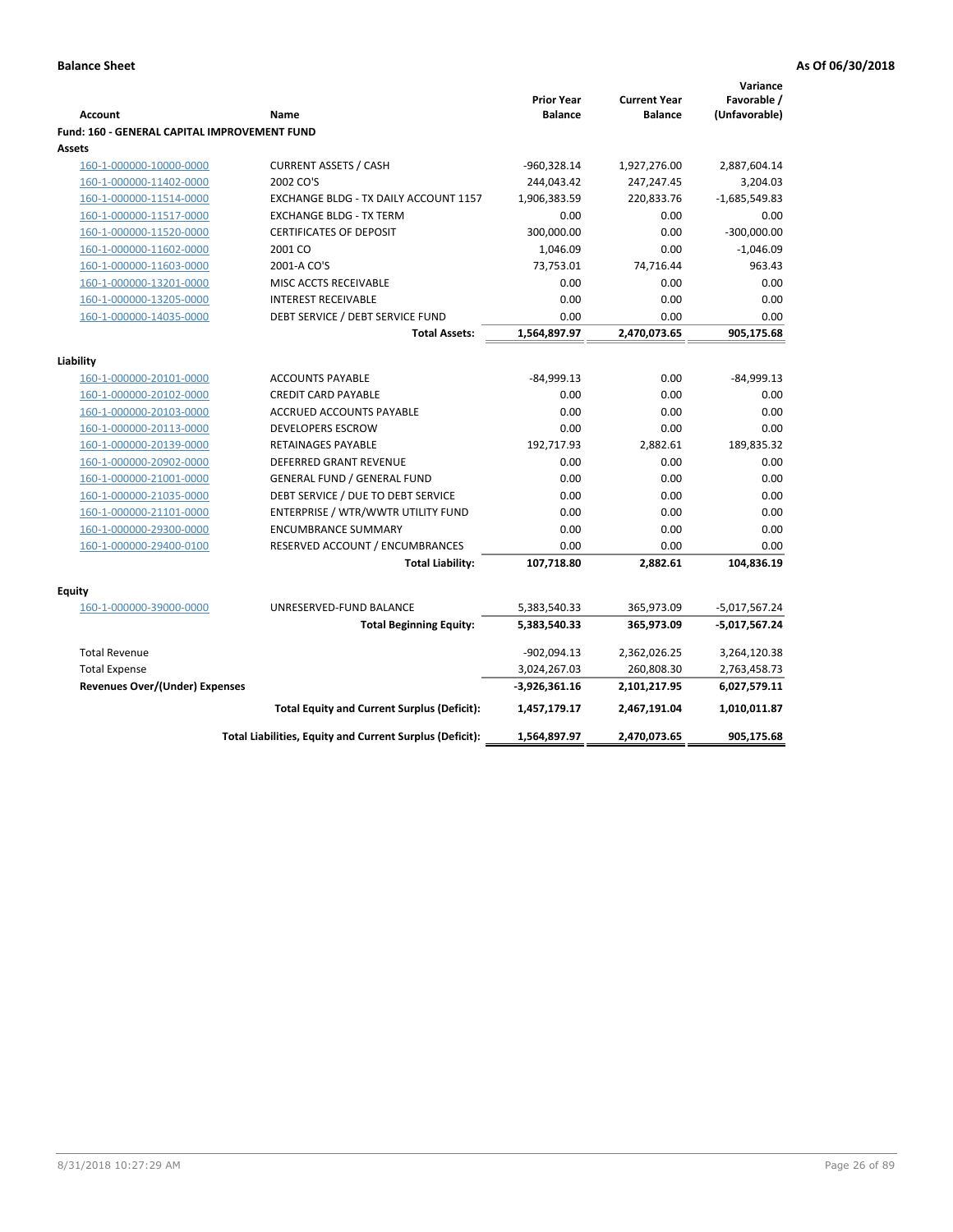| <b>Account</b>                       | Name                                                     | <b>Prior Year</b><br><b>Balance</b> | <b>Current Year</b><br><b>Balance</b> | Variance<br>Favorable /<br>(Unfavorable) |
|--------------------------------------|----------------------------------------------------------|-------------------------------------|---------------------------------------|------------------------------------------|
| Fund: 161 - STREET CONSTRUCTION FUND |                                                          |                                     |                                       |                                          |
| <b>Assets</b>                        |                                                          |                                     |                                       |                                          |
| 161-1-000000-10000-0000              | <b>CURRENT ASSETS / CASH</b>                             | 845,506.92                          | 848,836.12                            | 3,329.20                                 |
| 161-1-000000-11003-0000              | 2010 CO'S                                                | 0.00                                | 0.00                                  | 0.00                                     |
| 161-1-000000-13205-0000              | <b>INTEREST RECEIVABLE</b>                               | 0.00                                | 0.00                                  | 0.00                                     |
| 161-1-000000-14035-0000              | DEBT SERVICE / DEBT SERVICE FUND                         | 0.00                                | 0.00                                  | 0.00                                     |
|                                      | <b>Total Assets:</b>                                     | 845,506.92                          | 848,836.12                            | 3,329.20                                 |
| Liability                            |                                                          |                                     |                                       |                                          |
| 161-1-000000-20101-0000              | <b>ACCOUNTS PAYABLE</b>                                  | 0.00                                | 0.00                                  | 0.00                                     |
| 161-1-000000-20102-0000              | <b>CREDIT CARD PAYABLE</b>                               | 0.00                                | 0.00                                  | 0.00                                     |
| 161-1-000000-20103-0000              | <b>ACCRUED ACCOUNTS PAYABLE</b>                          | 0.00                                | 0.00                                  | 0.00                                     |
| 161-1-000000-20139-0000              | <b>RETAINAGES PAYABLE</b>                                | 0.00                                | 0.00                                  | 0.00                                     |
| 161-1-000000-21001-0000              | <b>GENERAL FUND / GENERAL FUND</b>                       | 0.00                                | 0.00                                  | 0.00                                     |
| 161-1-000000-21035-0000              | DEBT SERVICE / DUE TO DEBT SERVICE                       | 0.00                                | 0.00                                  | 0.00                                     |
| 161-1-000000-29300-0000              | <b>ENCUMBRANCE SUMMARY</b>                               | 0.00                                | 0.00                                  | 0.00                                     |
| 161-1-000000-29400-0100              | RESERVED ACCOUNT / ENCUMBRANCES                          | 0.00                                | 0.00                                  | 0.00                                     |
|                                      | <b>Total Liability:</b>                                  | 0.00                                | 0.00                                  | 0.00                                     |
| <b>Equity</b>                        |                                                          |                                     |                                       |                                          |
| 161-1-000000-39000-0000              | UNRESERVED-FUND BALANCE                                  | 844,983.85                          | 846,099.12                            | 1,115.27                                 |
|                                      | <b>Total Beginning Equity:</b>                           | 844,983.85                          | 846,099.12                            | 1,115.27                                 |
| <b>Total Revenue</b>                 |                                                          | 779.80                              | 2.964.80                              | 2,185.00                                 |
| <b>Total Expense</b>                 |                                                          | 256.73                              | 227.80                                | 28.93                                    |
| Revenues Over/(Under) Expenses       |                                                          | 523.07                              | 2,737.00                              | 2,213.93                                 |
|                                      | <b>Total Equity and Current Surplus (Deficit):</b>       | 845,506.92                          | 848,836.12                            | 3,329.20                                 |
|                                      | Total Liabilities, Equity and Current Surplus (Deficit): | 845,506.92                          | 848,836.12                            | 3.329.20                                 |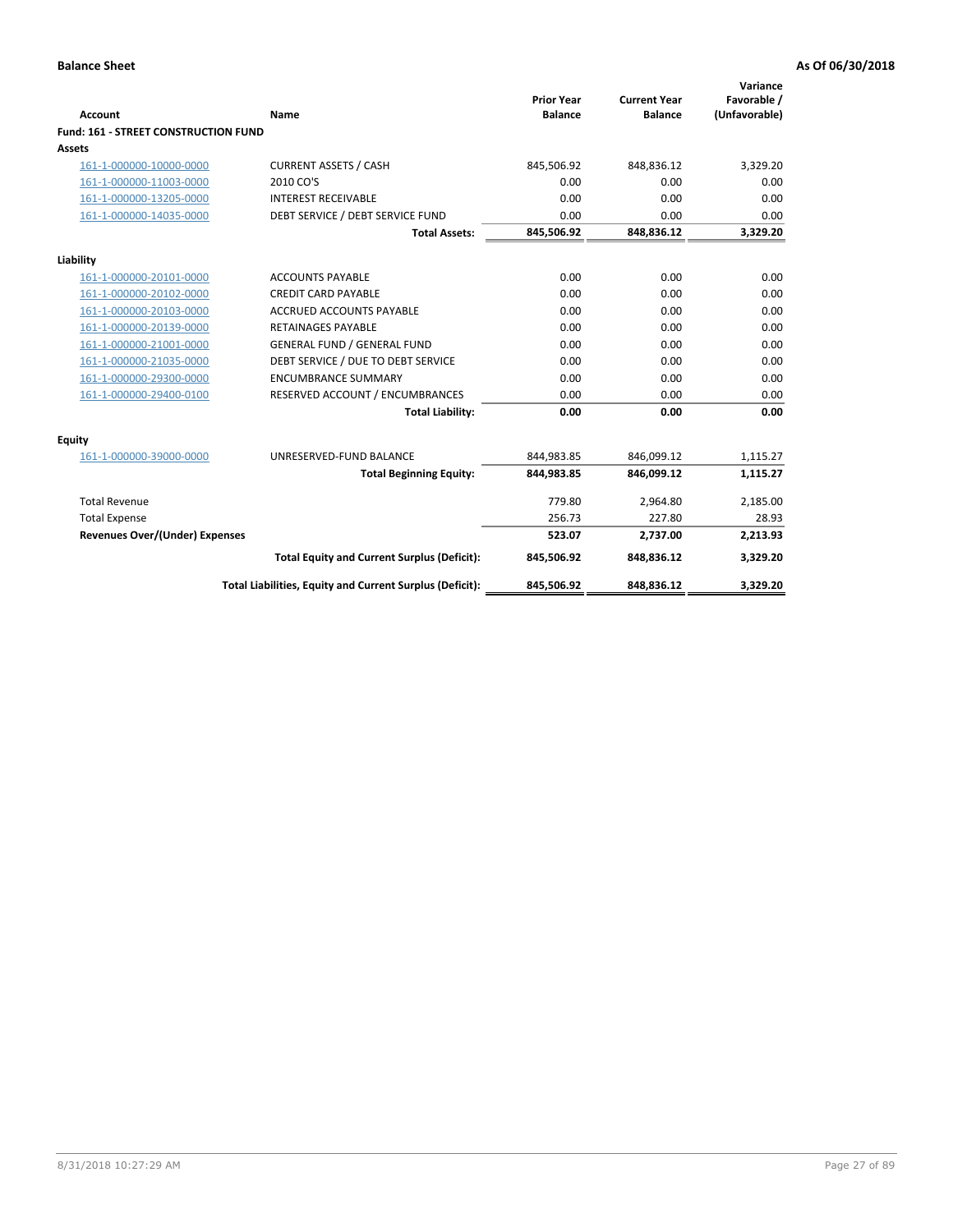| Account                                         | Name                                                     | <b>Prior Year</b><br><b>Balance</b> | <b>Current Year</b><br><b>Balance</b> | Variance<br>Favorable /<br>(Unfavorable) |
|-------------------------------------------------|----------------------------------------------------------|-------------------------------------|---------------------------------------|------------------------------------------|
| <b>Fund: 162 - GRAHAM PARK RENOVATIONS FUND</b> |                                                          |                                     |                                       |                                          |
| <b>Assets</b>                                   |                                                          |                                     |                                       |                                          |
| 162-1-000000-10000-0000                         | <b>CURRENT ASSETS / CASH</b>                             | 0.00                                | 0.00                                  | 0.00                                     |
| 162-1-000000-13201-0000                         | MISC ACCTS RECEIVABLE                                    | 0.00                                | 0.00                                  | 0.00                                     |
|                                                 | <b>Total Assets:</b>                                     | 0.00                                | 0.00                                  | 0.00                                     |
| Liability                                       |                                                          |                                     |                                       |                                          |
| 162-1-000000-20101-0000                         | <b>ACCOUNTS PAYABLE</b>                                  | 0.00                                | 0.00                                  | 0.00                                     |
| 162-1-000000-20139-0000                         | <b>RETAINAGES PAYABLE</b>                                | 0.00                                | 0.00                                  | 0.00                                     |
| 162-1-000000-20202-0000                         | <b>DEFERRED REVENUE</b>                                  | 0.00                                | 0.00                                  | 0.00                                     |
| 162-1-000000-29300-0000                         | <b>ENCUMBRANCE SUMMARY</b>                               | 0.00                                | 0.00                                  | 0.00                                     |
| 162-1-000000-29400-0000                         | RESERVED ACCOUNT / ENCUMBRANCES                          | 0.00                                | 0.00                                  | 0.00                                     |
|                                                 | <b>Total Liability:</b>                                  | 0.00                                | 0.00                                  | 0.00                                     |
| Equity                                          |                                                          |                                     |                                       |                                          |
| 162-1-000000-39000-0000                         | UNRESERVED-FUND BALANCE                                  | 0.00                                | 0.00                                  | 0.00                                     |
|                                                 | <b>Total Beginning Equity:</b>                           | 0.00                                | 0.00                                  | 0.00                                     |
| <b>Total Revenue</b>                            |                                                          | 0.00                                | 0.00                                  | 0.00                                     |
| <b>Total Expense</b>                            |                                                          | 0.00                                | 0.00                                  | 0.00                                     |
| <b>Revenues Over/(Under) Expenses</b>           |                                                          | 0.00                                | 0.00                                  | 0.00                                     |
|                                                 | <b>Total Equity and Current Surplus (Deficit):</b>       | 0.00                                | 0.00                                  | 0.00                                     |
|                                                 | Total Liabilities, Equity and Current Surplus (Deficit): | 0.00                                | 0.00                                  | 0.00                                     |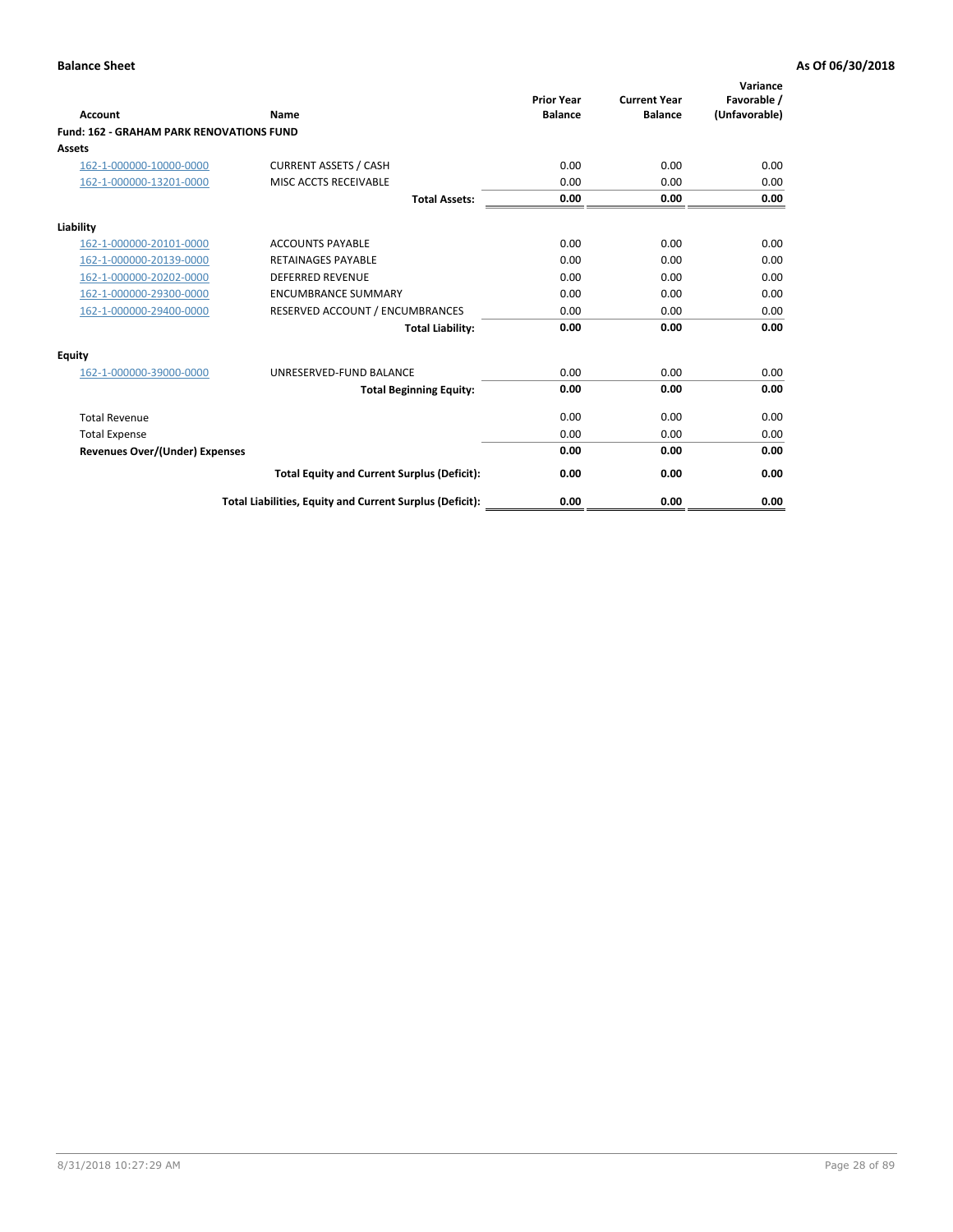| Account                               | Name                                                     | <b>Prior Year</b><br><b>Balance</b> | <b>Current Year</b><br><b>Balance</b> | Variance<br>Favorable /<br>(Unfavorable) |
|---------------------------------------|----------------------------------------------------------|-------------------------------------|---------------------------------------|------------------------------------------|
| Fund: 163 - SECO STIMULAS BLOCK GRANT |                                                          |                                     |                                       |                                          |
| <b>Assets</b>                         |                                                          |                                     |                                       |                                          |
| 163-1-000000-10000-0000               | <b>CURRENT ASSETS / CASH</b>                             | 0.00                                | 0.00                                  | 0.00                                     |
| 163-1-000000-13201-0000               | MISC ACCTS RECEIVABLE                                    | 0.00                                | 0.00                                  | 0.00                                     |
| 163-1-000000-13205-0000               | <b>INTEREST RECEIVABLE</b>                               | 0.00                                | 0.00                                  | 0.00                                     |
|                                       | <b>Total Assets:</b>                                     | 0.00                                | 0.00                                  | 0.00                                     |
| Liability                             |                                                          |                                     |                                       |                                          |
| 163-1-000000-20101-0000               | <b>ACCOUNTS PAYABLE</b>                                  | 0.00                                | 0.00                                  | 0.00                                     |
| 163-1-000000-20102-0000               | <b>CREDIT CARD PAYABLE</b>                               | 0.00                                | 0.00                                  | 0.00                                     |
| 163-1-000000-20103-0000               | <b>ACCRUED ACCOUNTS PAYABLE</b>                          | 0.00                                | 0.00                                  | 0.00                                     |
| 163-1-000000-20139-0000               | <b>RETAINAGES PAYABLE</b>                                | 0.00                                | 0.00                                  | 0.00                                     |
| 163-1-000000-20902-0000               | DEFERRED GRANT REVENUE                                   | 0.00                                | 0.00                                  | 0.00                                     |
| 163-1-000000-29300-0000               | <b>ENCUMBRANCE SUMMARY</b>                               | 0.00                                | 0.00                                  | 0.00                                     |
| 163-1-000000-29400-0100               | RESERVED ACCOUNT / ENCUMBRANCES                          | 0.00                                | 0.00                                  | 0.00                                     |
|                                       | <b>Total Liability:</b>                                  | 0.00                                | 0.00                                  | 0.00                                     |
| <b>Equity</b>                         |                                                          |                                     |                                       |                                          |
| 163-1-000000-39000-0000               | UNRESERVED-FUND BALANCE                                  | 0.00                                | 0.00                                  | 0.00                                     |
|                                       | <b>Total Beginning Equity:</b>                           | 0.00                                | 0.00                                  | 0.00                                     |
| <b>Total Revenue</b>                  |                                                          | 0.00                                | 0.00                                  | 0.00                                     |
| <b>Total Expense</b>                  |                                                          | 0.00                                | 0.00                                  | 0.00                                     |
| <b>Revenues Over/(Under) Expenses</b> |                                                          | 0.00                                | 0.00                                  | 0.00                                     |
|                                       | <b>Total Equity and Current Surplus (Deficit):</b>       | 0.00                                | 0.00                                  | 0.00                                     |
|                                       | Total Liabilities, Equity and Current Surplus (Deficit): | 0.00                                | 0.00                                  | 0.00                                     |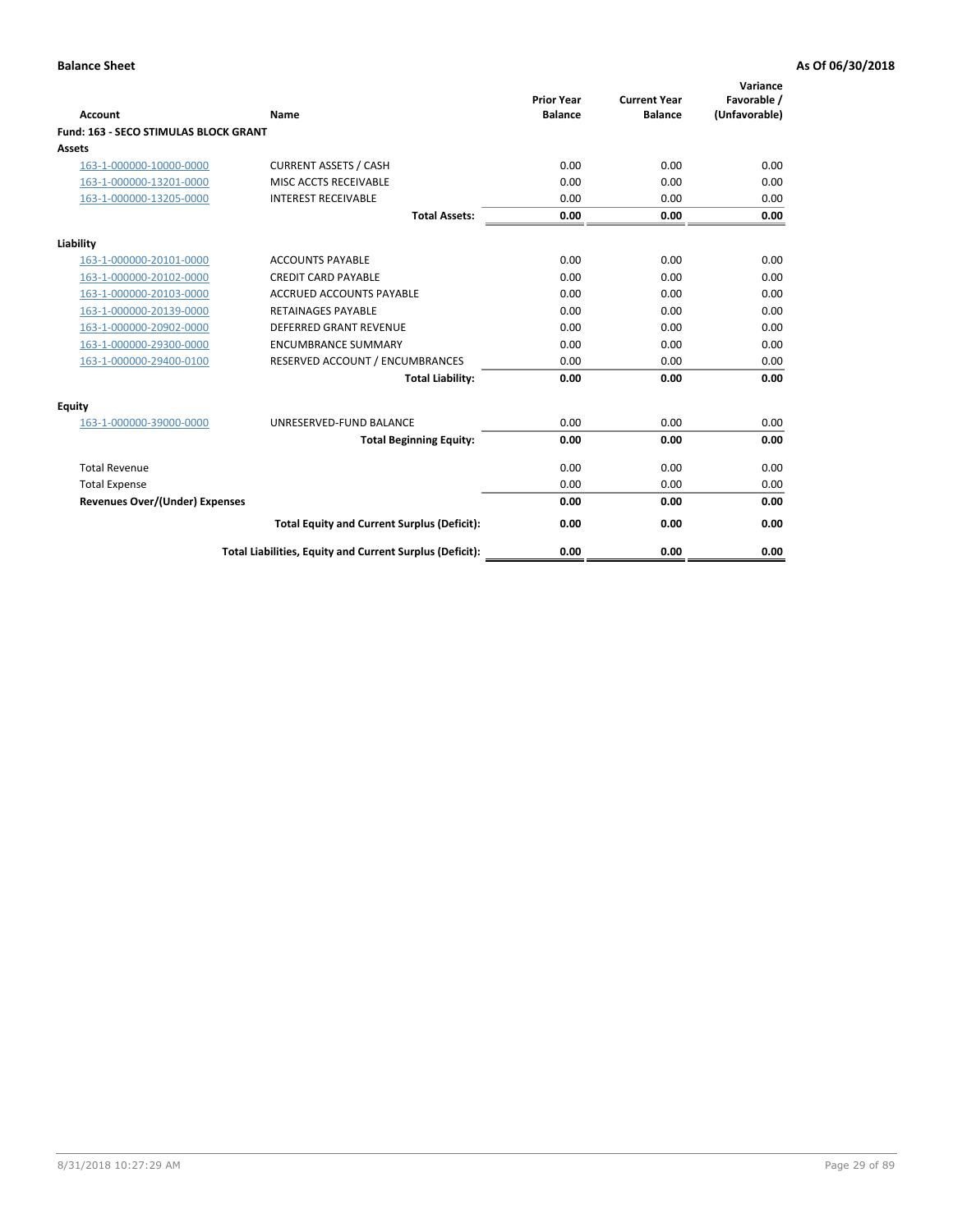| <b>Account</b>                        | <b>Name</b>                                              | <b>Prior Year</b><br><b>Balance</b> | <b>Current Year</b><br><b>Balance</b> | Variance<br>Favorable /<br>(Unfavorable) |
|---------------------------------------|----------------------------------------------------------|-------------------------------------|---------------------------------------|------------------------------------------|
| Fund: 164 - 2013 CO CAPITAL FUND      |                                                          |                                     |                                       |                                          |
| Assets                                |                                                          |                                     |                                       |                                          |
| 164-1-000000-10000-0000               | <b>CURRENT ASSETS / CASH</b>                             | 31,634.15                           | 31,759.51                             | 125.36                                   |
| 164-1-000000-11508-0000               | 2013 CO'S PROJ CONST                                     | 1,980.70                            | 2,006.95                              | 26.25                                    |
| 164-1-000000-11509-0000               | 2013 CO'S DEBT SERVICE                                   | 0.00                                | 0.00                                  | 0.00                                     |
| 164-1-000000-13205-0000               | <b>INTEREST RECEIVABLE</b>                               | 0.00                                | 0.00                                  | 0.00                                     |
| 164-1-000000-14035-0000               | DEBT SERVICE / DEBT SERVICE FUND                         | 0.00                                | 0.00                                  | 0.00                                     |
|                                       | <b>Total Assets:</b>                                     | 33,614.85                           | 33,766.46                             | 151.61                                   |
| Liability                             |                                                          |                                     |                                       |                                          |
| 164-1-000000-20101-0000               | <b>ACCOUNTS PAYABLE</b>                                  | 0.00                                | 0.00                                  | 0.00                                     |
| 164-1-000000-20102-0000               | <b>CREDIT CARD PAYABLE</b>                               | 0.00                                | 0.00                                  | 0.00                                     |
| 164-1-000000-20103-0000               | <b>ACCRUED ACCOUNTS PAYABLE</b>                          | 0.00                                | 0.00                                  | 0.00                                     |
| 164-1-000000-20139-0000               | <b>RETAINAGES PAYABLE</b>                                | 0.00                                | 0.00                                  | 0.00                                     |
| 164-1-000000-21001-0000               | <b>GENERAL FUND / GENERAL FUND</b>                       | 0.00                                | 0.00                                  | 0.00                                     |
| 164-1-000000-21035-0000               | DEBT SERVICE / DUE TO DEBT SERVICE                       | 0.00                                | 0.00                                  | 0.00                                     |
| 164-1-000000-29300-0000               | <b>ENCUMBRANCE SUMMARY</b>                               | 0.00                                | 0.00                                  | 0.00                                     |
| 164-1-000000-29400-0100               | RESERVED ACCOUNT / ENCUMBRANCES                          | 0.00                                | 0.00                                  | 0.00                                     |
|                                       | <b>Total Liability:</b>                                  | 0.00                                | 0.00                                  | 0.00                                     |
| Equity                                |                                                          |                                     |                                       |                                          |
| 164-1-000000-39000-0000               | UNRESERVED-FUND BALANCE                                  | 33,501.36                           | 33,642.76                             | 141.40                                   |
|                                       | <b>Total Beginning Equity:</b>                           | 33,501.36                           | 33,642.76                             | 141.40                                   |
| <b>Total Revenue</b>                  |                                                          | 116.94                              | 132.22                                | 15.28                                    |
| <b>Total Expense</b>                  |                                                          | 3.45                                | 8.52                                  | $-5.07$                                  |
| <b>Revenues Over/(Under) Expenses</b> |                                                          | 113.49                              | 123.70                                | 10.21                                    |
|                                       | <b>Total Equity and Current Surplus (Deficit):</b>       | 33,614.85                           | 33,766.46                             | 151.61                                   |
|                                       | Total Liabilities, Equity and Current Surplus (Deficit): | 33,614.85                           | 33,766.46                             | 151.61                                   |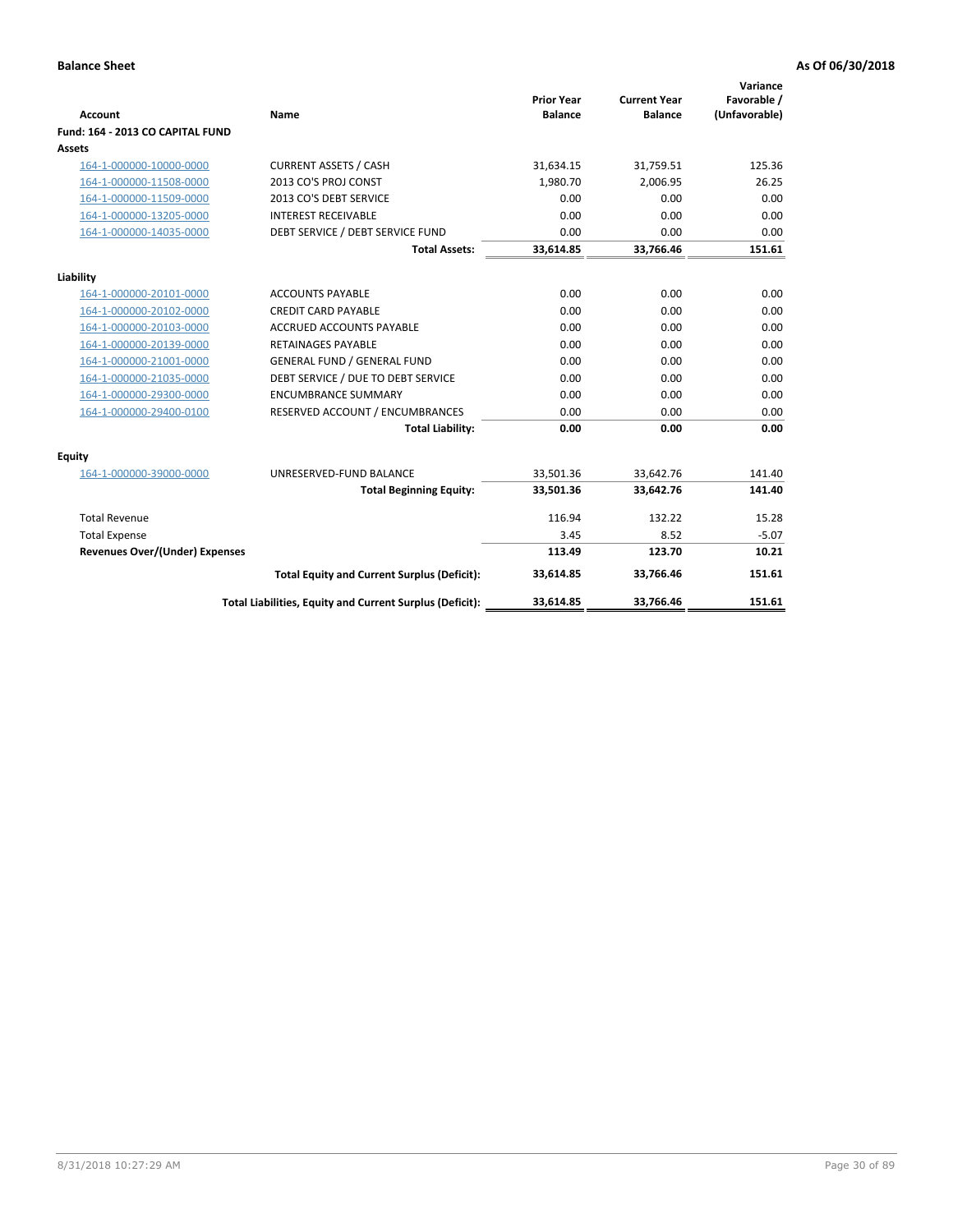| <b>Account</b>                        | Name                                                     | <b>Prior Year</b><br><b>Balance</b> | <b>Current Year</b><br><b>Balance</b> | Variance<br>Favorable /<br>(Unfavorable) |
|---------------------------------------|----------------------------------------------------------|-------------------------------------|---------------------------------------|------------------------------------------|
| Fund: 165 - 2014 GO FUND              |                                                          |                                     |                                       |                                          |
| Assets                                |                                                          |                                     |                                       |                                          |
| 165-1-000000-10000-0000               | <b>CURRENT ASSETS / CASH</b>                             | $-1,085,023.63$                     | $-8,613.63$                           | 1,076,410.00                             |
| 165-1-000000-11003-0000               | 2010 CO'S                                                | 0.00                                | 0.00                                  | 0.00                                     |
| 165-1-000000-11202-0000               | 2014 GO STREET BONDS                                     | 0.00                                | 0.00                                  | 0.00                                     |
| 165-1-000000-11511-0000               | 2015 GO PROJECT CONSTRUCTION                             | 2,744,876.72                        | 772,411.22                            | $-1,972,465.50$                          |
| 165-1-000000-11520-0000               | <b>CERTIFICATES OF DEPOSIT</b>                           | 0.00                                | 0.00                                  | 0.00                                     |
| 165-1-000000-11530-0000               | <b>TexasTERM CP</b>                                      | 0.00                                | 0.00                                  | 0.00                                     |
| 165-1-000000-13201-0000               | MISC ACCTS RECEIVABLE                                    | 0.00                                | 0.00                                  | 0.00                                     |
| 165-1-000000-13205-0000               | <b>INTEREST RECEIVABLE</b>                               | 0.00                                | 0.00                                  | 0.00                                     |
| 165-1-000000-14035-0000               | DEBT SERVICE / DEBT SERVICE FUND                         | 0.00                                | 0.00                                  | 0.00                                     |
|                                       | <b>Total Assets:</b>                                     | 1,659,853.09                        | 763,797.59                            | $-896,055.50$                            |
| Liability                             |                                                          |                                     |                                       |                                          |
| 165-1-000000-20101-0000               | <b>ACCOUNTS PAYABLE</b>                                  | 0.00                                | 0.00                                  | 0.00                                     |
| 165-1-000000-20102-0000               | <b>CREDIT CARD PAYABLE</b>                               | 0.00                                | 0.00                                  | 0.00                                     |
| 165-1-000000-20103-0000               | ACCRUED ACCOUNTS PAYABLE                                 | 0.00                                | 0.00                                  | 0.00                                     |
| 165-1-000000-20139-0000               | <b>RETAINAGES PAYABLE</b>                                | 0.03                                | 0.00                                  | 0.03                                     |
| 165-1-000000-21001-0000               | <b>GENERAL FUND / GENERAL FUND</b>                       | 0.00                                | 0.00                                  | 0.00                                     |
| 165-1-000000-21035-0000               | DEBT SERVICE / DUE TO DEBT SERVICE                       | 0.00                                | 0.00                                  | 0.00                                     |
| 165-1-000000-29300-0000               | <b>ENCUMBRANCE SUMMARY</b>                               | 0.00                                | 0.00                                  | 0.00                                     |
| 165-1-000000-29400-0100               | RESERVED ACCOUNT / ENCUMBRANCES                          | 0.00                                | 0.00                                  | 0.00                                     |
|                                       | <b>Total Liability:</b>                                  | 0.03                                | 0.00                                  | 0.03                                     |
| <b>Equity</b>                         |                                                          |                                     |                                       |                                          |
| 165-1-000000-39000-0000               | UNRESERVED-FUND BALANCE                                  | 3,846,902.24                        | 755,496.40                            | $-3,091,405.84$                          |
|                                       | <b>Total Beginning Equity:</b>                           | 3,846,902.24                        | 755,496.40                            | $-3,091,405.84$                          |
| <b>Total Revenue</b>                  |                                                          | 32,119.46                           | 8,301.19                              | $-23,818.27$                             |
| <b>Total Expense</b>                  |                                                          | 2,219,168.64                        | 0.00                                  | 2,219,168.64                             |
| <b>Revenues Over/(Under) Expenses</b> |                                                          | $-2,187,049.18$                     | 8,301.19                              | 2,195,350.37                             |
|                                       | <b>Total Equity and Current Surplus (Deficit):</b>       | 1,659,853.06                        | 763,797.59                            | $-896,055.47$                            |
|                                       | Total Liabilities, Equity and Current Surplus (Deficit): | 1,659,853.09                        | 763,797.59                            | $-896.055.50$                            |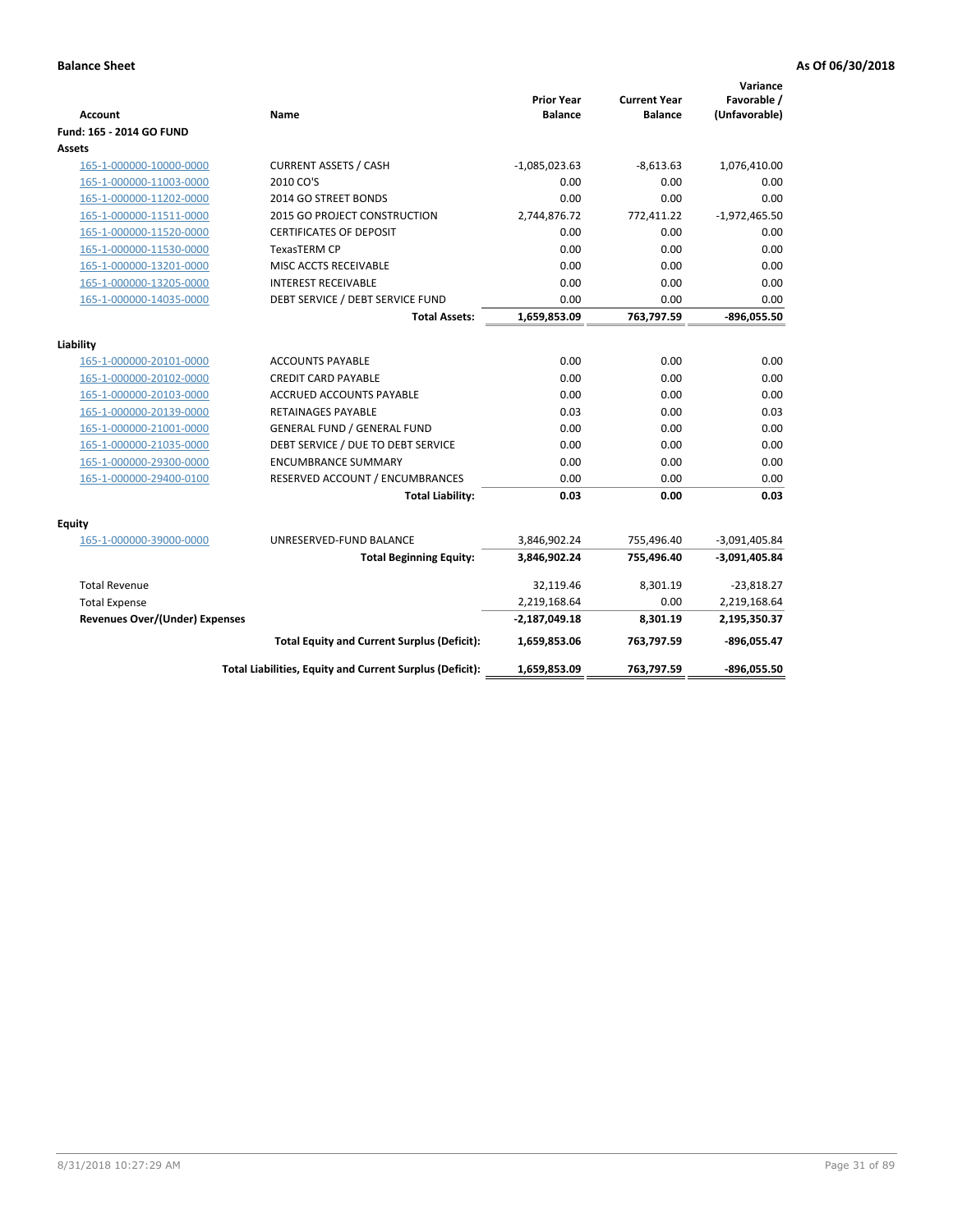|                                                       |                                                          |                                     |                                       | Variance                     |
|-------------------------------------------------------|----------------------------------------------------------|-------------------------------------|---------------------------------------|------------------------------|
| Account                                               | Name                                                     | <b>Prior Year</b><br><b>Balance</b> | <b>Current Year</b><br><b>Balance</b> | Favorable /<br>(Unfavorable) |
| Fund: 170 - LAW ENFORCEMENT GRANT - CAPITAL PURCHASES |                                                          |                                     |                                       |                              |
| Assets                                                |                                                          |                                     |                                       |                              |
| 170-1-000000-10000-0000                               | <b>CURRENT ASSETS / CASH</b>                             | 194.66                              | 194.66                                | 0.00                         |
| 170-1-000000-13201-0000                               | MISC ACCTS RECEIVABLE                                    | 0.00                                | 0.00                                  | 0.00                         |
|                                                       | <b>Total Assets:</b>                                     | 194.66                              | 194.66                                | 0.00                         |
| Liability                                             |                                                          |                                     |                                       |                              |
| 170-1-000000-20101-0000                               | <b>ACCOUNTS PAYABLE</b>                                  | 0.00                                | 0.00                                  | 0.00                         |
| 170-1-000000-20102-0000                               | <b>CREDIT CARD PAYABLE</b>                               | 0.00                                | 0.00                                  | 0.00                         |
| 170-1-000000-20103-0000                               | <b>ACCRUED ACCOUNTS PAYABLE</b>                          | 0.00                                | 0.00                                  | 0.00                         |
| 170-1-000000-20902-0000                               | DEFERRED GRANT REVENUE                                   | 0.00                                | 0.00                                  | 0.00                         |
| 170-1-000000-21001-0000                               | <b>GENERAL FUND / GENERAL FUND</b>                       | 0.00                                | 0.00                                  | 0.00                         |
| 170-1-000000-24004-0000                               | <b>INTEREST PAYABLE ON DEP</b>                           | 0.00                                | 0.00                                  | 0.00                         |
| 170-1-000000-29300-0000                               | <b>ENCUMBRANCE SUMMARY</b>                               | 0.00                                | 0.00                                  | 0.00                         |
| 170-1-000000-29400-0000                               | RESERVED ACCOUNT / ENCUMBRANCES                          | 0.00                                | 0.00                                  | 0.00                         |
|                                                       | <b>Total Liability:</b>                                  | 0.00                                | 0.00                                  | 0.00                         |
| <b>Equity</b>                                         |                                                          |                                     |                                       |                              |
| 170-1-000000-39000-0000                               | UNRESERVED-FUND BALANCE                                  | 194.66                              | 194.66                                | 0.00                         |
|                                                       | <b>Total Beginning Equity:</b>                           | 194.66                              | 194.66                                | 0.00                         |
| <b>Total Revenue</b>                                  |                                                          | 30,000.00                           | 0.00                                  | $-30,000.00$                 |
| <b>Total Expense</b>                                  |                                                          | 30,000.00                           | 0.00                                  | 30,000.00                    |
| <b>Revenues Over/(Under) Expenses</b>                 |                                                          | 0.00                                | 0.00                                  | 0.00                         |
|                                                       | <b>Total Equity and Current Surplus (Deficit):</b>       | 194.66                              | 194.66                                | 0.00                         |
|                                                       | Total Liabilities, Equity and Current Surplus (Deficit): | 194.66                              | 194.66                                | 0.00                         |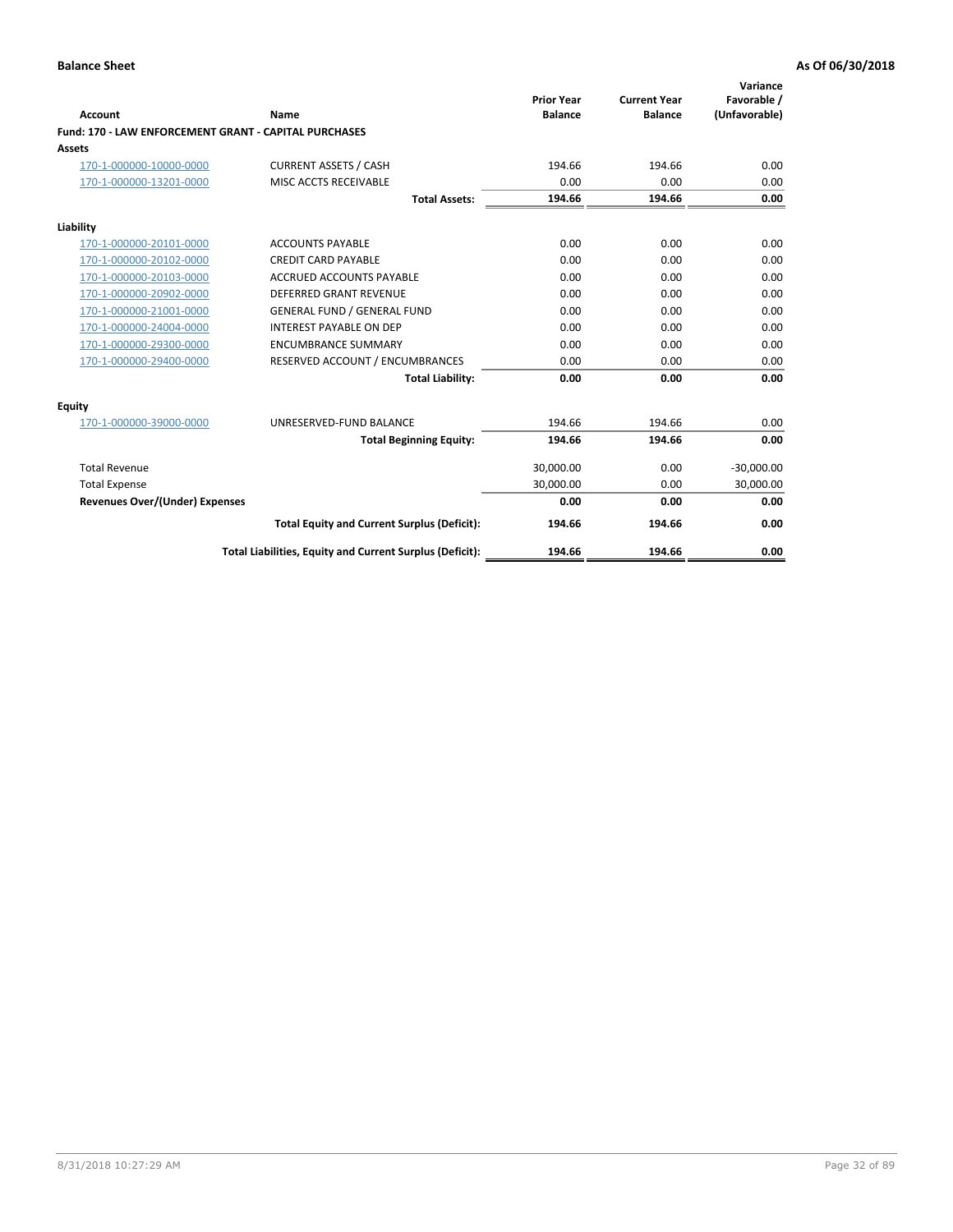|                                                |                                                          | <b>Prior Year</b> | <b>Current Year</b> | Variance<br>Favorable / |
|------------------------------------------------|----------------------------------------------------------|-------------------|---------------------|-------------------------|
| Account                                        | Name                                                     | <b>Balance</b>    | <b>Balance</b>      | (Unfavorable)           |
| <b>Fund: 171 - MAIN STREET SPECIAL REVENUE</b> |                                                          |                   |                     |                         |
| Assets                                         |                                                          |                   |                     |                         |
| 171-1-000000-10000-0000                        | <b>CURRENT ASSETS / CASH</b>                             | 48.433.28         | 41,450.28           | $-6,983.00$             |
| 171-1-000000-13201-0000                        | MISC ACCTS RECEIVABLE                                    | 0.00              | 0.00                | 0.00                    |
| 171-1-000000-13205-0000                        | <b>INTEREST RECEIVABLE</b>                               | 0.00              | 0.00                | 0.00                    |
|                                                | <b>Total Assets:</b>                                     | 48,433.28         | 41,450.28           | $-6,983.00$             |
| Liability                                      |                                                          |                   |                     |                         |
| 171-1-000000-20101-0000                        | <b>ACCOUNTS PAYABLE</b>                                  | 0.00              | 0.00                | 0.00                    |
| 171-1-000000-20102-0000                        | <b>CREDIT CARD PAYABLE</b>                               | 0.00              | 0.00                | 0.00                    |
| 171-1-000000-20103-0000                        | <b>ACCRUED ACCOUNTS PAYABLE</b>                          | 0.00              | 0.00                | 0.00                    |
| 171-1-000000-20139-0000                        | <b>RETAINAGES PAYABLE</b>                                | 0.00              | 0.00                | 0.00                    |
| 171-1-000000-20902-0000                        | <b>DEFERRED GRANT REVENUE</b>                            | 0.00              | 0.00                | 0.00                    |
| 171-1-000000-29300-0000                        | <b>ENCUMBRANCE SUMMARY</b>                               | 0.00              | 0.00                | 0.00                    |
| 171-1-000000-29400-0100                        | RESERVED ACCOUNT / ENCUMBRANCES                          | 0.00              | 0.00                | 0.00                    |
|                                                | <b>Total Liability:</b>                                  | 0.00              | 0.00                | 0.00                    |
| <b>Equity</b>                                  |                                                          |                   |                     |                         |
| 171-1-000000-39000-0000                        | UNRESERVED-FUND BALANCE                                  | 37,308.28         | 35,933.28           | $-1,375.00$             |
|                                                | <b>Total Beginning Equity:</b>                           | 37,308.28         | 35,933.28           | $-1,375.00$             |
| <b>Total Revenue</b>                           |                                                          | 25,000.00         | 25,000.00           | 0.00                    |
| <b>Total Expense</b>                           |                                                          | 13,875.00         | 19,483.00           | $-5,608.00$             |
| <b>Revenues Over/(Under) Expenses</b>          |                                                          | 11,125.00         | 5,517.00            | $-5,608.00$             |
|                                                | <b>Total Equity and Current Surplus (Deficit):</b>       | 48,433.28         | 41,450.28           | $-6,983.00$             |
|                                                | Total Liabilities, Equity and Current Surplus (Deficit): | 48,433.28         | 41,450.28           | $-6,983.00$             |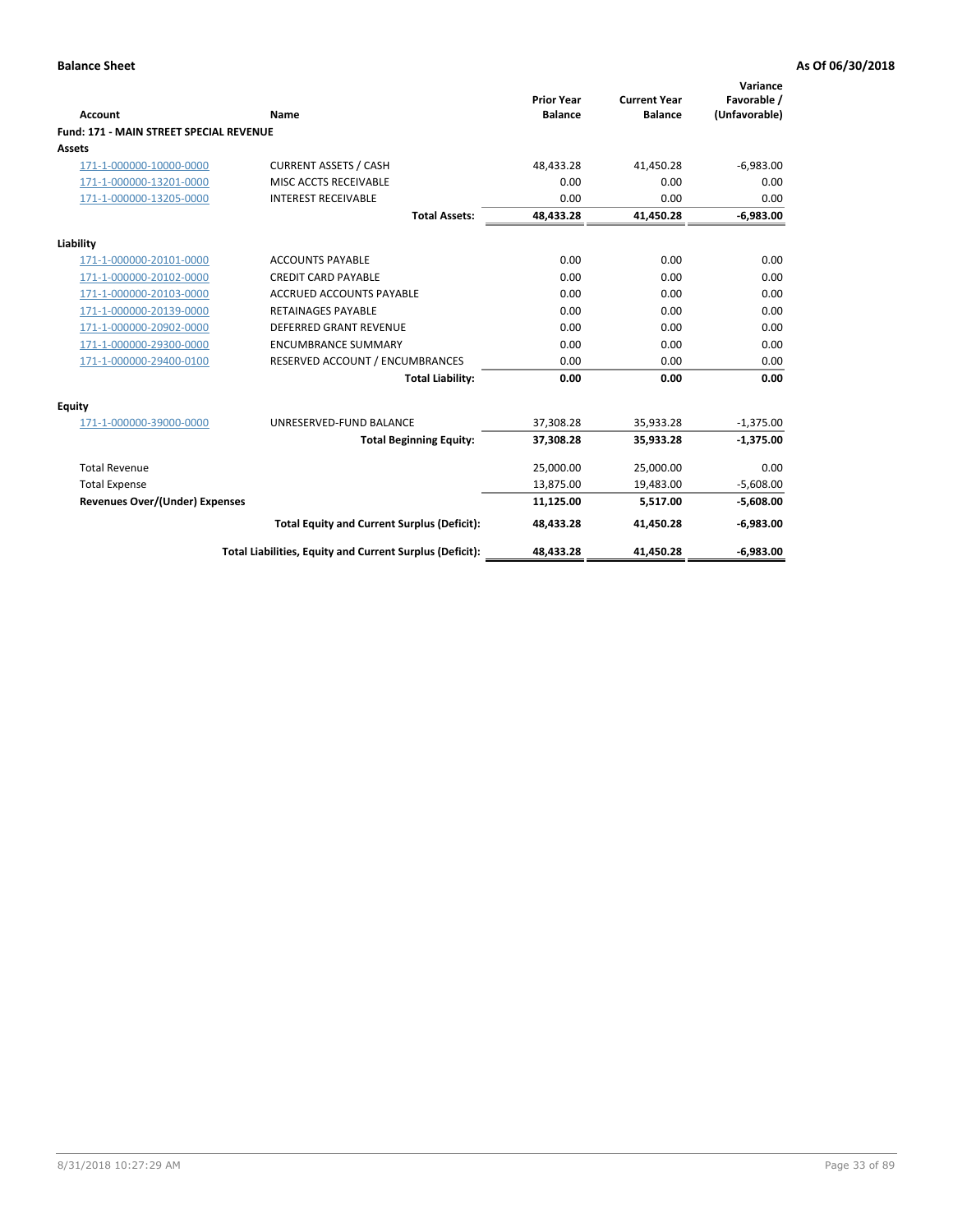|                                      |                                                          | <b>Prior Year</b> | <b>Current Year</b> | Variance<br>Favorable / |
|--------------------------------------|----------------------------------------------------------|-------------------|---------------------|-------------------------|
| <b>Account</b>                       | Name                                                     | <b>Balance</b>    | <b>Balance</b>      | (Unfavorable)           |
| <b>Fund: 172 - MINOR GRANTS FUND</b> |                                                          |                   |                     |                         |
| <b>Assets</b>                        |                                                          |                   |                     |                         |
| 172-1-000000-10000-0000              | <b>CURRENT ASSETS / CASH</b>                             | 9,261.46          | 3,545.36            | $-5,716.10$             |
| 172-1-000000-13201-0000              | MISC ACCTS RECEIVABLE                                    | 0.00              | 0.00                | 0.00                    |
| 172-1-000000-13205-0000              | <b>INTEREST RECEIVABLE</b>                               | 0.00              | 0.00                | 0.00                    |
|                                      | <b>Total Assets:</b>                                     | 9,261.46          | 3,545.36            | $-5,716.10$             |
| Liability                            |                                                          |                   |                     |                         |
| 172-1-000000-20101-0000              | <b>ACCOUNTS PAYABLE</b>                                  | 0.00              | 375.00              | $-375.00$               |
| 172-1-000000-20102-0000              | <b>CREDIT CARD PAYABLE</b>                               | 0.00              | 0.00                | 0.00                    |
| 172-1-000000-20103-0000              | <b>ACCRUED ACCOUNTS PAYABLE</b>                          | 0.00              | 0.00                | 0.00                    |
| 172-1-000000-20902-0000              | DEFERRED GRANT REVENUE                                   | 0.00              | 0.00                | 0.00                    |
| 172-1-000000-29300-0000              | <b>ENCUMBRANCE SUMMARY</b>                               | 0.00              | 0.00                | 0.00                    |
| 172-1-000000-29400-0000              | RESERVED ACCOUNT / ENCUMBRANCES                          | 0.00              | 0.00                | 0.00                    |
|                                      | <b>Total Liability:</b>                                  | 0.00              | 375.00              | $-375.00$               |
| Equity                               |                                                          |                   |                     |                         |
| 172-1-000000-39000-0000              | UNRESERVED-FUND BALANCE                                  | 2,962.31          | 493.86              | $-2,468.45$             |
|                                      | <b>Total Beginning Equity:</b>                           | 2,962.31          | 493.86              | $-2,468.45$             |
| <b>Total Revenue</b>                 |                                                          | 51,219.92         | 20,116.00           | $-31,103.92$            |
| <b>Total Expense</b>                 |                                                          | 44,920.77         | 17,439.50           | 27,481.27               |
| Revenues Over/(Under) Expenses       |                                                          | 6,299.15          | 2,676.50            | $-3,622.65$             |
|                                      | <b>Total Equity and Current Surplus (Deficit):</b>       | 9,261.46          | 3,170.36            | $-6,091.10$             |
|                                      | Total Liabilities, Equity and Current Surplus (Deficit): | 9,261.46          | 3,545.36            | $-5,716.10$             |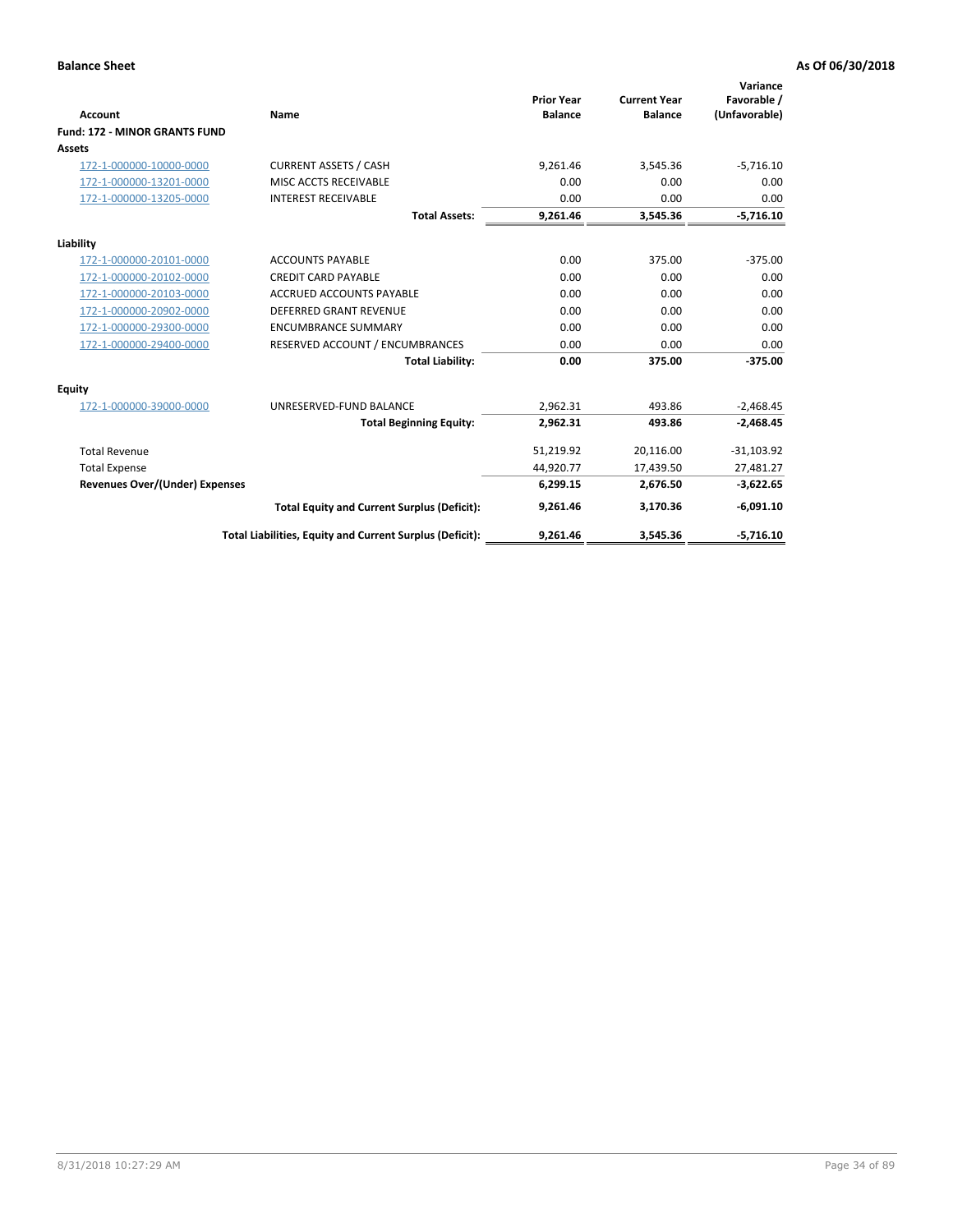| <b>Account</b>                         | <b>Name</b>                                              | <b>Prior Year</b><br><b>Balance</b> | <b>Current Year</b><br><b>Balance</b> | Variance<br>Favorable /<br>(Unfavorable) |
|----------------------------------------|----------------------------------------------------------|-------------------------------------|---------------------------------------|------------------------------------------|
| <b>Fund: 173 - FL YOUNG FOUNDATION</b> |                                                          |                                     |                                       |                                          |
| Assets                                 |                                                          |                                     |                                       |                                          |
| 173-1-000000-10000-0000                | <b>CURRENT ASSETS / CASH</b>                             | 0.00                                | 0.00                                  | 0.00                                     |
| 173-1-000000-13201-0000                | MISC ACCTS RECEIVABLE                                    | 0.00                                | 0.00                                  | 0.00                                     |
|                                        | <b>Total Assets:</b>                                     | 0.00                                | 0.00                                  | 0.00                                     |
| Liability                              |                                                          |                                     |                                       |                                          |
| 173-1-000000-20101-0000                | <b>ACCOUNTS PAYABLE</b>                                  | 0.00                                | 0.00                                  | 0.00                                     |
| 173-1-000000-20102-0000                | <b>CREDIT CARD PAYABLE</b>                               | 0.00                                | 0.00                                  | 0.00                                     |
| 173-1-000000-20902-0000                | <b>DEFERRED GRANT REVENUE</b>                            | 0.00                                | 0.00                                  | 0.00                                     |
| 173-1-000000-29300-0000                | <b>ENCUMBRANCE SUMMARY</b>                               | 0.00                                | 0.00                                  | 0.00                                     |
| 173-1-000000-29400-0000                | RESERVED ACCOUNT / ENCUMBRANCES                          | 0.00                                | 0.00                                  | 0.00                                     |
|                                        | <b>Total Liability:</b>                                  | 0.00                                | 0.00                                  | 0.00                                     |
| Equity                                 |                                                          |                                     |                                       |                                          |
| 173-1-000000-39000-0000                | UNRESERVED-FUND BALANCE                                  | 0.00                                | 0.00                                  | 0.00                                     |
|                                        | <b>Total Beginning Equity:</b>                           | 0.00                                | 0.00                                  | 0.00                                     |
| <b>Total Revenue</b>                   |                                                          | 0.00                                | 0.00                                  | 0.00                                     |
| <b>Total Expense</b>                   |                                                          | 0.00                                | 0.00                                  | 0.00                                     |
| <b>Revenues Over/(Under) Expenses</b>  |                                                          | 0.00                                | 0.00                                  | 0.00                                     |
|                                        | <b>Total Equity and Current Surplus (Deficit):</b>       | 0.00                                | 0.00                                  | 0.00                                     |
|                                        | Total Liabilities, Equity and Current Surplus (Deficit): | 0.00                                | 0.00                                  | 0.00                                     |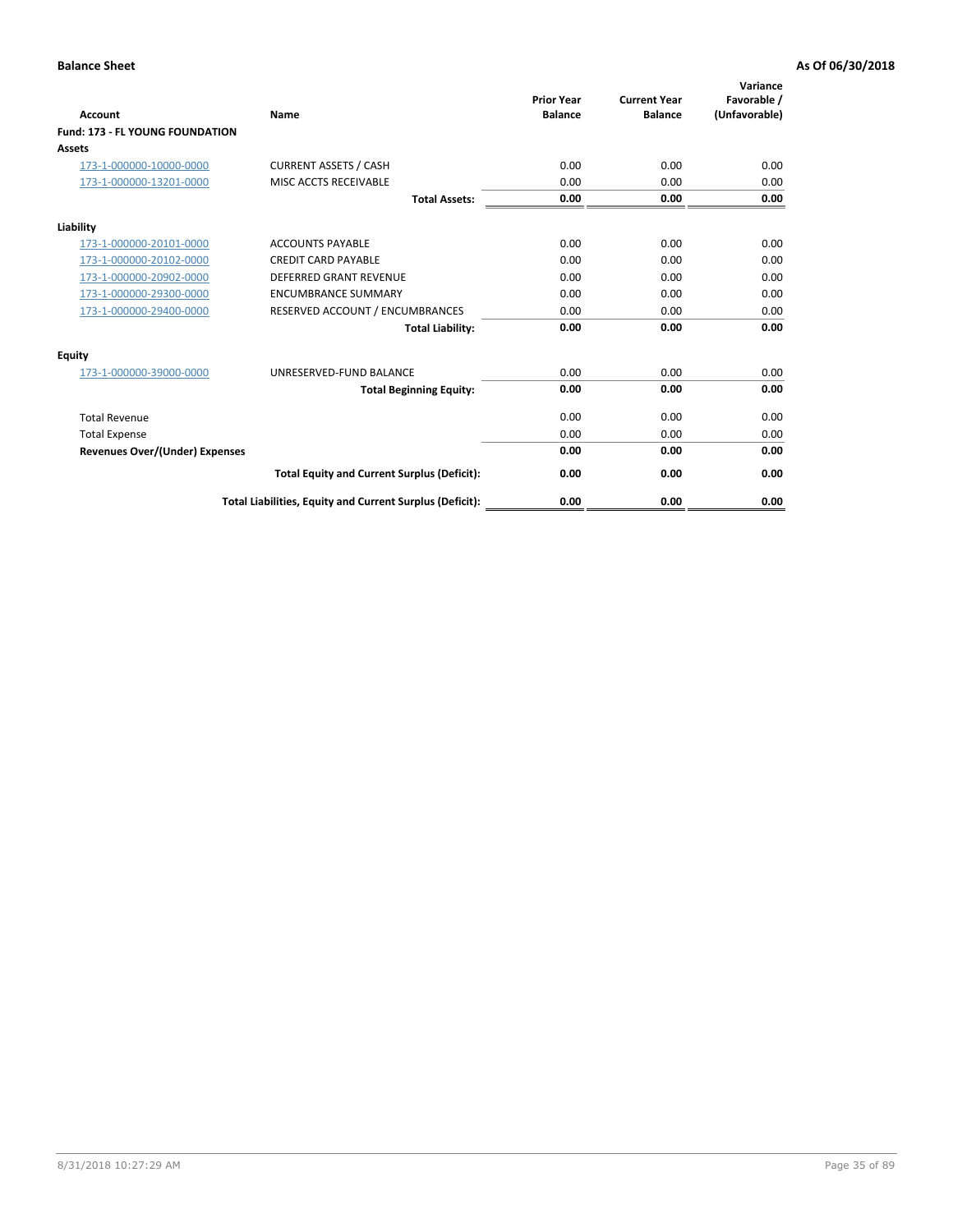|                                       |                                                          | <b>Prior Year</b> | <b>Current Year</b> | Variance<br>Favorable / |
|---------------------------------------|----------------------------------------------------------|-------------------|---------------------|-------------------------|
| <b>Account</b>                        | Name                                                     | <b>Balance</b>    | <b>Balance</b>      | (Unfavorable)           |
| Fund: 174 - FEMA GRANT                |                                                          |                   |                     |                         |
| <b>Assets</b>                         |                                                          |                   |                     |                         |
| 174-1-000000-10000-0000               | <b>CURRENT ASSETS / CASH</b>                             | 71.08             | 1.08                | $-70.00$                |
| 174-1-000000-13201-0000               | MISC ACCTS RECEIVABLE                                    | 0.00              | 0.00                | 0.00                    |
| 174-1-000000-13205-0000               | <b>INTEREST RECEIVABLE</b>                               | 0.00              | 0.00                | 0.00                    |
|                                       | <b>Total Assets:</b>                                     | 71.08             | 1.08                | $-70.00$                |
| Liability                             |                                                          |                   |                     |                         |
| 174-1-000000-20101-0000               | <b>ACCOUNTS PAYABLE</b>                                  | 0.00              | 0.00                | 0.00                    |
| 174-1-000000-20102-0000               | <b>CREDIT CARD PAYABLE</b>                               | 0.00              | 0.00                | 0.00                    |
| 174-1-000000-20103-0000               | <b>ACCRUED ACCOUNTS PAYABLE</b>                          | 0.00              | 0.00                | 0.00                    |
| 174-1-000000-20902-0000               | DEFERRED GRANT REVENUE                                   | 0.00              | 0.00                | 0.00                    |
| 174-1-000000-29300-0000               | <b>ENCUMBRANCE SUMMARY</b>                               | 0.00              | 0.00                | 0.00                    |
| 174-1-000000-29400-0000               | RESERVED ACCOUNT / ENCUMBRANCES                          | 0.00              | 0.00                | 0.00                    |
|                                       | <b>Total Liability:</b>                                  | 0.00              | 0.00                | 0.00                    |
| Equity                                |                                                          |                   |                     |                         |
| 174-1-000000-39000-0000               | UNRESERVED-FUND BALANCE                                  | 1.08              | 1.08                | 0.00                    |
|                                       | <b>Total Beginning Equity:</b>                           | 1.08              | 1.08                | 0.00                    |
| <b>Total Revenue</b>                  |                                                          | 182,810.00        | 0.00                | $-182,810.00$           |
| <b>Total Expense</b>                  |                                                          | 182,740.00        | 0.00                | 182,740.00              |
| <b>Revenues Over/(Under) Expenses</b> |                                                          | 70.00             | 0.00                | $-70.00$                |
|                                       | <b>Total Equity and Current Surplus (Deficit):</b>       | 71.08             | 1.08                | $-70.00$                |
|                                       | Total Liabilities, Equity and Current Surplus (Deficit): | 71.08             | 1.08                | $-70.00$                |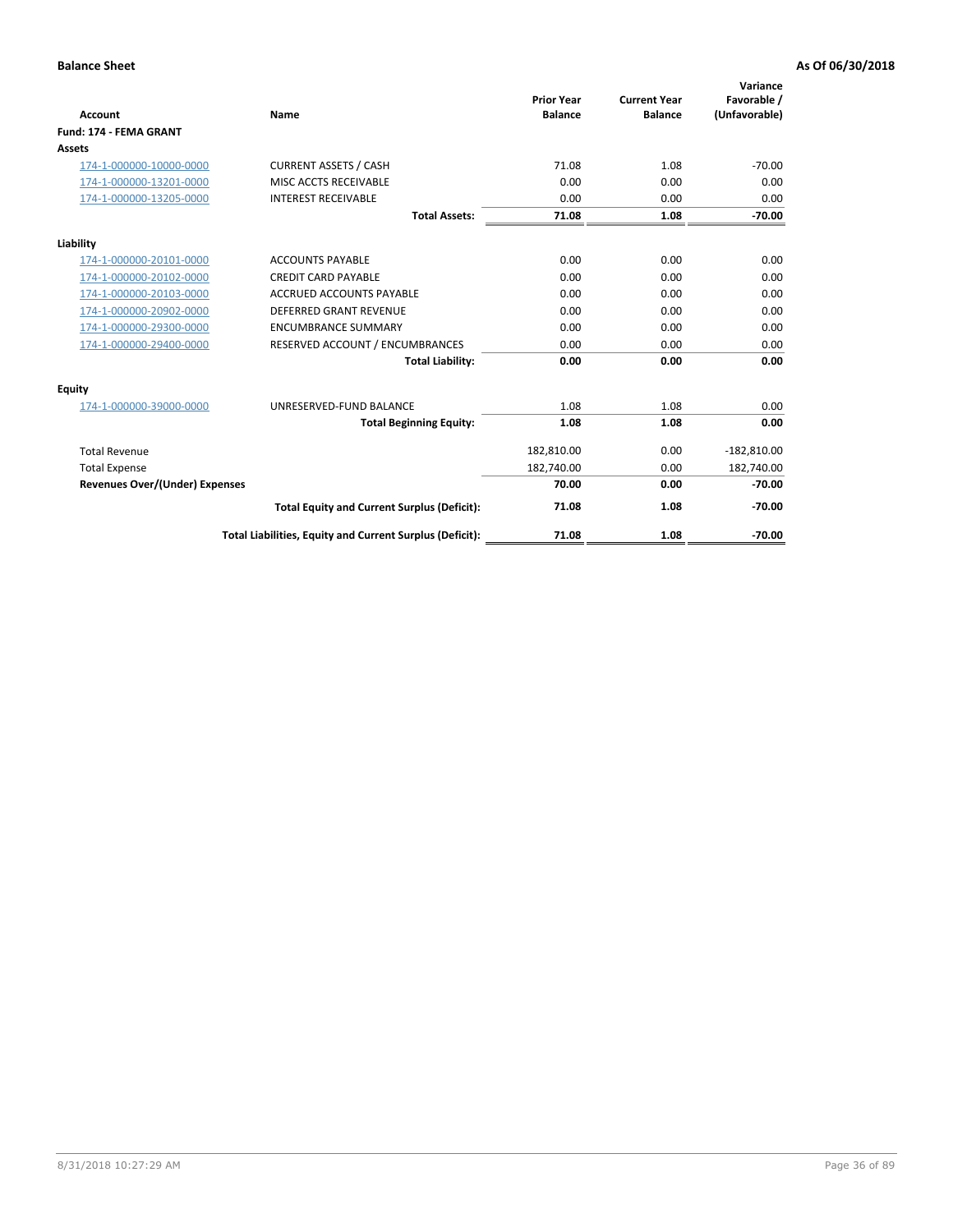| <b>Account</b>                             | Name                                                     | <b>Prior Year</b><br><b>Balance</b> | <b>Current Year</b><br><b>Balance</b> | Variance<br>Favorable /<br>(Unfavorable) |
|--------------------------------------------|----------------------------------------------------------|-------------------------------------|---------------------------------------|------------------------------------------|
| Fund: 175 - JUSTICE ASSISTANCE GRANT - JAG |                                                          |                                     |                                       |                                          |
| <b>Assets</b>                              |                                                          |                                     |                                       |                                          |
| 175-1-000000-10000-0000                    | <b>CURRENT ASSETS / CASH</b>                             | 30.65                               | 13,761.65                             | 13,731.00                                |
| 175-1-000000-13201-0000                    | MISC ACCTS RECEIVABLE                                    | 0.00                                | 0.00                                  | 0.00                                     |
|                                            | <b>Total Assets:</b>                                     | 30.65                               | 13,761.65                             | 13,731.00                                |
| Liability                                  |                                                          |                                     |                                       |                                          |
| 175-1-000000-20101-0000                    | <b>ACCOUNTS PAYABLE</b>                                  | 0.00                                | 0.00                                  | 0.00                                     |
| 175-1-000000-20102-0000                    | <b>CREDIT CARD PAYABLE</b>                               | 0.00                                | 0.00                                  | 0.00                                     |
| 175-1-000000-20902-0000                    | <b>DEFERRED GRANT REVENUE</b>                            | 0.00                                | 0.00                                  | 0.00                                     |
| 175-1-000000-29300-0000                    | <b>ENCUMBRANCE SUMMARY</b>                               | 0.00                                | 0.00                                  | 0.00                                     |
| 175-1-000000-29400-0000                    | RESERVED ACCOUNT / ENCUMBRANCES                          | 0.00                                | 0.00                                  | 0.00                                     |
|                                            | <b>Total Liability:</b>                                  | 0.00                                | 0.00                                  | 0.00                                     |
| Equity                                     |                                                          |                                     |                                       |                                          |
| 175-1-000000-39000-0000                    | UNRESERVED-FUND BALANCE                                  | 30.65                               | 30.65                                 | 0.00                                     |
|                                            | <b>Total Beginning Equity:</b>                           | 30.65                               | 30.65                                 | 0.00                                     |
| <b>Total Revenue</b>                       |                                                          | 6,165.00                            | 13,731.00                             | 7,566.00                                 |
| <b>Total Expense</b>                       |                                                          | 6,165.00                            | 0.00                                  | 6,165.00                                 |
| Revenues Over/(Under) Expenses             |                                                          | 0.00                                | 13,731.00                             | 13,731.00                                |
|                                            | <b>Total Equity and Current Surplus (Deficit):</b>       | 30.65                               | 13,761.65                             | 13,731.00                                |
|                                            | Total Liabilities, Equity and Current Surplus (Deficit): | 30.65                               | 13,761.65                             | 13,731.00                                |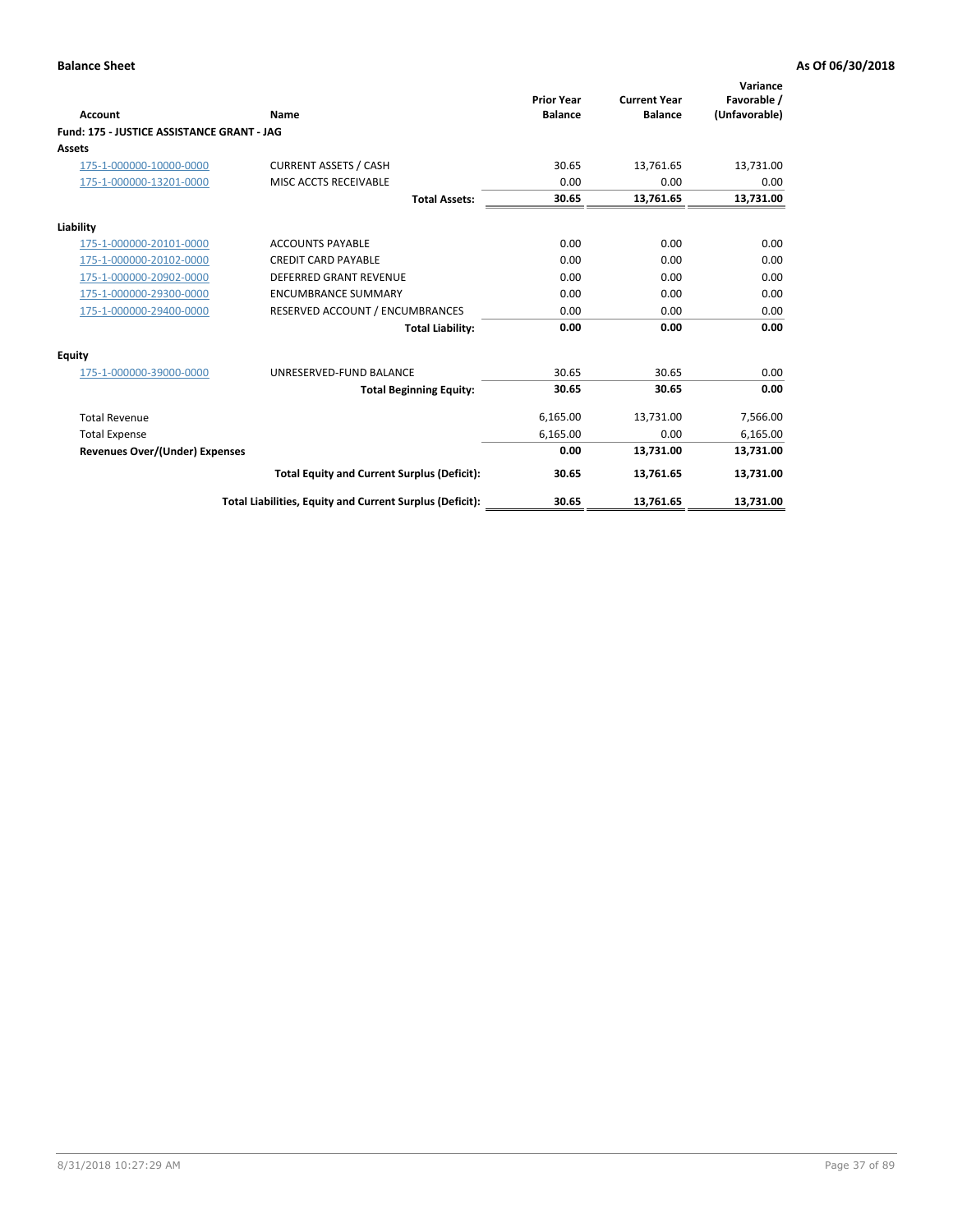| <b>Account</b>                        | Name                                                     | <b>Prior Year</b><br><b>Balance</b> | <b>Current Year</b><br><b>Balance</b> | Variance<br>Favorable /<br>(Unfavorable) |
|---------------------------------------|----------------------------------------------------------|-------------------------------------|---------------------------------------|------------------------------------------|
| Fund: 176 - HOME GRANT FUND           |                                                          |                                     |                                       |                                          |
| Assets                                |                                                          |                                     |                                       |                                          |
| 176-1-000000-10000-0000               | <b>CURRENT ASSETS / CASH</b>                             | 0.00                                | 0.00                                  | 0.00                                     |
| 176-1-000000-13201-0000               | MISC ACCTS RECEIVABLE                                    | 0.00                                | 0.00                                  | 0.00                                     |
| 176-1-000000-13205-0000               | <b>INTEREST RECEIVABLE</b>                               | 0.00                                | 0.00                                  | 0.00                                     |
|                                       | <b>Total Assets:</b>                                     | 0.00                                | 0.00                                  | 0.00                                     |
| Liability                             |                                                          |                                     |                                       |                                          |
| 176-1-000000-20101-0000               | <b>ACCOUNTS PAYABLE</b>                                  | 0.00                                | 0.00                                  | 0.00                                     |
| 176-1-000000-20102-0000               | <b>CREDIT CARD PAYABLE</b>                               | 0.00                                | 0.00                                  | 0.00                                     |
| 176-1-000000-20103-0000               | <b>ACCRUED ACCOUNTS PAYABLE</b>                          | 0.00                                | 0.00                                  | 0.00                                     |
| 176-1-000000-20902-0000               | <b>DEFERRED GRANT REVENUE</b>                            | 0.00                                | 0.00                                  | 0.00                                     |
| 176-1-000000-29300-0000               | <b>ENCUMBRANCE SUMMARY</b>                               | 0.00                                | 0.00                                  | 0.00                                     |
| 176-1-000000-29400-0000               | RESERVED ACCOUNT / ENCUMBRANCES                          | 0.00                                | 0.00                                  | 0.00                                     |
|                                       | <b>Total Liability:</b>                                  | 0.00                                | 0.00                                  | 0.00                                     |
| <b>Equity</b>                         |                                                          |                                     |                                       |                                          |
| 176-1-000000-39000-0000               | UNRESERVED-FUND BALANCE                                  | 0.00                                | 0.00                                  | 0.00                                     |
|                                       | <b>Total Beginning Equity:</b>                           | 0.00                                | 0.00                                  | 0.00                                     |
| <b>Total Revenue</b>                  |                                                          | 0.00                                | 0.00                                  | 0.00                                     |
| <b>Total Expense</b>                  |                                                          | 0.00                                | 0.00                                  | 0.00                                     |
| <b>Revenues Over/(Under) Expenses</b> |                                                          | 0.00                                | 0.00                                  | 0.00                                     |
|                                       | <b>Total Equity and Current Surplus (Deficit):</b>       | 0.00                                | 0.00                                  | 0.00                                     |
|                                       | Total Liabilities, Equity and Current Surplus (Deficit): | 0.00                                | 0.00                                  | 0.00                                     |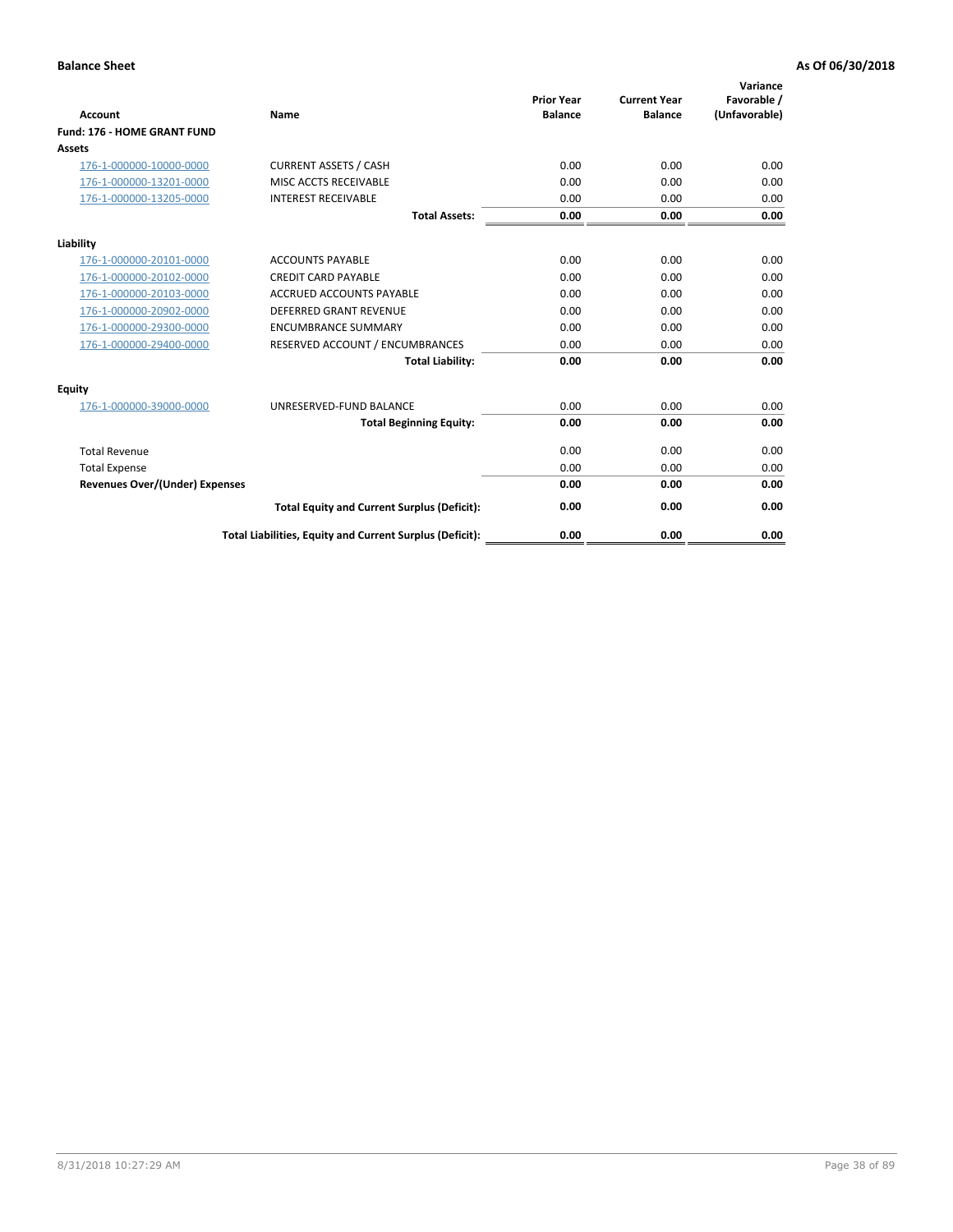| Account                                        | Name                                                     | <b>Prior Year</b><br><b>Balance</b> | <b>Current Year</b><br><b>Balance</b> | Variance<br>Favorable /<br>(Unfavorable) |
|------------------------------------------------|----------------------------------------------------------|-------------------------------------|---------------------------------------|------------------------------------------|
| <b>Fund: 177 - SAFE ROUTES TO SCHOOL GRANT</b> |                                                          |                                     |                                       |                                          |
| <b>Assets</b>                                  |                                                          |                                     |                                       |                                          |
| 177-1-000000-10000-0000                        | <b>CURRENT ASSETS / CASH</b>                             | 0.02                                | 0.02                                  | 0.00                                     |
| 177-1-000000-13201-0000                        | MISC ACCTS RECEIVABLE                                    | 0.00                                | 0.00                                  | 0.00                                     |
| 177-1-000000-13205-0000                        | <b>INTEREST RECEIVABLE</b>                               | 0.00                                | 0.00                                  | 0.00                                     |
|                                                | <b>Total Assets:</b>                                     | 0.02                                | 0.02                                  | 0.00                                     |
| Liability                                      |                                                          |                                     |                                       |                                          |
| 177-1-000000-20101-0000                        | <b>ACCOUNTS PAYABLE</b>                                  | 0.00                                | 0.00                                  | 0.00                                     |
| 177-1-000000-20102-0000                        | <b>CREDIT CARD PAYABLE</b>                               | 0.00                                | 0.00                                  | 0.00                                     |
| 177-1-000000-20139-0000                        | <b>RETAINAGES PAYABLE</b>                                | 0.00                                | 0.00                                  | 0.00                                     |
| 177-1-000000-20902-0000                        | <b>DEFERRED GRANT REVENUE</b>                            | 0.00                                | 0.00                                  | 0.00                                     |
|                                                | <b>Total Liability:</b>                                  | 0.00                                | 0.00                                  | 0.00                                     |
| Equity                                         |                                                          |                                     |                                       |                                          |
| 177-1-000000-39000-0000                        | UNRESERVED-FUND BALANCE                                  | 0.02                                | 0.02                                  | 0.00                                     |
|                                                | <b>Total Beginning Equity:</b>                           | 0.02                                | 0.02                                  | 0.00                                     |
| <b>Total Revenue</b>                           |                                                          | 0.00                                | 0.00                                  | 0.00                                     |
| <b>Total Expense</b>                           |                                                          | 0.00                                | 0.00                                  | 0.00                                     |
| <b>Revenues Over/(Under) Expenses</b>          |                                                          | 0.00                                | 0.00                                  | 0.00                                     |
|                                                | <b>Total Equity and Current Surplus (Deficit):</b>       | 0.02                                | 0.02                                  | 0.00                                     |
|                                                | Total Liabilities, Equity and Current Surplus (Deficit): | 0.02                                | 0.02                                  | 0.00                                     |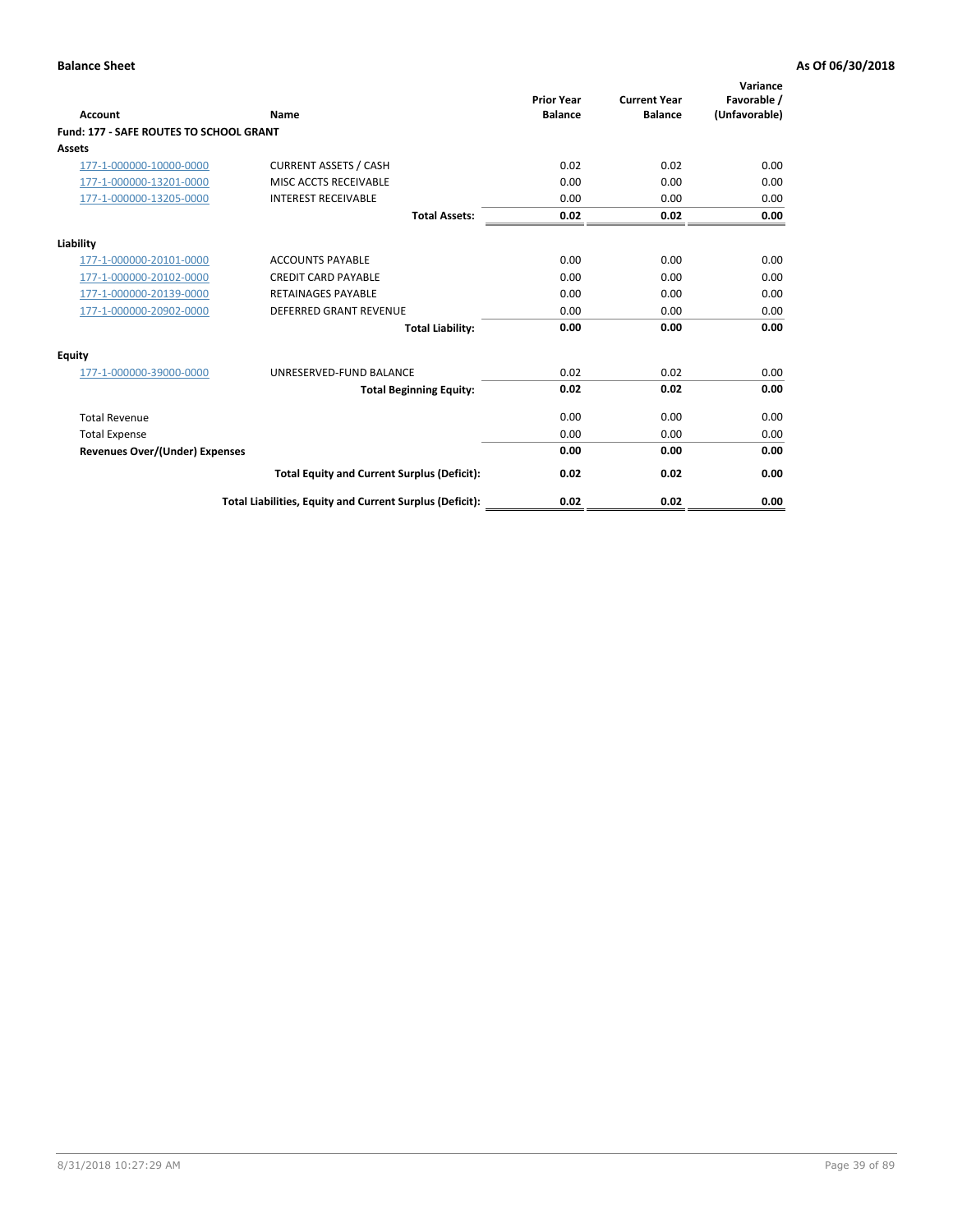| <b>Account</b>                        | Name                                                     | <b>Prior Year</b><br><b>Balance</b> | <b>Current Year</b><br><b>Balance</b> | Variance<br>Favorable /<br>(Unfavorable) |
|---------------------------------------|----------------------------------------------------------|-------------------------------------|---------------------------------------|------------------------------------------|
| Fund: 190 - FIXED ASSETS              |                                                          |                                     |                                       |                                          |
| Assets                                |                                                          |                                     |                                       |                                          |
| 190-1-000000-10000-0000               | <b>CURRENT ASSETS / CASH</b>                             | 4,395,783.73                        | 4,781,218.73                          | 385,435.00                               |
| 190-1-000000-16001-0000               | FIXED ASSETS / LAND                                      | 4,301,719.07                        | 4,301,719.07                          | 0.00                                     |
| 190-1-000000-16002-0000               | FIXED ASSETS / IMPROVMENTS-NON BUILDI                    | 8,469,732.94                        | 9,547,720.27                          | 1,077,987.33                             |
| 190-1-000000-16003-0000               | ACCUM DEPR / IMPROVEMENTS- NON BUIL                      | $-3,726,578.80$                     | -4,009,937.54                         | $-283,358.74$                            |
| 190-1-000000-16004-0000               | FIXED ASSETS / BUILDINGS                                 | 17,475,262.21                       | 17,535,682.21                         | 60,420.00                                |
| 190-1-000000-16005-0000               | <b>ACCUM DEPR / BUILDINGS</b>                            | $-6,272,081.85$                     | $-6,682,343.79$                       | $-410,261.94$                            |
| 190-1-000000-16109-0000               | FIXED ASSETS / INFRASTRUCTURE                            | 36,030,072.95                       | 39,600,292.98                         | 3,570,220.03                             |
| 190-1-000000-16110-0000               | ACCUM DEPR / INFRASTRUCTURE                              | $-16,666,333.14$                    | $-17,212,975.22$                      | $-546,642.08$                            |
| 190-1-000000-16201-0000               | FIXED ASSETS / MACHINERY AND EQUIPMEN                    | 5,984,517.36                        | 6,435,884.14                          | 451,366.78                               |
| 190-1-000000-16202-0000               | ACCUM DEPR / MACHINERY AND EQUIPMEI                      | -4,234,198.01                       | -4,533,779.36                         | -299,581.35                              |
| 190-1-000000-16205-0000               | FIXED ASSETS / SEIZURE FUNDED VEHICLES                   | 109,736.85                          | 109,736.85                            | 0.00                                     |
| 190-1-000000-16206-0000               | ACCUM DEPR / SEIZURE FUNDED VEHICLES                     | $-76,797.54$                        | $-86,047.91$                          | $-9,250.37$                              |
| 190-1-000000-16301-0000               | FIXED ASSETS / C W I P                                   | 5,434,233.92                        | 7,494,769.94                          | 2,060,536.02                             |
|                                       | <b>Total Assets:</b>                                     | 51,225,069.69                       | 57,281,940.37                         | 6,056,870.68                             |
|                                       |                                                          |                                     |                                       |                                          |
| Liability                             |                                                          |                                     |                                       |                                          |
| 190-1-000000-20101-0000               | <b>ACCOUNTS PAYABLE</b>                                  | 0.00                                | 0.00                                  | 0.00                                     |
| 190-1-000000-20102-0000               | <b>CREDIT CARD PAYABLE</b>                               | 0.00                                | 0.00                                  | 0.00                                     |
| 190-1-000000-27001-0000               | CONTRIBUTED CAPITAL / DEVELOPERS                         | 7,196,125.29                        | 7,196,125.29                          | 0.00                                     |
| 190-1-000000-27101-0000               | INVESTMENT IN GFA / GENERAL FUND                         | 2,194,657.07                        | 2,194,657.07                          | 0.00                                     |
| 190-1-000000-27102-0000               | <b>SPECIAL REVENUE FUNDS</b>                             | 4,861,998.29                        | 4,861,998.29                          | 0.00                                     |
| 190-1-000000-27103-0000               | <b>GENERAL CIP FUND</b>                                  | 55,066,479.06                       | 62,287,009.22                         | $-7,220,530.16$                          |
| 190-1-000000-27104-0000               | PROPRIETARY FUNDS                                        | 13,885,324.34                       | 13,885,324.34                         | 0.00                                     |
| 190-1-000000-27105-0000               | <b>INTERNAL SERVICE FUNDS</b>                            | 0.00                                | 0.00                                  | 0.00                                     |
| 190-1-000000-27106-0000               | <b>EXPENDABLE TRUST FUNDS</b>                            | 0.00                                | 0.00                                  | 0.00                                     |
| 190-1-000000-27107-0000               | INVESTMENT IN GFA / SEIZURE FUNDS                        | 127,680.68                          | 127,680.68                            | 0.00                                     |
| 190-1-000000-27108-0000               | INVESTMENT IN GFA / FIRE DEPARTMEN                       | 0.00                                | 0.00                                  | 0.00                                     |
| 190-1-000000-27109-0000               | PARKS & RECREATION DEPT                                  | 0.00                                | 0.00                                  | 0.00                                     |
| 190-1-000000-27110-0000               | INVESTMENT IN GFA / 4A EDC                               | 524,560.49                          | 524,560.49                            | 0.00                                     |
| 190-1-000000-27201-0000               | CAFR USE / MUNICIPAL BUILDINGS                           | 1,862,037.81                        | 1,862,037.81                          | 0.00                                     |
| 190-1-000000-27202-0000               | CAFR USE / OTHER GENERAL GOVERNMEN                       | 363,987.04                          | 363,987.04                            | 0.00                                     |
| 190-1-000000-27203-0000               | CAFR USE / POLICE PROTECTION                             | 1,742,383.46                        | 1,742,383.46                          | 0.00                                     |
| 190-1-000000-27204-0000               | CAFR USE / FIRE PROTECTION                               | 2,609,936.84                        | 2,609,936.84                          | 0.00                                     |
| 190-1-000000-27205-0000               | CAFR USE / PUBLIC WORKS                                  | 2,509,263.59                        | 2,509,263.59                          | 0.00                                     |
| 190-1-000000-27206-0000               | <b>CAFR USE / LIBRARIES</b>                              | 2,147,054.00                        | 2,147,054.00                          | 0.00                                     |
| 190-1-000000-27207-0000               | CAFR USE / RECREATION                                    | 4,153,623.63                        | 4,153,623.63                          | 0.00                                     |
| 190-1-000000-27208-0000               | CAFR USE / CEMETERY                                      | 246,894.00                          | 246,894.00                            | 0.00                                     |
| 190-1-000000-27209-0000               | CAFR USE / EXCHANGE BUILDING                             | 6,053,703.29                        | 6,053,703.29                          | 0.00                                     |
| 190-1-000000-27210-0000               | CAFR USE / INVESTMENT IN GFA                             | -21,688,883.66                      | -21,688,883.66                        | 0.00                                     |
| 190-1-000000-27301-0000               | DONATIONS/GRANTS                                         | 2,092,706.06                        | 2,478,141.06                          | -385,435.00                              |
|                                       | <b>Total Liability:</b>                                  | 85,949,531.28                       | 93,555,496.44                         | -7,605,965.16                            |
| <b>Equity</b>                         |                                                          |                                     |                                       |                                          |
| 190-1-000000-39000-0000               | UNRESERVED-FUND BALANCE                                  | -34,858,988.31                      | -36,273,556.07                        | $-1,414,567.76$                          |
|                                       | <b>Total Beginning Equity:</b>                           | -34,858,988.31                      | -36,273,556.07                        | $-1,414,567.76$                          |
| <b>Total Expense</b>                  |                                                          |                                     | 0.00                                  |                                          |
| <b>Revenues Over/(Under) Expenses</b> |                                                          | $-134,526.72$<br>134,526.72         | 0.00                                  | -134,526.72<br>-134,526.72               |
|                                       | <b>Total Equity and Current Surplus (Deficit):</b>       | -34,724,461.59                      | -36,273,556.07                        | $-1,549,094.48$                          |
|                                       | Total Liabilities, Equity and Current Surplus (Deficit): | 51,225,069.69                       | 57,281,940.37                         | 6,056,870.68                             |
|                                       |                                                          |                                     |                                       |                                          |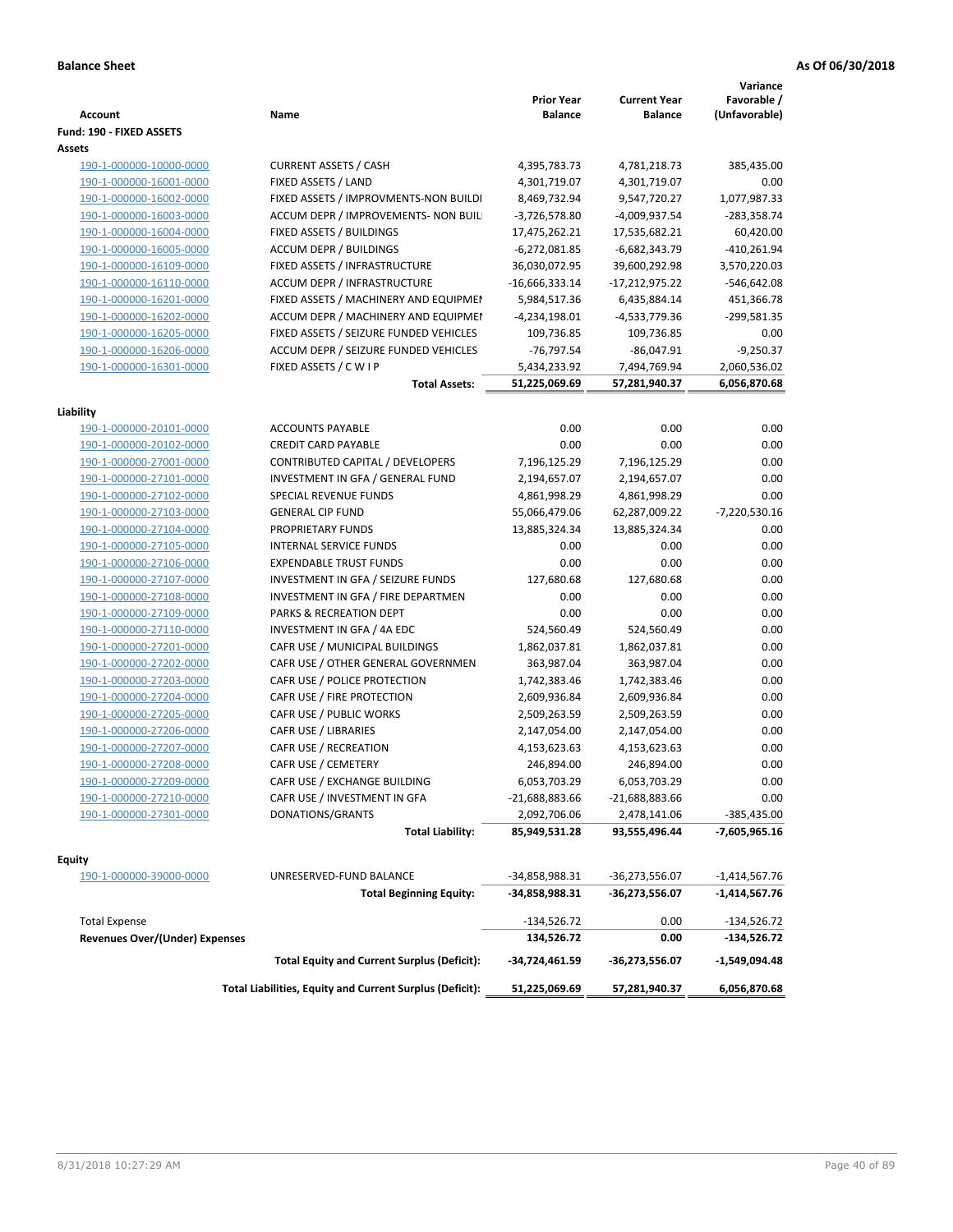| <b>Account</b>                 | Name                                                     | <b>Prior Year</b><br><b>Balance</b> | <b>Current Year</b><br><b>Balance</b> | Variance<br>Favorable /<br>(Unfavorable) |
|--------------------------------|----------------------------------------------------------|-------------------------------------|---------------------------------------|------------------------------------------|
| <b>Fund: 191 - DEBT</b>        |                                                          |                                     |                                       |                                          |
| <b>Assets</b>                  |                                                          |                                     |                                       |                                          |
| 191-1-000000-12101-0000        | <b>BOND ISSUANCE COSTS</b>                               | 0.00                                | 0.00                                  | 0.00                                     |
| 191-1-000000-12201-0000        | DEFERRED CHARGES / BOND DISCOUNT                         | $-1,044,044.26$                     | $-1,016,547.95$                       | 27,496.31                                |
| 191-1-000000-14101-0000        | WTR/WWTR UTILITY FUND                                    | 0.00                                | 0.00                                  | 0.00                                     |
| 191-1-000000-17101-0000        | LONG-TERM DEBT / AMT TO BE PROVIDE                       | 4,610,016.37                        | 453,446.27                            | $-4,156,570.10$                          |
|                                | <b>Total Assets:</b>                                     | 3,565,972.11                        | $-563,101.68$                         | -4,129,073.79                            |
| Liability                      |                                                          |                                     |                                       |                                          |
| 191-1-000000-20102-0000        | <b>CREDIT CARD PAYABLE</b>                               | 0.00                                | 0.00                                  | 0.00                                     |
| 191-1-000000-22002-0000        | <b>VACATION/SICK PAYABLE</b>                             | 1,631,580.90                        | 1,548,415.51                          | 83,165.39                                |
| 191-1-000000-26001-0000        | <b>COMPENSATED ABSENCES PAY</b>                          | 1,574,930.61                        | 1,574,354.03                          | 576.58                                   |
| 191-1-000000-26003-0000        | EXCESS SALES TAX DUE TO STATE OF TEXAS                   | 3,223,783.60                        | 3,045,688.20                          | 178,095.40                               |
| 191-1-000000-26101-0000        | <b>GENERAL OBLIG BONDS PAY</b>                           | 37,819,000.00                       | 33,926,000.00                         | 3,893,000.00                             |
| 191-1-000000-26103-0000        | DEFERRED LOSS/DEFEASEMENT                                | $-843,796.95$                       | 71,619.09                             | $-915,416.04$                            |
| 191-1-000000-26104-0000        | <b>ACCRETED INTEREST</b>                                 | 165,929.14                          | 164,196.41                            | 1,732.73                                 |
| 191-1-000000-26105-0000        | INV NET OF RELATED DEBT                                  | -34,384,329.59                      | -34,384,329.59                        | 0.00                                     |
| 191-1-000000-26106-0000        | <b>RESTRICTED DEBT SERVICE</b>                           | 621,308.00                          | 621,308.00                            | 0.00                                     |
|                                | <b>Total Liability:</b>                                  | 9,808,405.71                        | 6,567,251.65                          | 3,241,154.06                             |
| Equity                         |                                                          |                                     |                                       |                                          |
| 191-1-000000-39000-0000        | UNRESERVED-FUND BALANCE                                  | $-6,242,433.60$                     | $-7,130,353.33$                       | $-887,919.73$                            |
|                                | <b>Total Beginning Equity:</b>                           | $-6,242,433.60$                     | $-7,130,353.33$                       | $-887,919.73$                            |
| <b>Total Expense</b>           |                                                          | 0.00                                | 0.00                                  | 0.00                                     |
| Revenues Over/(Under) Expenses |                                                          | 0.00                                | 0.00                                  | 0.00                                     |
|                                | <b>Total Equity and Current Surplus (Deficit):</b>       | $-6,242,433.60$                     | $-7,130,353.33$                       | $-887,919.73$                            |
|                                | Total Liabilities, Equity and Current Surplus (Deficit): | 3,565,972.11                        | $-563,101.68$                         | -4,129,073.79                            |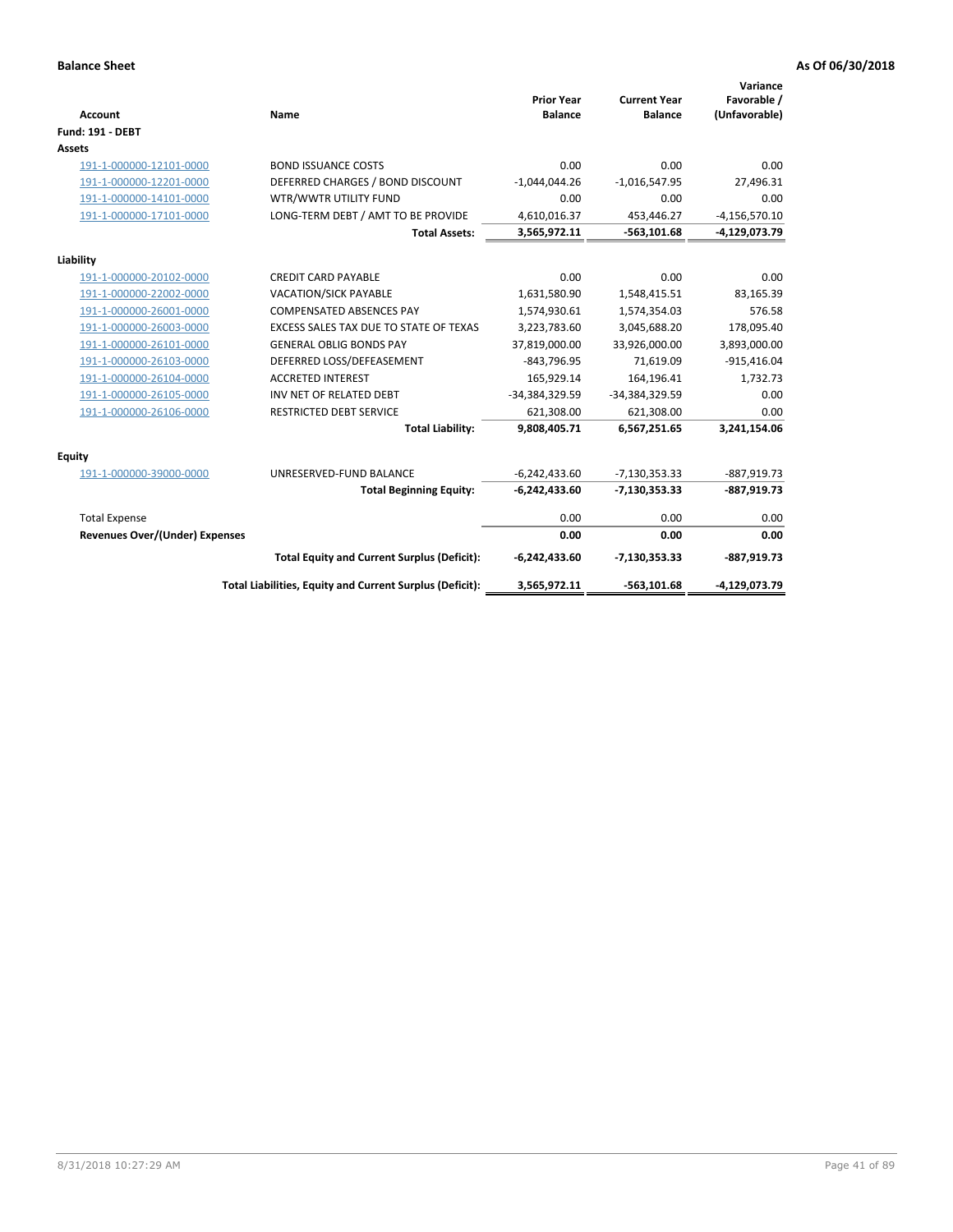| <b>Account</b>                                     | Name                                           | <b>Prior Year</b><br><b>Balance</b> | <b>Current Year</b><br><b>Balance</b> | Variance<br>Favorable /<br>(Unfavorable) |
|----------------------------------------------------|------------------------------------------------|-------------------------------------|---------------------------------------|------------------------------------------|
| <b>Fund: 192 - PAYROLL CLEARING</b><br>Assets      |                                                |                                     |                                       |                                          |
| 192-1-000000-10000-0000                            | <b>CURRENT ASSETS / CASH</b>                   | 363,286.24                          | 266,327.12                            | $-96,959.12$                             |
| 192-1-000000-13201-0000                            | MISC ACCTS RECEIVABLE                          | 1,482.18                            | 0.00                                  | $-1,482.18$                              |
| 192-1-000000-13203-0000                            | NON-CURRENT ASSETS / PREPAYMENTS               | 0.00                                | 0.00                                  | 0.00                                     |
| 192-1-000000-13205-0000                            | <b>INTEREST RECEIVABLE</b>                     | 0.00                                | 0.00                                  | 0.00                                     |
|                                                    | <b>Total Assets:</b>                           | 364,768.42                          | 266,327.12                            | -98,441.30                               |
| Liability                                          |                                                |                                     |                                       |                                          |
| 192-1-000000-20101-0000                            | <b>ACCOUNTS PAYABLE</b>                        | 0.00                                | 0.00                                  | 0.00                                     |
| 192-1-000000-20102-0000                            | <b>CREDIT CARD PAYABLE</b>                     | 0.00                                | 0.00                                  | 0.00                                     |
| 192-1-000000-20103-0000                            | ACCRUED ACCOUNTS PAYABLE                       | 0.00                                | 0.00                                  | 0.00                                     |
| 192-1-000000-22001-0000                            | SALARIES PAYABLE                               | 0.00                                | 0.00                                  | 0.00                                     |
| 192-1-000000-22002-0000                            | <b>VACATION/SICK PAYABLE</b>                   | 0.00                                | 0.00                                  | 0.00                                     |
| 192-1-000000-22101-0000                            | TAXES - FEDERAL WITHHOLDING                    | 0.00                                | 0.00                                  | 0.00                                     |
| 192-1-000000-22102-0000                            | <b>TAXES - FICA</b>                            | 0.00                                | 0.00                                  | 0.00                                     |
| 192-1-000000-22103-0000                            | <b>TAXES - MEDICARE</b>                        | 0.00                                | 0.00                                  | 0.00                                     |
| 192-1-000000-22201-0000                            | <b>INS - AFLAC</b>                             | 9,918.58                            | 5,348.50                              | 4,570.08                                 |
| 192-1-000000-22202-0000                            | INS - LIFE INSURANCE                           | 0.00                                | 0.00                                  | 0.00                                     |
| 192-1-000000-22203-0000                            | INS - CITY EMPLOYEE PORTION                    | 0.00                                | 0.00                                  | 0.00                                     |
| 192-1-000000-22204-0000                            | INS - GEUS EMPLOYEE PORTION                    | 0.00                                | 0.00                                  | 0.00                                     |
| 192-1-000000-22205-0000                            | INS - CITY EMPL-FLEXCARD                       | 6,438.33                            | 10,561.93                             | $-4,123.60$                              |
| 192-1-000000-22206-0000                            | INS - CITY EMPL-DEPENDENT CARE                 | 0.00                                | 0.00                                  | 0.00                                     |
| 192-1-000000-22207-0000                            | INS - GEUS EMPL-HEALTH CARE                    | 0.00                                | 0.00                                  | 0.00                                     |
| 192-1-000000-22208-0000                            | INS - AMERICAN FIDELITY                        | 0.00                                | 0.00                                  | 0.00                                     |
| 192-1-000000-22209-0000                            | INS - GEUS EMPL-DEPENDENT CARE                 | 0.00                                | 0.00                                  | 0.00                                     |
| 192-1-000000-22210-0000                            | INS - CITY EMPLOYEE - OPT OU                   | 0.00                                | 0.00                                  | 0.00                                     |
| 192-1-000000-22211-0000                            | INS - GEUS EMP - OPT OU                        | 0.00                                | 0.00                                  | 0.00                                     |
| 192-1-000000-22212-0000                            | INS - VISION PLAN                              | $-2,136.09$                         | $-735.00$                             | $-1,401.09$                              |
| 192-1-000000-22213-0000                            | INS - AIG CRITICAL CARE                        | 0.00                                | 0.00                                  | 0.00                                     |
| 192-1-000000-22214-0000                            | INS - AIG ACCIDENT                             | 0.00                                | 0.00                                  | 0.00                                     |
| 192-1-000000-22215-0000                            | INS - ALLSTATE CANCER                          | 0.00                                | 0.00                                  | 0.00                                     |
| 192-1-000000-22216-0000                            | INS - CRITICAL ILLNESS/CHARTIS                 | 0.00                                | 0.00                                  | 0.00                                     |
| 192-1-000000-22217-0000                            | INS - MUTUAL OF OMAHA                          | $-10,028.18$                        | $-10,553.30$                          | 525.12                                   |
| 192-1-000000-22218-0000                            | INS - TX LIFE                                  | $-1,499.75$                         | $-321.87$                             | $-1,177.88$                              |
| 192-1-000000-22219-0000                            | <b>INS - NEW YORK LIFE</b>                     | 35.00                               | 35.00                                 | 0.00                                     |
| 192-1-000000-22220-0000                            | INS - AFLAC CRITICAL INSURANCE                 | 1,010.70                            | $-352.58$                             | 1,363.28                                 |
| 192-1-000000-22223-0000                            | INS - DENTAL PLAN                              | $-4,531.11$                         | 1,084.23                              | $-5,615.34$                              |
| 192-1-000000-22301-0000                            | <b>RETIREMENT - TMRS</b>                       | 367,298.76                          | 260,044.69                            | 107,254.07                               |
| 192-1-000000-22302-0000                            | RETIREMENT - F R & R                           | $-2,145.70$                         | 1,000.00                              | $-3,145.70$                              |
| 192-1-000000-22303-0000                            | RETIREMENT - NATIONWIDE / PEBSCO               | 0.00                                | 0.00                                  | 0.00                                     |
| 192-1-000000-22304-0000                            | RETIREMENT - 401 ICMA RETIREMENT               | 0.00                                | 0.00                                  | 0.00                                     |
| 192-1-000000-22305-0000                            | RETIREMENT - VANTAGE CARE PRE-TAX RSP          | 0.00                                | 0.00                                  | 0.00                                     |
| 192-1-000000-22401-0000                            | <b>GARNISHMENT - TAX LEVY</b>                  | 0.00                                | 0.00                                  | 0.00                                     |
| 192-1-000000-22402-0000                            | GARNISHMENT - CHILD SUPPORT                    | 0.00                                | 0.00                                  | 0.00                                     |
| 192-1-000000-22403-0000                            | <b>GARNISHMENT - CHAPTER 13</b>                | 0.00                                | 0.00                                  | 0.00                                     |
| 192-1-000000-22404-0000                            | <b>GARNISHMENT - STUDENT LOAN</b>              | 0.00                                | 0.00                                  | 0.00                                     |
| 192-1-000000-22501-0000                            | <b>CHARITY PAYABLE</b>                         | 0.00                                | 0.00                                  | 0.00                                     |
| 192-1-000000-22502-0000                            | UNITED WAY                                     | 0.00                                | 0.00                                  | 0.00                                     |
| 192-1-000000-22503-0000                            | AMERICAN CANCER SOCIETY                        | 0.00                                | 0.00                                  | 0.00                                     |
| 192-1-000000-22601-0000                            | PR DEDUCT - SAVINGS BOND                       | 0.00                                | 0.00                                  | 0.00                                     |
| 192-1-000000-22602-0000                            | PR DEDUCT - CREDIT UNION                       | 0.00                                | 0.00                                  | 0.00                                     |
| 192-1-000000-22603-0000                            | PR DEDUCT - PRE PAID LEGAL FEE                 | 103.65                              | 215.52                                | $-111.87$                                |
| 192-1-000000-22604-0000                            | PR DEDUCT - AUTO LEASE AGREEMENT               | 0.00                                | 0.00                                  | 0.00                                     |
| 192-1-000000-22605-0000                            | PR DEDUCT - YMCA                               | 0.00                                | 0.00                                  | 0.00                                     |
| 192-1-000000-22606-0000                            | PR DEDUCT - GAC<br>PR DEDUCT - WEIGHT WATCHERS | 0.00<br>0.00                        | 0.00                                  | 0.00                                     |
| 192-1-000000-22607-0000                            | PR DEDUCT - HUNT REG-FITNESS CTR               |                                     | 0.00                                  | 0.00                                     |
| 192-1-000000-22608-0000<br>192-1-000000-22609-0000 | PR DEDUCT - MISCELLANEOUS                      | 0.00<br>0.00                        | 0.00<br>0.00                          | 0.00<br>0.00                             |
|                                                    |                                                |                                     |                                       |                                          |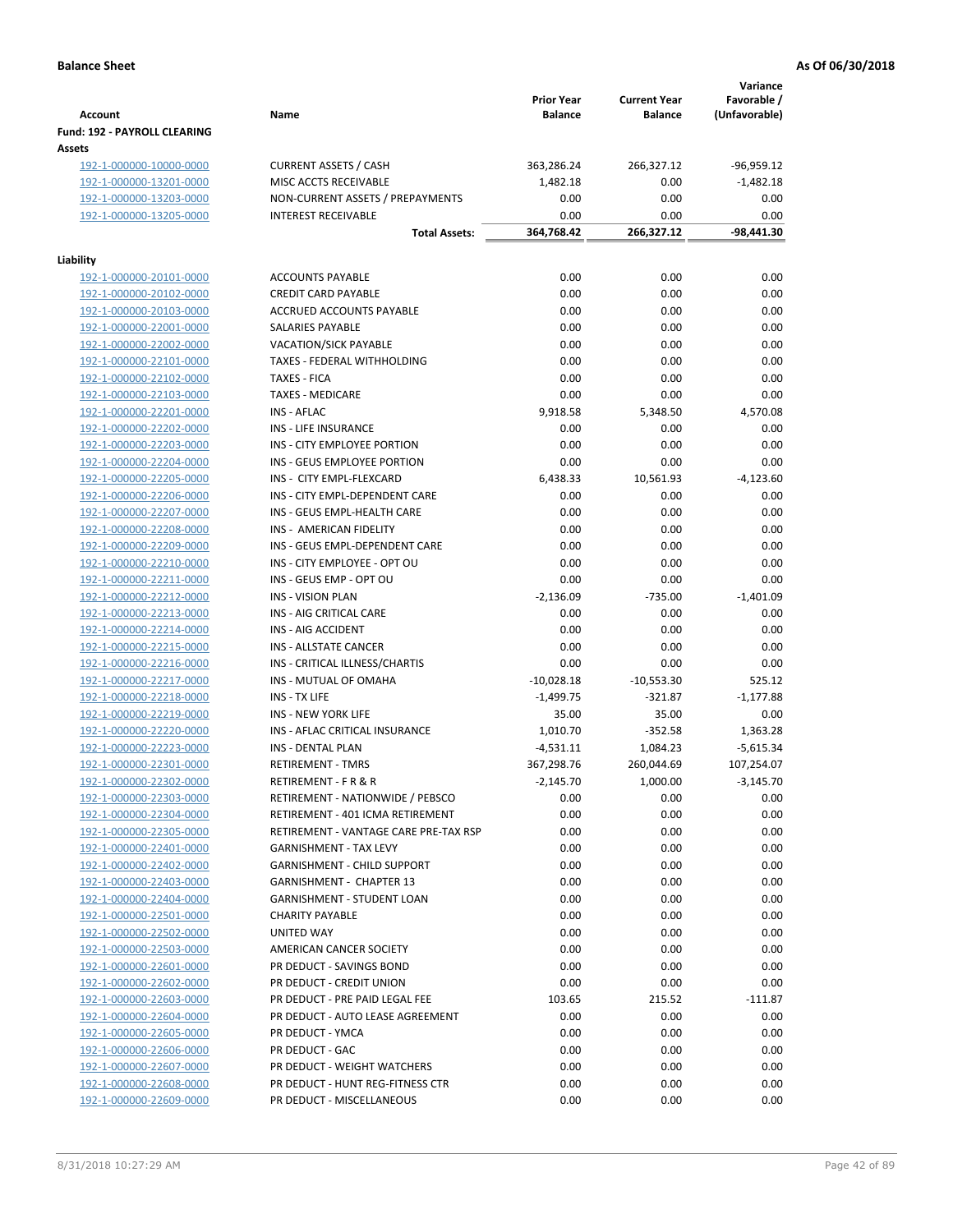| Account                 | Name                                                     | <b>Prior Year</b><br><b>Balance</b> | <b>Current Year</b><br><b>Balance</b> | Variance<br>Favorable /<br>(Unfavorable) |
|-------------------------|----------------------------------------------------------|-------------------------------------|---------------------------------------|------------------------------------------|
| 192-1-000000-22610-0000 | PR DEDUCT - MISC REIMB                                   | 304.23                              | 0.00                                  | 304.23                                   |
| 192-1-000000-22611-0000 | PR DEDUCT - GOLF COURSE FEES                             | 0.00                                | 0.00                                  | 0.00                                     |
| 192-1-000000-22612-0000 | PR DEDUCT - WEARING APPAREL                              | 0.00                                | 0.00                                  | 0.00                                     |
| 192-1-000000-22613-0000 | PR DEDUCT - SNAP FITNESS                                 | 0.00                                | 0.00                                  | 0.00                                     |
|                         | <b>Total Liability:</b>                                  | 364,768.42                          | 266,327.12                            | 98.441.30                                |
| Equity                  |                                                          |                                     |                                       |                                          |
| 192-1-000000-39000-0000 | UNRESERVED-FUND BALANCE                                  | 0.00                                | 0.00                                  | 0.00                                     |
|                         | <b>Total Beginning Equity:</b>                           | 0.00                                | 0.00                                  | 0.00                                     |
|                         | <b>Total Equity and Current Surplus (Deficit):</b>       | 0.00                                | 0.00                                  | 0.00                                     |
|                         | Total Liabilities, Equity and Current Surplus (Deficit): | 364,768.42                          | 266,327.12                            | $-98,441.30$                             |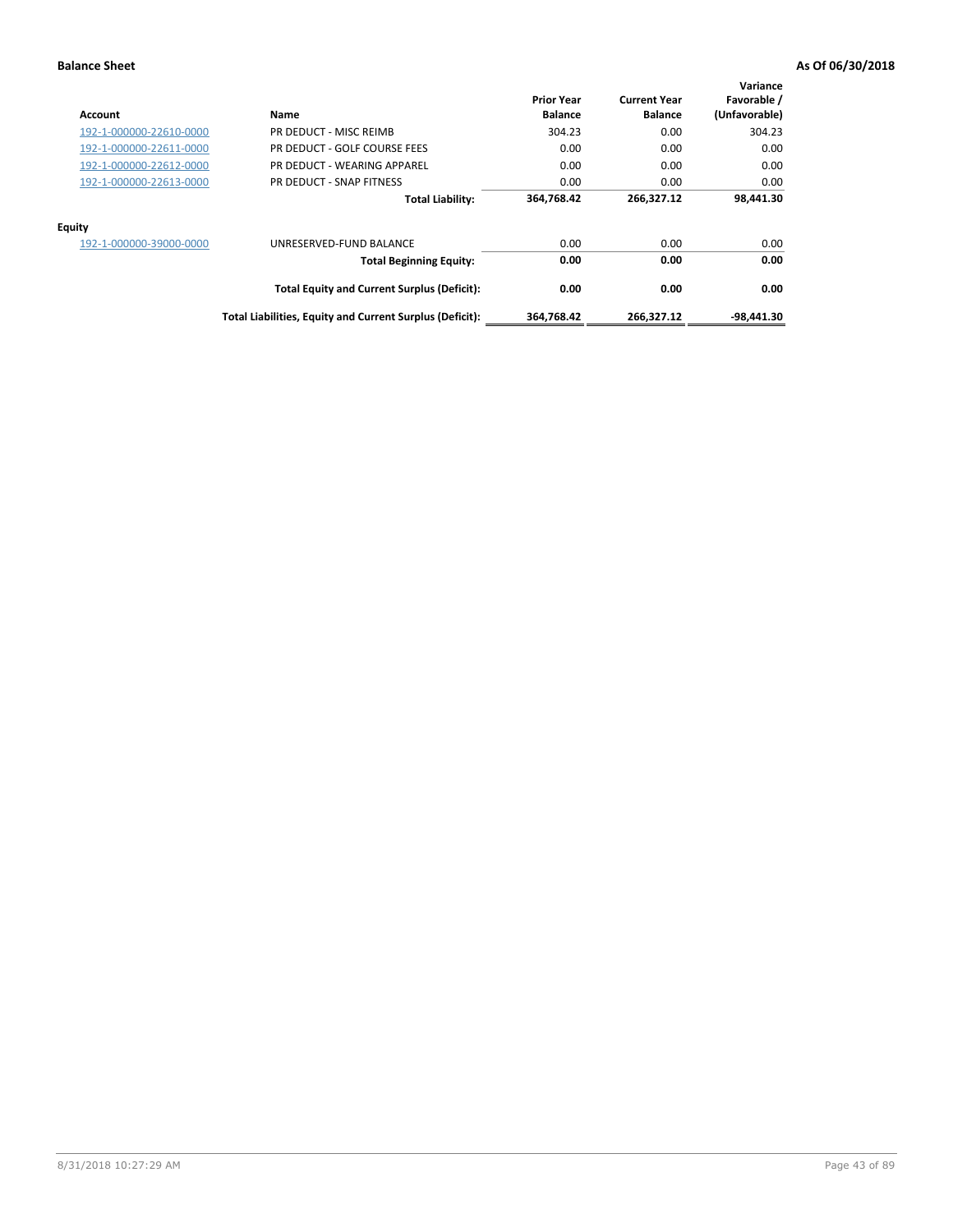|                                     |                                            |                   |                     | Variance        |
|-------------------------------------|--------------------------------------------|-------------------|---------------------|-----------------|
|                                     |                                            | <b>Prior Year</b> | <b>Current Year</b> | Favorable /     |
| Account                             | Name                                       | <b>Balance</b>    | <b>Balance</b>      | (Unfavorable)   |
| Fund: 200 - WATER / WASTEWATER FUND |                                            |                   |                     |                 |
| Assets                              |                                            |                   |                     |                 |
| 200-2-000000-10000-0000             | <b>CURRENT ASSETS / CASH</b>               | 4,285,532.60      | 4,116,285.35        | $-169,247.25$   |
| 200-2-000000-12101-0000             | <b>BOND ISSUANCE COSTS</b>                 | 0.00              | 0.00                | 0.00            |
| 200-2-000000-12201-0000             | DEFERRED CHARGES / BOND DISCOUNT           | $-40,463.35$      | $-35,109.18$        | 5,354.17        |
| 200-2-000000-13000-0000             | <b>CUSTOMER ACCTS RECEIVABLE</b>           | 457,648.93        | 631,429.47          | 173,780.54      |
| 200-2-000000-13001-0000             | NON CURRENT CUSTOMER ACCTS RECEIVAE        | 173,568.88        | 192,831.34          | 19,262.46       |
| 200-2-000000-13002-0000             | ALLOW FOR UNCOLLECT REC                    | $-180,628.30$     | $-173,530.63$       | 7,097.67        |
| 200-2-000000-13003-0000             | UNBILLED YEAR-END ACCRUAL                  | 993,472.42        | 1,046,691.01        | 53,218.59       |
| 200-2-000000-13004-0000             | <b>WASTE HAULER RECEIVABLE</b>             | 54,284.10         | 48,887.60           | $-5,396.50$     |
| 200-2-000000-13007-0000             | <b>RETURNED CHECKS</b>                     | 0.00              | 0.00                | 0.00            |
| 200-2-000000-13010-0000             | <b>CADDO MILLS</b>                         | 0.00              | 0.00                | 0.00            |
|                                     | MISC ACCTS RECEIVABLE                      | 0.00              | 0.00                | 0.00            |
| 200-2-000000-13201-0000             |                                            |                   |                     |                 |
| 200-2-000000-13202-0000             | <b>EMPLOYEE ADVANCES</b>                   | 0.00              | 0.00                | 0.00            |
| 200-2-000000-13203-0000             | NON-CURRENT ASSETS / PREPAYMENTS           | 0.00              | 0.00                | 0.00            |
| 200-2-000000-13205-0000             | <b>INTEREST RECEIVABLE</b>                 | 0.00              | 0.00                | 0.00            |
| 200-2-000000-14001-0000             | DUE FROM / GENERAL FUND                    | 0.00              | 0.00                | 0.00            |
| 200-2-000000-14040-0000             | <b>GENERAL CIP / GENERAL CIP</b>           | 0.00              | 0.00                | 0.00            |
| 200-2-000000-14120-0000             | DUE FROM UTILITY CIP                       | 38,336,026.85     | 38,336,026.85       | 0.00            |
| 200-2-000000-15401-0000             | <b>INVENTORIES / WATER STOCK</b>           | 255,981.59        | 255,981.59          | 0.00            |
| 200-2-000000-15501-0000             | <b>INVENTORIES / WASTEWATER STOCK</b>      | 37,338.12         | 37,338.12           | 0.00            |
| 200-2-000000-16001-0000             | FIXED ASSETS / LAND                        | 685,983.11        | 685,983.11          | 0.00            |
| 200-2-000000-16002-0000             | FIXED ASSETS / IMPROVMENTS-NON BUILDI      | 5,396,182.49      | 5,396,182.49        | 0.00            |
| 200-2-000000-16003-0000             | ACCUM DEPR / IMPROVEMENTS-NON BUILI        | $-1,804,747.08$   | $-1,997,080.68$     | -192,333.60     |
| 200-2-000000-16004-0000             | FIXED ASSETS / BUILDINGS                   | 23,420,073.36     | 23,420,750.92       | 677.56          |
| 200-2-000000-16005-0000             | <b>ACCUM DEPR / BUILDINGS</b>              | $-1,845,303.04$   | $-2,311,101.08$     | $-465,798.04$   |
| 200-2-000000-16006-0000             | FIXED ASSETS / FILTRATION PLANT            | 10,529,295.00     | 10,529,295.00       | 0.00            |
| 200-2-000000-16007-0000             | ACCUM DEPR / FILTRATION PLANT              | $-6,841,360.24$   | $-7,053,202.00$     | $-211,841.76$   |
| 200-2-000000-16008-0000             | FIXED ASSETS / WATER RECLAMATION PLAN      | 7,272,907.47      | 7,272,907.47        | 0.00            |
| 200-2-000000-16009-0000             | ACCUM DEPR / WATER RECLAMATION PLAN        | -5,958,539.29     | $-6,134,209.96$     | $-175,670.67$   |
| 200-2-000000-16101-0000             | FIXED ASSETS / WATER MAINS                 | 19,560,838.81     | 19,766,398.81       | 205,560.00      |
| 200-2-000000-16102-0000             | <b>ACCUM DEPR / WATER MAINS</b>            | -9,312,839.49     | -9,722,167.22       | $-409,327.73$   |
| 200-2-000000-16103-0000             | FIXED ASSETS / SANITARY SEWERS             | 25,544,578.76     | 25,724,453.76       | 179,875.00      |
| 200-2-000000-16104-0000             | <b>ACCUM DEPR / SANITARY SEWERS</b>        | -10,208,802.70    | $-10,787,201.06$    | -578,398.36     |
| 200-2-000000-16105-0000             | FIXED ASSETS / RESERVOIRS & TANKS          | 1,023,525.00      | 1,023,525.00        | 0.00            |
| 200-2-000000-16106-0000             | <b>ACCUM DEPR / RESERVOIRS &amp; TANKS</b> | $-805,299.50$     | $-814,273.58$       | $-8,974.08$     |
| 200-2-000000-16107-0000             | FIXED ASSETS / PUMP STATIONS               | 366,796.61        | 366,796.61          | 0.00            |
| 200-2-000000-16108-0000             | <b>ACCUM DEPR / PUMP STATIONS</b>          | -279,980.46       | -293,979.25         | $-13,998.79$    |
| 200-2-000000-16201-0000             | FIXED ASSETS / MACHINERY AND EQUIPMEN      | 2,909,732.82      | 3,008,111.91        | 98,379.09       |
| 200-2-000000-16202-0000             | ACCUM DEPR / MACHINERY AND EQUIPMEI        | $-1,389,601.03$   | $-1,524,807.11$     | $-135,206.08$   |
| 200-2-000000-16301-0000             | FIXED ASSETS / C W I P                     | 0.00              | 0.00                | 0.00            |
| 200-2-000000-17501-0000             | <b>EMPLOYEE CONTRIBUTIONS</b>              | 143,748.00        | 157,273.00          | 13,525.00       |
| 200-2-000000-17504-0000             | <b>INVESTMENT RETURN</b>                   | 670,725.00        | 495,876.00          |                 |
|                                     |                                            |                   |                     | $-174,849.00$   |
| 200-2-000000-17508-0000             | EXPERIENCE DIFFERENCE- OUTFLOW             | 13,590.00         | 8,729.00            | $-4,861.00$     |
| 200-2-000000-17509-0000             | <b>EXPERIENCE DIFFERENCE - INFLOW</b>      | 0.00              | $-57,790.00$        | $-57,790.00$    |
| 200-2-000000-17520-0000             | <b>ASSUMPTION CHANGES</b>                  | 178,221.00        | 116,123.00          | $-62,098.00$    |
|                                     | <b>Total Assets:</b>                       | 103,642,486.44    | 101,733,425.66      | $-1,909,060.78$ |
| Liability                           |                                            |                   |                     |                 |
| 200-2-000000-20101-0000             | <b>ACCOUNTS PAYABLE</b>                    | 100.00            | $-350.44$           | 450.44          |
| 200-2-000000-20102-0000             | <b>CREDIT CARD PAYABLE</b>                 | 0.00              | 0.00                | 0.00            |
| 200-2-000000-20103-0000             | ACCRUED ACCOUNTS PAYABLE                   | 10,000.00         | 10,000.00           | 0.00            |
| 200-2-000000-20104-0000             | <b>ESCHEATED LIABILITY</b>                 | 0.00              | 0.00                | 0.00            |
|                                     |                                            |                   |                     | $-32,000.00$    |
| 200-2-000000-20109-0000             | <b>GENERAL OBLIG BONDS PAY</b>             | 1,361,000.00      | 1,393,000.00        |                 |
| 200-2-000000-20110-0000             | REVENUE BONDS PAYABLE                      | 925,000.00        | 0.00                | 925,000.00      |
| 200-2-000000-20112-0000             | ACCRUED INTEREST PAYABLE                   | 77,667.06         | $-2,188.94$         | 79,856.00       |
| 200-2-000000-20125-0000             | SALES TAX PAYABLE / IN THE CITY            | 0.00              | 0.00                | 0.00            |
| 200-2-000000-20139-0000             | RETAINAGES PAYABLE                         | 0.00              | 0.00                | 0.00            |
| 200-2-000000-20141-0000             | <b>TELEPHONE CLEARING</b>                  | 0.01              | 0.01                | 0.00            |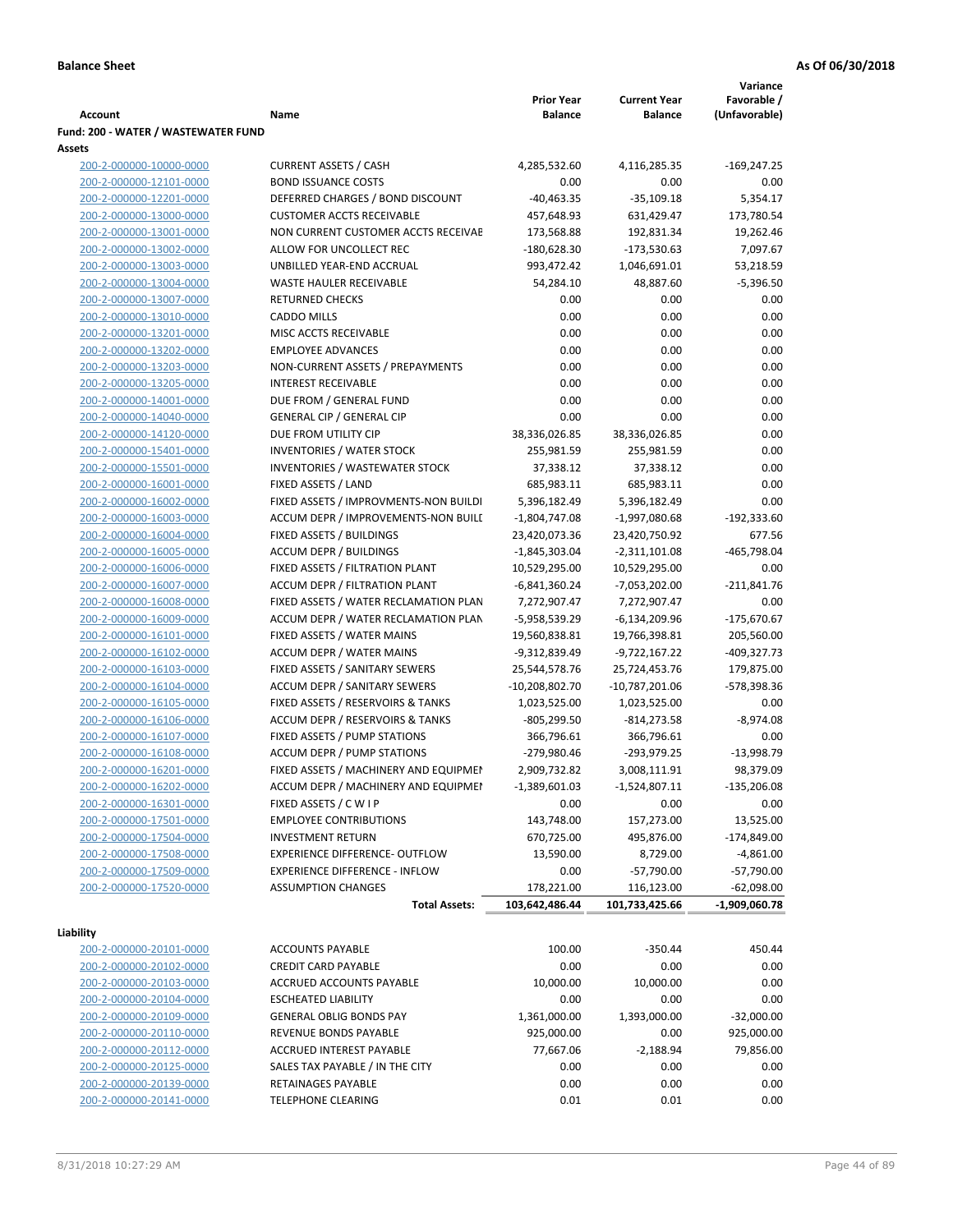|                                       |                                                          |                                     |                                       | Variance                     |
|---------------------------------------|----------------------------------------------------------|-------------------------------------|---------------------------------------|------------------------------|
| <b>Account</b>                        | Name                                                     | <b>Prior Year</b><br><b>Balance</b> | <b>Current Year</b><br><b>Balance</b> | Favorable /<br>(Unfavorable) |
| 200-2-000000-20160-0000               | <b>UNAPPLIED CREDIT</b>                                  | 0.00                                | 0.00                                  | 0.00                         |
| 200-2-000000-21001-0000               | GENERAL FUND / GENERAL FUND                              | 0.00                                | 0.00                                  | 0.00                         |
| 200-2-000000-21101-0000               | ENTERPRISE / WTR/WWTR UTILITY FUND                       | 0.00                                | 0.00                                  | 0.00                         |
| 200-2-000000-22001-0000               | <b>SALARIES PAYABLE</b>                                  | 72,876.25                           | 79,792.91                             | $-6,916.66$                  |
| 200-2-000000-22002-0000               | VACATION/SICK PAYABLE                                    | 184,856.65                          | 164,567.04                            | 20,289.61                    |
| 200-2-000000-23001-0000               | <b>CAPITAL LEASE PAYABLE</b>                             | 0.00                                | 0.00                                  | 0.00                         |
| 200-2-000000-24001-0000               | O/S CHECKS PAYABLE                                       | 0.00                                | 0.00                                  | 0.00                         |
| 200-2-000000-24002-0000               | <b>CUSTOMER DEPOSITS</b>                                 | 711,793.44                          | 813,110.97                            | $-101,317.53$                |
| 200-2-000000-24003-0000               | <b>CUSTOMER OVERPMT SUSPENSE</b>                         | 109,276.90                          | 145,838.43                            | $-36,561.53$                 |
| 200-2-000000-24004-0000               | <b>INTEREST PAYABLE ON DEP</b>                           | 0.00                                | 0.00                                  | 0.00                         |
| 200-2-000000-24005-0000               | <b>ACCRUED INT PAY ON DEP</b>                            | 0.00                                | 0.00                                  | 0.00                         |
| 200-2-000000-24006-0000               | <b>AWAITING CUSTOMER SETUP</b>                           | 1,955.61                            | 1,955.61                              | 0.00                         |
| 200-2-000000-24007-0000               | <b>BILLED DEPOSITS SUSPENSE</b>                          | 0.00                                | 0.00                                  | 0.00                         |
| 200-2-000000-26001-0000               | <b>COMPENSATED ABSENCES PAY</b>                          | 238,102.66                          | 253,640.85                            | $-15,538.19$                 |
| 200-2-000000-26101-0000               | <b>GENERAL OBLIG BONDS PAY</b>                           | 8,846,000.00                        | 7,453,000.00                          | 1,393,000.00                 |
| 200-2-000000-26102-0000               | REVENUE BONDS PAYABLE                                    | 14,145,000.00                       | 13,200,000.00                         | 945,000.00                   |
| 200-2-000000-26103-0000               | DEFERRED LOSS/DEFEASEMENT                                | $-317,889.28$                       | $-272,476.43$                         | $-45,412.85$                 |
| 200-2-000000-27001-0000               | <b>CONTRIBUTED CAPITAL</b>                               | 0.00                                | 0.00                                  | 0.00                         |
| 200-2-000000-27002-0000               | CONTRIBUTED CAPITAL / DEVELOPERS                         | 0.00                                | 0.00                                  | 0.00                         |
| 200-2-000000-29300-0000               | <b>ENCUMBRANCE SUMMARY</b>                               | 0.00                                | 0.00                                  | 0.00                         |
| 200-2-000000-29400-0100               | RESERVED ACCOUNT / ENCUMBRANCES                          | 0.00                                | 0.00                                  | 0.00                         |
| 200-2-000000-29999-0000               | NET PENSION LIABILITY                                    | 1,133,409.00                        | 1,077,764.00                          | 55,645.00                    |
| 200-2-000000-92080-0000               | <b>GLTDAG</b>                                            | 0.00                                | 0.00                                  | 0.00                         |
|                                       | <b>Total Liability:</b>                                  | 27,499,148.30                       | 24,317,654.01                         | 3,181,494.29                 |
| <b>Equity</b>                         |                                                          |                                     |                                       |                              |
| 200-2-000000-39000-0000               | UNRESERVED-FUND BALANCE                                  | 0.00                                | 0.00                                  | 0.00                         |
| 200-2-000000-39100-0000               | UNRESERVED-RET. EARNINGS                                 | 77,527,044.89                       | 75,815,422.17                         | $-1,711,622.72$              |
| 200-2-000000-39150-0000               | RESERVED-RET. EARNINGS                                   | 0.00                                | 0.00                                  | 0.00                         |
| 200-2-000000-39500-0000               | <b>NET POSITION - PENSION</b>                            | $-965.00$                           | $-965.00$                             | 0.00                         |
|                                       | <b>Total Beginning Equity:</b>                           | 77,526,079.89                       | 75,814,457.17                         | $-1,711,622.72$              |
| <b>Total Revenue</b>                  |                                                          | 9,183,847.18                        | 9,938,787.19                          | 754,940.01                   |
| <b>Total Expense</b>                  |                                                          | 10,566,588.93                       | 8,337,472.70                          | 2,229,116.23                 |
| <b>Revenues Over/(Under) Expenses</b> |                                                          | $-1,382,741.75$                     | 1,601,314.49                          | 2,984,056.24                 |
|                                       | <b>Total Equity and Current Surplus (Deficit):</b>       | 76,143,338.14                       | 77,415,771.66                         | 1,272,433.52                 |
|                                       | Total Liabilities, Equity and Current Surplus (Deficit): | 103,642,486.44                      | 101,733,425.67                        | $-1,909,060.77$              |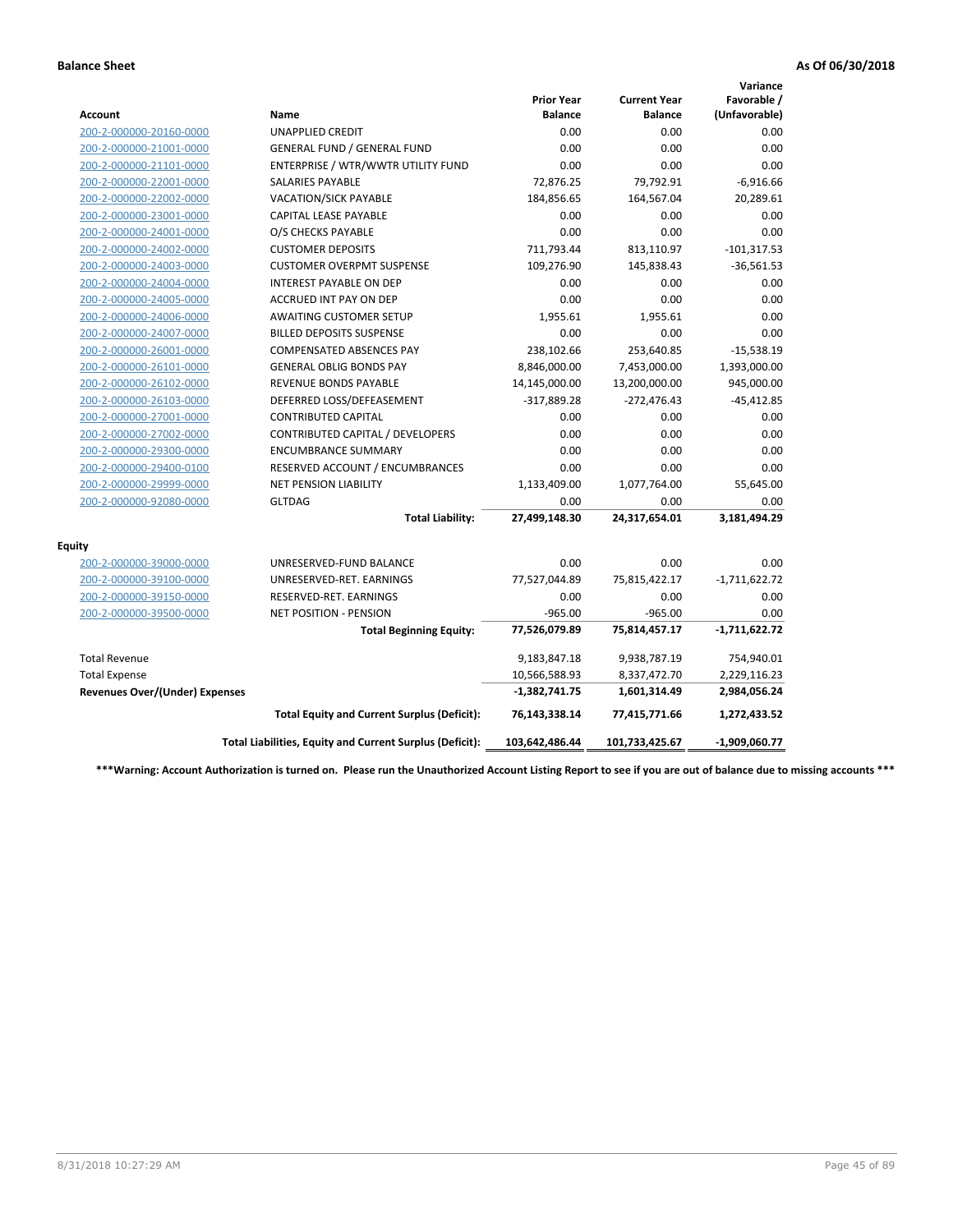| <b>Account</b>                        | Name                                                     | <b>Prior Year</b><br><b>Balance</b> | <b>Current Year</b><br><b>Balance</b> | Variance<br>Favorable /<br>(Unfavorable) |
|---------------------------------------|----------------------------------------------------------|-------------------------------------|---------------------------------------|------------------------------------------|
| <b>Fund: 210 - WATER IMPACT FEES</b>  |                                                          |                                     |                                       |                                          |
| <b>Assets</b>                         |                                                          |                                     |                                       |                                          |
| 210-2-000000-10000-0000               | <b>CURRENT ASSETS / CASH</b>                             | 36.83                               | 36.98                                 | 0.15                                     |
| 210-2-000000-13201-0000               | MISC ACCTS RECEIVABLE                                    | 0.00                                | 0.00                                  | 0.00                                     |
| 210-2-000000-13205-0000               | <b>INTEREST RECEIVABLE</b>                               | 0.00                                | 0.00                                  | 0.00                                     |
|                                       | <b>Total Assets:</b>                                     | 36.83                               | 36.98                                 | 0.15                                     |
| Liability                             |                                                          |                                     |                                       |                                          |
| 210-2-000000-20101-0000               | <b>ACCOUNTS PAYABLE</b>                                  | 0.00                                | 0.00                                  | 0.00                                     |
| 210-2-000000-20103-0000               | <b>ACCRUED ACCOUNTS PAYABLE</b>                          | 0.00                                | 0.00                                  | 0.00                                     |
| 210-2-000000-29300-0000               | <b>ENCUMBRANCE SUMMARY</b>                               | 0.00                                | 0.00                                  | 0.00                                     |
| 210-2-000000-29400-0000               | RESERVED ACCOUNT / ENCUMBRANCES                          | 0.00                                | 0.00                                  | 0.00                                     |
|                                       | <b>Total Liability:</b>                                  | 0.00                                | 0.00                                  | 0.00                                     |
| Equity                                |                                                          |                                     |                                       |                                          |
| 210-2-000000-39000-0000               | UNRESERVED-FUND BALANCE                                  | 0.00                                | 0.00                                  | 0.00                                     |
| 210-2-000000-39100-0000               | UNRESERVED-RET. EARNINGS                                 | 36.78                               | 36.86                                 | 0.08                                     |
|                                       | <b>Total Beginning Equity:</b>                           | 36.78                               | 36.86                                 | 0.08                                     |
| <b>Total Revenue</b>                  |                                                          | 0.05                                | 0.12                                  | 0.07                                     |
| <b>Total Expense</b>                  |                                                          | 0.00                                | 0.00                                  | 0.00                                     |
| <b>Revenues Over/(Under) Expenses</b> |                                                          | 0.05                                | 0.12                                  | 0.07                                     |
|                                       | <b>Total Equity and Current Surplus (Deficit):</b>       | 36.83                               | 36.98                                 | 0.15                                     |
|                                       | Total Liabilities, Equity and Current Surplus (Deficit): | 36.83                               | 36.98                                 | 0.15                                     |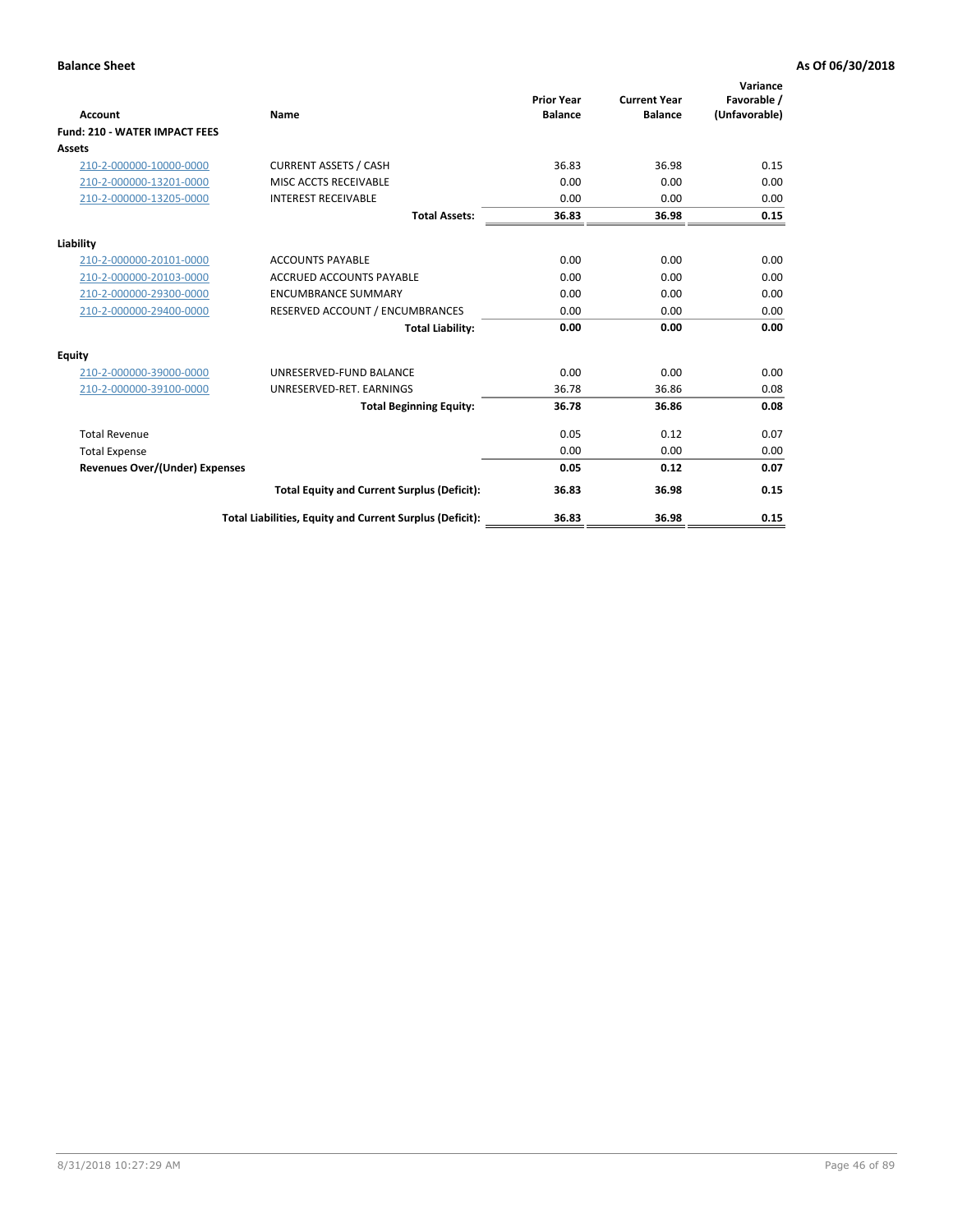| <b>Account</b>                            | Name                                                     | <b>Prior Year</b><br><b>Balance</b> | <b>Current Year</b><br><b>Balance</b> | Variance<br>Favorable /<br>(Unfavorable) |
|-------------------------------------------|----------------------------------------------------------|-------------------------------------|---------------------------------------|------------------------------------------|
| <b>Fund: 211 - WASTEWATER IMPACT FEES</b> |                                                          |                                     |                                       |                                          |
| <b>Assets</b>                             |                                                          |                                     |                                       |                                          |
| 211-2-000000-10000-0000                   | <b>CURRENT ASSETS / CASH</b>                             | 1,997.68                            | 1,869.48                              | $-128.20$                                |
| 211-2-000000-13201-0000                   | MISC ACCTS RECEIVABLE                                    | 0.00                                | 0.00                                  | 0.00                                     |
| 211-2-000000-13205-0000                   | <b>INTEREST RECEIVABLE</b>                               | 0.00                                | 0.00                                  | 0.00                                     |
|                                           | <b>Total Assets:</b>                                     | 1,997.68                            | 1,869.48                              | $-128.20$                                |
| Liability                                 |                                                          |                                     |                                       |                                          |
| 211-2-000000-20101-0000                   | <b>ACCOUNTS PAYABLE</b>                                  | 0.00                                | 0.00                                  | 0.00                                     |
| 211-2-000000-20103-0000                   | <b>ACCRUED ACCOUNTS PAYABLE</b>                          | 0.00                                | 0.00                                  | 0.00                                     |
|                                           | <b>Total Liability:</b>                                  | 0.00                                | 0.00                                  | 0.00                                     |
| Equity                                    |                                                          |                                     |                                       |                                          |
| 211-2-000000-39000-0000                   | UNRESERVED-FUND BALANCE                                  | 0.00                                | 0.00                                  | 0.00                                     |
| 211-2-000000-39100-0000                   | UNRESERVED-RET. EARNINGS                                 | 1,996.75                            | 1,863.46                              | $-133.29$                                |
|                                           | <b>Total Beginning Equity:</b>                           | 1,996.75                            | 1,863.46                              | $-133.29$                                |
| <b>Total Revenue</b>                      |                                                          | 1.84                                | 6.53                                  | 4.69                                     |
| <b>Total Expense</b>                      |                                                          | 0.91                                | 0.51                                  | 0.40                                     |
| <b>Revenues Over/(Under) Expenses</b>     |                                                          | 0.93                                | 6.02                                  | 5.09                                     |
|                                           | <b>Total Equity and Current Surplus (Deficit):</b>       | 1,997.68                            | 1,869.48                              | $-128.20$                                |
|                                           | Total Liabilities, Equity and Current Surplus (Deficit): | 1,997.68                            | 1,869.48                              | $-128.20$                                |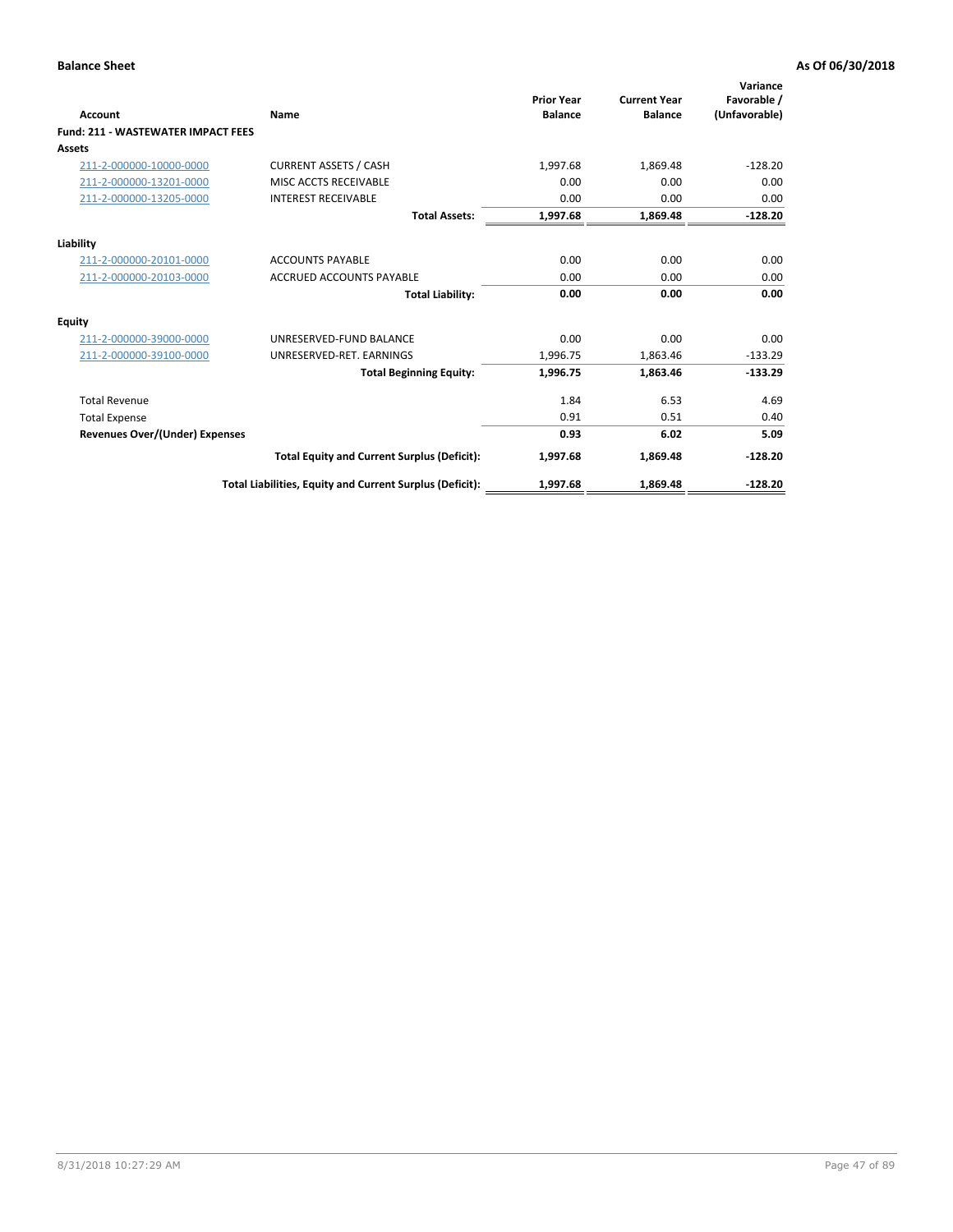| <b>Account</b>                        | <b>Name</b>                                                      | <b>Prior Year</b><br><b>Balance</b> | <b>Current Year</b><br><b>Balance</b> | Variance<br>Favorable /<br>(Unfavorable) |
|---------------------------------------|------------------------------------------------------------------|-------------------------------------|---------------------------------------|------------------------------------------|
|                                       | <b>Fund: 212 - TX COMMUNITY DEV SWR SYSTEM IMPROV PROG GRANT</b> |                                     |                                       |                                          |
| Assets                                |                                                                  |                                     |                                       |                                          |
| 212-2-000000-10000-0000               | <b>CURRENT ASSETS / CASH</b>                                     | 0.00                                | $-39,003.90$                          | $-39,003.90$                             |
| 212-2-000000-13201-0000               | MISC ACCTS RECEIVABLE                                            | 0.00                                | 0.00                                  | 0.00                                     |
| 212-2-000000-13205-0000               | <b>INTEREST RECEIVABLE</b>                                       | 0.00                                | 0.00                                  | 0.00                                     |
| 212-2-000000-16301-0000               | FIXED ASSETS / C W I P                                           | 0.00                                | 0.00                                  | 0.00                                     |
|                                       | <b>Total Assets:</b>                                             | 0.00                                | $-39,003.90$                          | $-39,003.90$                             |
| Liability                             |                                                                  |                                     |                                       |                                          |
| 212-2-000000-20101-0000               | <b>ACCOUNTS PAYABLE</b>                                          | 0.00                                | 0.00                                  | 0.00                                     |
| 212-2-000000-20102-0000               | <b>CREDIT CARD PAYABLE</b>                                       | 0.00                                | 0.00                                  | 0.00                                     |
| 212-2-000000-20103-0000               | <b>ACCRUED ACCOUNTS PAYABLE</b>                                  | 0.00                                | 0.00                                  | 0.00                                     |
| 212-2-000000-20139-0000               | RETAINAGES PAYABLE                                               | 0.00                                | 4,842.10                              | $-4,842.10$                              |
| 212-2-000000-20902-0000               | DEFERRED GRANT REVENUE                                           | 0.00                                | 0.00                                  | 0.00                                     |
| 212-2-000000-21001-0000               | <b>GENERAL FUND / GENERAL FUND</b>                               | 0.00                                | 0.00                                  | 0.00                                     |
| 212-2-000000-29300-0000               | <b>ENCUMBRANCE SUMMARY</b>                                       | 0.00                                | 0.00                                  | 0.00                                     |
| 212-2-000000-29400-0100               | RESERVED ACCOUNT / ENCUMBRANCES                                  | 0.00                                | 0.00                                  | 0.00                                     |
|                                       | <b>Total Liability:</b>                                          | 0.00                                | 4,842.10                              | $-4,842.10$                              |
| <b>Equity</b>                         |                                                                  |                                     |                                       |                                          |
| 212-2-000000-39100-0000               | UNRESERVED-RET. EARNINGS                                         | 0.00                                | 0.00                                  | 0.00                                     |
|                                       | <b>Total Beginning Equity:</b>                                   | 0.00                                | 0.00                                  | 0.00                                     |
| <b>Total Revenue</b>                  |                                                                  | 0.00                                | 65,196.00                             | 65,196.00                                |
| <b>Total Expense</b>                  |                                                                  | 0.00                                | 109,042.00                            | $-109,042.00$                            |
| <b>Revenues Over/(Under) Expenses</b> |                                                                  | 0.00                                | $-43,846.00$                          | $-43,846.00$                             |
|                                       | <b>Total Equity and Current Surplus (Deficit):</b>               | 0.00                                | $-43,846.00$                          | $-43,846.00$                             |
|                                       | Total Liabilities, Equity and Current Surplus (Deficit):         | 0.00                                | $-39,003.90$                          | $-39,003.90$                             |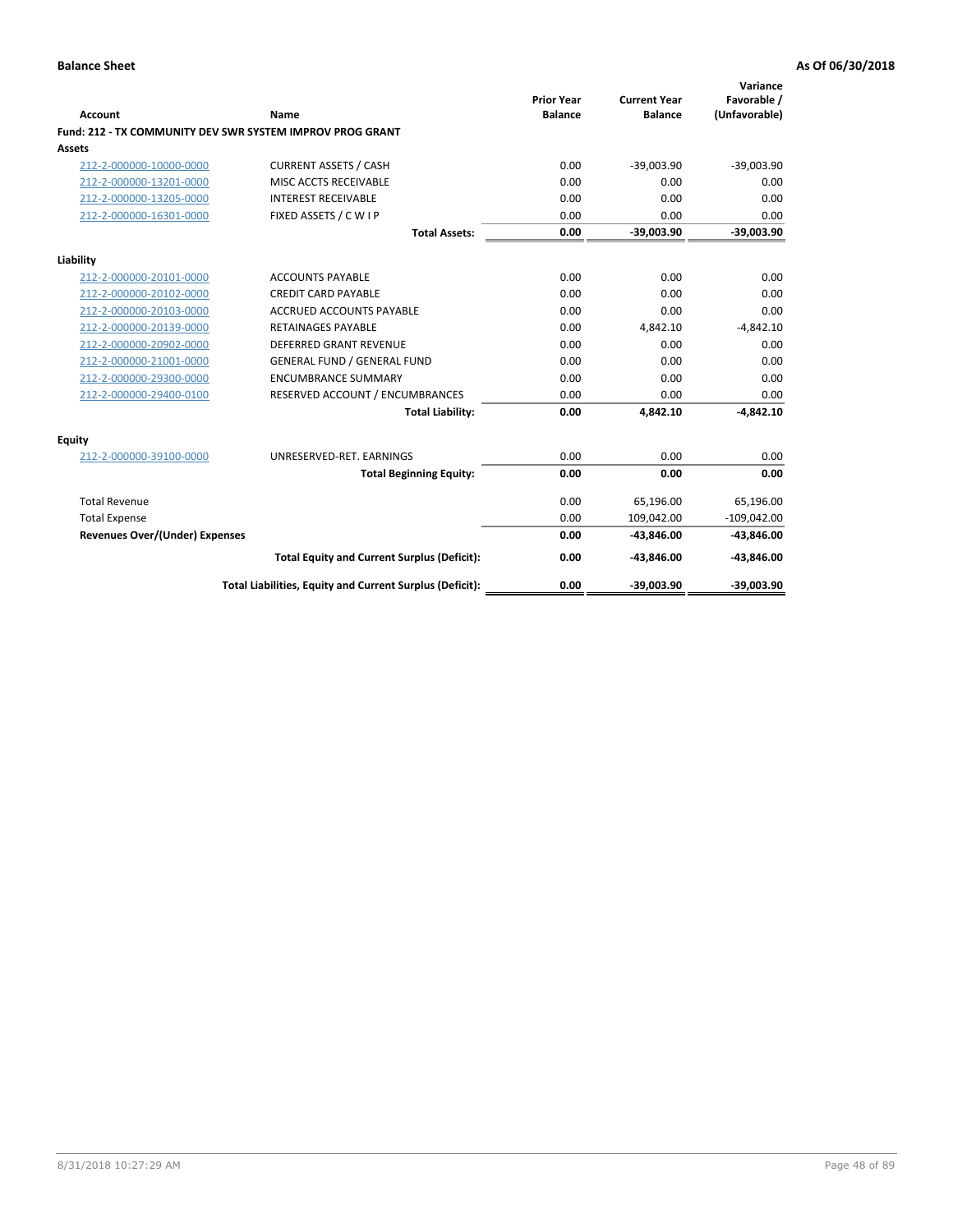| Account                               | Name                                                     | <b>Prior Year</b><br><b>Balance</b> | <b>Current Year</b><br><b>Balance</b> | Variance<br>Favorable /<br>(Unfavorable) |
|---------------------------------------|----------------------------------------------------------|-------------------------------------|---------------------------------------|------------------------------------------|
| Fund: 216 - UTILIITY CIP FUND         |                                                          |                                     |                                       |                                          |
| <b>Assets</b>                         |                                                          |                                     |                                       |                                          |
| 216-2-000000-10000-0000               | <b>CURRENT ASSETS / CASH</b>                             | 5,293,723.92                        | 4,382,912.50                          | $-910,811.42$                            |
| 216-2-000000-11101-0000               | MBIA ACCOUNTS / 2002 WSSR                                | 0.00                                | 0.00                                  | 0.00                                     |
| 216-2-000000-11103-0000               | <b>2005 WSSR</b>                                         | 0.00                                | 0.00                                  | 0.00                                     |
| 216-2-000000-11403-0000               | RESERVE FUND / 2003 WSSR                                 | 0.00                                | 0.00                                  | 0.00                                     |
| 216-2-000000-11503-0000               | 2008WSSR CONST 486000273                                 | 0.00                                | 0.00                                  | 0.00                                     |
| 216-2-000000-13000-0000               | <b>CUSTOMER ACCTS RECEIVABLE</b>                         | 0.00                                | 0.00                                  | 0.00                                     |
| 216-2-000000-13002-0000               | ALLOW FOR UNCOLLECT REC                                  | 0.00                                | 0.00                                  | 0.00                                     |
| 216-2-000000-13003-0000               | UNBILLED YEAR-END ACCRUAL                                | 0.00                                | 0.00                                  | 0.00                                     |
| 216-2-000000-13201-0000               | MISC ACCTS RECEIVABLE                                    | 0.00                                | 0.00                                  | 0.00                                     |
| 216-2-000000-13205-0000               | <b>INTEREST RECEIVABLE</b>                               | 0.00                                | 0.00                                  | 0.00                                     |
| 216-2-000000-16301-0000               | FIXED ASSETS / C W I P                                   | 342,655.91                          | 695,008.09                            | 352,352.18                               |
|                                       | <b>Total Assets:</b>                                     | 5,636,379.83                        | 5,077,920.59                          | -558,459.24                              |
| Liability                             |                                                          |                                     |                                       |                                          |
| 216-2-000000-20101-0000               | <b>ACCOUNTS PAYABLE</b>                                  | 0.00                                | 0.00                                  | 0.00                                     |
| 216-2-000000-20102-0000               | <b>CREDIT CARD PAYABLE</b>                               | 0.00                                | 0.00                                  | 0.00                                     |
| 216-2-000000-20103-0000               | <b>ACCRUED ACCOUNTS PAYABLE</b>                          | 0.00                                | 0.00                                  | 0.00                                     |
| 216-2-000000-20113-0000               | <b>DEVELOPERS ESCROW</b>                                 | 0.00                                | 0.00                                  | 0.00                                     |
| 216-2-000000-20139-0000               | <b>RETAINAGES PAYABLE</b>                                | 0.00                                | 68,616.41                             | $-68,616.41$                             |
| 216-2-000000-21101-0000               | ENTERPRISE / WTR/WWTR UTILITY FUND                       | 18,939,652.64                       | 18,939,652.64                         | 0.00                                     |
| 216-2-000000-29300-0000               | <b>ENCUMBRANCE SUMMARY</b>                               | 0.00                                | 0.00                                  | 0.00                                     |
| 216-2-000000-29400-0100               | RESERVED ACCOUNT / ENCUMBRANCES                          | 0.00                                | 0.00                                  | 0.00                                     |
|                                       | <b>Total Liability:</b>                                  | 18,939,652.64                       | 19,008,269.05                         | $-68,616.41$                             |
|                                       |                                                          |                                     |                                       |                                          |
| Equity                                |                                                          |                                     |                                       |                                          |
| 216-2-000000-39000-0000               | UNRESERVED-FUND BALANCE                                  | 0.00                                | 0.00                                  | 0.00                                     |
| 216-2-000000-39100-0000               | UNRESERVED-RET. EARNINGS                                 | $-15, 153, 579.94$                  | $-12,308,627.81$                      | 2,844,952.13                             |
|                                       | <b>Total Beginning Equity:</b>                           | $-15,153,579.94$                    | $-12,308,627.81$                      | 2,844,952.13                             |
| <b>Total Revenue</b>                  |                                                          | 2,226,095.78                        | 291,670.79                            | $-1,934,424.99$                          |
| <b>Total Expense</b>                  |                                                          | 375,788.65                          | 1,913,391.44                          | $-1,537,602.79$                          |
| <b>Revenues Over/(Under) Expenses</b> |                                                          | 1,850,307.13                        | $-1,621,720.65$                       | $-3,472,027.78$                          |
|                                       | <b>Total Equity and Current Surplus (Deficit):</b>       | $-13,303,272.81$                    | -13,930,348.46                        | -627,075.65                              |
|                                       | Total Liabilities, Equity and Current Surplus (Deficit): | 5,636,379.83                        | 5,077,920.59                          | -558,459.24                              |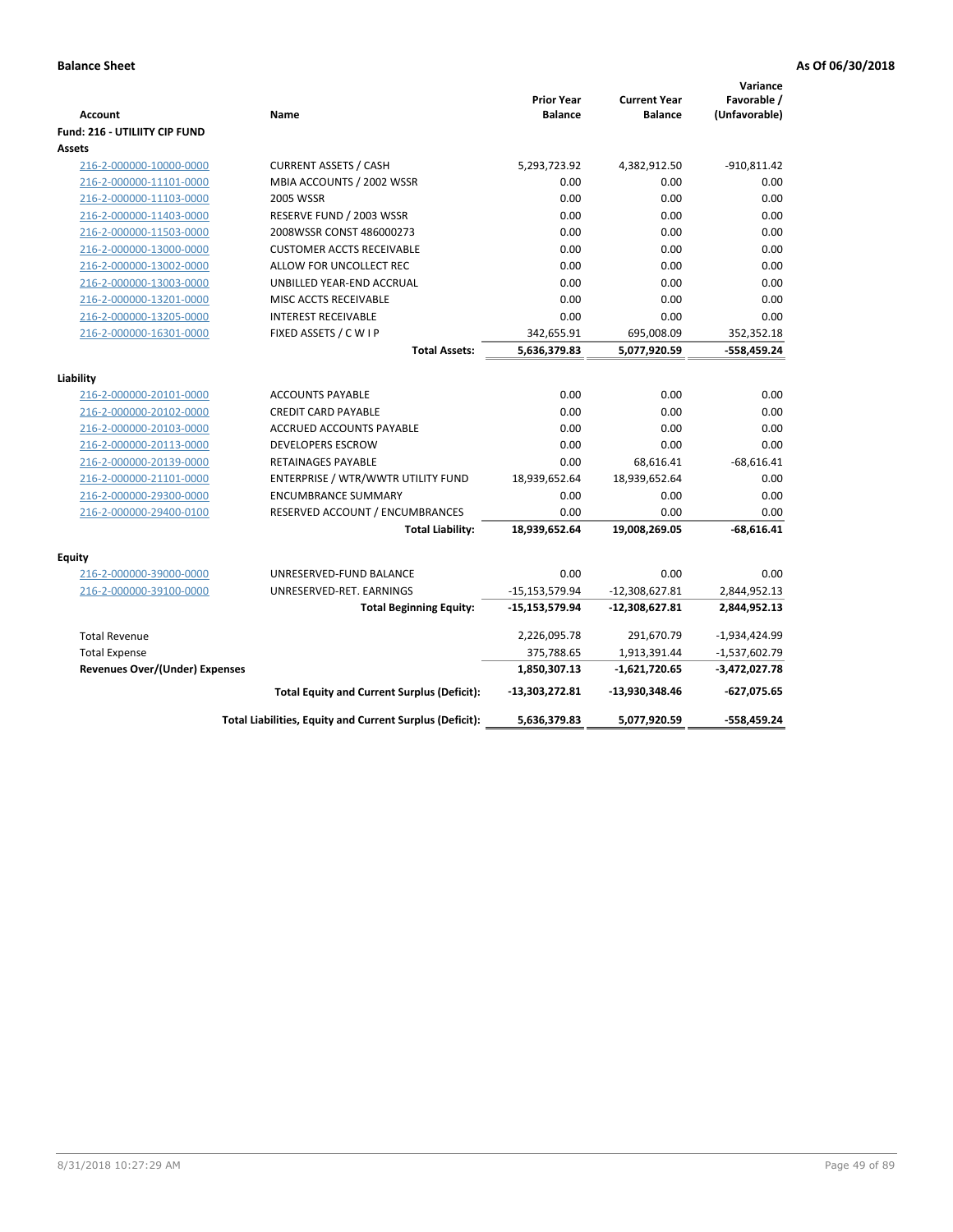| <b>Account</b>                                 | <b>Name</b>                                              | <b>Prior Year</b><br><b>Balance</b> | <b>Current Year</b><br><b>Balance</b> | Variance<br>Favorable /<br>(Unfavorable) |
|------------------------------------------------|----------------------------------------------------------|-------------------------------------|---------------------------------------|------------------------------------------|
| <b>Fund: 217 - WASTEWATER RECLAMATION FUND</b> |                                                          |                                     |                                       |                                          |
| Assets                                         |                                                          |                                     |                                       |                                          |
| 217-2-000000-10000-0000                        | <b>CURRENT ASSETS / CASH</b>                             | 0.00                                | 0.00                                  | 0.00                                     |
| 217-2-000000-11301-0000                        | TEXASTERM / 2008 WSSR REVENUE BOND                       | 0.00                                | 0.00                                  | 0.00                                     |
| 217-2-000000-11302-0000                        | 2008 WSSR REVENUE BOND                                   | 0.00                                | 0.00                                  | 0.00                                     |
| 217-2-000000-11503-0000                        | 2008WSSR CONST 486000273                                 | 739,526.71                          | 749,324.93                            | 9,798.22                                 |
| 217-2-000000-13000-0000                        | <b>CUSTOMER ACCTS RECEIVABLE</b>                         | 0.00                                | 0.00                                  | 0.00                                     |
| 217-2-000000-13002-0000                        | ALLOW FOR UNCOLLECT REC                                  | 0.00                                | 0.00                                  | 0.00                                     |
| 217-2-000000-13201-0000                        | MISC ACCTS RECEIVABLE                                    | 0.00                                | 0.00                                  | 0.00                                     |
| 217-2-000000-13205-0000                        | <b>INTEREST RECEIVABLE</b>                               | 0.00                                | 0.00                                  | 0.00                                     |
| 217-2-000000-16301-0000                        | FIXED ASSETS / C W I P                                   | 0.00                                | 0.00                                  | 0.00                                     |
|                                                | <b>Total Assets:</b>                                     | 739,526.71                          | 749,324.93                            | 9,798.22                                 |
|                                                |                                                          |                                     |                                       |                                          |
| Liability                                      |                                                          |                                     |                                       |                                          |
| 217-2-000000-20101-0000                        | <b>ACCOUNTS PAYABLE</b>                                  | 0.00                                | 0.00                                  | 0.00                                     |
| 217-2-000000-20102-0000                        | <b>CREDIT CARD PAYABLE</b>                               | 0.00                                | 0.00                                  | 0.00                                     |
| 217-2-000000-20103-0000                        | <b>ACCRUED ACCOUNTS PAYABLE</b>                          | 0.00                                | 0.00                                  | 0.00                                     |
| 217-2-000000-20139-0000                        | <b>RETAINAGES PAYABLE</b>                                | 0.00                                | 0.00                                  | 0.00                                     |
| 217-2-000000-21101-0000                        | ENTERPRISE / WTR/WWTR UTILITY FUND                       | 19,396,374.21                       | 19,396,374.21                         | 0.00                                     |
| 217-2-000000-29300-0000                        | <b>ENCUMBRANCE SUMMARY</b>                               | 0.00                                | 0.00                                  | 0.00                                     |
| 217-2-000000-29400-0100                        | RESERVED ACCOUNT / ENCUMBRANCES                          | 0.00                                | 0.00                                  | 0.00                                     |
|                                                | <b>Total Liability:</b>                                  | 19,396,374.21                       | 19,396,374.21                         | 0.00                                     |
| <b>Equity</b>                                  |                                                          |                                     |                                       |                                          |
| 217-2-000000-39100-0000                        | UNRESERVED-RET. EARNINGS                                 | $-18,660,279.37$                    | -18,654,993.80                        | 5,285.57                                 |
|                                                | <b>Total Beginning Equity:</b>                           | -18,660,279.37                      | $-18,654,993.80$                      | 5,285.57                                 |
| <b>Total Revenue</b>                           |                                                          | 3,431.87                            | 7,944.52                              | 4,512.65                                 |
| <b>Total Expense</b>                           |                                                          | 0.00                                | 0.00                                  | 0.00                                     |
| <b>Revenues Over/(Under) Expenses</b>          |                                                          | 3,431.87                            | 7,944.52                              | 4,512.65                                 |
|                                                | <b>Total Equity and Current Surplus (Deficit):</b>       | $-18,656,847.50$                    | $-18,647,049.28$                      | 9,798.22                                 |
|                                                | Total Liabilities, Equity and Current Surplus (Deficit): | 739,526.71                          | 749,324.93                            | 9.798.22                                 |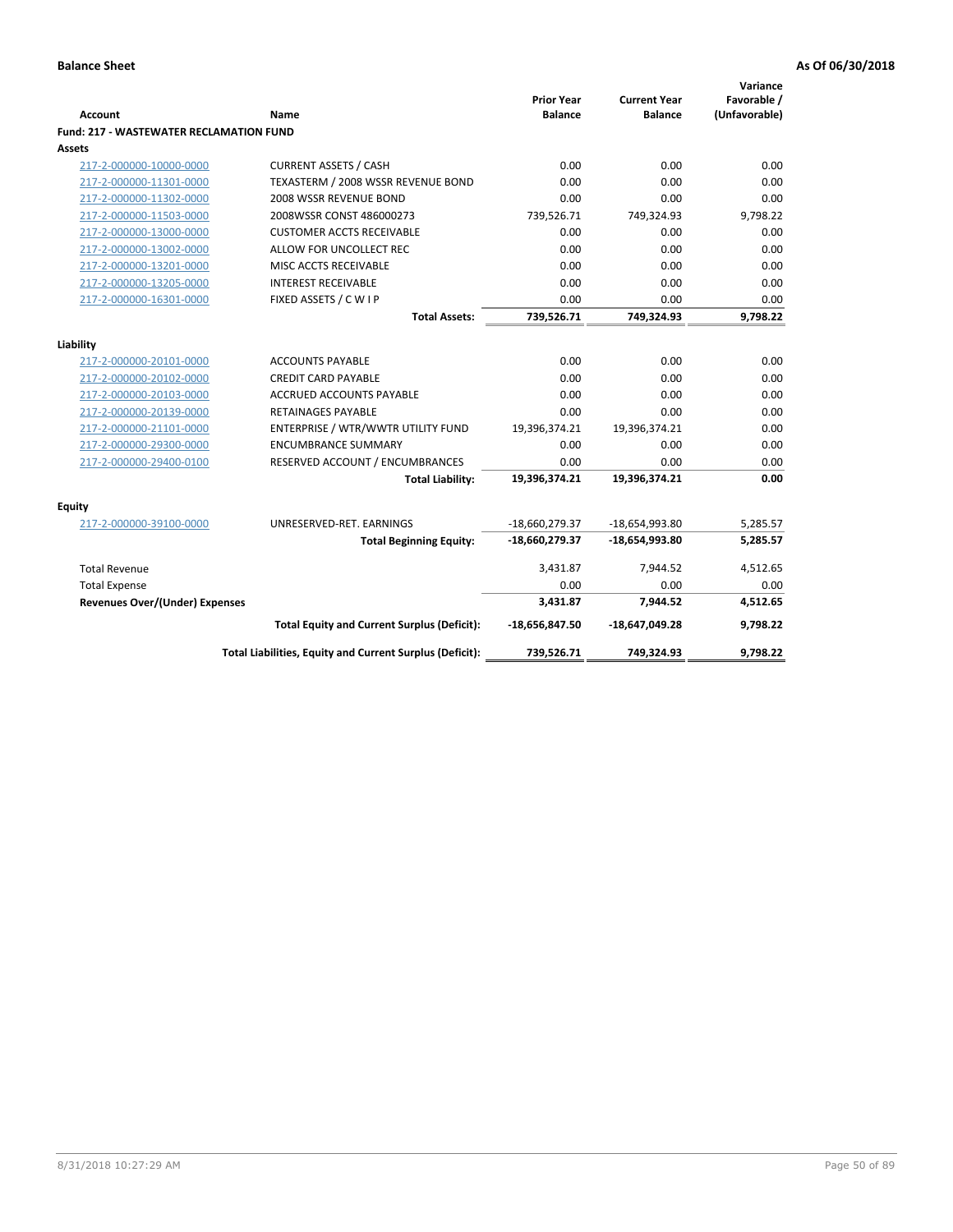|                                                    |                                                                | <b>Prior Year</b> | <b>Current Year</b> | Variance<br>Favorable / |
|----------------------------------------------------|----------------------------------------------------------------|-------------------|---------------------|-------------------------|
| <b>Account</b>                                     | Name                                                           | <b>Balance</b>    | <b>Balance</b>      | (Unfavorable)           |
| Fund: 300 - AIRPORT FUND                           |                                                                |                   |                     |                         |
| Assets                                             |                                                                |                   |                     |                         |
| 300-2-000000-10000-0000                            | <b>CURRENT ASSETS / CASH</b><br>MISC ACCTS RECEIVABLE          | 1,018,902.62      | 1,690,091.53        | 671,188.91              |
| 300-2-000000-13201-0000                            | <b>EMPLOYEE ADVANCES</b>                                       | 0.00<br>0.00      | 0.00                | 0.00<br>0.00            |
| 300-2-000000-13202-0000                            |                                                                | 0.00              | 0.00<br>0.00        | 0.00                    |
| 300-2-000000-13203-0000<br>300-2-000000-13205-0000 | NON-CURRENT ASSETS / PREPAYMENTS<br><b>INTEREST RECEIVABLE</b> | 0.00              | 0.00                | 0.00                    |
| 300-2-000000-14126-0000                            | <b>GRANT FUND / AIRPORT GRANT FUND</b>                         | 0.00              | 0.00                | 0.00                    |
| 300-2-000000-16001-0000                            | FIXED ASSETS / LAND                                            | 813,937.00        | 813,937.00          | 0.00                    |
| 300-2-000000-16002-0000                            | FIXED ASSETS / IMPROVMENTS-NON BUILDI                          | 71,096,300.51     | 71,096,300.51       | 0.00                    |
| 300-2-000000-16003-0000                            | ACCUM DEPR / IMPROVEMENTS-NON BUILL                            | -34,642,939.56    | -36,570,663.72      | $-1,927,724.16$         |
| 300-2-000000-16004-0000                            | FIXED ASSETS / BUILDINGS                                       | 60,824,408.10     | 60,824,408.10       | 0.00                    |
| 300-2-000000-16005-0000                            | <b>ACCUM DEPR / BUILDINGS</b>                                  | -23,390,672.25    | -24,613,803.17      | $-1,223,130.92$         |
| 300-2-000000-16201-0000                            | FIXED ASSETS / MACHINERY AND EQUIPMEN                          | 12,340.00         | 12,340.00           | 0.00                    |
| 300-2-000000-16202-0000                            | ACCUM DEPR / MACHINERY AND EQUIPMEI                            | $-12,339.94$      | $-12,339.94$        | 0.00                    |
| 300-2-000000-16301-0000                            | FIXED ASSETS / C W I P                                         | 0.00              | 5,686,912.48        | 5,686,912.48            |
| 300-2-000000-17501-0000                            | <b>EMPLOYEE CONTRIBUTIONS</b>                                  | 0.00              | 0.00                | 0.00                    |
| 300-2-000000-17504-0000                            | <b>INVESTMENT RETURN</b>                                       | 0.00              | 0.00                | 0.00                    |
| 300-2-000000-17508-0000                            | EXPERIENCE DIFFERENCE- OUTFLOW                                 | 0.00              | 0.00                | 0.00                    |
| 300-2-000000-17509-0000                            | <b>EXPERIENCE DIFFERENCE - INFLOW</b>                          | 0.00              | 0.00                | 0.00                    |
| 300-2-000000-17520-0000                            | <b>ASSUMPTION CHANGES</b>                                      | 0.00              | 0.00                | 0.00                    |
|                                                    | <b>Total Assets:</b>                                           | 75,719,936.48     | 78,927,182.79       | 3,207,246.31            |
|                                                    |                                                                |                   |                     |                         |
| Liability                                          |                                                                |                   |                     |                         |
| 300-2-000000-20101-0000                            | <b>ACCOUNTS PAYABLE</b>                                        | 0.00              | 0.00                | 0.00                    |
| 300-2-000000-20102-0000                            | <b>CREDIT CARD PAYABLE</b>                                     | 0.00              | 0.00                | 0.00                    |
| 300-2-000000-20103-0000                            | ACCRUED ACCOUNTS PAYABLE                                       | 0.00              | 0.00                | 0.00                    |
| 300-2-000000-20105-0000                            | <b>L-3 FUNDS PAYABLE</b>                                       | 0.00              | 0.00                | 0.00                    |
| 300-2-000000-20106-0000                            | <b>GRANT MATCH</b>                                             | 0.00              | 0.00                | 0.00                    |
| 300-2-000000-20108-0000                            | MATURED BONDS PAYABLE                                          | 0.00              | 0.00                | 0.00                    |
| 300-2-000000-20110-0000                            | REVENUE BONDS PAYABLE                                          | 0.00              | 0.00                | 0.00                    |
| 300-2-000000-20111-0000                            | MATURED INTEREST PAYABLE                                       | 0.00              | 0.00                | 0.00                    |
| 300-2-000000-20112-0000                            | <b>ACCRUED INTEREST PAYABLE</b>                                | 0.00              | 0.00                | 0.00                    |
| 300-2-000000-20139-0000                            | <b>RETAINAGES PAYABLE</b>                                      | 0.00              | 0.00                | 0.00                    |
| 300-2-000000-20141-0000                            | <b>TELEPHONE CLEARING</b>                                      | 0.00              | 0.00                | 0.00                    |
| 300-2-000000-20160-0000                            | <b>UNAPPLIED CREDIT</b>                                        | 0.00              | 0.00                | 0.00                    |
| 300-2-000000-20201-0000                            | <b>DEFERRED REVENUE</b>                                        | 0.00              | 0.00                | 0.00                    |
| 300-2-000000-21001-0000                            | <b>GENERAL FUND / GENERAL FUND</b>                             | 0.00              | 0.00                | 0.00                    |
| 300-2-000000-22001-0000                            | SALARIES PAYABLE                                               | 2,099.43          | 2,152.98            | $-53.55$                |
| 300-2-000000-22002-0000                            | VACATION/SICK PAYABLE                                          | 3,722.00          | 2,600.11            | 1,121.89                |
| 300-2-000000-26001-0000                            | <b>COMPENSATED ABSENCES PAY</b>                                | $-1.08$           | 3,743.00            | $-3,744.08$             |
| 300-2-000000-26101-0000                            | <b>GENERAL OBLIG BONDS PAY</b>                                 | 0.00              | 0.00                | 0.00                    |
| 300-2-000000-26102-0000                            | REVENUE BONDS PAYABLE                                          | 0.00              | 0.00                | 0.00                    |
| 300-2-000000-27001-0000                            | <b>CONTRIBUTED CAPITAL</b>                                     | $-3.39$           | 5,686,912.61        | $-5,686,916.00$         |
| 300-2-000000-29300-0000                            | <b>ENCUMBRANCE SUMMARY</b>                                     | 0.00              | 0.00                | 0.00                    |
| 300-2-000000-29400-0100                            | RESERVED ACCOUNT / ENCUMBRANCES                                | 0.00              | 0.00                | 0.00                    |
| 300-2-000000-29999-0000                            | NET PENSION LIABILITY                                          | 0.00              | 0.00                | 0.00                    |
|                                                    | <b>Total Liability:</b>                                        | 5,816.96          | 5,695,408.70        | -5,689,591.74           |
| Equity                                             |                                                                |                   |                     |                         |
| 300-2-000000-39000-0000                            | UNRESERVED-FUND BALANCE                                        | 0.00              | 0.00                | 0.00                    |
| 300-2-000000-39100-0000                            | UNRESERVED-RET. EARNINGS                                       | 75,282,016.64     | 72,784,355.87       | $-2,497,660.77$         |
| 300-2-000000-39500-0000                            | NET POSITION - PENSION                                         | 0.00              | 0.00                | 0.00                    |
|                                                    | <b>Total Beginning Equity:</b>                                 | 75,282,016.64     | 72,784,355.87       | $-2,497,660.77$         |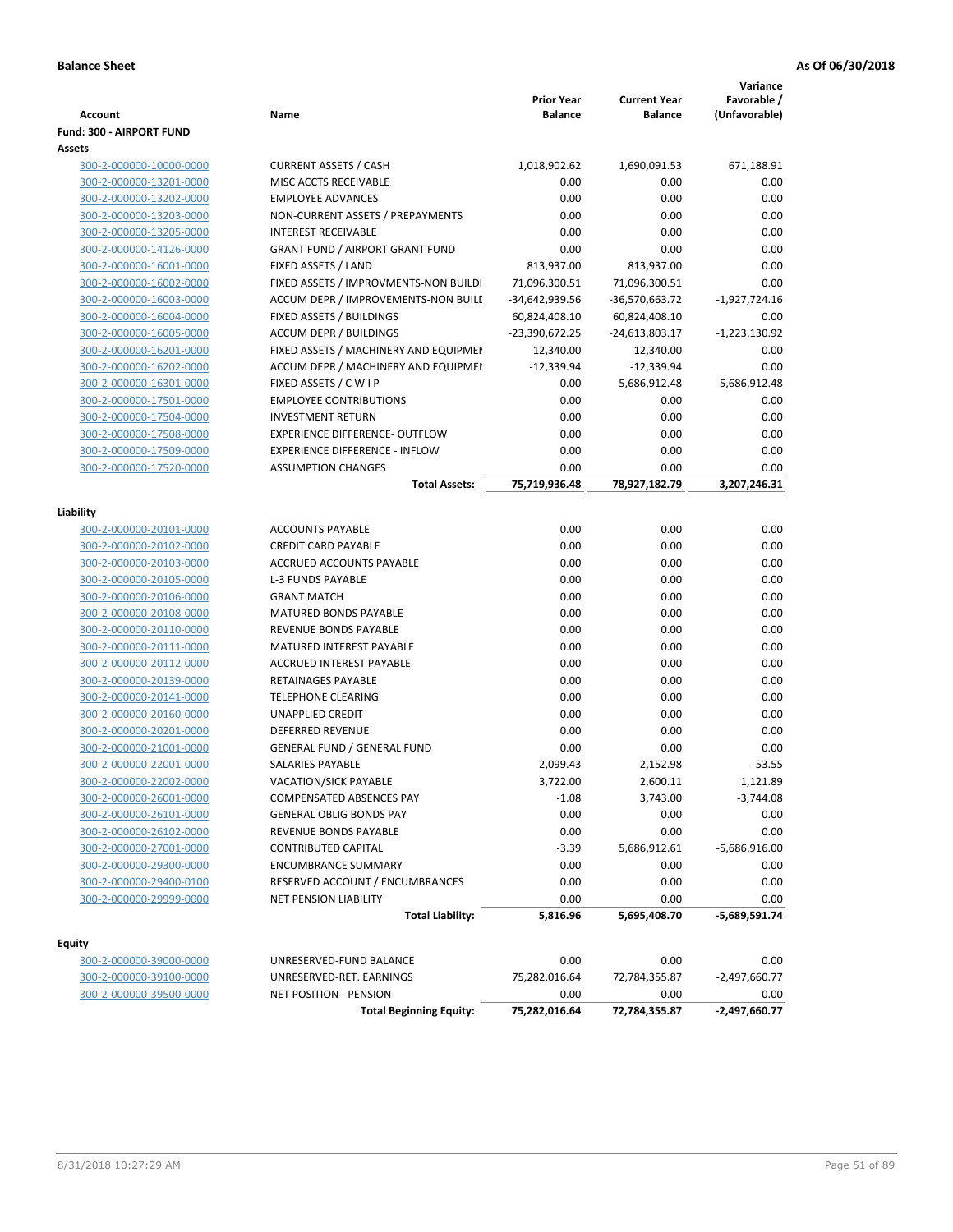| Account                        | <b>Name</b>                                              | <b>Prior Year</b><br><b>Balance</b> | <b>Current Year</b><br><b>Balance</b> | Variance<br>Favorable /<br>(Unfavorable) |
|--------------------------------|----------------------------------------------------------|-------------------------------------|---------------------------------------|------------------------------------------|
| Total Revenue                  |                                                          | 552,578.22                          | 569,751.69                            | 17,173.47                                |
| Total Expense                  |                                                          | 120,475.33                          | 122,333.46                            | $-1,858.13$                              |
| Revenues Over/(Under) Expenses |                                                          | 432,102.89                          | 447,418.23                            | 15,315.34                                |
|                                | <b>Total Equity and Current Surplus (Deficit):</b>       | 75.714.119.53                       | 73.231.774.10                         | $-2,482,345.43$                          |
|                                | Total Liabilities, Equity and Current Surplus (Deficit): | 75,719,936.49                       | 78,927,182.80                         | 3,207,246.31                             |
|                                | *** FUND 300 OUT OF BALANCE ***                          | $-0.01$                             | $-0.01$                               | 0.00                                     |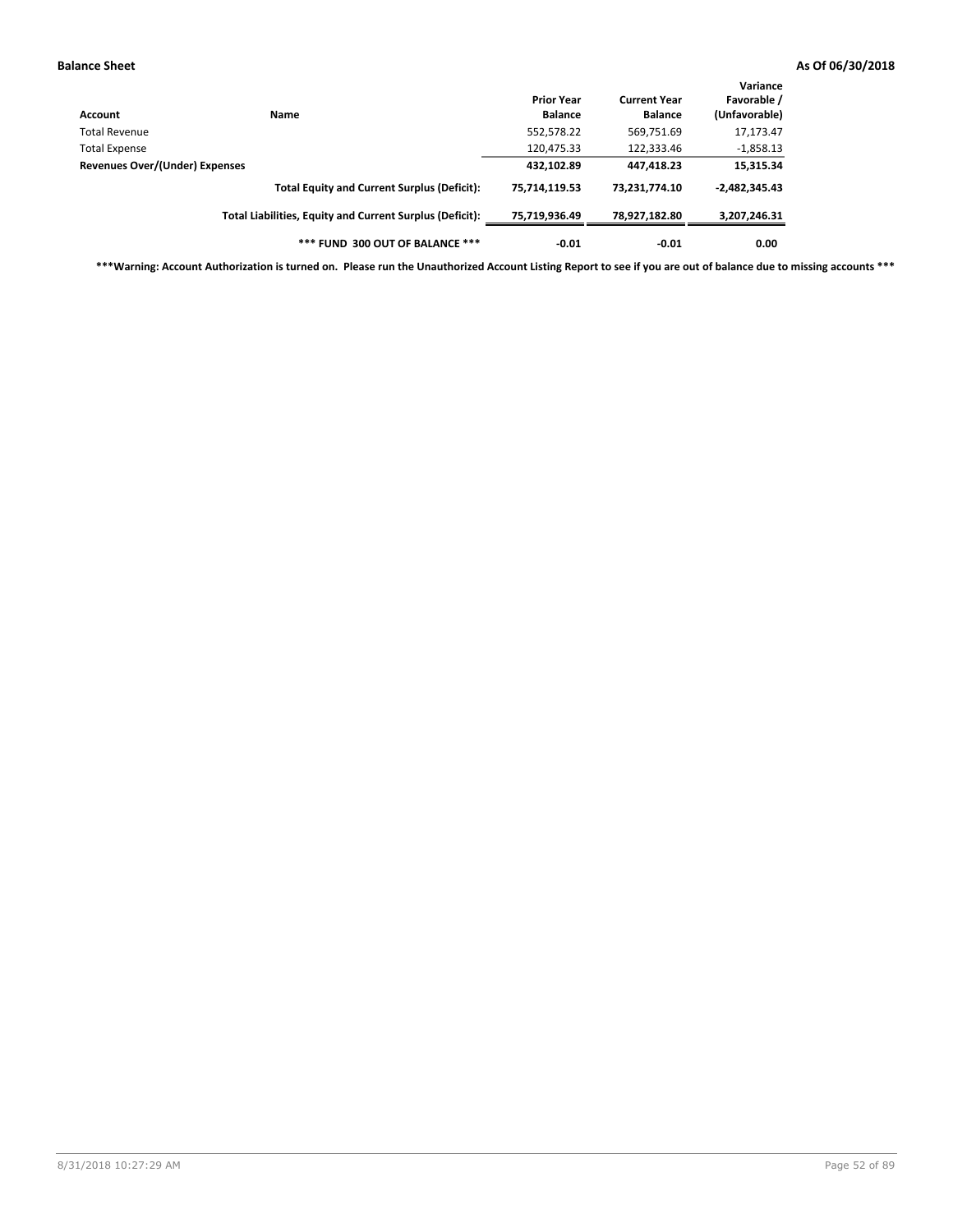|                                       |                                                          |                                     |                                       | Variance                     |
|---------------------------------------|----------------------------------------------------------|-------------------------------------|---------------------------------------|------------------------------|
| Account                               | Name                                                     | <b>Prior Year</b><br><b>Balance</b> | <b>Current Year</b><br><b>Balance</b> | Favorable /<br>(Unfavorable) |
| Fund: 320 - AIRPORT TXDOT GRANT       |                                                          |                                     |                                       |                              |
| Assets                                |                                                          |                                     |                                       |                              |
| 320-2-000000-10000-0000               | <b>CURRENT ASSETS / CASH</b>                             | 214,975.84                          | 200,000.84                            | $-14,975.00$                 |
| 320-2-000000-13201-0000               | MISC ACCTS RECEIVABLE                                    | 0.00                                | 0.00                                  | 0.00                         |
| 320-2-000000-13205-0000               | <b>INTEREST RECEIVABLE</b>                               | 0.00                                | 0.00                                  | 0.00                         |
|                                       | <b>Total Assets:</b>                                     | 214,975.84                          | 200,000.84                            | $-14,975.00$                 |
| Liability                             |                                                          |                                     |                                       |                              |
| 320-2-000000-20101-0000               | <b>ACCOUNTS PAYABLE</b>                                  | 0.00                                | 0.00                                  | 0.00                         |
| 320-2-000000-20102-0000               | <b>CREDIT CARD PAYABLE</b>                               | 0.00                                | 0.00                                  | 0.00                         |
| 320-2-000000-20103-0000               | <b>ACCRUED ACCOUNTS PAYABLE</b>                          | 0.00                                | 0.00                                  | 0.00                         |
| 320-2-000000-20902-0000               | <b>DEFERRED GRANT REVENUE</b>                            | 0.00                                | 0.00                                  | 0.00                         |
| 320-2-000000-21125-0000               | DUE TO / AIRPORT FUND                                    | 0.00                                | 0.00                                  | 0.00                         |
| 320-2-000000-29300-0000               | <b>ENCUMBRANCE SUMMARY</b>                               | 0.00                                | 0.00                                  | 0.00                         |
| 320-2-000000-29400-0100               | RESERVED ACCOUNT / ENCUMBRANCES                          | 0.00                                | 0.00                                  | 0.00                         |
|                                       | <b>Total Liability:</b>                                  | 0.00                                | 0.00                                  | 0.00                         |
| <b>Equity</b>                         |                                                          |                                     |                                       |                              |
| 320-2-000000-39000-0000               | UNRESERVED-FUND BALANCE                                  | 14,975.84                           | 214,975.84                            | 200,000.00                   |
|                                       | <b>Total Beginning Equity:</b>                           | 14,975.84                           | 214,975.84                            | 200,000.00                   |
| <b>Total Revenue</b>                  |                                                          | 200,000.00                          | 0.00                                  | $-200,000.00$                |
| <b>Total Expense</b>                  |                                                          | 0.00                                | 14,975.00                             | $-14,975.00$                 |
| <b>Revenues Over/(Under) Expenses</b> |                                                          | 200,000.00                          | $-14,975.00$                          | $-214,975.00$                |
|                                       | <b>Total Equity and Current Surplus (Deficit):</b>       | 214,975.84                          | 200,000.84                            | $-14,975.00$                 |
|                                       | Total Liabilities, Equity and Current Surplus (Deficit): | 214,975.84                          | 200,000.84                            | $-14,975.00$                 |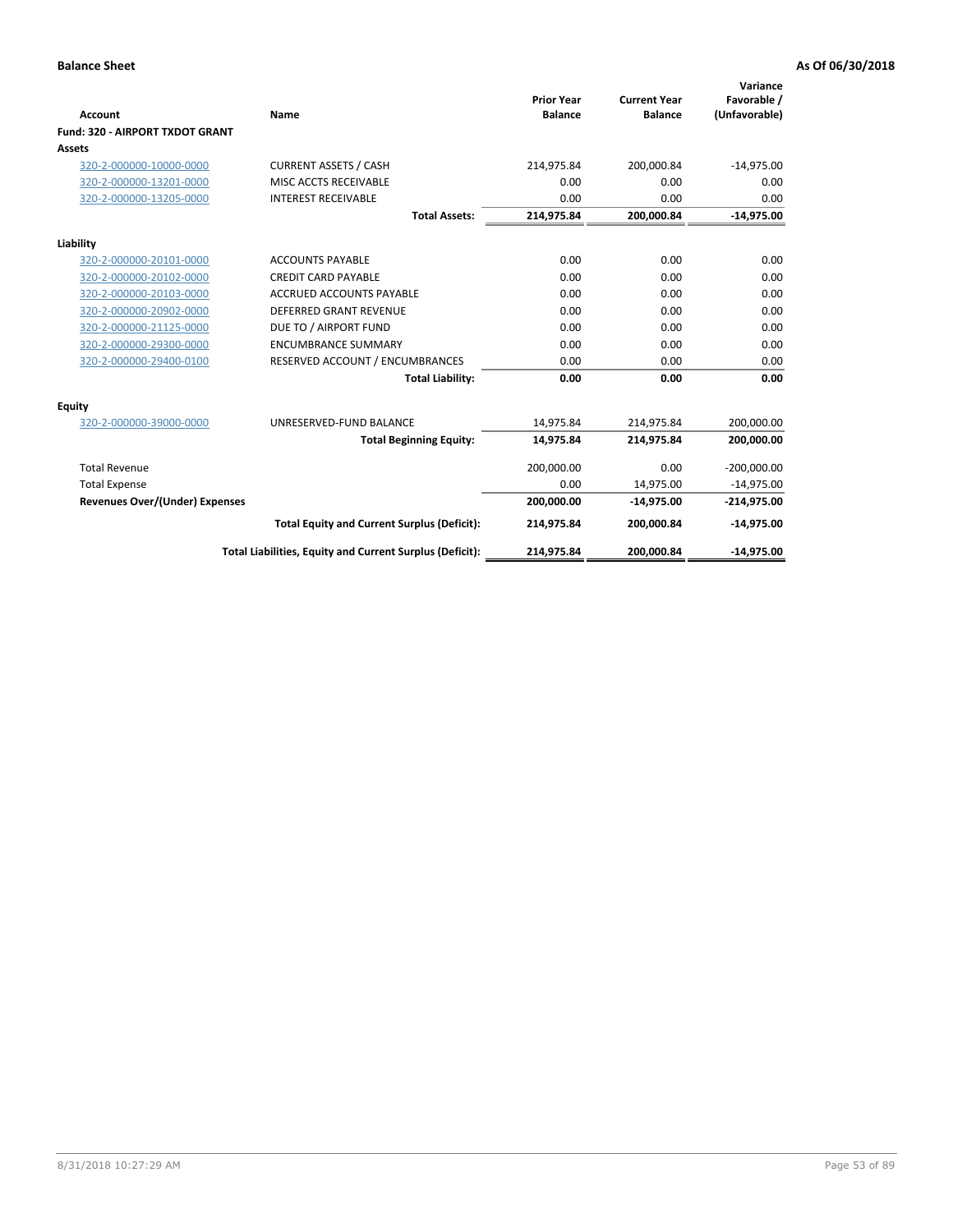| <b>Account</b>                          | Name                                                     | <b>Prior Year</b><br><b>Balance</b> | <b>Current Year</b><br><b>Balance</b> | Variance<br>Favorable /<br>(Unfavorable) |
|-----------------------------------------|----------------------------------------------------------|-------------------------------------|---------------------------------------|------------------------------------------|
| <b>Fund: 360 - AIRPORT CAPITAL FUND</b> |                                                          |                                     |                                       |                                          |
| Assets                                  |                                                          |                                     |                                       |                                          |
| 360-2-000000-10000-0000                 | <b>CURRENT ASSETS / CASH</b>                             | 2,044,771.09                        | 1,266,971.59                          | -777,799.50                              |
| 360-2-000000-13201-0000                 | MISC ACCTS RECEIVABLE                                    | 0.00                                | 0.00                                  | 0.00                                     |
| 360-2-000000-13205-0000                 | <b>INTEREST RECEIVABLE</b>                               | 0.00                                | 0.00                                  | 0.00                                     |
| 360-2-000000-16301-0000                 | FIXED ASSETS / C W I P                                   | 132,616.88                          | 337,320.17                            | 204,703.29                               |
|                                         | <b>Total Assets:</b>                                     | 2,177,387.97                        | 1,604,291.76                          | -573,096.21                              |
| Liability                               |                                                          |                                     |                                       |                                          |
| 360-2-000000-20101-0000                 | <b>ACCOUNTS PAYABLE</b>                                  | 0.00                                | 0.00                                  | 0.00                                     |
| 360-2-000000-20102-0000                 | <b>CREDIT CARD PAYABLE</b>                               | 0.00                                | 0.00                                  | 0.00                                     |
| 360-2-000000-20103-0000                 | ACCRUED ACCOUNTS PAYABLE                                 | 0.00                                | 0.00                                  | 0.00                                     |
| 360-2-000000-20125-0000                 | SALES TAX PAYABLE / IN THE CITY                          | 0.00                                | 0.00                                  | 0.00                                     |
| 360-2-000000-20139-0000                 | <b>RETAINAGES PAYABLE</b>                                | 0.00                                | $-18,419.00$                          | 18,419.00                                |
| 360-2-000000-21001-0000                 | <b>GENERAL FUND / GENERAL FUND</b>                       | 0.00                                | 0.00                                  | 0.00                                     |
| 360-2-000000-27001-0000                 | <b>CONTRIBUTED CAPITAL</b>                               | 0.00                                | 0.00                                  | 0.00                                     |
| 360-2-000000-29300-0000                 | <b>ENCUMBRANCE SUMMARY</b>                               | 0.00                                | 0.00                                  | 0.00                                     |
| 360-2-000000-29400-0000                 | RESERVED ACCOUNT / ENCUMBRANCES                          | 0.00                                | 0.00                                  | 0.00                                     |
|                                         | <b>Total Liability:</b>                                  | 0.00                                | $-18,419.00$                          | 18,419.00                                |
| <b>Equity</b>                           |                                                          |                                     |                                       |                                          |
| 360-2-000000-39000-0000                 | UNRESERVED-FUND BALANCE                                  | 0.00                                | 0.00                                  | 0.00                                     |
| 360-2-000000-39100-0000                 | UNRESERVED-RET. EARNINGS                                 | 1,382,000.62                        | 1,810,130.80                          | 428,130.18                               |
|                                         | <b>Total Beginning Equity:</b>                           | 1,382,000.62                        | 1,810,130.80                          | 428,130.18                               |
| <b>Total Revenue</b>                    |                                                          | 848,841.47                          | 70,133.46                             | -778,708.01                              |
| <b>Total Expense</b>                    |                                                          | 53,454.12                           | 257,553.50                            | $-204,099.38$                            |
| <b>Revenues Over/(Under) Expenses</b>   |                                                          | 795,387.35                          | $-187,420.04$                         | -982,807.39                              |
|                                         | <b>Total Equity and Current Surplus (Deficit):</b>       | 2,177,387.97                        | 1,622,710.76                          | $-554,677.21$                            |
|                                         | Total Liabilities, Equity and Current Surplus (Deficit): | 2,177,387.97                        | 1,604,291.76                          | -573,096.21                              |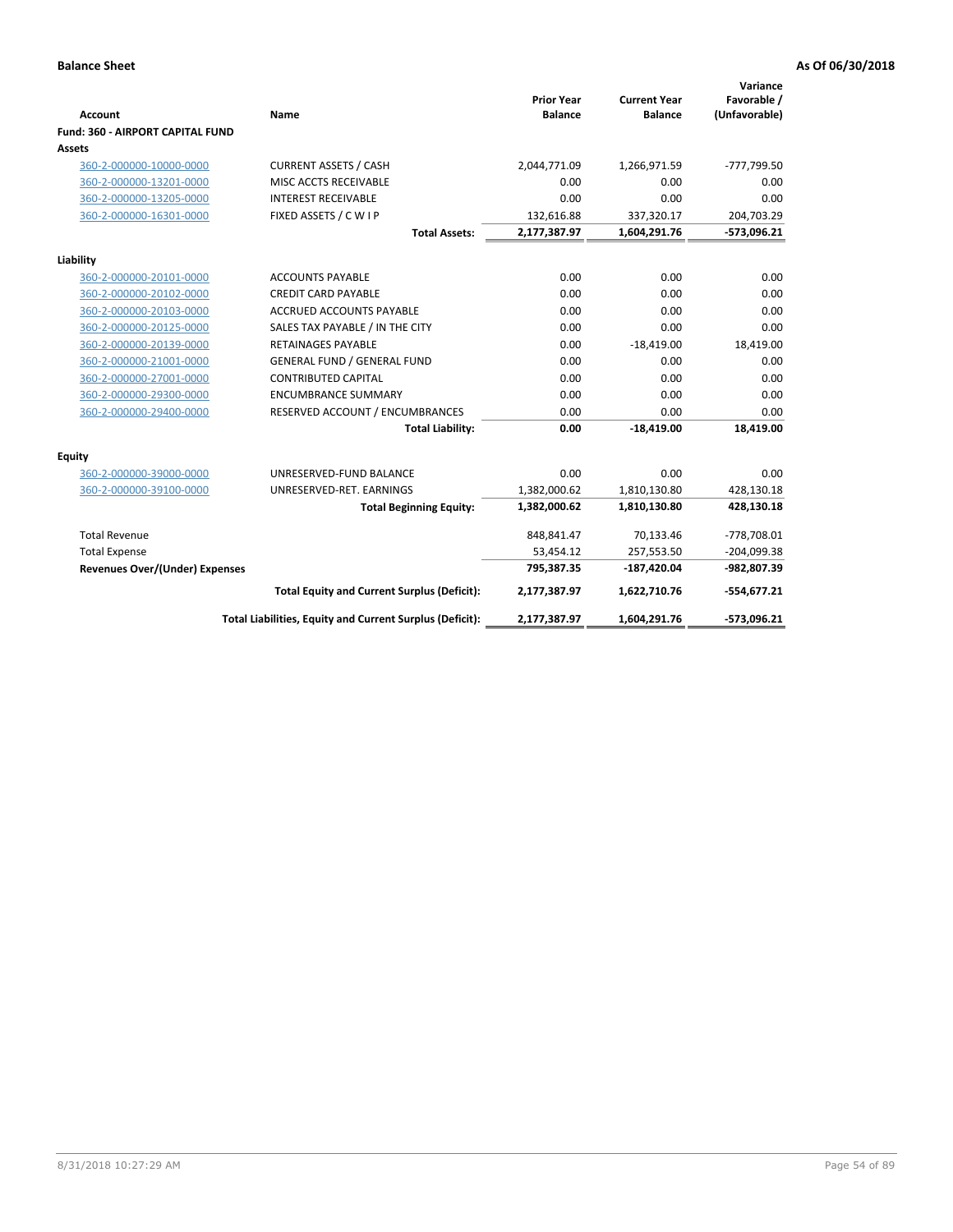| <b>Account</b>                        | <b>Name</b>                                              | <b>Prior Year</b><br><b>Balance</b> | <b>Current Year</b><br><b>Balance</b> | Variance<br>Favorable /<br>(Unfavorable) |
|---------------------------------------|----------------------------------------------------------|-------------------------------------|---------------------------------------|------------------------------------------|
| <b>Fund: 361 - L3-IDC FUND</b>        |                                                          |                                     |                                       |                                          |
| Assets                                |                                                          |                                     |                                       |                                          |
| 361-2-000000-10000-0000               | <b>CURRENT ASSETS / CASH</b>                             | 0.00                                | 0.00                                  | 0.00                                     |
| 361-2-000000-13201-0000               | MISC ACCTS RECEIVABLE                                    | 0.00                                | 0.00                                  | 0.00                                     |
| 361-2-000000-13205-0000               | <b>INTEREST RECEIVABLE</b>                               | 0.00                                | 0.00                                  | 0.00                                     |
|                                       | <b>Total Assets:</b>                                     | 0.00                                | 0.00                                  | 0.00                                     |
| Liability                             |                                                          |                                     |                                       |                                          |
| 361-2-000000-20101-0000               | <b>ACCOUNTS PAYABLE</b>                                  | 0.00                                | 0.00                                  | 0.00                                     |
| 361-2-000000-20102-0000               | <b>CREDIT CARD PAYABLE</b>                               | 0.00                                | 0.00                                  | 0.00                                     |
| 361-2-000000-20103-0000               | MISCELLANEOUS LIABILITIES                                | 0.00                                | 0.00                                  | 0.00                                     |
| 361-2-000000-20108-0000               | <b>MATURED BONDS PAYABLE</b>                             | 0.00                                | 0.00                                  | 0.00                                     |
| 361-2-000000-20111-0000               | <b>MATURED INTEREST PAYABLE</b>                          | 0.00                                | 0.00                                  | 0.00                                     |
| 361-2-000000-20112-0000               | <b>ACCRUED INTEREST PAYABLE</b>                          | 0.00                                | 0.00                                  | 0.00                                     |
| 361-2-000000-20139-0000               | <b>RETAINAGES PAYABLE</b>                                | 0.00                                | 0.00                                  | 0.00                                     |
| 361-2-000000-21001-0000               | <b>GENERAL FUND / GENERAL FUND</b>                       | 0.00                                | 0.00                                  | 0.00                                     |
|                                       | <b>Total Liability:</b>                                  | 0.00                                | 0.00                                  | 0.00                                     |
| Equity                                |                                                          |                                     |                                       |                                          |
| 361-2-000000-39000-0000               | UNRESERVED-FUND BALANCE                                  | 0.00                                | 0.00                                  | 0.00                                     |
| 361-2-000000-39100-0000               | UNRESERVED-RET. EARNINGS                                 | $-2,881,924.85$                     | $-2,881,924.85$                       | 0.00                                     |
| 361-2-000000-39150-0000               | RESERVED-RET. EARNINGS                                   | 2,881,924.85                        | 2,881,924.85                          | 0.00                                     |
|                                       | <b>Total Beginning Equity:</b>                           | 0.00                                | 0.00                                  | 0.00                                     |
| <b>Total Revenue</b>                  |                                                          | 0.00                                | 0.00                                  | 0.00                                     |
| <b>Total Expense</b>                  |                                                          | 0.00                                | 0.00                                  | 0.00                                     |
| <b>Revenues Over/(Under) Expenses</b> |                                                          | 0.00                                | 0.00                                  | 0.00                                     |
|                                       | <b>Total Equity and Current Surplus (Deficit):</b>       | 0.00                                | 0.00                                  | 0.00                                     |
|                                       | Total Liabilities, Equity and Current Surplus (Deficit): | 0.00                                | 0.00                                  | 0.00                                     |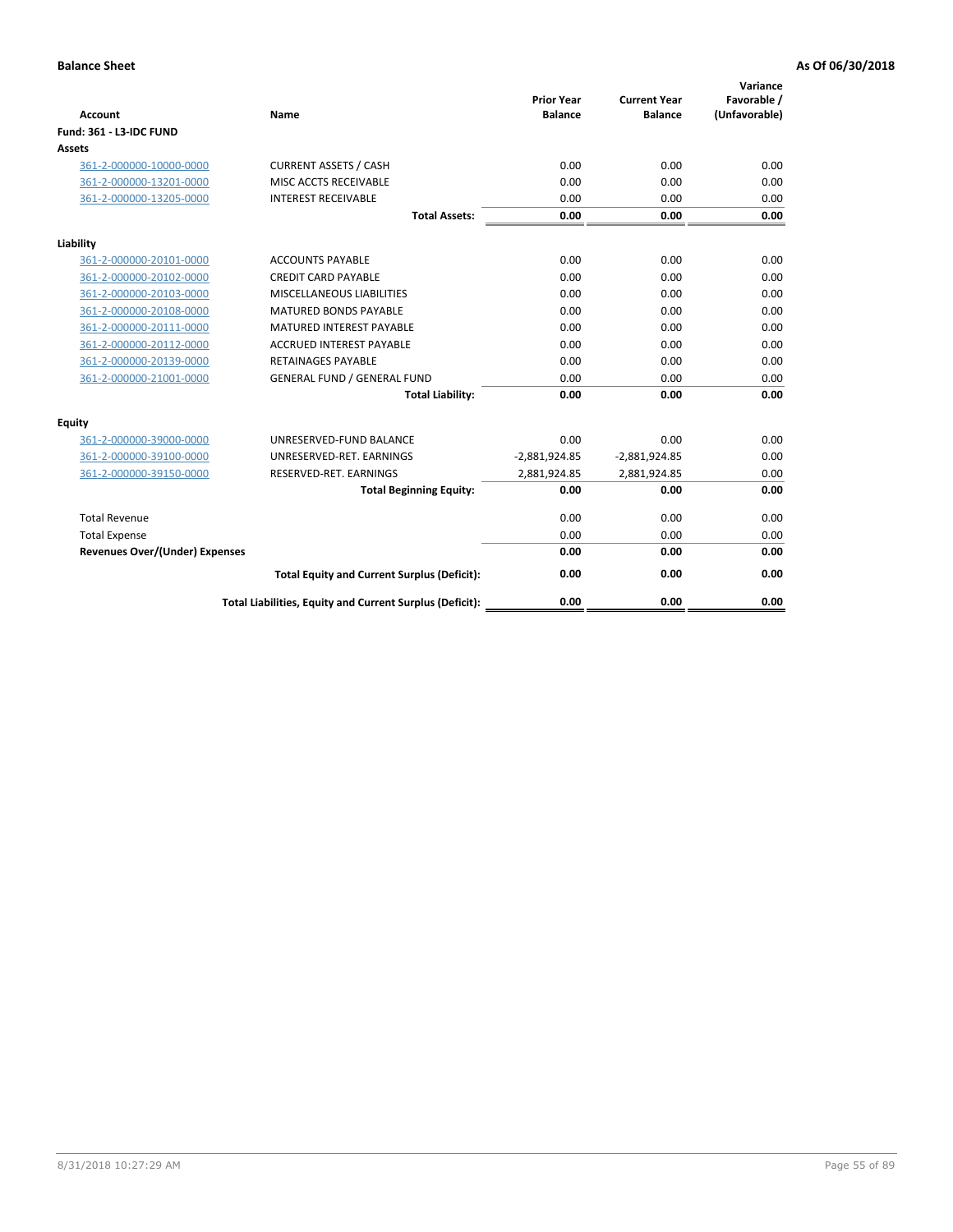|                                       |                                                          |                                     |                                       | Variance                     |
|---------------------------------------|----------------------------------------------------------|-------------------------------------|---------------------------------------|------------------------------|
| <b>Account</b>                        | Name                                                     | <b>Prior Year</b><br><b>Balance</b> | <b>Current Year</b><br><b>Balance</b> | Favorable /<br>(Unfavorable) |
| Fund: 362 - AIRPORT FBO FUEL          |                                                          |                                     |                                       |                              |
| Assets                                |                                                          |                                     |                                       |                              |
| 362-2-000000-10000-0000               | <b>CURRENT ASSETS / CASH</b>                             | 94.761.82                           | 77.259.50                             | $-17,502.32$                 |
| 362-2-000000-13201-0000               | MISC ACCTS RECEIVABLE                                    | 0.00                                | 0.00                                  | 0.00                         |
| 362-2-000000-13205-0000               | <b>INTEREST RECEIVABLE</b>                               | 0.00                                | 0.00                                  | 0.00                         |
|                                       | <b>Total Assets:</b>                                     | 94,761.82                           | 77,259.50                             | $-17,502.32$                 |
| Liability                             |                                                          |                                     |                                       |                              |
| 362-2-000000-20101-0000               | <b>ACCOUNTS PAYABLE</b>                                  | 0.00                                | 0.00                                  | 0.00                         |
| 362-2-000000-20102-0000               | <b>CREDIT CARD PAYABLE</b>                               | 0.00                                | 0.00                                  | 0.00                         |
| 362-2-000000-20103-0000               | <b>ACCRUED ACCOUNTS PAYABLE</b>                          | 0.00                                | 0.00                                  | 0.00                         |
| 362-2-000000-20125-0000               | SALES TAX PAYABLE / IN THE CITY                          | 19.98                               | 32.24                                 | $-12.26$                     |
| 362-2-000000-29300-0000               | <b>ENCUMBRANCE SUMMARY</b>                               | 0.00                                | 0.00                                  | 0.00                         |
| 362-2-000000-29400-0000               | RESERVED ACCOUNT / ENCUMBRANCES                          | 0.00                                | 0.00                                  | 0.00                         |
|                                       | <b>Total Liability:</b>                                  | 19.98                               | 32.24                                 | $-12.26$                     |
| <b>Equity</b>                         |                                                          |                                     |                                       |                              |
| 362-2-000000-39000-0000               | UNRESERVED-FUND BALANCE                                  | 0.00                                | 0.00                                  | 0.00                         |
| 362-2-000000-39100-0000               | UNRESERVED-RET. EARNINGS                                 | $-2.87$                             | $-41.31$                              | $-38.44$                     |
|                                       | <b>Total Beginning Equity:</b>                           | $-2.87$                             | $-41.31$                              | $-38.44$                     |
| <b>Total Revenue</b>                  |                                                          | 374,912.00                          | 302,884.12                            | $-72,027.88$                 |
| <b>Total Expense</b>                  |                                                          | 280,167.29                          | 225,615.55                            | 54,551.74                    |
| <b>Revenues Over/(Under) Expenses</b> |                                                          | 94,744.71                           | 77,268.57                             | $-17,476.14$                 |
|                                       | <b>Total Equity and Current Surplus (Deficit):</b>       | 94,741.84                           | 77,227.26                             | $-17,514.58$                 |
|                                       | Total Liabilities, Equity and Current Surplus (Deficit): | 94,761.82                           | 77,259.50                             | $-17,502.32$                 |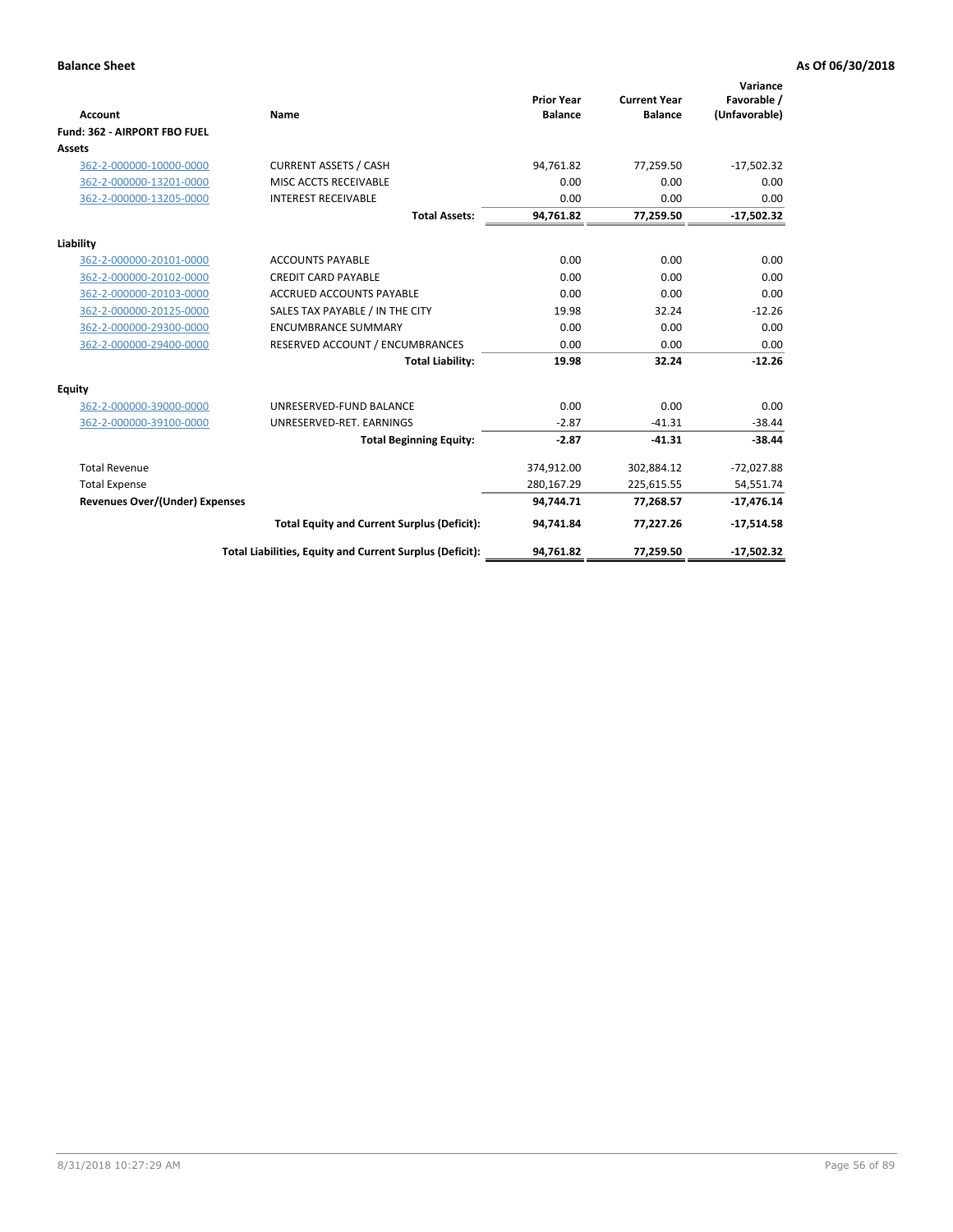| <b>Account</b><br>Fund: 400 - GOLF FUND            | Name                                    | <b>Prior Year</b><br><b>Balance</b> | <b>Current Year</b><br><b>Balance</b> | Variance<br>Favorable /<br>(Unfavorable) |
|----------------------------------------------------|-----------------------------------------|-------------------------------------|---------------------------------------|------------------------------------------|
| Assets                                             |                                         |                                     |                                       |                                          |
| 400-2-000000-10000-0000                            | <b>CURRENT ASSETS / CASH</b>            | $-331,500.39$                       | $-358,767.75$                         | $-27,267.36$                             |
| 400-2-000000-10304-0000                            | CASH / PETTY CASH/CHANGE DRAWERS        | 200.00                              | 200.00                                | 0.00                                     |
| 400-2-000000-13007-0000                            | <b>RETURNED CHECKS</b>                  | 0.00                                | 0.00                                  | 0.00                                     |
| 400-2-000000-13201-0000                            | MISC ACCTS RECEIVABLE                   | 3,574.60                            | $-407.31$                             | $-3,981.91$                              |
| 400-2-000000-13202-0000                            | <b>EMPLOYEE ADVANCES</b>                | 0.00                                | 0.00                                  | 0.00                                     |
| 400-2-000000-13203-0000                            | NON-CURRENT ASSETS / PREPAYMENTS        | 0.00                                | 0.00                                  | 0.00                                     |
| 400-2-000000-13205-0000                            | <b>INTEREST RECEIVABLE</b>              | 0.00                                | 0.00                                  | 0.00                                     |
| 400-2-000000-13206-0000                            | <b>CHARGES RECEIVABLE</b>               | 30,167.15                           | 35,755.13                             | 5,587.98                                 |
| 400-2-000000-15301-0000                            | INVENTORIES / GOLF COURSE               | 7,272.38                            | 8,301.68                              | 1,029.30                                 |
| 400-2-000000-16001-0000                            | FIXED ASSETS / LAND                     | 93,000.00                           | 93,000.00                             | 0.00                                     |
| 400-2-000000-16002-0000                            | FIXED ASSETS / IMPROVMENTS-NON BUILDI   | 521,160.58                          | 521,160.58                            | 0.00                                     |
| 400-2-000000-16003-0000                            | ACCUM DEPR / IMPROVEMENTS-NON BUILI     | $-262,245.70$                       | -281,523.98                           | $-19,278.28$                             |
| 400-2-000000-16004-0000                            | FIXED ASSETS / BUILDINGS                | 109,640.00                          | 109,640.00                            | 0.00                                     |
| 400-2-000000-16005-0000                            | <b>ACCUM DEPR / BUILDINGS</b>           | $-107,771.86$                       | $-108,377.74$                         | $-605.88$                                |
| 400-2-000000-16201-0000                            | FIXED ASSETS / MACHINERY AND EQUIPMEN   | 51,957.00                           | 51,957.00                             | 0.00                                     |
| 400-2-000000-16202-0000                            | ACCUM DEPR / MACHINERY AND EQUIPMEI     | $-51,957.00$                        | $-51,957.00$                          | 0.00                                     |
| 400-2-000000-16301-0000                            | FIXED ASSETS / C W I P                  | 0.00                                | 0.00                                  | 0.00                                     |
| 400-2-000000-17501-0000                            | <b>EMPLOYEE CONTRIBUTIONS</b>           | 6,534.00                            | 7,149.00                              | 615.00                                   |
| 400-2-000000-17504-0000                            | <b>INVESTMENT RETURN</b>                | 30,487.00                           | 22,540.00                             | $-7,947.00$                              |
| 400-2-000000-17508-0000                            | <b>EXPERIENCE DIFFERENCE- OUTFLOW</b>   | 618.00                              | 397.00                                | $-221.00$                                |
| 400-2-000000-17509-0000                            | <b>EXPERIENCE DIFFERENCE - INFLOW</b>   | 0.00                                | $-2,627.00$                           | $-2,627.00$                              |
| 400-2-000000-17520-0000                            | <b>ASSUMPTION CHANGES</b>               | 8,101.00                            | 5,278.00                              | $-2,823.00$                              |
|                                                    | <b>Total Assets:</b>                    | 109,236.76                          | 51,717.61                             | $-57,519.15$                             |
| Liability                                          |                                         |                                     |                                       |                                          |
|                                                    | <b>ACCOUNTS PAYABLE</b>                 | 0.00                                | 0.00                                  | 0.00                                     |
| 400-2-000000-20101-0000<br>400-2-000000-20102-0000 | <b>CREDIT CARD PAYABLE</b>              | 0.00                                | 0.00                                  | 0.00                                     |
| 400-2-000000-20103-0000                            | ACCRUED ACCOUNTS PAYABLE                | 0.00                                | 0.00                                  | 0.00                                     |
| 400-2-000000-20112-0000                            | <b>ACCRUED INTEREST PAYABLE</b>         | 0.00                                | 0.00                                  | 0.00                                     |
| 400-2-000000-20124-0000                            | <b>GOLF COURSE RESALE</b>               | 0.00                                | 0.00                                  | 0.00                                     |
| 400-2-000000-20125-0000                            | SALES TAX PAYABLE / IN THE CITY         | 769.88                              | 813.16                                | $-43.28$                                 |
| 400-2-000000-20139-0000                            | RETAINAGES PAYABLE                      | 0.00                                | 0.00                                  | 0.00                                     |
| 400-2-000000-20141-0000                            | <b>TELEPHONE CLEARING</b>               | 0.00                                | 0.00                                  | 0.00                                     |
| 400-2-000000-20160-0000                            | <b>UNAPPLIED CREDIT</b>                 | 0.00                                | 0.00                                  | 0.00                                     |
| 400-2-000000-21001-0000                            | <b>GENERAL FUND / GENERAL FUND</b>      | 0.00                                | 0.00                                  | 0.00                                     |
| 400-2-000000-21101-0000                            | ENTERPRISE / WTR/WWTR UTILITY FUND      | 0.00                                | 0.00                                  | 0.00                                     |
| 400-2-000000-22001-0000                            | <b>SALARIES PAYABLE</b>                 | 4,793.59                            | 4,783.71                              | 9.88                                     |
| 400-2-000000-22002-0000                            | VACATION/SICK PAYABLE                   | 9,962.69                            | 15,069.61                             | -5,106.92                                |
| 400-2-000000-23001-0000                            | CAPITAL LEASE PAYABLE                   | 0.00                                | 0.00                                  | 0.00                                     |
| 400-2-000000-24001-0000                            | O/S CHECKS PAYABLE                      | 0.00                                | 0.00                                  | 0.00                                     |
| 400-2-000000-26001-0000                            | <b>COMPENSATED ABSENCES PAY</b>         | 36,211.40                           | 28,608.92                             | 7,602.48                                 |
| 400-2-000000-27001-0000                            | <b>CONTRIBUTED CAPITAL</b>              | 0.00                                | 0.00                                  | 0.00                                     |
| 400-2-000000-27002-0000                            | <b>CONTRIBUTED CAPITAL / DEVELOPERS</b> | 0.00                                | 0.00                                  | 0.00                                     |
| 400-2-000000-29300-0000                            | <b>ENCUMBRANCE SUMMARY</b>              | 0.00                                | 0.00                                  | 0.00                                     |
| 400-2-000000-29400-0100                            | RESERVED ACCOUNT / ENCUMBRANCES         | 0.00                                | 0.00                                  | 0.00                                     |
| 400-2-000000-29999-0000                            | <b>NET PENSION LIABILITY</b>            | 51,519.00                           | 48,989.00                             | 2,530.00                                 |
|                                                    | <b>Total Liability:</b>                 | 103,256.56                          | 98,264.40                             | 4,992.16                                 |
|                                                    |                                         |                                     |                                       |                                          |
| <b>Equity</b>                                      |                                         |                                     |                                       |                                          |
| 400-2-000000-39000-0000                            | UNRESERVED-FUND BALANCE                 | 0.00                                | 0.00                                  | 0.00                                     |
| 400-2-000000-39100-0000                            | UNRESERVED-RET. EARNINGS                | $-13,008.54$                        | $-26,531.20$                          | $-13,522.66$                             |
| 400-2-000000-39500-0000                            | <b>NET POSITION - PENSION</b>           | $-44.00$                            | $-44.00$                              | 0.00                                     |
|                                                    | <b>Total Beginning Equity:</b>          | -13,052.54                          | -26,575.20                            | $-13,522.66$                             |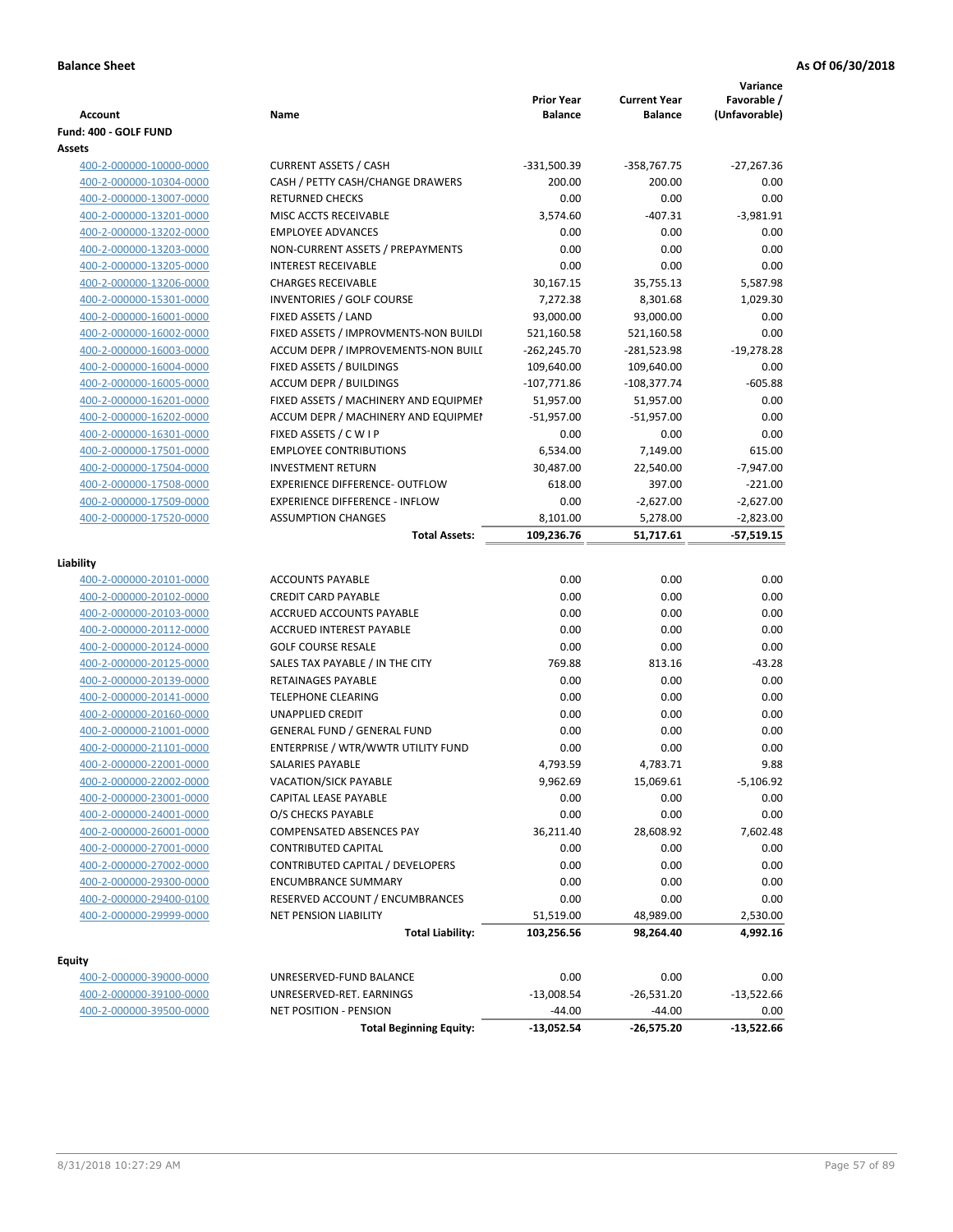| Account                        | Name                                                     | <b>Prior Year</b><br><b>Balance</b> | <b>Current Year</b><br><b>Balance</b> | Variance<br>Favorable /<br>(Unfavorable) |
|--------------------------------|----------------------------------------------------------|-------------------------------------|---------------------------------------|------------------------------------------|
| Total Revenue                  |                                                          | 183,679.86                          | 168,153.44                            | $-15,526.42$                             |
| <b>Total Expense</b>           |                                                          | 164,647.11                          | 188,125.02                            | $-23,477.91$                             |
| Revenues Over/(Under) Expenses |                                                          | 19,032.75                           | $-19,971.58$                          | $-39,004.33$                             |
|                                | <b>Total Equity and Current Surplus (Deficit):</b>       | 5,980.21                            | $-46.546.78$                          | $-52,526.99$                             |
|                                | Total Liabilities, Equity and Current Surplus (Deficit): | 109,236.77                          | 51,717.62                             | -57,519.15                               |
|                                | *** FUND 400 OUT OF BALANCE ***                          | $-0.01$                             | $-0.01$                               | 0.00                                     |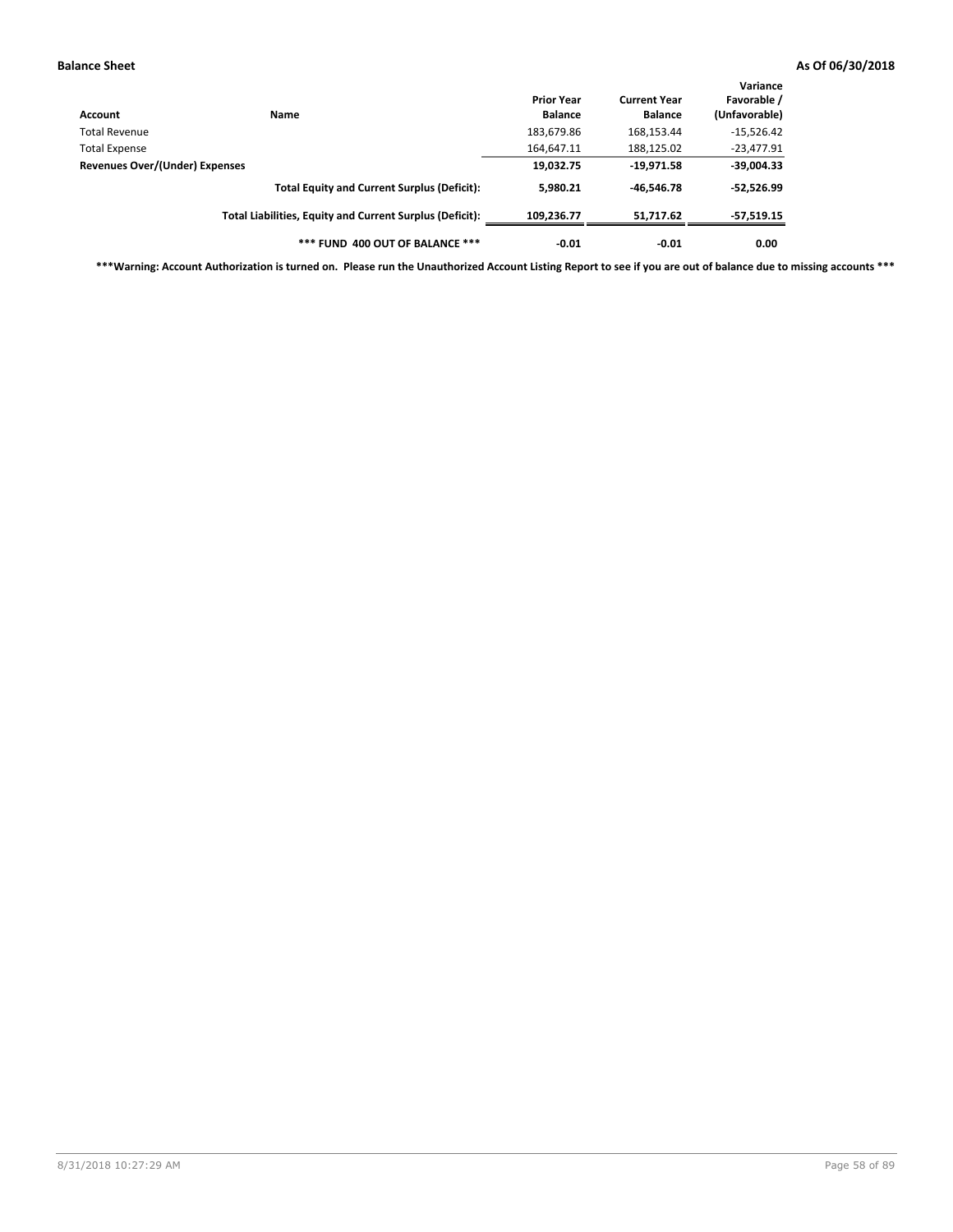|                                                    |                                                                 | <b>Prior Year</b> | <b>Current Year</b> | Variance<br>Favorable / |
|----------------------------------------------------|-----------------------------------------------------------------|-------------------|---------------------|-------------------------|
| <b>Account</b>                                     | Name                                                            | <b>Balance</b>    | <b>Balance</b>      | (Unfavorable)           |
| <b>Fund: 500 - SANITATION FUND</b>                 |                                                                 |                   |                     |                         |
| Assets                                             |                                                                 |                   |                     |                         |
| 500-2-000000-10000-0000                            | <b>CURRENT ASSETS / CASH</b>                                    | 1,919,506.77      | 2,329,473.85        | 409,967.08              |
| 500-2-000000-13000-0000                            | <b>CUSTOMER ACCTS RECEIVABLE</b>                                | 146,376.96        | 159,172.55          | 12,795.59               |
| 500-2-000000-13001-0000                            | NON CURRENT CUSTOMER ACCTS RECEIVAE                             | 52,935.13         | 62,524.13           | 9,589.00                |
| 500-2-000000-13002-0000                            | ALLOW FOR UNCOLLECT REC                                         | $-51,300.94$      | $-56,852.74$        | $-5,551.80$             |
| 500-2-000000-13003-0000                            | UNBILLED YEAR-END ACCRUAL                                       | 316,710.26        | 314,317.28          | $-2,392.98$             |
| 500-2-000000-13201-0000                            | MISC ACCTS RECEIVABLE                                           | 185.00            | 0.00                | $-185.00$               |
| 500-2-000000-17501-0000                            | <b>EMPLOYEE CONTRIBUTIONS</b>                                   | 6.534.00          | 7,149.00            | 615.00                  |
| 500-2-000000-17504-0000                            | <b>INVESTMENT RETURN</b>                                        | 30,487.00         | 22,540.00           | $-7.947.00$             |
| 500-2-000000-17508-0000                            | <b>EXPERIENCE DIFFERENCE- OUTFLOW</b>                           | 618.00            | 397.00              | $-221.00$               |
| 500-2-000000-17509-0000                            | <b>EXPERIENCE DIFFERENCE - INFLOW</b>                           | 0.00              | $-2,627.00$         | $-2,627.00$             |
| 500-2-000000-17520-0000                            | <b>ASSUMPTION CHANGES</b>                                       | 8,101.00          | 5,278.00            | $-2,823.00$             |
|                                                    | <b>Total Assets:</b>                                            | 2,430,153.18      | 2,841,372.07        | 411,218.89              |
|                                                    |                                                                 |                   |                     |                         |
| Liability                                          |                                                                 |                   |                     |                         |
| 500-2-000000-20101-0000                            | <b>ACCOUNTS PAYABLE</b>                                         | 0.00              | 0.00                | 0.00                    |
| 500-2-000000-20102-0000                            | <b>CREDIT CARD PAYABLE</b>                                      | 0.00              | 0.00                | 0.00                    |
| 500-2-000000-20103-0000                            | ACCRUED ACCOUNTS PAYABLE                                        | 0.00              | 0.00                | 0.00                    |
| 500-2-000000-20125-0000                            | SALES TAX PAYABLE / IN THE CITY                                 | 20,265.54         | 20,359.40           | $-93.86$                |
| 500-2-000000-20126-0000                            | SALES TAX PAYABLE / OUT OF CITY                                 | 0.00              | 0.00                | 0.00                    |
| 500-2-000000-20133-0000                            | <b>GARBAGE CLEARING</b>                                         | 0.00              | 0.00                | 0.00                    |
| 500-2-000000-20135-0000                            | <b>GARBAGE CLEARING / BAD DEBT EXPENS</b>                       | 34,979.52         | 34,722.98           | 256.54                  |
| 500-2-000000-20160-0000                            | UNAPPLIED CREDIT                                                | 0.00              | 0.00                | 0.00                    |
| 500-2-000000-20201-0000                            | <b>DEFERRED REVENUE</b>                                         | 0.00              | 0.00                | 0.00                    |
| 500-2-000000-21001-0000                            | <b>GENERAL FUND / GENERAL FUND</b>                              | 0.00              | 0.00                | 0.00                    |
| 500-2-000000-22001-0000                            | <b>SALARIES PAYABLE</b>                                         | 2,316.20          | 4,893.72            | $-2,577.52$             |
| 500-2-000000-22002-0000                            | <b>VACATION/SICK PAYABLE</b>                                    | 5,358.50          | 7,535.45            | $-2,176.95$             |
| 500-2-000000-24002-0000                            | <b>CUSTOMER DEPOSITS</b>                                        | 200,841.05        | 251,547.90          | $-50,706.85$            |
| 500-2-000000-24007-0000                            | <b>BILLED DEPOSITS SUSPENSE</b>                                 | 0.00              | 0.00                | 0.00                    |
| 500-2-000000-26001-0000                            | <b>COMPENSATED ABSENCES PAY</b>                                 | 2,594.17          | 3,841.35            | $-1,247.18$             |
| 500-2-000000-29300-0000                            | <b>ENCUMBRANCE SUMMARY</b>                                      | 0.00              | 0.00                | 0.00                    |
| 500-2-000000-29400-0100<br>500-2-000000-29999-0000 | RESERVED ACCOUNT / ENCUMBRANCES<br><b>NET PENSION LIABILITY</b> | 0.00<br>51,519.00 | 0.00<br>48,989.00   | 0.00<br>2,530.00        |
|                                                    |                                                                 |                   |                     |                         |
|                                                    | <b>Total Liability:</b>                                         | 317,873.98        | 371,889.80          | $-54,015.82$            |
| Equity                                             |                                                                 |                   |                     |                         |
| 500-2-000000-39000-0000                            | UNRESERVED-FUND BALANCE                                         | 0.00              | 0.00                | 0.00                    |
| 500-2-000000-39100-0000                            | UNRESERVED-RET. EARNINGS                                        | 1,430,891.22      | 1,890,622.70        | 459,731.48              |
| 500-2-000000-39500-0000                            | NET POSITION - PENSION                                          | $-44.00$          | $-44.00$            | 0.00                    |
|                                                    | <b>Total Beginning Equity:</b>                                  | 1,430,847.22      | 1,890,578.70        | 459,731.48              |
| <b>Total Revenue</b>                               |                                                                 | 2,984,779.79      | 2,956,500.38        | -28,279.41              |
| <b>Total Expense</b>                               |                                                                 | 2,303,347.81      | 2,377,596.81        | -74,249.00              |
| <b>Revenues Over/(Under) Expenses</b>              |                                                                 | 681,431.98        | 578,903.57          | -102,528.41             |
|                                                    | <b>Total Equity and Current Surplus (Deficit):</b>              | 2,112,279.20      | 2,469,482.27        | 357,203.07              |
|                                                    | Total Liabilities, Equity and Current Surplus (Deficit):        | 2,430,153.18      | 2,841,372.07        | 411,218.89              |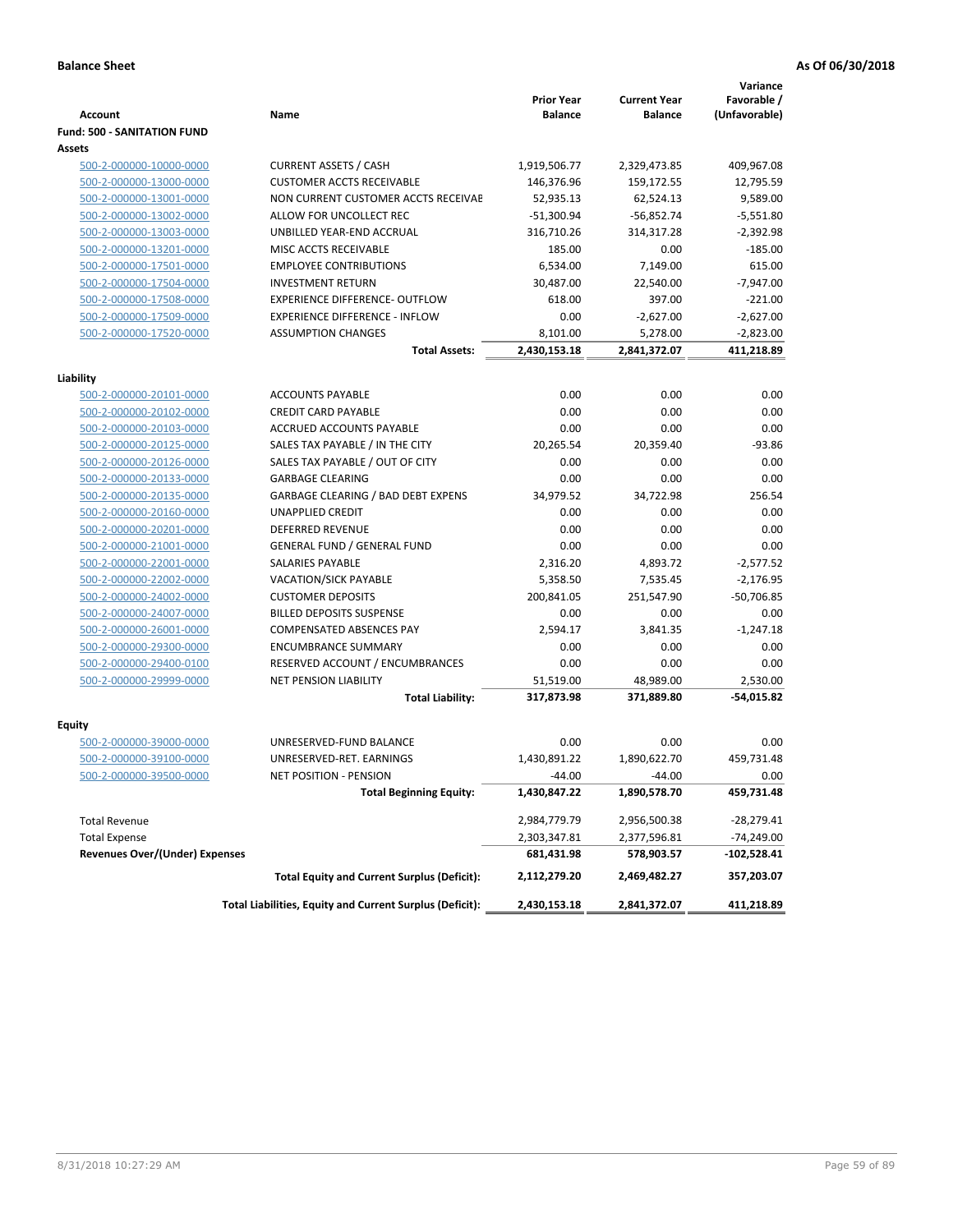| Account                                                    | Name                                                     | <b>Prior Year</b><br><b>Balance</b> | <b>Current Year</b><br><b>Balance</b> | Variance<br>Favorable /<br>(Unfavorable) |
|------------------------------------------------------------|----------------------------------------------------------|-------------------------------------|---------------------------------------|------------------------------------------|
| <b>Fund: 561 - REGINAL HOUSEHOLD HAZARDOUS WASTE GRANT</b> |                                                          |                                     |                                       |                                          |
| <b>Assets</b>                                              |                                                          |                                     |                                       |                                          |
| 561-2-000000-10000-0000                                    | <b>CURRENT ASSETS / CASH</b>                             | 0.00                                | 0.00                                  | 0.00                                     |
| 561-2-000000-13201-0000                                    | MISC ACCTS RECEIVABLE                                    | 0.00                                | 0.00                                  | 0.00                                     |
| 561-2-000000-13205-0000                                    | <b>INTEREST RECEIVABLE</b>                               | 0.00                                | 0.00                                  | 0.00                                     |
|                                                            | <b>Total Assets:</b>                                     | 0.00                                | 0.00                                  | 0.00                                     |
| Liability                                                  |                                                          |                                     |                                       |                                          |
| 561-2-000000-20101-0000                                    | <b>ACCOUNTS PAYABLE</b>                                  | 0.00                                | 0.00                                  | 0.00                                     |
| 561-2-000000-20102-0000                                    | <b>CREDIT CARD PAYABLE</b>                               | 0.00                                | 0.00                                  | 0.00                                     |
| 561-2-000000-20103-0000                                    | <b>ACCRUED ACCOUNTS PAYABLE</b>                          | 0.00                                | 0.00                                  | 0.00                                     |
| 561-2-000000-21140-0000                                    | DUE TO / SANITATION FUND                                 | 0.00                                | 0.00                                  | 0.00                                     |
| 561-2-000000-29300-0000                                    | <b>ENCUMBRANCE SUMMARY</b>                               | 0.00                                | 0.00                                  | 0.00                                     |
| 561-2-000000-29400-0100                                    | RESERVED ACCOUNT / ENCUMBRANCES                          | 0.00                                | 0.00                                  | 0.00                                     |
|                                                            | <b>Total Liability:</b>                                  | 0.00                                | 0.00                                  | 0.00                                     |
| <b>Equity</b>                                              |                                                          |                                     |                                       |                                          |
| 561-2-000000-39100-0000                                    | UNRESERVED-RET. EARNINGS                                 | 0.00                                | 0.00                                  | 0.00                                     |
|                                                            | <b>Total Beginning Equity:</b>                           | 0.00                                | 0.00                                  | 0.00                                     |
| <b>Total Revenue</b>                                       |                                                          | 0.00                                | 0.00                                  | 0.00                                     |
| <b>Total Expense</b>                                       |                                                          | 0.00                                | 0.00                                  | 0.00                                     |
| <b>Revenues Over/(Under) Expenses</b>                      |                                                          | 0.00                                | 0.00                                  | 0.00                                     |
|                                                            | <b>Total Equity and Current Surplus (Deficit):</b>       | 0.00                                | 0.00                                  | 0.00                                     |
|                                                            | Total Liabilities, Equity and Current Surplus (Deficit): | 0.00                                | 0.00                                  | 0.00                                     |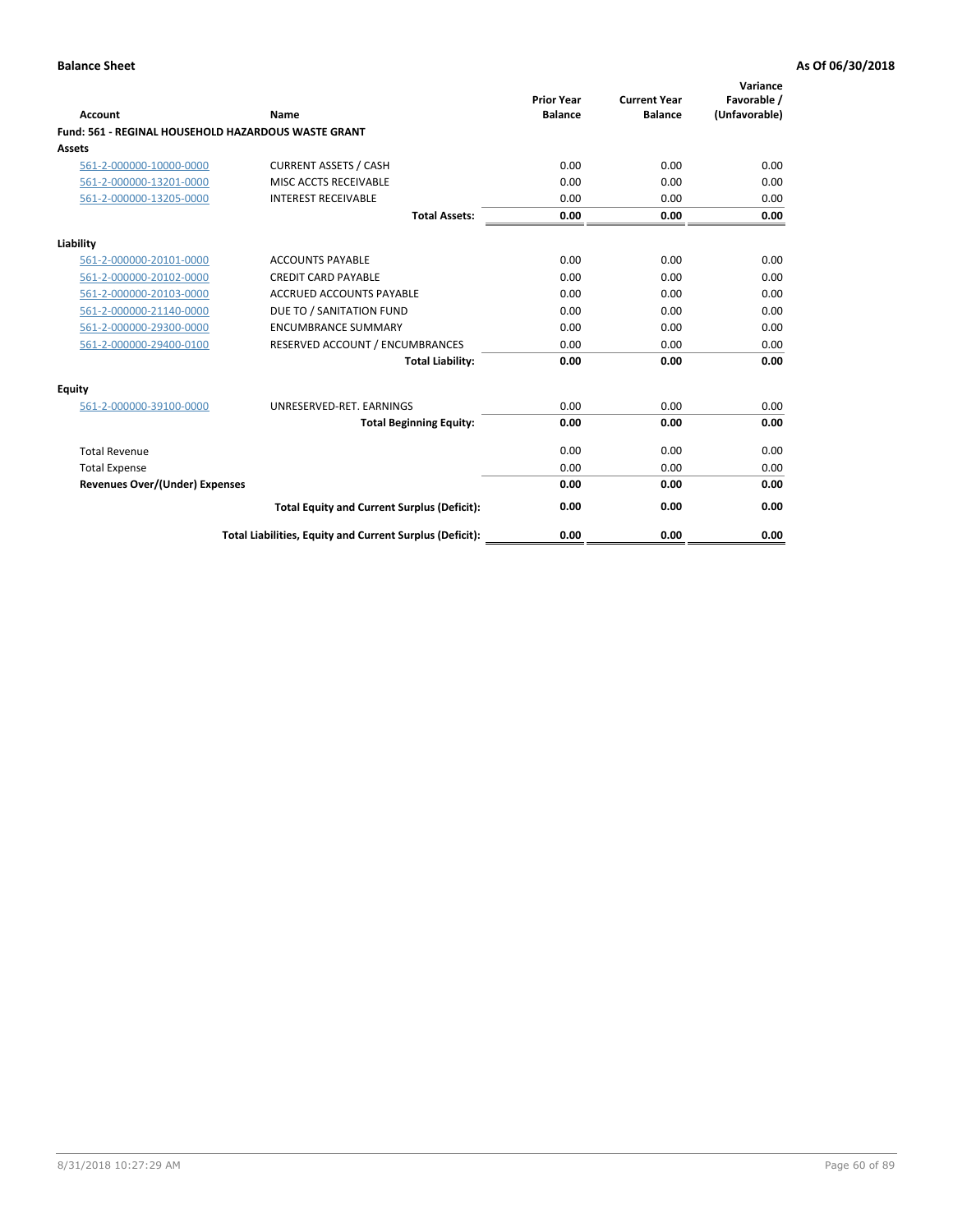| <b>Account</b>                          | Name                                      | <b>Prior Year</b><br><b>Balance</b> | <b>Current Year</b><br><b>Balance</b> | Variance<br>Favorable /<br>(Unfavorable) |
|-----------------------------------------|-------------------------------------------|-------------------------------------|---------------------------------------|------------------------------------------|
| <b>Fund: 601 - CENTRAL SERVICE FUND</b> |                                           |                                     |                                       |                                          |
| Assets                                  |                                           |                                     |                                       |                                          |
| 601-2-000000-10000-0000                 | <b>CURRENT ASSETS / CASH</b>              | 43,937.49                           | $-90,203.87$                          | $-134, 141.36$                           |
| 601-2-000000-13201-0000                 | MISC ACCTS RECEIVABLE                     | 0.00                                | 0.00                                  | 0.00                                     |
| 601-2-000000-13203-0000                 | NON-CURRENT ASSETS / PREPAYMENTS          | 0.00                                | 0.00                                  | 0.00                                     |
| 601-2-000000-13204-0000                 | PREPAYMENTS / INSURANCE PREPAYMENT        | 0.00                                | 0.00                                  | 0.00                                     |
| 601-2-000000-13205-0000                 | <b>INTEREST RECEIVABLE</b>                | 0.00                                | 0.00                                  | 0.00                                     |
| 601-2-000000-15001-0000                 | <b>INVENTORIES / POSTAGE</b>              | 0.00                                | 0.00                                  | 0.00                                     |
| 601-2-000000-15101-0000                 | <b>FACILITIES MAINT STOCK INVENTORIES</b> | 15,710.39                           | 17,142.41                             | 1,432.02                                 |
| 601-2-000000-15201-0000                 | <b>INVENTORIES / GARAGE</b>               | 183,175.82                          | 270,019.06                            | 86,843.24                                |
| 601-2-000000-16001-0000                 | FIXED ASSETS / LAND                       | 0.00                                | 0.00                                  | 0.00                                     |
| 601-2-000000-16002-0000                 | FIXED ASSETS / IMPROVMENTS-NON BUILDI     | 0.00                                | 0.00                                  | 0.00                                     |
| 601-2-000000-16003-0000                 | ACCUM DEPR / IMPROVEMENTS-NON BUILI       | 0.00                                | 0.00                                  | 0.00                                     |
| 601-2-000000-16004-0000                 | FIXED ASSETS / BUILDINGS                  | 100,832.00                          | 100,832.00                            | 0.00                                     |
| 601-2-000000-16005-0000                 | <b>ACCUM DEPR / BUILDINGS</b>             | $-100,832.00$                       | $-100,832.00$                         | 0.00                                     |
| 601-2-000000-16201-0000                 | FIXED ASSETS / MACHINERY AND EQUIPMEN     | 166,476.00                          | 166,476.00                            | 0.00                                     |
| 601-2-000000-16202-0000                 | ACCUM DEPR / MACHINERY AND EQUIPMEI       | $-166,476.00$                       | $-166,476.00$                         | 0.00                                     |
| 601-2-000000-17501-0000                 | <b>EMPLOYEE CONTRIBUTIONS</b>             | 26,136.00                           | 28,595.00                             | 2,459.00                                 |
| 601-2-000000-17504-0000                 | <b>INVESTMENT RETURN</b>                  | 121,950.00                          | 90,159.00                             | $-31,791.00$                             |
| 601-2-000000-17508-0000                 | <b>EXPERIENCE DIFFERENCE- OUTFLOW</b>     | 2,471.00                            | 1,587.00                              | $-884.00$                                |
| 601-2-000000-17509-0000                 | <b>EXPERIENCE DIFFERENCE - INFLOW</b>     | 0.00                                | $-10,507.00$                          | $-10,507.00$                             |
| 601-2-000000-17520-0000                 | <b>ASSUMPTION CHANGES</b>                 | 32,404.00                           | 21,113.00                             | $-11,291.00$                             |
|                                         | <b>Total Assets:</b>                      | 425,784.70                          | 327,904.60                            | -97,880.10                               |
|                                         |                                           |                                     |                                       |                                          |
| Liability                               | <b>ACCOUNTS PAYABLE</b>                   | 0.00                                |                                       |                                          |
| 601-2-000000-20101-0000                 |                                           |                                     | $-4,210.76$                           | 4,210.76                                 |
| 601-2-000000-20102-0000                 | <b>CREDIT CARD PAYABLE</b>                | 0.00                                | 0.00                                  | 0.00                                     |
| 601-2-000000-20103-0000                 | ACCRUED ACCOUNTS PAYABLE                  | 0.00                                | 0.00                                  | 0.00                                     |
| 601-2-000000-20115-0000                 | <b>DRINK SUPPLY</b>                       | 0.00                                | 0.00                                  | 0.00                                     |
| 601-2-000000-20141-0000                 | <b>TELEPHONE CLEARING</b>                 | 0.00                                | 0.00                                  | 0.00                                     |
| 601-2-000000-20148-0000                 | <b>FLEET FUEL CLEARING</b>                | 0.00                                | 0.00                                  | 0.00                                     |
| 601-2-000000-20149-0000                 | FLEET MAINTENANCE CLEARING                | $-16.48$                            | 84.03                                 | $-100.51$                                |
| 601-2-000000-20201-0000                 | <b>DEFERRED REVENUE</b>                   | 0.00                                | 0.00                                  | 0.00                                     |
| 601-2-000000-21001-0000                 | <b>GENERAL FUND / GENERAL FUND</b>        | 0.00                                | 0.00                                  | 0.00                                     |
| 601-2-000000-21101-0000                 | ENTERPRISE / WTR/WWTR UTILITY FUND        | 0.00                                | 0.00                                  | 0.00                                     |
| 601-2-000000-22001-0000                 | SALARIES PAYABLE                          | 16,959.79                           | 16,938.86                             | 20.93                                    |
| 601-2-000000-22002-0000                 | <b>VACATION/SICK PAYABLE</b>              | 31,596.43                           | 31,233.84                             | 362.59                                   |
| 601-2-000000-24011-0000                 | <b>CIVIC CENTER DEPOSITS</b>              | 0.00                                | 0.00                                  | 0.00                                     |
| 601-2-000000-24012-0000                 | <b>AUDITORIUM DEPOSITS</b>                | 0.00                                | 0.00                                  | 0.00                                     |
| 601-2-000000-26001-0000                 | COMPENSATED ABSENCES PAY                  | 47,153.34                           | 58,038.36                             | $-10,885.02$                             |
| 601-2-000000-27001-0000                 | <b>CONTRIBUTED CAPITAL</b>                | 0.00                                | 0.00                                  | 0.00                                     |
| 601-2-000000-29300-0000                 | <b>ENCUMBRANCE SUMMARY</b>                | 0.00                                | 0.00                                  | 0.00                                     |
| 601-2-000000-29400-0100                 | RESERVED ACCOUNT / ENCUMBRANCES           | 0.00                                | 0.00                                  | 0.00                                     |
| 601-2-000000-29999-0000                 | NET PENSION LIABILITY                     | 206,074.00                          | 195,957.00                            | 10,117.00                                |
|                                         | <b>Total Liability:</b>                   | 301,767.08                          | 298,041.33                            | 3,725.75                                 |
| <b>Equity</b>                           |                                           |                                     |                                       |                                          |
| 601-2-000000-39000-0000                 | UNRESERVED-FUND BALANCE                   | 0.00                                | 0.00                                  | 0.00                                     |
| 601-2-000000-39100-0000                 | UNRESERVED-RET. EARNINGS                  | 146,820.97                          | 51,003.70                             | -95,817.27                               |
| 601-2-000000-39500-0000                 | NET POSITION - PENSION                    | $-175.00$                           | $-175.00$                             | 0.00                                     |
|                                         | <b>Total Beginning Equity:</b>            | 146,645.97                          | 50,828.70                             | $-95,817.27$                             |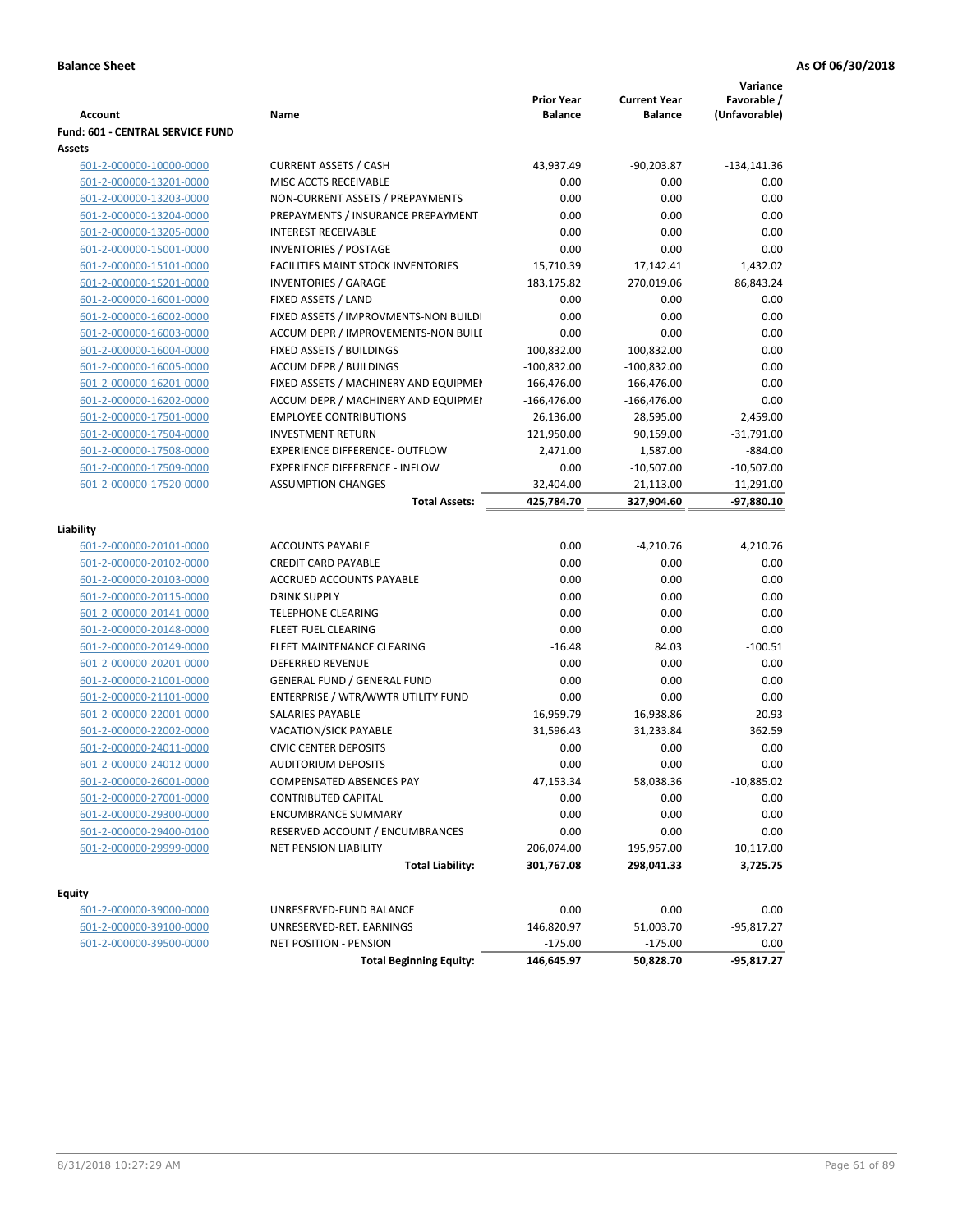| Account                        | <b>Name</b>                                              | <b>Prior Year</b><br><b>Balance</b> | <b>Current Year</b><br><b>Balance</b> | Variance<br>Favorable /<br>(Unfavorable) |
|--------------------------------|----------------------------------------------------------|-------------------------------------|---------------------------------------|------------------------------------------|
| Total Revenue                  |                                                          | 609,904.53                          | 667,158.84                            | 57,254.31                                |
| <b>Total Expense</b>           |                                                          | 632,532.99                          | 688,124.46                            | $-55,591.47$                             |
| Revenues Over/(Under) Expenses | $-22,628.46$                                             | $-20,965.62$                        | 1,662.84                              |                                          |
|                                | <b>Total Equity and Current Surplus (Deficit):</b>       | 124,017.51                          | 29.863.08                             | $-94,154.43$                             |
|                                | Total Liabilities, Equity and Current Surplus (Deficit): | 425.784.59                          | 327.904.41                            | -97,880.18                               |
|                                | *** FUND 601 OUT OF BALANCE ***                          | 0.11                                | 0.19                                  | 0.08                                     |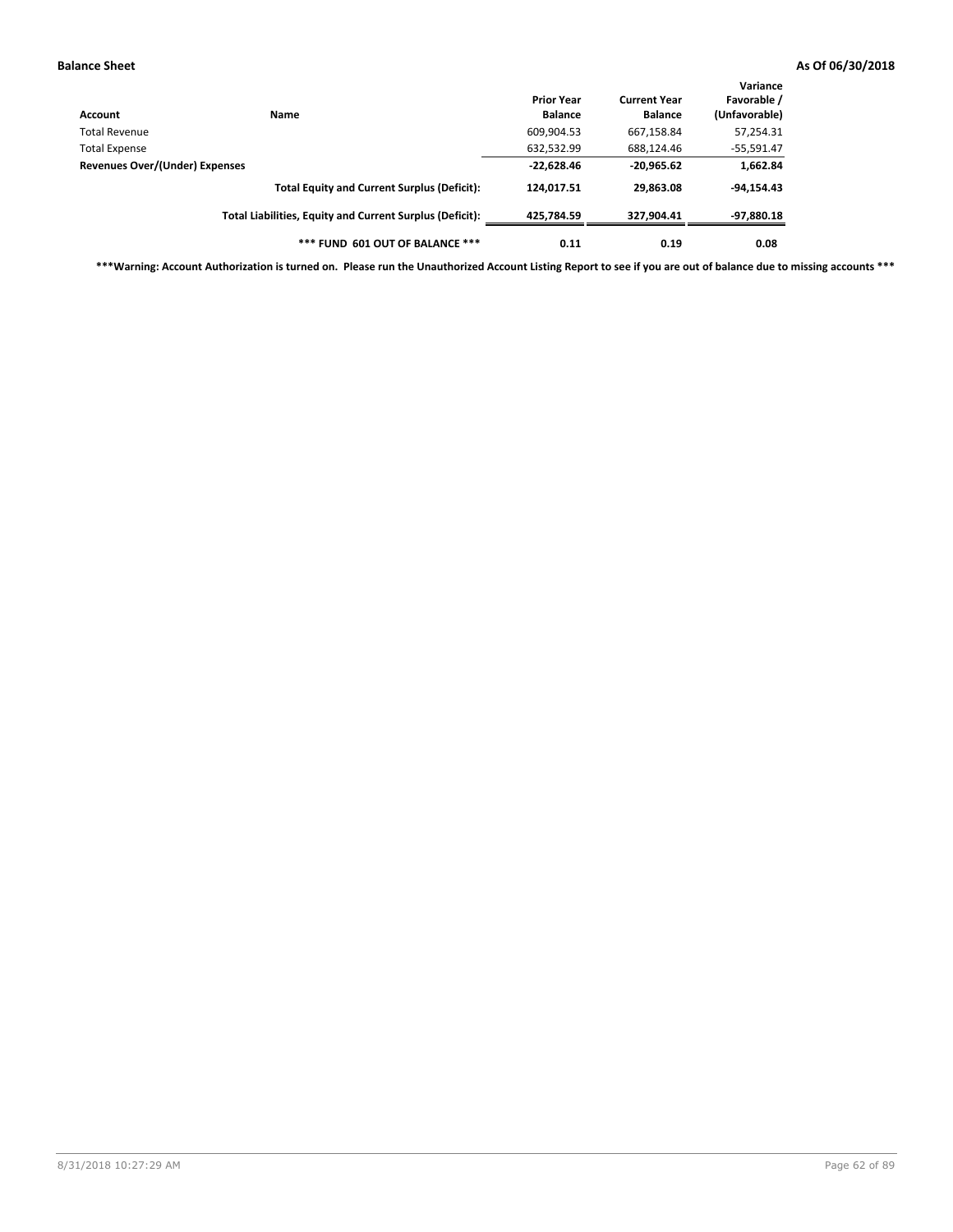| <b>Account</b>                        | Name                                                     | <b>Prior Year</b><br><b>Balance</b> | <b>Current Year</b><br><b>Balance</b> | Variance<br>Favorable /<br>(Unfavorable) |
|---------------------------------------|----------------------------------------------------------|-------------------------------------|---------------------------------------|------------------------------------------|
| <b>Fund: 602 - INSURANCE FUND</b>     |                                                          |                                     |                                       |                                          |
| <b>Assets</b>                         |                                                          |                                     |                                       |                                          |
| 602-2-000000-10000-0000               | <b>CURRENT ASSETS / CASH</b>                             | $-525,494.45$                       | $-24,275.36$                          | 501,219.09                               |
| 602-2-000000-13201-0000               | MISC ACCTS RECEIVABLE                                    | 0.00                                | 0.00                                  | 0.00                                     |
| 602-2-000000-13204-0000               | PREPAYMENTS / INSURANCE PREPAYMENT                       | 0.00                                | 0.00                                  | 0.00                                     |
| 602-2-000000-13205-0000               | <b>INTEREST RECEIVABLE</b>                               | 0.00                                | 0.00                                  | 0.00                                     |
|                                       | <b>Total Assets:</b>                                     | $-525,494.45$                       | $-24,275.36$                          | 501,219.09                               |
| Liability                             |                                                          |                                     |                                       |                                          |
| 602-2-000000-20101-0000               | <b>ACCOUNTS PAYABLE</b>                                  | $-0.09$                             | $-1,000.09$                           | 1,000.00                                 |
| 602-2-000000-20102-0000               | <b>CREDIT CARD PAYABLE</b>                               | 0.00                                | 0.00                                  | 0.00                                     |
| 602-2-000000-20103-0000               | <b>ACCRUED ACCOUNTS PAYABLE</b>                          | 0.00                                | 0.00                                  | 0.00                                     |
| 602-2-000000-20201-0000               | <b>DEFERRED REVENUE</b>                                  | 0.00                                | 0.00                                  | 0.00                                     |
| 602-2-000000-29300-0000               | <b>ENCUMBRANCE SUMMARY</b>                               | 0.00                                | 0.00                                  | 0.00                                     |
| 602-2-000000-29400-0100               | RESERVED ACCOUNT / ENCUMBRANCES                          | 0.00                                | 0.00                                  | 0.00                                     |
|                                       | <b>Total Liability:</b>                                  | $-0.09$                             | $-1,000.09$                           | 1,000.00                                 |
| <b>Equity</b>                         |                                                          |                                     |                                       |                                          |
| 602-2-000000-39000-0000               | UNRESERVED-FUND BALANCE                                  | 0.00                                | 0.00                                  | 0.00                                     |
| 602-2-000000-39100-0000               | UNRESERVED-RET. EARNINGS                                 | 632,449.20                          | $-253,836.31$                         | $-886, 285.51$                           |
|                                       | <b>Total Beginning Equity:</b>                           | 632,449.20                          | $-253,836.31$                         | $-886,285.51$                            |
|                                       |                                                          |                                     |                                       |                                          |
| <b>Total Revenue</b>                  |                                                          | 3,732,911.26                        | 4,206,359.33                          | 473,448.07                               |
| <b>Total Expense</b>                  |                                                          | 4,890,854.82                        | 3,975,798.29                          | 915,056.53                               |
| <b>Revenues Over/(Under) Expenses</b> |                                                          | $-1,157,943.56$                     | 230,561.04                            | 1,388,504.60                             |
|                                       | <b>Total Equity and Current Surplus (Deficit):</b>       | $-525,494.36$                       | $-23,275.27$                          | 502,219.09                               |
|                                       | Total Liabilities, Equity and Current Surplus (Deficit): | -525,494.45                         | $-24.275.36$                          | 501.219.09                               |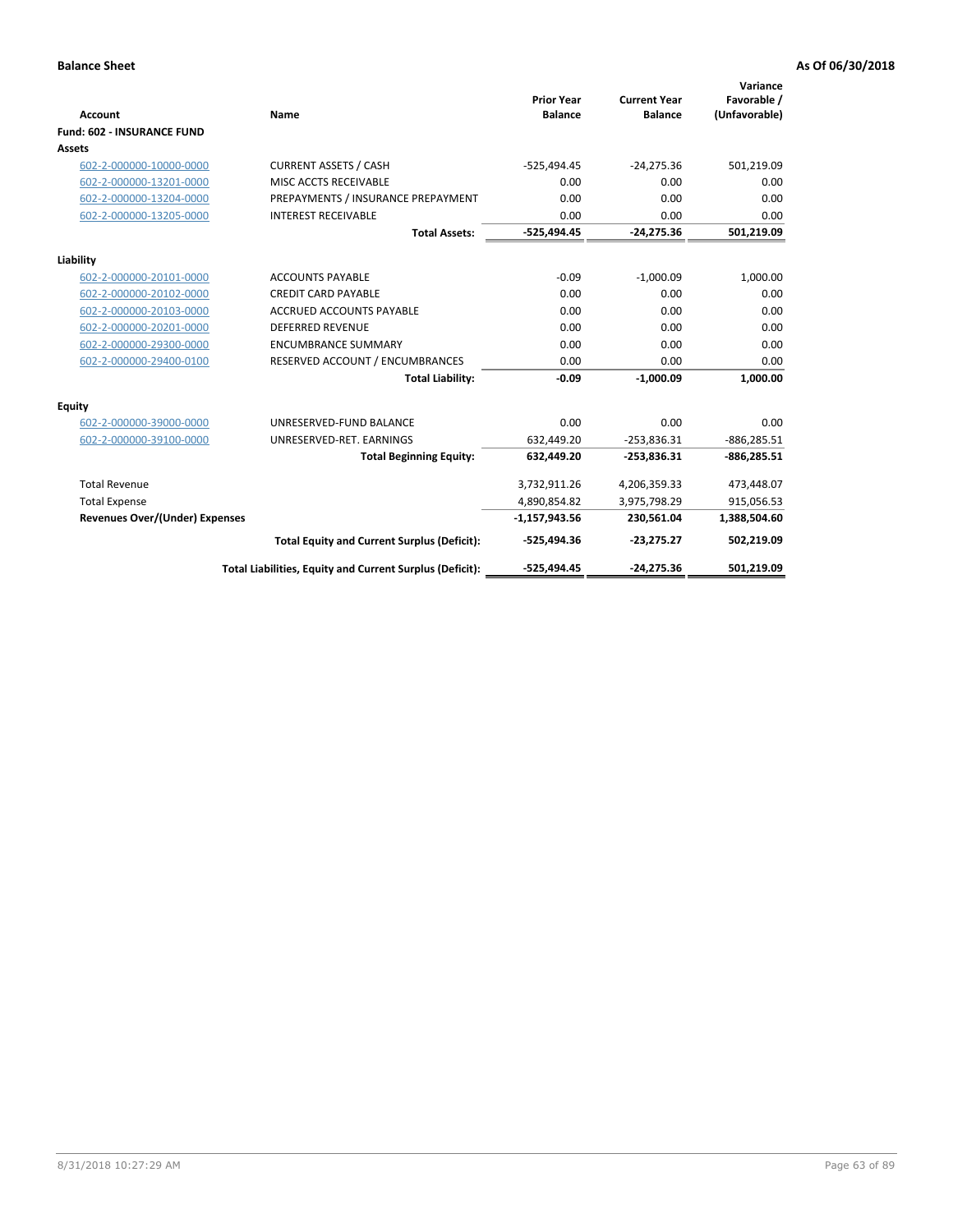| <b>Account</b>                        | Name                                                     | <b>Prior Year</b><br><b>Balance</b> | <b>Current Year</b><br><b>Balance</b> | Variance<br>Favorable /<br>(Unfavorable) |
|---------------------------------------|----------------------------------------------------------|-------------------------------------|---------------------------------------|------------------------------------------|
| Fund: 604 - MIS FUND                  |                                                          |                                     |                                       |                                          |
| Assets                                |                                                          |                                     |                                       |                                          |
| 604-2-000000-10000-0000               | <b>CURRENT ASSETS / CASH</b>                             | 113,519.19                          | 176,674.07                            | 63,154.88                                |
| 604-2-000000-13201-0000               | MISC ACCTS RECEIVABLE                                    | 0.00                                | 0.00                                  | 0.00                                     |
| 604-2-000000-13202-1400               | <b>EMPLOYEE ADVANCES</b>                                 | 0.00                                | 0.00                                  | 0.00                                     |
| 604-2-000000-13203-0000               | NON-CURRENT ASSETS / PREPAYMENTS                         | 0.00                                | 0.00                                  | 0.00                                     |
| 604-2-000000-13205-0000               | <b>INTEREST RECEIVABLE</b>                               | 0.00                                | 0.00                                  | 0.00                                     |
| 604-2-000000-15601-0000               | IT NETWORK PRINTER SUPPLY INVENTORY                      | 0.00                                | 0.00                                  | 0.00                                     |
| 604-2-000000-16004-0000               | FIXED ASSETS / BUILDINGS                                 | 0.00                                | 0.00                                  | 0.00                                     |
| 604-2-000000-16005-0000               | <b>ACCUM DEPR / BUILDINGS</b>                            | 0.00                                | 0.00                                  | 0.00                                     |
| 604-2-000000-16201-0000               | FIXED ASSETS / MACHINERY AND EQUIPMEN                    | 1,587,000.47                        | 1,587,000.47                          | 0.00                                     |
| 604-2-000000-16202-0000               | ACCUM DEPR / MACHINERY AND EQUIPMEI                      | $-1,324,554.90$                     | $-1,415,037.83$                       | $-90,482.93$                             |
| 604-2-000000-16301-0000               | FIXED ASSETS / C W I P                                   | $-0.20$                             | $-0.20$                               | 0.00                                     |
| 604-2-000000-17501-0000               | <b>EMPLOYEE CONTRIBUTIONS</b>                            | 13,068.00                           | 14,298.00                             | 1,230.00                                 |
| 604-2-000000-17504-0000               | <b>INVESTMENT RETURN</b>                                 | 60,975.00                           | 45,080.00                             | $-15,895.00$                             |
| 604-2-000000-17508-0000               | EXPERIENCE DIFFERENCE- OUTFLOW                           | 1,235.00                            | 794.00                                | $-441.00$                                |
| 604-2-000000-17509-0000               | <b>EXPERIENCE DIFFERENCE - INFLOW</b>                    | 0.00                                | $-5,254.00$                           | $-5,254.00$                              |
| 604-2-000000-17520-0000               | <b>ASSUMPTION CHANGES</b>                                | 16,202.00                           | 10,557.00                             | $-5,645.00$                              |
|                                       | <b>Total Assets:</b>                                     | 467,444.56                          | 414,111.51                            | $-53,333.05$                             |
|                                       |                                                          |                                     |                                       |                                          |
| Liability                             |                                                          |                                     |                                       |                                          |
| 604-2-000000-20101-0000               | <b>ACCOUNTS PAYABLE</b>                                  | 0.00                                | 0.00                                  | 0.00                                     |
| 604-2-000000-20102-0000               | <b>CREDIT CARD PAYABLE</b>                               | 0.00                                | 0.00                                  | 0.00                                     |
| 604-2-000000-20103-0000               | ACCRUED ACCOUNTS PAYABLE                                 | 0.00                                | 0.00                                  | 0.00                                     |
| 604-2-000000-20141-0000               | <b>TELEPHONE CLEARING</b>                                | 0.00                                | 0.00                                  | 0.00                                     |
| 604-2-000000-21035-0000               | DEBT SERVICE / DUE TO DEBT SERVICE                       | 0.00                                | 0.00                                  | 0.00                                     |
| 604-2-000000-22001-0000               | <b>SALARIES PAYABLE</b>                                  | 9,550.49                            | 9,756.01                              | $-205.52$                                |
| 604-2-000000-22002-0000               | VACATION/SICK PAYABLE                                    | 17,135.39                           | 25,471.59                             | $-8,336.20$                              |
| 604-2-000000-22208-0000               | INSURANCE / AMERICAN FIDELITY                            | 0.00                                | 0.00                                  | 0.00                                     |
| 604-2-000000-23001-0000               | CAPITAL LEASE PAYABLE                                    | 15,132.00                           | $-1.88$                               | 15,133.88                                |
| 604-2-000000-23101-0000               | CAPITAL LEASE PAYABLE                                    | $-0.40$                             | $-0.40$                               | 0.00                                     |
| 604-2-000000-26001-0000               | <b>COMPENSATED ABSENCES PAY</b>                          | 13,875.77                           | 9,692.17                              | 4,183.60                                 |
| 604-2-000000-27001-0000               | <b>CONTRIBUTED CAPITAL</b>                               | 0.00                                | 0.00                                  | 0.00                                     |
| 604-2-000000-29300-0000               | <b>ENCUMBRANCE SUMMARY</b>                               | 0.00                                | 0.00                                  | 0.00                                     |
| 604-2-000000-29400-0100               | RESERVED ACCOUNT / ENCUMBRANCES                          | 0.27                                | 0.27                                  | 0.00                                     |
| 604-2-000000-29999-0000               | <b>NET PENSION LIABILITY</b>                             | 103,037.00                          | 97,979.00                             | 5.058.00                                 |
| 604-2-000000-92194-0101               | <b>BANK ONE / DIGITEC</b>                                | 0.00                                | 0.00                                  | 0.00                                     |
|                                       | <b>Total Liability:</b>                                  | 158,730.52                          | 142,896.76                            | 15,833.76                                |
|                                       |                                                          |                                     |                                       |                                          |
| Equity                                |                                                          |                                     |                                       |                                          |
| 604-2-000000-39000-0000               | UNRESERVED-FUND BALANCE                                  | 0.00                                | 0.00                                  | 0.00                                     |
| 604-2-000000-39100-0000               | UNRESERVED-RET. EARNINGS                                 | 335,832.26                          | 305,605.35                            | $-30,226.91$                             |
| 604-2-000000-39500-0000               | <b>NET POSITION - PENSION</b>                            | $-88.00$                            | $-88.00$                              | 0.00                                     |
|                                       | <b>Total Beginning Equity:</b>                           | 335,744.26                          | 305,517.35                            | -30,226.91                               |
| <b>Total Revenue</b>                  |                                                          | 606,113.28                          | 623,334.78                            | 17,221.50                                |
| <b>Total Expense</b>                  |                                                          | 633,143.50                          | 657,637.38                            | -24,493.88                               |
| <b>Revenues Over/(Under) Expenses</b> |                                                          | -27,030.22                          | -34,302.60                            | -7,272.38                                |
|                                       | <b>Total Equity and Current Surplus (Deficit):</b>       | 308,714.04                          | 271,214.75                            | -37,499.29                               |
|                                       | Total Liabilities, Equity and Current Surplus (Deficit): | 467,444.56                          | 414,111.51                            | -53,333.05                               |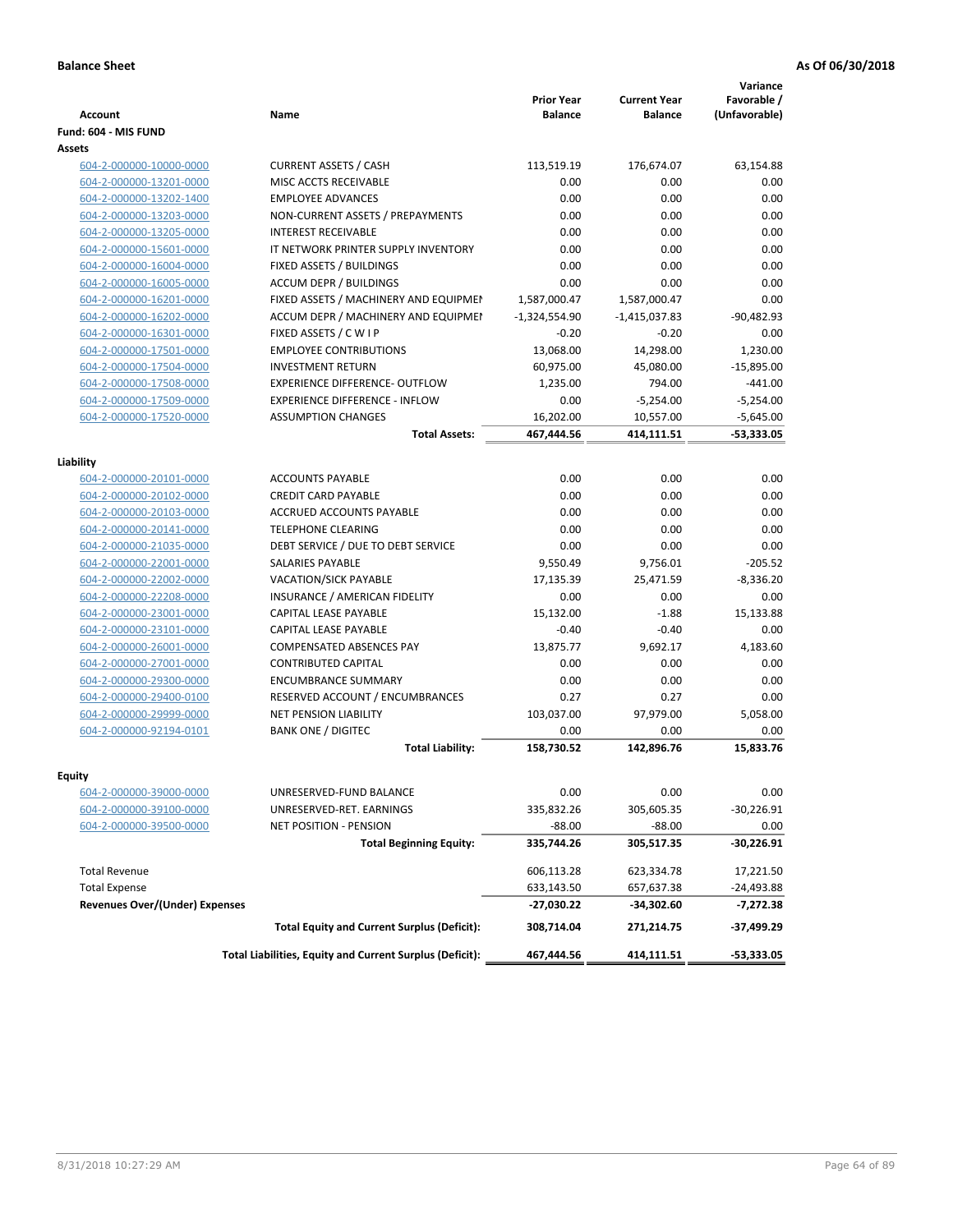|                                             |                                                          |                                     |                                       | Variance                     |
|---------------------------------------------|----------------------------------------------------------|-------------------------------------|---------------------------------------|------------------------------|
| <b>Account</b>                              | Name                                                     | <b>Prior Year</b><br><b>Balance</b> | <b>Current Year</b><br><b>Balance</b> | Favorable /<br>(Unfavorable) |
| <b>Fund: 660 - VEHICLE REPLACEMENT FUND</b> |                                                          |                                     |                                       |                              |
| Assets                                      |                                                          |                                     |                                       |                              |
| 660-2-000000-10000-0000                     | <b>CURRENT ASSETS / CASH</b>                             | 13,005.19                           | $-332,673.28$                         | $-345,678.47$                |
| 660-2-000000-11309-0000                     | <b>TAX ANTICIPATION NOTES</b>                            | 0.00                                | 0.00                                  | 0.00                         |
| 660-2-000000-11510-0000                     | PUBLIC SAFETY VEHICLE REPLACEMENT                        | 54,500.60                           | 871,863.31                            | 817,362.71                   |
| 660-2-000000-11520-0000                     | <b>CERTIFICATES OF DEPOSIT</b>                           | 0.00                                | 0.00                                  | 0.00                         |
| 660-2-000000-11530-0000                     | <b>TexasTERM CP</b>                                      | 500,000.00                          | 0.00                                  | $-500,000.00$                |
| 660-2-000000-13201-0000                     | MISC ACCTS RECEIVABLE                                    | 0.00                                | 0.00                                  | 0.00                         |
| 660-2-000000-13205-0000                     | <b>INTEREST RECEIVABLE</b>                               | 0.00                                | 0.00                                  | 0.00                         |
| 660-2-000000-16201-0000                     | FIXED ASSETS / MACHINERY AND EQUIPMEN                    | 7,856,299.34                        | 8,124,063.50                          | 267,764.16                   |
| 660-2-000000-16202-0000                     | ACCUM DEPR / MACHINERY AND EQUIPMEI                      | $-5,896,736.20$                     | $-6,345,562.78$                       | $-448,826.58$                |
| 660-2-000000-16301-0000                     | FIXED ASSETS / C W I P                                   | 0.00                                | 0.00                                  | 0.00                         |
| 660-2-000000-39300-0000                     | RESERVED ACCOUNT / ESCROW BALANCE                        | 0.00                                | 0.00                                  | 0.00                         |
|                                             | <b>Total Assets:</b>                                     | 2,527,068.93                        | 2,317,690.75                          | -209,378.18                  |
|                                             |                                                          |                                     |                                       |                              |
| Liability                                   |                                                          |                                     |                                       |                              |
| 660-2-000000-20101-0000                     | <b>ACCOUNTS PAYABLE</b>                                  | 0.00                                | 0.00                                  | 0.00                         |
| 660-2-000000-20102-0000                     | <b>CREDIT CARD PAYABLE</b>                               | 0.00                                | 0.00                                  | 0.00                         |
| 660-2-000000-20103-0000                     | ACCRUED ACCOUNTS PAYABLE                                 | 0.00                                | 0.00                                  | 0.00                         |
| 660-2-000000-21001-0000                     | <b>GENERAL FUND / GENERAL FUND</b>                       | 0.00                                | 0.00                                  | 0.00                         |
| 660-2-000000-23001-0000                     | CAPITAL LEASE PAYABLE                                    | 58,323.01                           | 61,063.17                             | $-2,740.16$                  |
| 660-2-000000-23101-0000                     | CAPITAL LEASE PAYABLE                                    | 114,135.17                          | 53,071.82                             | 61,063.35                    |
| 660-2-000000-27001-0000                     | <b>CONTRIBUTED CAPITAL</b>                               | 0.00                                | 0.00                                  | 0.00                         |
| 660-2-000000-29300-0000                     | <b>ENCUMBRANCE SUMMARY</b>                               | 0.00                                | 0.00                                  | 0.00                         |
| 660-2-000000-29400-0100                     | RESERVED ACCOUNT / ENCUMBRANCES                          | 0.00                                | 0.00                                  | 0.00                         |
|                                             | <b>Total Liability:</b>                                  | 172,458.18                          | 114,134.99                            | 58,323.19                    |
| <b>Equity</b>                               |                                                          |                                     |                                       |                              |
| 660-2-000000-39000-0000                     | UNRESERVED-FUND BALANCE                                  | 0.00                                | 0.00                                  | 0.00                         |
| 660-2-000000-39100-0000                     | UNRESERVED-RET. EARNINGS                                 | 2,259,983.96                        | 2,239,163.84                          | $-20,820.12$                 |
|                                             | <b>Total Beginning Equity:</b>                           | 2,259,983.96                        | 2,239,163.84                          | $-20,820.12$                 |
| <b>Total Revenue</b>                        |                                                          | 341,573.62                          | 771,359.73                            | 429,786.11                   |
| <b>Total Expense</b>                        |                                                          | 246,946.83                          | 806,967.81                            | -560,020.98                  |
| <b>Revenues Over/(Under) Expenses</b>       |                                                          | 94,626.79                           | $-35,608.08$                          | $-130,234.87$                |
|                                             |                                                          |                                     |                                       | $-151,054.99$                |
|                                             | <b>Total Equity and Current Surplus (Deficit):</b>       | 2,354,610.75                        | 2,203,555.76                          |                              |
|                                             | Total Liabilities, Equity and Current Surplus (Deficit): | 2,527,068.93                        | 2,317,690.75                          | -209,378.18                  |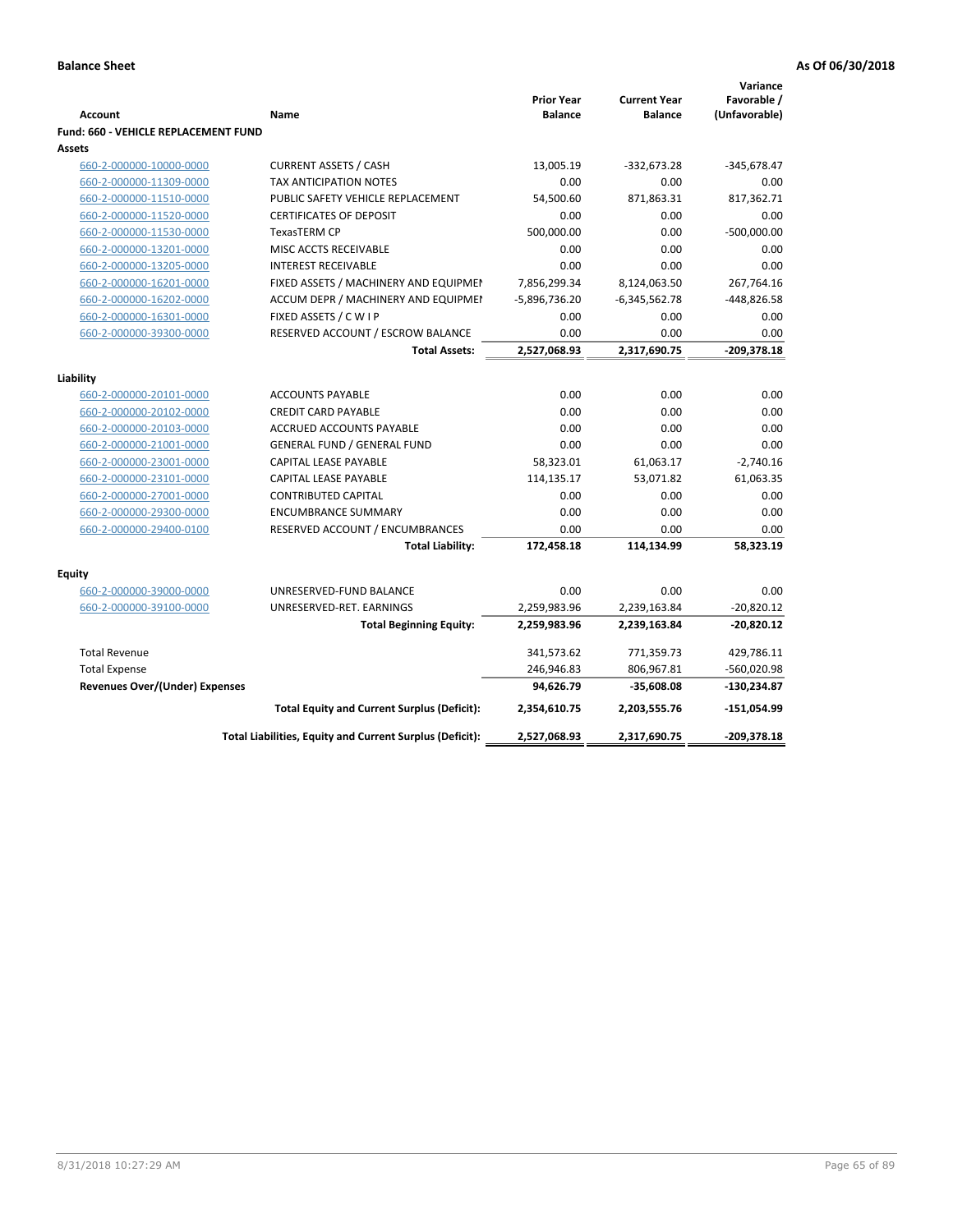| Account                               | Name                                                     | <b>Prior Year</b><br><b>Balance</b> | <b>Current Year</b><br><b>Balance</b> | Variance<br>Favorable /<br>(Unfavorable) |
|---------------------------------------|----------------------------------------------------------|-------------------------------------|---------------------------------------|------------------------------------------|
| Fund: 701 - FIREMEN'S PENSION         |                                                          |                                     |                                       |                                          |
| <b>Assets</b>                         |                                                          |                                     |                                       |                                          |
| 701-1-000000-10000-0000               | <b>CURRENT ASSETS / CASH</b>                             | 0.00                                | 0.00                                  | 0.00                                     |
|                                       | <b>Total Assets:</b>                                     | 0.00                                | 0.00                                  | 0.00                                     |
| Liability                             |                                                          |                                     |                                       |                                          |
| 701-1-000000-20103-0000               | <b>ACCOUNTS PAYABLE</b>                                  | 0.00                                | 0.00                                  | 0.00                                     |
| 701-1-000000-22306-1000               | UNREALIZED GAIN/LOSS                                     | 543,546.00                          | 0.00                                  | 543,546.00                               |
|                                       | <b>Total Liability:</b>                                  | 543,546.00                          | 0.00                                  | 543,546.00                               |
| <b>Equity</b>                         |                                                          |                                     |                                       |                                          |
| 701-1-000000-39000-0000               | UNRESERVED-FUND BALANCE                                  | $-543,546.00$                       | 0.00                                  | 543,546.00                               |
|                                       | <b>Total Beginning Equity:</b>                           | $-543,546.00$                       | 0.00                                  | 543,546.00                               |
| <b>Total Expense</b>                  |                                                          | 0.00                                | 0.00                                  | 0.00                                     |
| <b>Revenues Over/(Under) Expenses</b> |                                                          | 0.00                                | 0.00                                  | 0.00                                     |
|                                       | <b>Total Equity and Current Surplus (Deficit):</b>       | $-543,546.00$                       | 0.00                                  | 543,546.00                               |
|                                       | Total Liabilities, Equity and Current Surplus (Deficit): | 0.00                                | 0.00                                  | 0.00                                     |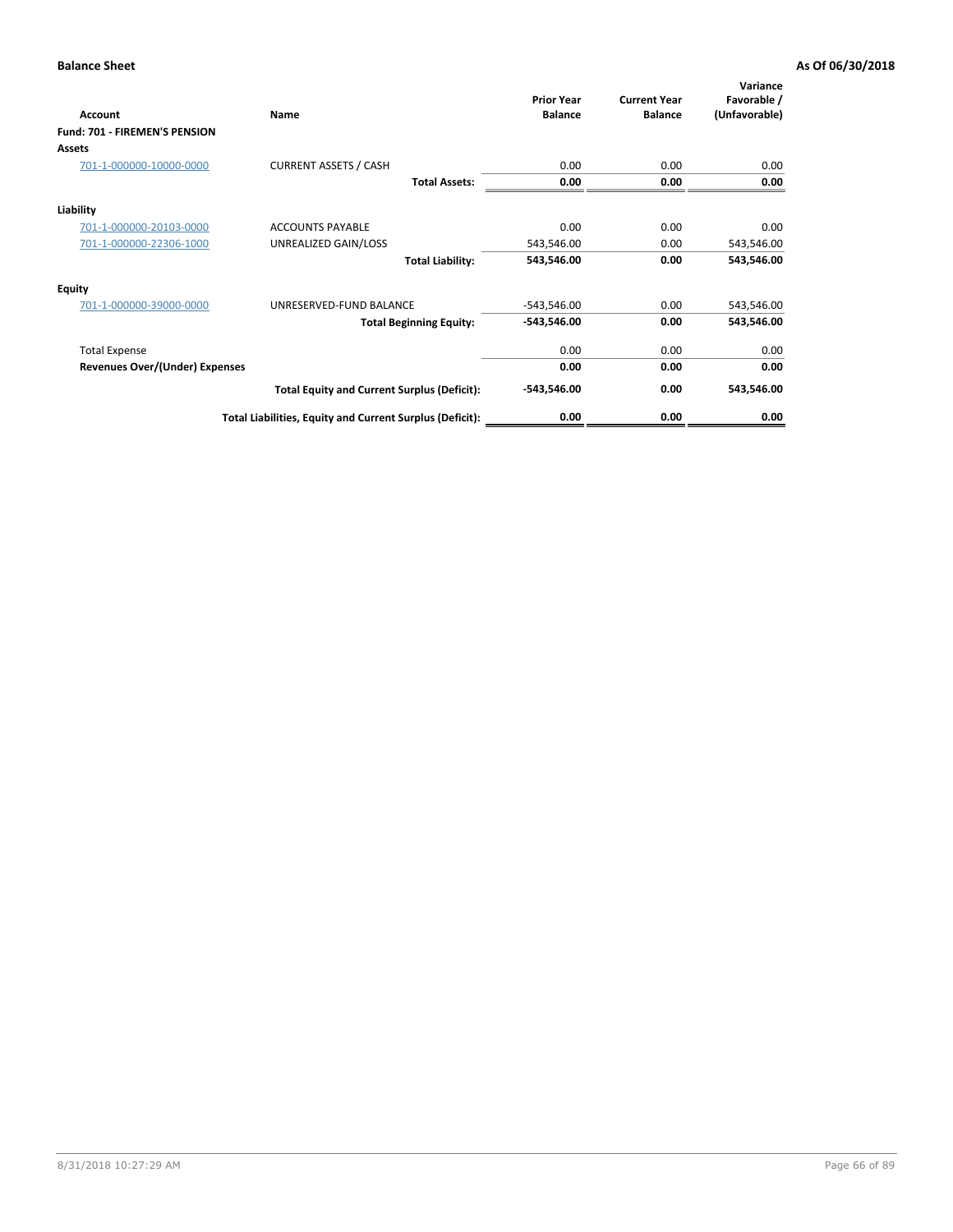|                                       |                                                          |                                     |                                       | Variance                     |
|---------------------------------------|----------------------------------------------------------|-------------------------------------|---------------------------------------|------------------------------|
| <b>Account</b>                        | Name                                                     | <b>Prior Year</b><br><b>Balance</b> | <b>Current Year</b><br><b>Balance</b> | Favorable /<br>(Unfavorable) |
| Fund: 800 - SPENCE FUND               |                                                          |                                     |                                       |                              |
| <b>Assets</b>                         |                                                          |                                     |                                       |                              |
|                                       |                                                          |                                     |                                       |                              |
| 800-3-000000-10000-0000               | <b>CURRENT ASSETS / CASH</b>                             | $-1,466.38$                         | $-2,066.38$                           | $-600.00$                    |
| 800-3-000000-11507-0000               | <b>SPENCE ENDOWMENT</b>                                  | 572,423.05                          | 580,027.70                            | 7,604.65                     |
| 800-3-000000-11520-0000               | <b>CERTIFICATES OF DEPOSIT</b>                           | 0.00                                | 0.00                                  | 0.00                         |
| 800-3-000000-11605-0000               | <b>SPENCE ENDOWMENT</b>                                  | 0.00                                | 0.00                                  | 0.00                         |
| 800-3-000000-13205-0000               | <b>INTEREST RECEIVABLE</b>                               | 1,337.43                            | 0.00                                  | $-1,337.43$                  |
|                                       | <b>Total Assets:</b>                                     | 572,294.10                          | 577,961.32                            | 5,667.22                     |
| Liability                             |                                                          |                                     |                                       |                              |
| 800-3-000000-20101-0000               | <b>ACCOUNTS PAYABLE</b>                                  | 0.00                                | 0.00                                  | 0.00                         |
| 800-3-000000-20102-0000               | <b>CREDIT CARD PAYABLE</b>                               | 0.00                                | 0.00                                  | 0.00                         |
| 800-3-000000-20103-0000               | <b>ACCRUED ACCOUNTS PAYABLE</b>                          | 0.00                                | 0.00                                  | 0.00                         |
| 800-3-000000-20139-0000               | RETAINAGES PAYABLE                                       | 0.00                                | 0.00                                  | 0.00                         |
| 800-3-000000-21001-0000               | <b>GENERAL FUND / GENERAL FUND</b>                       | 0.00                                | 0.00                                  | 0.00                         |
| 800-3-000000-29300-0000               | <b>ENCUMBRANCE SUMMARY</b>                               | 0.00                                | 0.00                                  | 0.00                         |
| 800-3-000000-29400-0000               | RESERVED ACCOUNT / ENCUMBRANCES                          | 0.00                                | 0.00                                  | 0.00                         |
|                                       | <b>Total Liability:</b>                                  | 0.00                                | 0.00                                  | 0.00                         |
| <b>Equity</b>                         |                                                          |                                     |                                       |                              |
| 800-3-000000-39000-0000               | UNRESERVED-FUND BALANCE                                  | 566,627.77                          | 572,241.50                            | 5,613.73                     |
|                                       | <b>Total Beginning Equity:</b>                           | 566,627.77                          | 572,241.50                            | 5,613.73                     |
| <b>Total Revenue</b>                  |                                                          | 6,116.33                            | 6,169.82                              | 53.49                        |
| <b>Total Expense</b>                  |                                                          | 450.00                              | 450.00                                | 0.00                         |
| <b>Revenues Over/(Under) Expenses</b> |                                                          | 5,666.33                            | 5,719.82                              | 53.49                        |
|                                       | <b>Total Equity and Current Surplus (Deficit):</b>       | 572,294.10                          | 577,961.32                            | 5,667.22                     |
|                                       | Total Liabilities, Equity and Current Surplus (Deficit): | 572,294.10                          | 577,961.32                            | 5,667.22                     |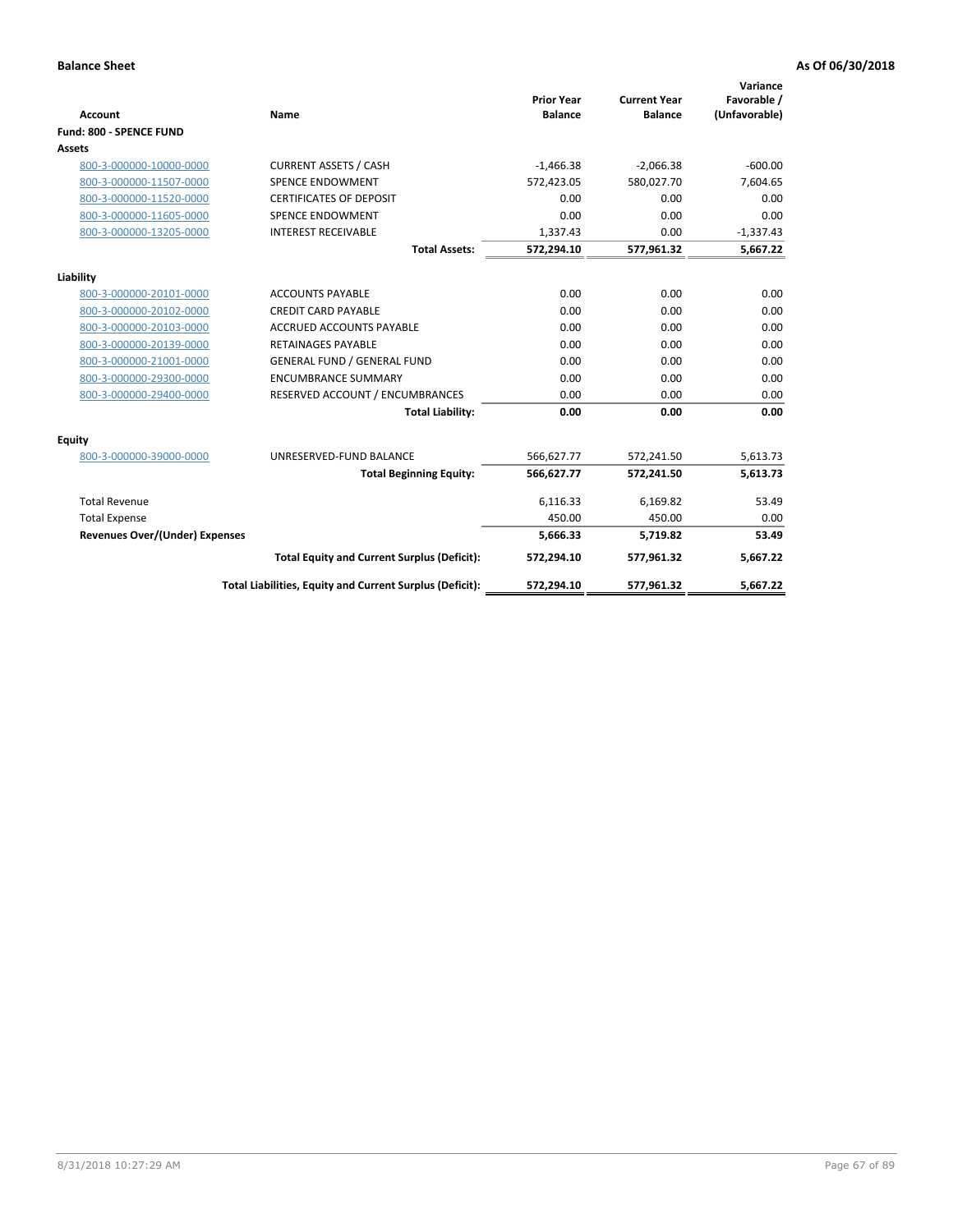| <b>Account</b>                        | Name                                                     | <b>Prior Year</b><br><b>Balance</b> | <b>Current Year</b><br><b>Balance</b> | Variance<br>Favorable /<br>(Unfavorable) |
|---------------------------------------|----------------------------------------------------------|-------------------------------------|---------------------------------------|------------------------------------------|
| Fund: 801 - JONES LIBRARY TRUST       |                                                          |                                     |                                       |                                          |
| Assets                                |                                                          |                                     |                                       |                                          |
| 801-3-000000-10000-0000               | <b>CURRENT ASSETS / CASH</b>                             | 15,413.38                           | 15,474.16                             | 60.78                                    |
| 801-3-000000-13201-0000               | MISC ACCTS RECEIVABLE                                    | 0.00                                | 0.00                                  | 0.00                                     |
| 801-3-000000-13205-0000               | <b>INTEREST RECEIVABLE</b>                               | 0.00                                | 0.00                                  | 0.00                                     |
|                                       | <b>Total Assets:</b>                                     | 15,413.38                           | 15,474.16                             | 60.78                                    |
| Liability                             |                                                          |                                     |                                       |                                          |
| 801-3-000000-20101-0000               | <b>ACCOUNTS PAYABLE</b>                                  | 0.00                                | 0.00                                  | 0.00                                     |
| 801-3-000000-20102-0000               | <b>CREDIT CARD PAYABLE</b>                               | 0.00                                | 0.00                                  | 0.00                                     |
| 801-3-000000-20103-0000               | <b>ACCRUED ACCOUNTS PAYABLE</b>                          | 0.00                                | 0.00                                  | 0.00                                     |
|                                       | <b>Total Liability:</b>                                  | 0.00                                | 0.00                                  | 0.00                                     |
| Equity                                |                                                          |                                     |                                       |                                          |
| 801-3-000000-39000-0000               | UNRESERVED-FUND BALANCE                                  | 15,407.38                           | 15,424.19                             | 16.81                                    |
|                                       | <b>Total Beginning Equity:</b>                           | 15,407.38                           | 15,424.19                             | 16.81                                    |
| <b>Total Revenue</b>                  |                                                          | 14.23                               | 54.04                                 | 39.81                                    |
| <b>Total Expense</b>                  |                                                          | 8.23                                | 4.07                                  | 4.16                                     |
| <b>Revenues Over/(Under) Expenses</b> |                                                          | 6.00                                | 49.97                                 | 43.97                                    |
|                                       | <b>Total Equity and Current Surplus (Deficit):</b>       | 15,413.38                           | 15,474.16                             | 60.78                                    |
|                                       | Total Liabilities, Equity and Current Surplus (Deficit): | 15,413.38                           | 15,474.16                             | 60.78                                    |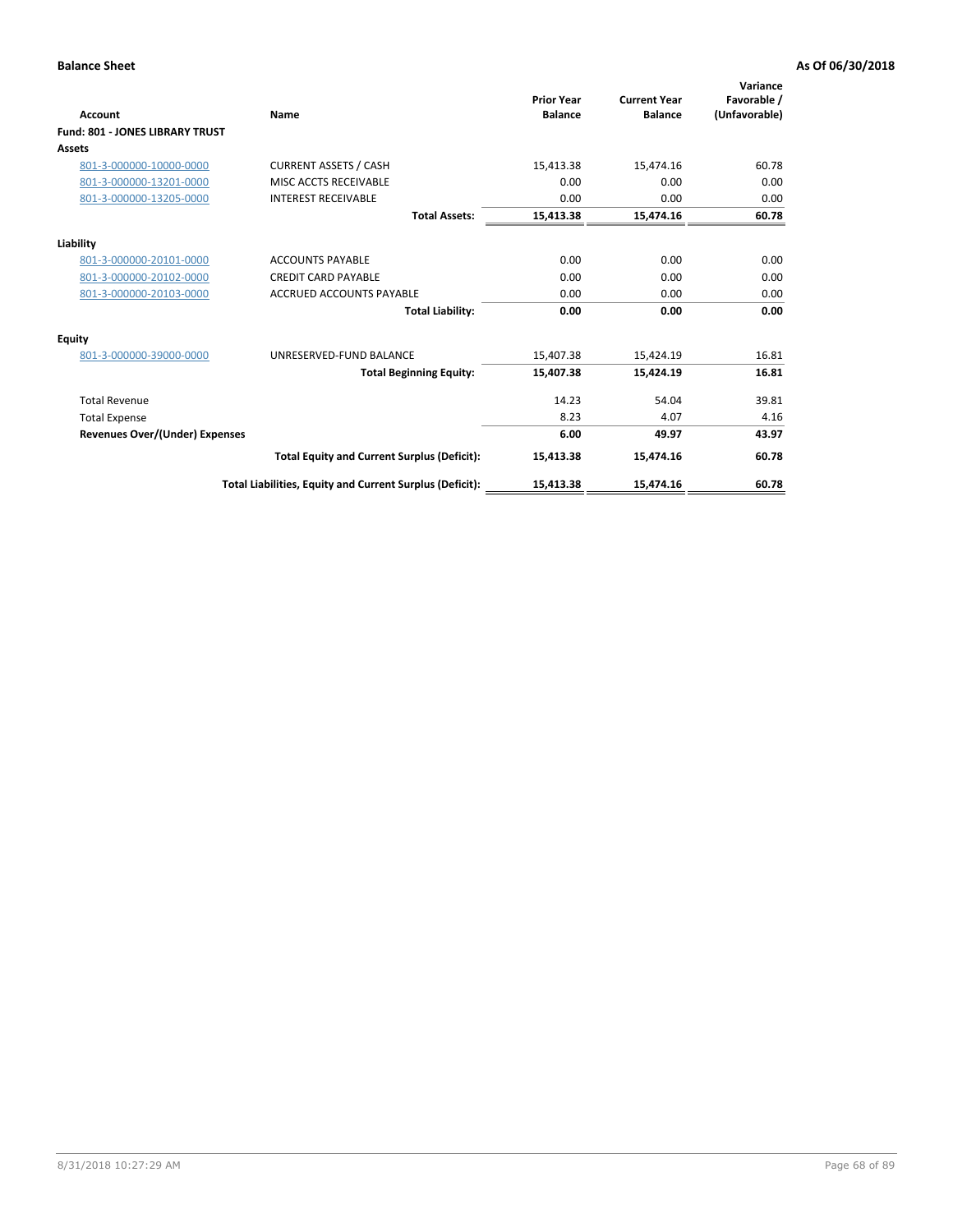| <b>Account</b>                              | Name                                                     | <b>Prior Year</b><br><b>Balance</b> | <b>Current Year</b><br><b>Balance</b> | Variance<br>Favorable /<br>(Unfavorable) |
|---------------------------------------------|----------------------------------------------------------|-------------------------------------|---------------------------------------|------------------------------------------|
| Fund: 803 - GREENVILLE BOARD OF DEVELOPMENT |                                                          |                                     |                                       |                                          |
| Assets                                      |                                                          |                                     |                                       |                                          |
| 803-3-000000-10000-0000                     | <b>CURRENT ASSETS / CASH</b>                             | 0.00                                | 0.00                                  | 0.00                                     |
| 803-3-000000-13201-0000                     | MISC ACCTS RECEIVABLE                                    | 0.00                                | 0.00                                  | 0.00                                     |
| 803-3-000000-13203-0000                     | NON-CURRENT ASSETS / PREPAYMENTS                         | 0.00                                | 0.00                                  | 0.00                                     |
|                                             | <b>Total Assets:</b>                                     | 0.00                                | 0.00                                  | 0.00                                     |
| Liability                                   |                                                          |                                     |                                       |                                          |
| 803-3-000000-20101-0000                     | <b>ACCOUNTS PAYABLE</b>                                  | 0.00                                | 0.00                                  | 0.00                                     |
| 803-3-000000-20102-0000                     | <b>ACCOUNTS PAYABLE</b>                                  | 0.00                                | 0.00                                  | 0.00                                     |
| 803-3-000000-20103-0000                     | <b>ACCRUED ACCOUNTS PAYABLE</b>                          | 0.00                                | 0.00                                  | 0.00                                     |
| 803-3-000000-20139-0000                     | <b>RETAINAGES PAYABLE</b>                                | 0.00                                | 0.00                                  | 0.00                                     |
| 803-3-000000-20141-0000                     | <b>TELEPHONE CLEARING</b>                                | 0.00                                | 0.00                                  | 0.00                                     |
| 803-3-000000-21400-0000                     | <b>ELECTRIC OPERATING FUND</b>                           | 0.00                                | 0.00                                  | 0.00                                     |
| 803-3-000000-22001-0000                     | ACCRUED SALARIES/WAGES                                   | 0.00                                | 0.00                                  | 0.00                                     |
| 803-3-000000-22002-0000                     | <b>ACCRUED SALARIES/WAGES</b>                            | 0.00                                | 0.00                                  | 0.00                                     |
| 803-3-000000-26001-0000                     | <b>COMPENSATED ABSENCES PAY</b>                          | 0.00                                | 0.00                                  | 0.00                                     |
| 803-3-000000-29300-0000                     | <b>ENCUMBRANCE SUMMARY</b>                               | 0.00                                | 0.00                                  | 0.00                                     |
| 803-3-000000-29400-0100                     | RESERVED ACCOUNT / ENCUMBRANCES                          | 103,228.62                          | 0.00                                  | 103,228.62                               |
|                                             | <b>Total Liability:</b>                                  | 103,228.62                          | 0.00                                  | 103,228.62                               |
| Equity                                      |                                                          |                                     |                                       |                                          |
| 803-3-000000-39000-0000                     | UNRESERVED-FUND BALANCE                                  | $-103,228.62$                       | 0.00                                  | 103,228.62                               |
|                                             | <b>Total Beginning Equity:</b>                           | $-103,228.62$                       | 0.00                                  | 103,228.62                               |
| <b>Total Revenue</b>                        |                                                          | 0.00                                | 0.00                                  | 0.00                                     |
| <b>Total Expense</b>                        |                                                          | 0.00                                | 0.00                                  | 0.00                                     |
| <b>Revenues Over/(Under) Expenses</b>       |                                                          | 0.00                                | 0.00                                  | 0.00                                     |
|                                             | <b>Total Equity and Current Surplus (Deficit):</b>       | $-103,228.62$                       | 0.00                                  | 103,228.62                               |
|                                             | Total Liabilities, Equity and Current Surplus (Deficit): | 0.00                                | 0.00                                  | 0.00                                     |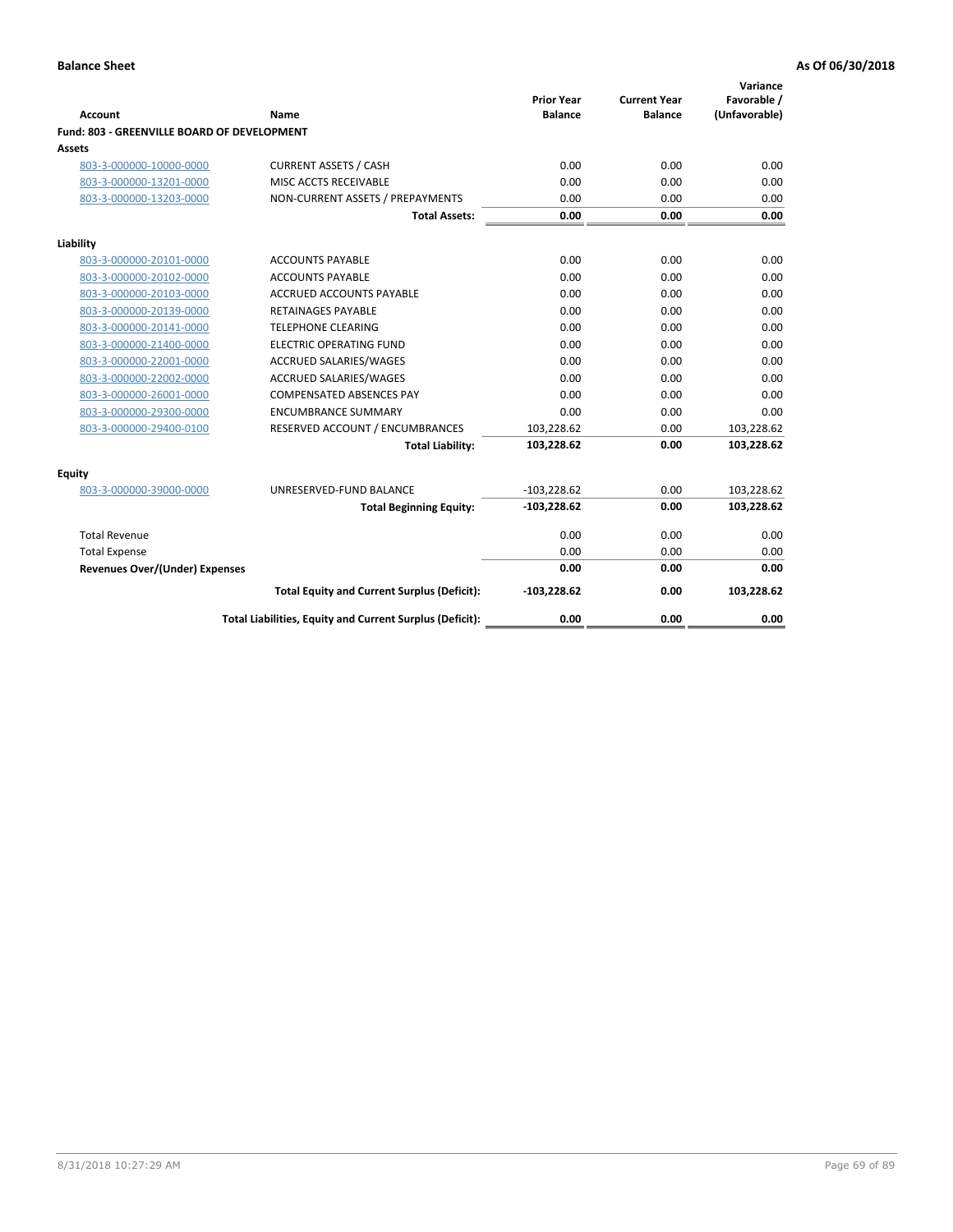| <b>Account</b>                        | Name                                                     | <b>Prior Year</b><br><b>Balance</b> | <b>Current Year</b><br><b>Balance</b> | Variance<br>Favorable /<br>(Unfavorable) |
|---------------------------------------|----------------------------------------------------------|-------------------------------------|---------------------------------------|------------------------------------------|
| <b>Fund: 807 - 4A-EDC</b>             |                                                          |                                     |                                       |                                          |
| <b>Assets</b>                         |                                                          |                                     |                                       |                                          |
| 807-3-000000-10000-0000               | <b>CURRENT ASSETS / CASH</b>                             | 0.00                                | 0.00                                  | 0.00                                     |
| 807-3-000000-13201-0000               | MISC ACCTS RECEIVABLE                                    | 0.00                                | 0.00                                  | 0.00                                     |
| 807-3-000000-16301-0000               | FIXED ASSETS / C W I P                                   | 0.00                                | 0.00                                  | 0.00                                     |
|                                       | <b>Total Assets:</b>                                     | 0.00                                | 0.00                                  | 0.00                                     |
| Liability                             |                                                          |                                     |                                       |                                          |
| 807-3-000000-20101-0000               | <b>ACCOUNTS PAYABLE</b>                                  | 0.00                                | 0.00                                  | 0.00                                     |
| 807-3-000000-20103-0000               | <b>ACCOUNTS PAYABLE</b>                                  | 0.00                                | 0.00                                  | 0.00                                     |
| 807-3-000000-20139-0000               | <b>RETAINAGES PAYABLE</b>                                | 0.00                                | 0.00                                  | 0.00                                     |
| 807-3-000000-26105-0000               | INV NET OF RELATED DEBT                                  | 305,846.00                          | 0.00                                  | 305,846.00                               |
| 807-3-000000-29300-0000               | <b>ENCUMBRANCE SUMMARY</b>                               | 0.00                                | 0.00                                  | 0.00                                     |
| 807-3-000000-29400-0100               | RESERVED ACCOUNT / ENCUMBRANCES                          | 18,078.76                           | 0.00                                  | 18,078.76                                |
| 807-3-495000-20180-0000               | <b>CURRENT DEBT</b>                                      | 0.00                                | 0.00                                  | 0.00                                     |
| 807-3-495000-26002-0000               | CA - LONG-TERM DEBT / AMT TO BE PROVIL                   | 0.00                                | 0.00                                  | 0.00                                     |
|                                       | <b>Total Liability:</b>                                  | 323,924.76                          | 0.00                                  | 323,924.76                               |
| Equity                                |                                                          |                                     |                                       |                                          |
| 807-3-000000-39000-0000               | UNRESERVED-FUND BALANCE                                  | $-323,924.76$                       | 0.00                                  | 323,924.76                               |
|                                       | <b>Total Beginning Equity:</b>                           | $-323,924.76$                       | 0.00                                  | 323,924.76                               |
| <b>Total Revenue</b>                  |                                                          | 0.00                                | 0.00                                  | 0.00                                     |
| <b>Total Expense</b>                  |                                                          | 0.00                                | 0.00                                  | 0.00                                     |
| <b>Revenues Over/(Under) Expenses</b> |                                                          | 0.00                                | 0.00                                  | 0.00                                     |
|                                       | <b>Total Equity and Current Surplus (Deficit):</b>       | $-323,924.76$                       | 0.00                                  | 323,924.76                               |
|                                       | Total Liabilities, Equity and Current Surplus (Deficit): | 0.00                                | 0.00                                  | 0.00                                     |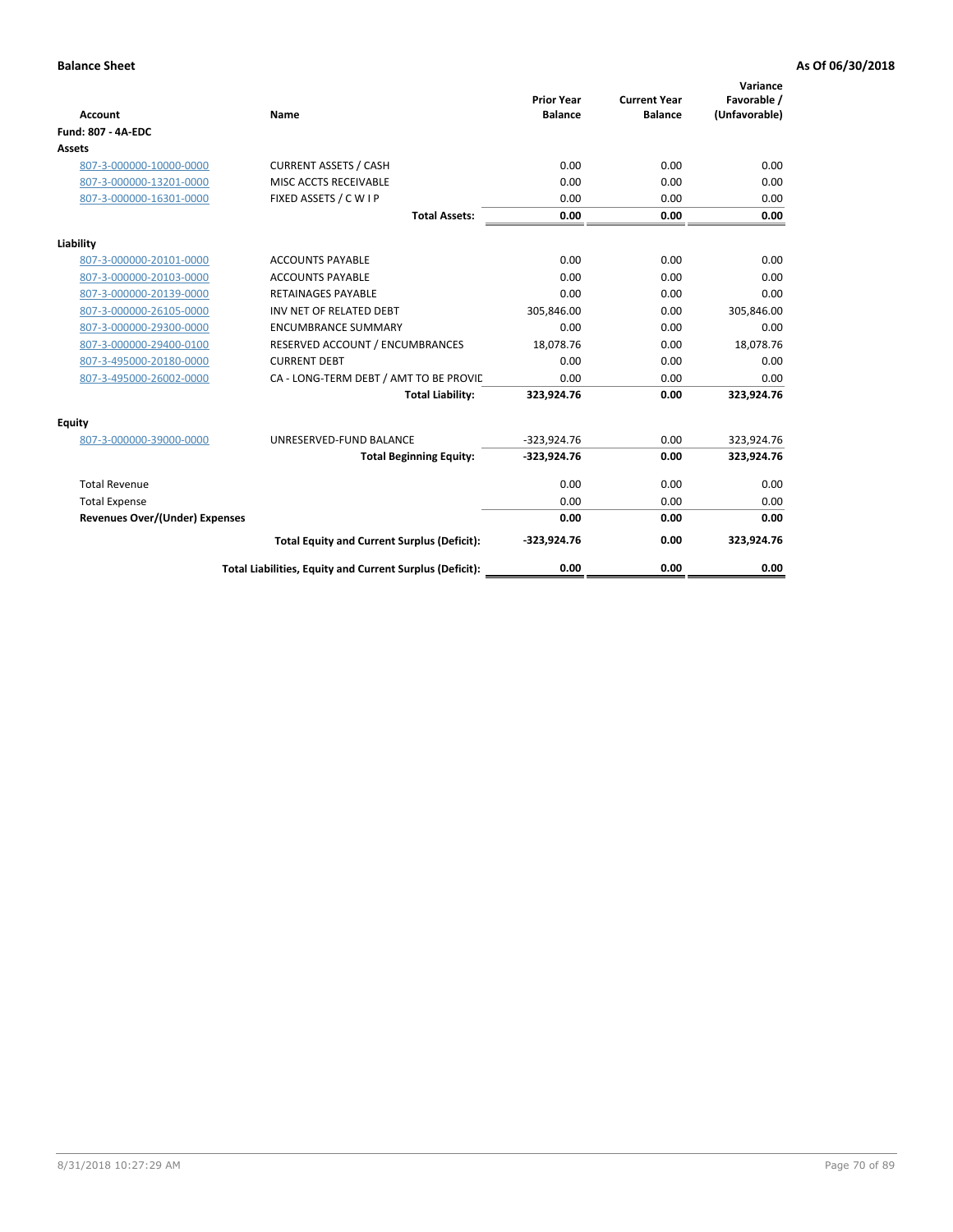| <b>Account</b>                        | <b>Name</b>                                              | <b>Prior Year</b><br><b>Balance</b> | <b>Current Year</b><br><b>Balance</b> | Variance<br>Favorable /<br>(Unfavorable) |
|---------------------------------------|----------------------------------------------------------|-------------------------------------|---------------------------------------|------------------------------------------|
| Fund: 809 - GREENVILLE IDC (L-3)      |                                                          |                                     |                                       |                                          |
| Assets                                |                                                          |                                     |                                       |                                          |
| 809-3-000000-10000-0000               | <b>CURRENT ASSETS / CASH</b>                             | 0.40                                | 0.40                                  | 0.00                                     |
| 809-3-000000-13201-0000               | MISC ACCTS RECEIVABLE                                    | 0.00                                | 0.00                                  | 0.00                                     |
|                                       | <b>Total Assets:</b>                                     | 0.40                                | 0.40                                  | 0.00                                     |
| Liability                             |                                                          |                                     |                                       |                                          |
| 809-3-000000-20101-0000               | <b>ACCOUNTS PAYABLE</b>                                  | 0.00                                | 0.00                                  | 0.00                                     |
| 809-3-000000-20103-0000               | <b>ACCRUED ACCOUNTS PAYABLE</b>                          | 0.00                                | $-787.94$                             | 787.94                                   |
| 809-3-000000-21001-0000               | <b>GENERAL FUND / GENERAL FUND</b>                       | 0.00                                | 0.00                                  | 0.00                                     |
|                                       | <b>Total Liability:</b>                                  | 0.00                                | $-787.94$                             | 787.94                                   |
| Equity                                |                                                          |                                     |                                       |                                          |
| 809-3-000000-39000-0000               | UNRESERVED-FUND BALANCE                                  | 0.40                                | 0.40                                  | 0.00                                     |
| 809-3-000000-39100-0000               | UNRESERVED-RET. EARNINGS                                 | 0.00                                | 0.00                                  | 0.00                                     |
| 809-3-000000-39150-0000               | RESERVED-RET. EARNINGS                                   | 0.00                                | 0.00                                  | 0.00                                     |
|                                       | <b>Total Beginning Equity:</b>                           | 0.40                                | 0.40                                  | 0.00                                     |
| <b>Total Revenue</b>                  |                                                          | 3,276,871.78                        | 5,169,356.51                          | 1,892,484.73                             |
| <b>Total Expense</b>                  |                                                          | 3,276,871.78                        | 5,168,568.57                          | $-1,891,696.79$                          |
| <b>Revenues Over/(Under) Expenses</b> |                                                          | 0.00                                | 787.94                                | 787.94                                   |
|                                       | <b>Total Equity and Current Surplus (Deficit):</b>       | 0.40                                | 788.34                                | 787.94                                   |
|                                       | Total Liabilities, Equity and Current Surplus (Deficit): | 0.40                                | 0.40                                  | 0.00                                     |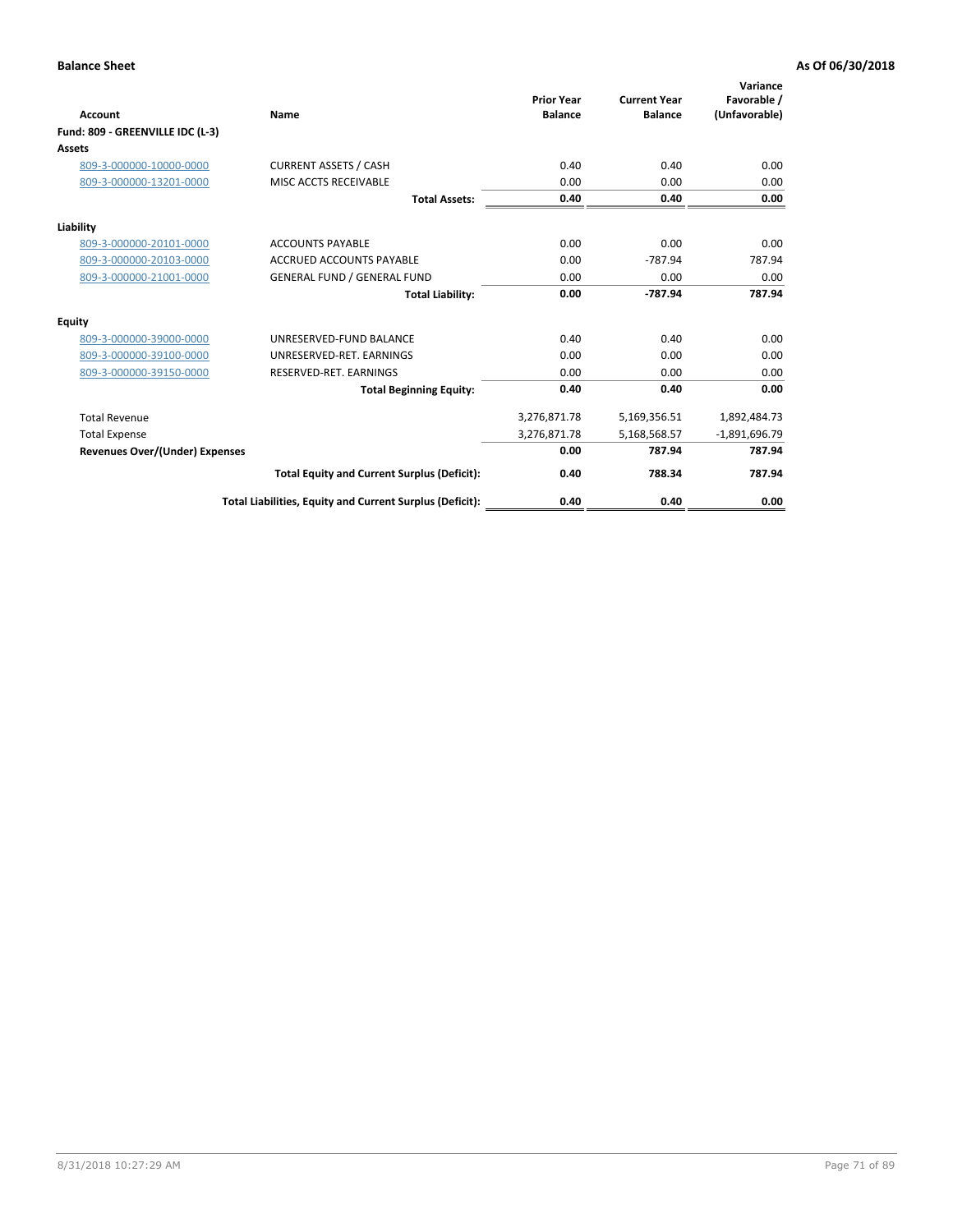| <b>Account</b>                          | <b>Name</b>                                              | <b>Prior Year</b><br><b>Balance</b> | <b>Current Year</b><br><b>Balance</b> | Variance<br>Favorable /<br>(Unfavorable) |
|-----------------------------------------|----------------------------------------------------------|-------------------------------------|---------------------------------------|------------------------------------------|
| Fund: 810 - SEIZURE FUNDS - STATE RULES |                                                          |                                     |                                       |                                          |
| <b>Assets</b>                           |                                                          |                                     |                                       |                                          |
| 810-3-000000-10000-0000                 | <b>CURRENT ASSETS / CASH</b>                             | 255,941.39                          | 264,343.87                            | 8,402.48                                 |
| 810-3-000000-13201-0000                 | MISC ACCTS RECEIVABLE                                    | 0.00                                | 0.00                                  | 0.00                                     |
| 810-3-000000-13202-1400                 | <b>EMPLOYEE ADVANCES</b>                                 | 0.00                                | 0.00                                  | 0.00                                     |
| 810-3-000000-13205-0000                 | <b>INTEREST RECEIVABLE</b>                               | 0.00                                | 0.00                                  | 0.00                                     |
| 810-3-000000-16201-0000                 | MACHINERY AND EQUIPMENT                                  | 0.00                                | 0.00                                  | 0.00                                     |
| 810-3-000000-16202-0000                 | ACCUMULATED DEPRECATION                                  | 0.00                                | 0.00                                  | 0.00                                     |
|                                         | <b>Total Assets:</b>                                     | 255,941.39                          | 264,343.87                            | 8,402.48                                 |
|                                         |                                                          |                                     |                                       |                                          |
| Liability                               |                                                          |                                     |                                       |                                          |
| 810-3-000000-20101-0000                 | <b>ACCOUNTS PAYABLE</b>                                  | 0.00                                | 0.00                                  | 0.00                                     |
| 810-3-000000-20102-0000                 | <b>CREDIT CARD PAYABLE</b>                               | 0.00                                | 0.00                                  | 0.00                                     |
| 810-3-000000-20103-0000                 | <b>ACCRUED ACCOUNTS PAYABLE</b>                          | 0.00                                | 0.00                                  | 0.00                                     |
| 810-3-000000-29300-0000                 | <b>ENCUMBRANCE SUMMARY</b>                               | 0.00                                | 0.00                                  | 0.00                                     |
| 810-3-000000-29400-0100                 | RESERVED ACCOUNT / ENCUMBRANCES                          | 0.00                                | 0.00                                  | 0.00                                     |
| 810-3-000000-92520-0600                 | RESERVED ACCOUNT/HB65 SIEZURES                           | 0.00                                | 0.00                                  | 0.00                                     |
|                                         | <b>Total Liability:</b>                                  | 0.00                                | 0.00                                  | 0.00                                     |
| <b>Equity</b>                           |                                                          |                                     |                                       |                                          |
| 810-3-000000-39000-0000                 | UNRESERVED-FUND BALANCE                                  | 328,736.81                          | 262,591.46                            | $-66, 145.35$                            |
|                                         | <b>Total Beginning Equity:</b>                           | 328,736.81                          | 262,591.46                            | $-66, 145.35$                            |
| <b>Total Revenue</b>                    |                                                          | 3,113.54                            | 1,887.94                              | $-1,225.60$                              |
| <b>Total Expense</b>                    |                                                          | 75,908.96                           | 135.53                                | 75,773.43                                |
| <b>Revenues Over/(Under) Expenses</b>   |                                                          | $-72,795.42$                        | 1,752.41                              | 74,547.83                                |
|                                         | <b>Total Equity and Current Surplus (Deficit):</b>       | 255,941.39                          | 264,343.87                            | 8,402.48                                 |
|                                         | Total Liabilities, Equity and Current Surplus (Deficit): | 255,941.39                          | 264,343.87                            | 8,402.48                                 |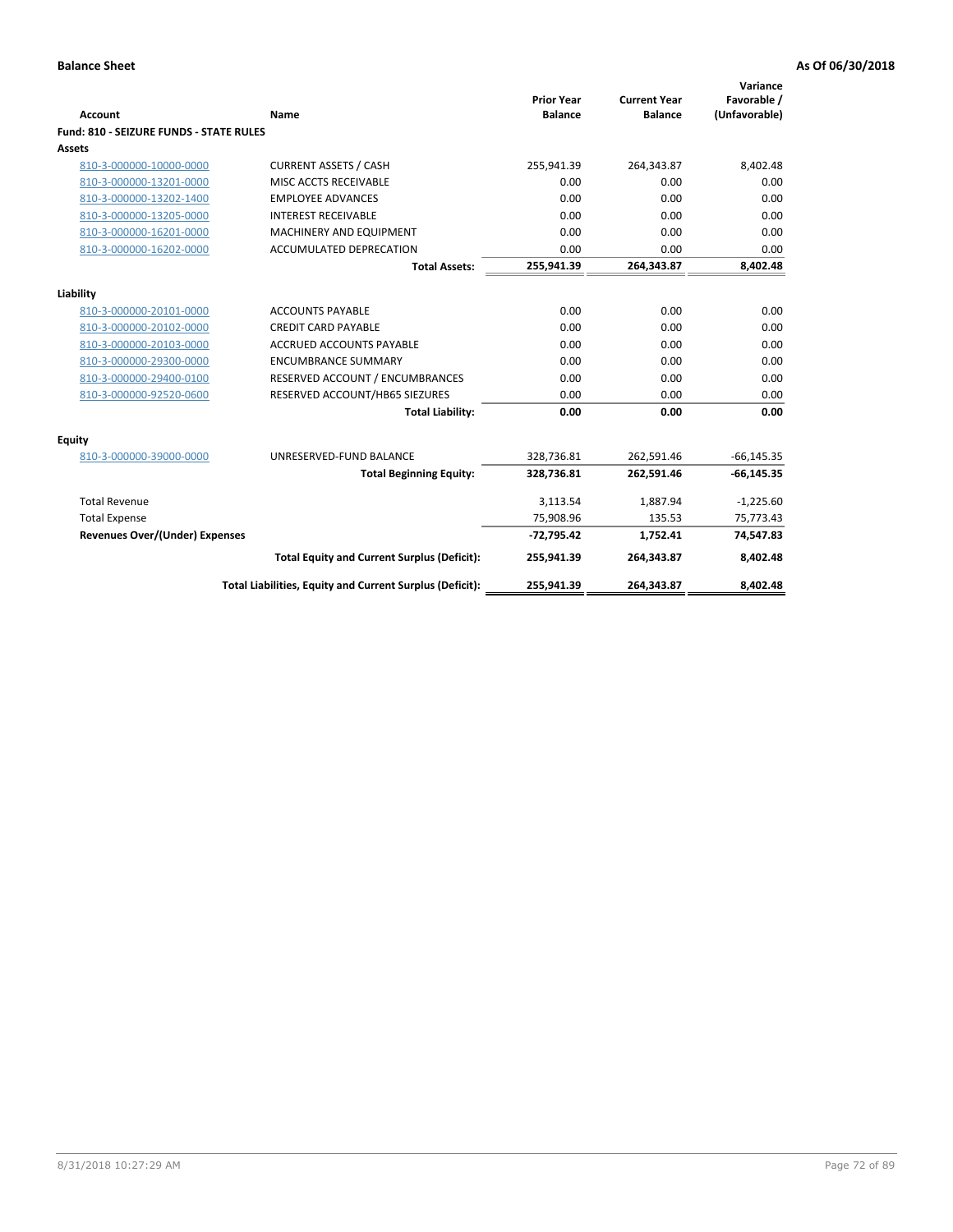| <b>Account</b>                        | Name                                                     | <b>Prior Year</b><br><b>Balance</b> | <b>Current Year</b><br><b>Balance</b> | Variance<br>Favorable /<br>(Unfavorable) |
|---------------------------------------|----------------------------------------------------------|-------------------------------------|---------------------------------------|------------------------------------------|
| Fund: 811 - SEIZURE FUNDS - FED RULES |                                                          |                                     |                                       |                                          |
| <b>Assets</b>                         |                                                          |                                     |                                       |                                          |
| 811-3-000000-10000-0000               | <b>CURRENT ASSETS / CASH</b>                             | 146,147.81                          | 297,798.75                            | 151,650.94                               |
| 811-3-000000-13201-0000               | MISC ACCTS RECEIVABLE                                    | 0.00                                | 0.00                                  | 0.00                                     |
| 811-3-000000-13205-0000               | <b>INTEREST RECEIVABLE</b>                               | 0.00                                | 0.00                                  | 0.00                                     |
| 811-3-000000-16201-0000               | <b>MACHINERY AND EQUIPMENT</b>                           | 0.00                                | 0.00                                  | 0.00                                     |
| 811-3-000000-16202-0000               | <b>ACCUMULATED DEPRECATION</b>                           | 0.00                                | 0.00                                  | 0.00                                     |
|                                       | <b>Total Assets:</b>                                     | 146,147.81                          | 297,798.75                            | 151,650.94                               |
| Liability                             |                                                          |                                     |                                       |                                          |
| 811-3-000000-20101-0000               | <b>ACCOUNTS PAYABLE</b>                                  | 0.00                                | 0.00                                  | 0.00                                     |
| 811-3-000000-20102-0000               | <b>CREDIT CARD PAYABLE</b>                               | 0.00                                | 0.00                                  | 0.00                                     |
| 811-3-000000-20103-0000               | <b>ACCRUED ACCOUNTS PAYABLE</b>                          | 0.00                                | 0.00                                  | 0.00                                     |
| 811-3-000000-29300-0000               | <b>ENCUMBRANCE SUMMARY</b>                               | 0.00                                | 0.00                                  | 0.00                                     |
| 811-3-000000-29400-0100               | RESERVED ACCOUNT / ENCUMBRANCES                          | 0.00                                | 0.00                                  | 0.00                                     |
| 811-3-000000-92521-0700               | RESERVED ACCOUNT/FED SIEZURES                            | 0.00                                | 0.00                                  | 0.00                                     |
|                                       | <b>Total Liability:</b>                                  | 0.00                                | 0.00                                  | 0.00                                     |
| Equity                                |                                                          |                                     |                                       |                                          |
| 811-3-000000-39000-0000               | UNRESERVED-FUND BALANCE                                  | 139,835.09                          | 156,639.33                            | 16,804.24                                |
|                                       | <b>Total Beginning Equity:</b>                           | 139,835.09                          | 156,639.33                            | 16,804.24                                |
| <b>Total Revenue</b>                  |                                                          | 9,610.65                            | 141,206.89                            | 131,596.24                               |
| <b>Total Expense</b>                  |                                                          | 3,297.93                            | 47.47                                 | 3,250.46                                 |
| Revenues Over/(Under) Expenses        |                                                          | 6,312.72                            | 141,159.42                            | 134,846.70                               |
|                                       | <b>Total Equity and Current Surplus (Deficit):</b>       | 146,147.81                          | 297,798.75                            | 151,650.94                               |
|                                       | Total Liabilities, Equity and Current Surplus (Deficit): | 146,147.81                          | 297,798.75                            | 151.650.94                               |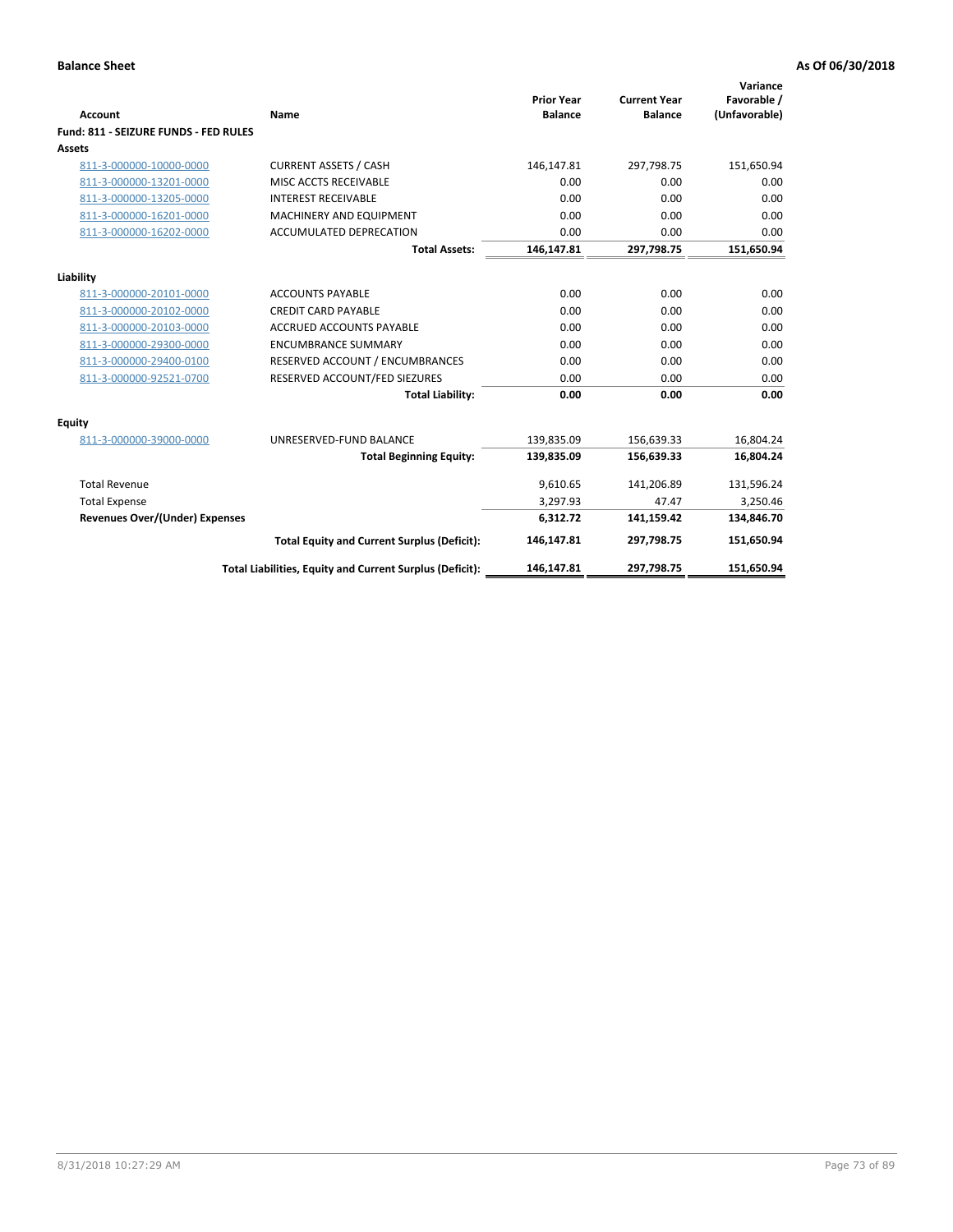|                                                         |                                                          | <b>Prior Year</b> | <b>Current Year</b> | Variance<br>Favorable / |
|---------------------------------------------------------|----------------------------------------------------------|-------------------|---------------------|-------------------------|
| <b>Account</b>                                          | <b>Name</b>                                              | <b>Balance</b>    | <b>Balance</b>      | (Unfavorable)           |
| Fund: 820 - TIRZ FUND (Tax Increment Reinvestment Zone) |                                                          |                   |                     |                         |
| <b>Assets</b>                                           |                                                          |                   |                     |                         |
| 820-3-000000-10000-0000                                 | <b>CURRENT ASSETS / CASH</b>                             | 1,229,966.77      | 1,721,527.07        | 491,560.30              |
| 820-3-000000-13101-0000                                 | <b>TAX RECEIVABLE-CURRENT</b>                            | 19,503.03         | $-353,148.70$       | $-372,651.73$           |
| 820-3-000000-13102-0000                                 | <b>TAXES REC-DELINQUENT</b>                              | 2,302.66          | $-942.88$           | $-3,245.54$             |
| 820-3-000000-13103-0000                                 | ALLOW FOR UNCOLLECT TAXES                                | $-524.83$         | $-1,375.55$         | $-850.72$               |
| 820-3-000000-13201-0000                                 | MISC ACCTS RECEIVABLE                                    | 0.00              | 0.00                | 0.00                    |
| 820-3-000000-13205-0000                                 | <b>INTEREST RECEIVABLE</b>                               | 0.00              | 0.00                | 0.00                    |
| 820-3-000000-13221-0000                                 | MISC A/R - PROPERTY TAXES                                | 83.56             | 9.45                | $-74.11$                |
|                                                         | <b>Total Assets:</b>                                     | 1,251,331.19      | 1,366,069.39        | 114,738.20              |
| Liability                                               |                                                          |                   |                     |                         |
| 820-3-000000-20101-0000                                 | <b>ACCOUNTS PAYABLE</b>                                  | 0.00              | 0.00                | 0.00                    |
| 820-3-000000-20103-0000                                 | <b>ACCRUED ACCOUNTS PAYABLE</b>                          | 0.00              | 0.00                | 0.00                    |
| 820-3-000000-20203-0000                                 | <b>DEFERRED TAX REVENUE</b>                              | 22,704.70         | $-353,922.86$       | 376,627.56              |
| 820-3-000000-29300-0000                                 | <b>ENCUMBRANCE SUMMARY</b>                               | 0.00              | 0.00                | 0.00                    |
| 820-3-000000-29400-0100                                 | RESERVED ACCOUNT / ENCUMBRANCES                          | 0.00              | 0.00                | 0.00                    |
|                                                         | <b>Total Liability:</b>                                  | 22,704.70         | -353,922.86         | 376,627.56              |
| <b>Equity</b>                                           |                                                          |                   |                     |                         |
| 820-3-000000-39000-0000                                 | UNRESERVED-FUND BALANCE                                  | 1,070,780.75      | 1,268,317.16        | 197,536.41              |
| 820-3-000000-39100-0000                                 | UNRESERVED-RET. EARNINGS                                 | 0.00              | 0.00                | 0.00                    |
|                                                         | <b>Total Beginning Equity:</b>                           | 1,070,780.75      | 1,268,317.16        | 197,536.41              |
| <b>Total Revenue</b>                                    |                                                          | 418,954.76        | 572,131.61          | 153,176.85              |
| <b>Total Expense</b>                                    |                                                          | 261,109.02        | 120,456.52          | 140,652.50              |
| <b>Revenues Over/(Under) Expenses</b>                   |                                                          | 157,845.74        | 451,675.09          | 293,829.35              |
|                                                         | <b>Total Equity and Current Surplus (Deficit):</b>       | 1,228,626.49      | 1,719,992.25        | 491,365.76              |
|                                                         | Total Liabilities, Equity and Current Surplus (Deficit): | 1,251,331.19      | 1,366,069.39        | 114,738.20              |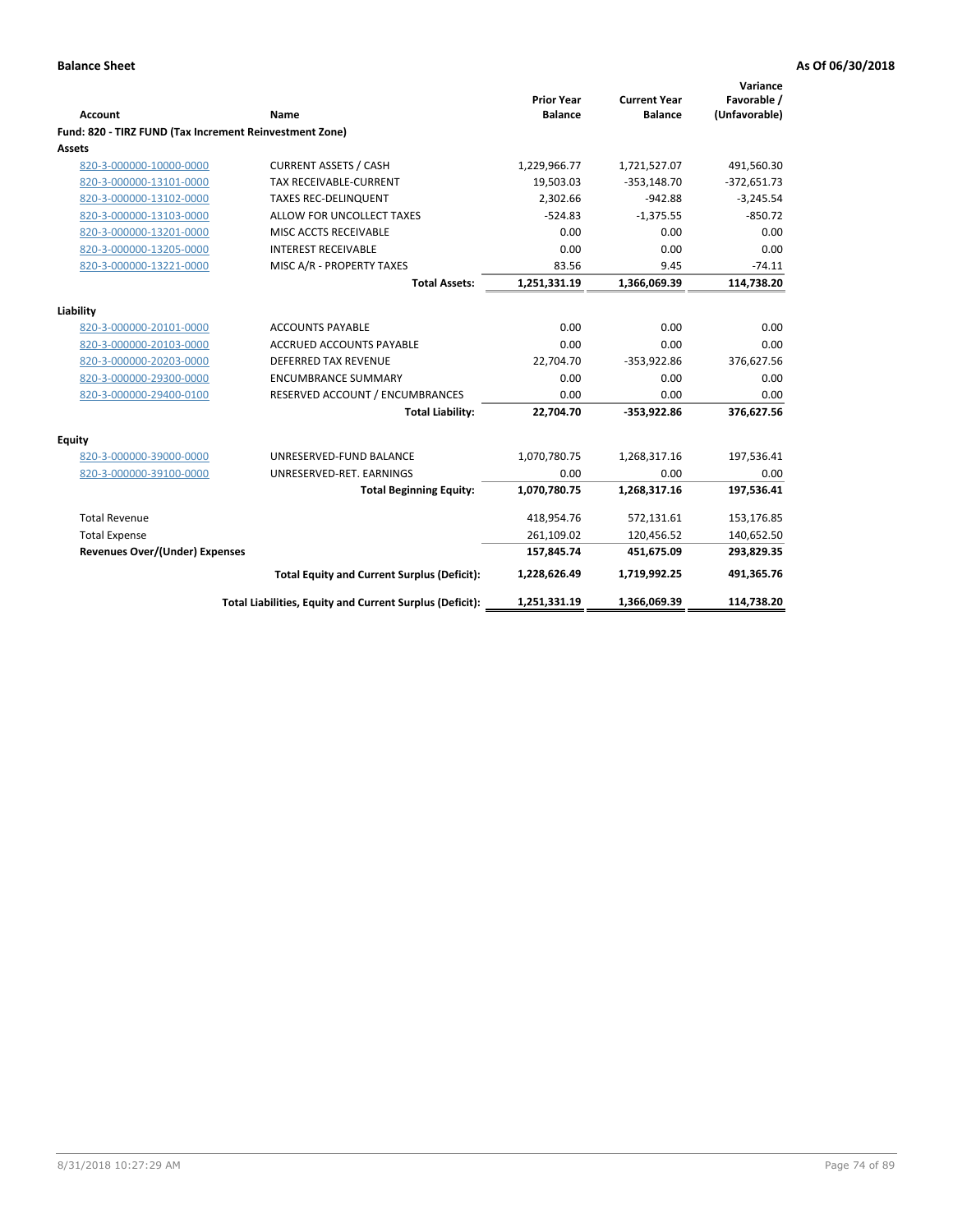| <b>Account</b>                           | Name                                                     | <b>Prior Year</b><br><b>Balance</b> | <b>Current Year</b><br><b>Balance</b> | Variance<br>Favorable /<br>(Unfavorable) |
|------------------------------------------|----------------------------------------------------------|-------------------------------------|---------------------------------------|------------------------------------------|
| Fund: 890 - GRNVL IDC (L-3) FIXED ASSETS |                                                          |                                     |                                       |                                          |
| <b>Assets</b>                            |                                                          |                                     |                                       |                                          |
| 890-3-000000-10000-0000                  | <b>CURRENT ASSETS / CASH</b>                             | $-0.18$                             | $-0.18$                               | 0.00                                     |
| 890-3-000000-16004-0000                  | FIXED ASSETS / BUILDINGS                                 | 0.00                                | 0.00                                  | 0.00                                     |
| 890-3-000000-16005-0000                  | <b>ACCUMULATED DEPRECIATION</b>                          | 0.00                                | 0.00                                  | 0.00                                     |
| 890-3-000000-16301-0000                  | FIXED ASSETS / C W I P                                   | 0.25                                | 0.25                                  | 0.00                                     |
|                                          | <b>Total Assets:</b>                                     | 0.07                                | 0.07                                  | 0.00                                     |
| Liability                                |                                                          |                                     |                                       |                                          |
| 890-3-000000-20101-0000                  | <b>ACCOUNTS PAYABLE</b>                                  | 0.00                                | 0.00                                  | 0.00                                     |
| 890-3-000000-27001-0000                  | <b>CONTRIBUTED CAPITAL</b>                               | 0.00                                | 0.00                                  | 0.00                                     |
| 890-3-000000-27101-0000                  | INVESTMENT IN GFA / GENERAL FUND                         | 0.00                                | 0.00                                  | 0.00                                     |
| 890-3-000000-27102-0000                  | <b>SPECIAL REVENUE FUNDS</b>                             | 0.00                                | 0.00                                  | 0.00                                     |
| 890-3-000000-27103-0000                  | <b>GENERAL CIP FUND</b>                                  | 0.00                                | 0.00                                  | 0.00                                     |
| 890-3-000000-27104-0000                  | PROPRIETARY FUNDS                                        | 0.07                                | 0.07                                  | 0.00                                     |
| 890-3-000000-27201-0000                  | CAFR USE / MUNICIPAL BUILDINGS                           | 0.00                                | 0.00                                  | 0.00                                     |
| 890-3-000000-27202-0000                  | CAFR USE / OTHER GENERAL GOVERNMEN                       | 0.00                                | 0.00                                  | 0.00                                     |
| 890-3-000000-27205-0000                  | CAFR USE / PUBLIC WORKS                                  | 0.00                                | 0.00                                  | 0.00                                     |
| 890-3-000000-27210-0000                  | CAFR USE / INVESTMENT IN GFA                             | 0.00                                | 0.00                                  | 0.00                                     |
| 890-3-000000-27301-0000                  | DONATIONS/GRANTS                                         | 0.00                                | 0.00                                  | 0.00                                     |
|                                          | <b>Total Liability:</b>                                  | 0.07                                | 0.07                                  | 0.00                                     |
| Equity                                   |                                                          |                                     |                                       |                                          |
| 890-3-000000-39000-0000                  | UNRESERVED-FUND BALANCE                                  | 0.00                                | 0.00                                  | 0.00                                     |
|                                          | <b>Total Beginning Equity:</b>                           | 0.00                                | 0.00                                  | 0.00                                     |
| <b>Total Expense</b>                     |                                                          | 0.00                                | 0.00                                  | 0.00                                     |
| Revenues Over/(Under) Expenses           |                                                          | 0.00                                | 0.00                                  | 0.00                                     |
|                                          |                                                          |                                     |                                       |                                          |
|                                          | <b>Total Equity and Current Surplus (Deficit):</b>       | 0.00                                | 0.00                                  | 0.00                                     |
|                                          | Total Liabilities, Equity and Current Surplus (Deficit): | 0.07                                | 0.07                                  | 0.00                                     |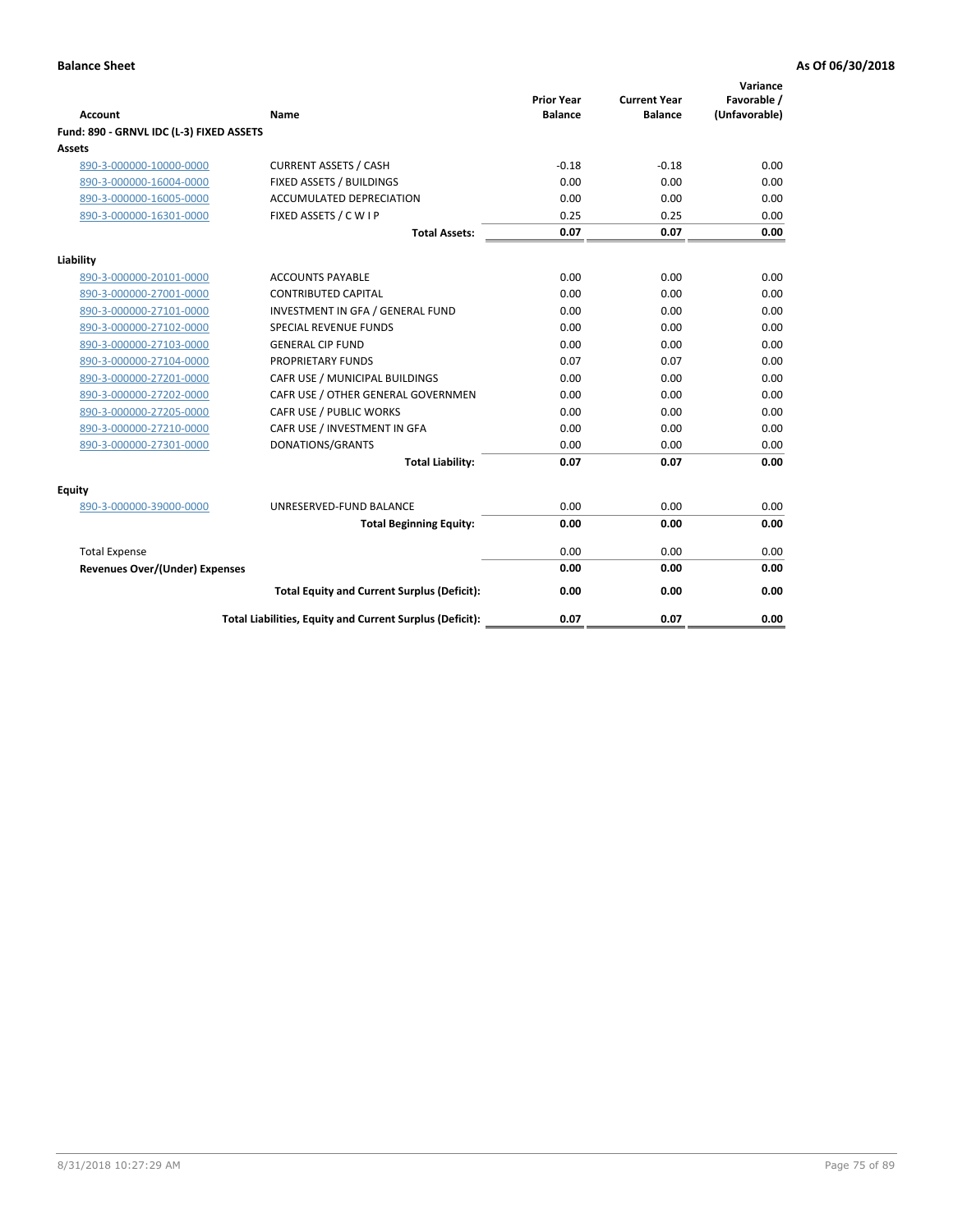|                                                    |                                           | <b>Prior Year</b>   | <b>Current Year</b> | Variance                     |
|----------------------------------------------------|-------------------------------------------|---------------------|---------------------|------------------------------|
| <b>Account</b>                                     | Name                                      | <b>Balance</b>      | <b>Balance</b>      | Favorable /<br>(Unfavorable) |
| Fund: 899 - POOLED CASH                            |                                           |                     |                     |                              |
| Assets                                             |                                           |                     |                     |                              |
| 899-8-000000-10000-0000                            | <b>CURRENT ASSETS / CASH</b>              | 0.00                | 0.00                | 0.00                         |
| 899-8-000000-10101-0000                            | <b>CHASE OUTBOUND OPERATING</b>           | $-863,906.17$       | -403,734.94         | 460,171.23                   |
| 899-8-000000-10102-0000                            | CHASE INBOUND OPERATING                   | 20,409,115.63       | 5,999,199.40        | -14,409,916.23               |
| 899-8-000000-10103-0000                            | OPERATING ACCOUNT / CLAIMS ACCOUNT        | 0.00                | 0.00                | 0.00                         |
| 899-8-000000-10105-0000                            | CHASE BANK / SAVINGS - 3003113077         | 1,540,036.62        | 1,542,802.52        | 2,765.90                     |
| 899-8-000000-10106-0000                            | CHASE BANK / SAVINGS - 2911913371         | 1,614,602.97        | 1,617,764.25        | 3,161.28                     |
| 899-8-000000-10107-0000                            | <b>CHASE TASC FLEX SPENDING</b>           | 0.00                | 11,218.20           | 11,218.20                    |
| 899-8-000000-10401-0000                            | <b>CURRENT ASSETS / INTERNAL CLEARING</b> | 0.00                | 0.00                | 0.00                         |
| 899-8-000000-10402-0000                            | <b>CREDIT CARD CLEARING</b>               | 0.00                | 0.00                | 0.00                         |
| 899-8-000000-10403-0000                            | <b>NET BILL PAYMENTS</b>                  | 0.00                | 0.00                | 0.00                         |
| 899-8-000000-11101-0000                            | TX CLASS / OPERATING                      | 0.00                | 1,012,507.67        | 1,012,507.67                 |
| 899-8-000000-11201-0000                            | LOGIC INVESTMENTS / OPERATING             | 1,014,186.80        | 1,030,040.80        | 15,854.00                    |
| 899-8-000000-11401-0000                            | <b>TEXSTAR ACCT - OPERATING</b>           | 0.01                | 0.01                | 0.00                         |
| 899-8-000000-11601-0000                            | <b>TEXPOOL ACCT - OPERATING</b>           | 1,009,360.20        | 1,023,606.32        | 14,246.12                    |
| 899-8-000000-11801-0000                            | TX GEN TERM OPERATING                     | 0.00                | 19,807,391.52       | 19,807,391.52                |
| 899-8-000000-12001-0000                            | AMERICAN NATIONAL OPERATING               | 0.00                | 0.00                | 0.00                         |
| 899-8-000000-12002-0000                            | PFM ACCT OPERATING                        | 18,117,802.47       | 16,150,379.81       | $-1,967,422.66$              |
| 899-8-000000-12003-0000                            | TREASURIES - CITY ONLY                    | 0.00                | 0.00                | 0.00                         |
| 899-8-000000-12301-0000                            | <b>BOND PROCEEDS / PURCHASED INTEREST</b> | 0.00                | 0.00                | 0.00                         |
| 899-8-000000-13205-0000                            | <b>INTEREST RECEIVABLE</b>                | 45,216.46           | 52,156.32           | 6,939.86                     |
| 899-8-000000-14100-0000<br>899-8-000000-14101-0000 | DUE FROM FUND 100<br>DUE FROM FUND 101    | $-4,835.75$<br>0.00 | 247.50<br>0.00      | 5,083.25                     |
| 899-8-000000-14102-0000                            | DUE FROM FUND 102                         | 0.00                | 0.00                | 0.00<br>0.00                 |
| 899-8-000000-14103-0000                            | DUE FROM FUND 103                         | 0.00                | 0.00                | 0.00                         |
| 899-8-000000-14110-0000                            | DUE FROM FUND 110                         | 0.00                | 0.00                | 0.00                         |
| 899-8-000000-14111-0000                            | DUE FROM FUND 111                         | 209.25              | 0.00                | $-209.25$                    |
| 899-8-000000-14112-0000                            | DUE FROM FUND 112                         | 0.00                | 0.00                | 0.00                         |
| 899-8-000000-14113-0000                            | DUE FROM FUND 113                         | 0.00                | 0.00                | 0.00                         |
| 899-8-000000-14114-0000                            | DUE FROM FUND 114                         | 0.00                | 0.00                | 0.00                         |
| 899-8-000000-14115-0000                            | DUE FROM FUND 115                         | 0.00                | 0.00                | 0.00                         |
| 899-8-000000-14116-0000                            | DUE FROM FUND 116                         | 0.00                | 0.00                | 0.00                         |
| 899-8-000000-14117-0000                            | DUE FROM FUND 117                         | 0.00                | 0.00                | 0.00                         |
| 899-8-000000-14118-0000                            | DUE FROM FUND 118                         | 0.00                | 0.00                | 0.00                         |
| 899-8-000000-14119-0000                            | DUE FROM FUND 119                         | 0.00                | 0.00                | 0.00                         |
| 899-8-000000-14120-0000                            | DUE FROM FUND 120                         | 0.00                | 0.00                | 0.00                         |
| 899-8-000000-14121-0000                            | DUE FROM FUND 121                         | 0.00                | 0.00                | 0.00                         |
| 899-8-000000-14122-0000                            | DUE FROM FUND 122                         | 0.00                | 0.00                | 0.00                         |
| 899-8-000000-14123-0000                            | DUE FROM FUND 123                         | 0.00                | 120.00              | 120.00                       |
| 899-8-000000-14124-0000                            | DUE FROM FUND 124                         | 0.00                | 0.00                | 0.00                         |
| 899-8-000000-14125-0000                            | DUE FROM FUND 125                         | 0.00                | 0.00                | 0.00                         |
| 899-8-000000-14126-0000                            | DUE FROM FUND 126                         | 0.00                | 0.00                | 0.00                         |
| 899-8-000000-14140-0000                            | DUE FROM FUND 140                         | 0.00                | 0.00                | 0.00                         |
| 899-8-000000-14160-0000                            | DUE FROM FUND 160                         | $-84,999.13$        | 0.00                | 84,999.13                    |
| 899-8-000000-14161-0000                            | DUE FROM FUND 161                         | 0.00                | 0.00                | 0.00                         |
| 899-8-000000-14162-0000                            | DUE FROM FUND 162                         | 0.00                | 0.00                | 0.00                         |
| 899-8-000000-14163-0000                            | DUE FROM FUND 163                         | 0.00                | 0.00                | 0.00                         |
| 899-8-000000-14164-0000                            | DUE FROM FUND 164                         | 0.00                | 0.00                | 0.00                         |
| 899-8-000000-14165-0000                            | DUE FROM FUND 165                         | 0.00                | 0.00                | 0.00                         |
| 899-8-000000-14170-0000                            | DUE FROM FUND 170                         | 0.00                | 0.00                | 0.00                         |
| 899-8-000000-14171-0000                            | DUE FROM FUND 171                         | 0.00                | 0.00                | 0.00                         |
| 899-8-000000-14172-0000                            | DUE FROM FUND 172                         | 0.00                | 375.00              | 375.00                       |
| 899-8-000000-14173-0000                            | DUE FROM FUND 173                         | 0.00                | 0.00                | 0.00                         |
| 899-8-000000-14174-0000                            | DUE FROM FUND 174                         | 0.00                | 0.00                | 0.00                         |
| 899-8-000000-14175-0000<br>899-8-000000-14176-0000 | DUE FROM FUND 175<br>DUE FROM FUND 176    | 0.00<br>0.00        | 0.00<br>0.00        | 0.00<br>0.00                 |
| 899-8-000000-14177-0000                            | DUE FROM FUND 177                         | 0.00                | 0.00                | 0.00                         |
| 899-8-000000-14190-0000                            | DUE FROM FUND 190                         | 0.00                | 0.00                | 0.00                         |
|                                                    |                                           |                     |                     |                              |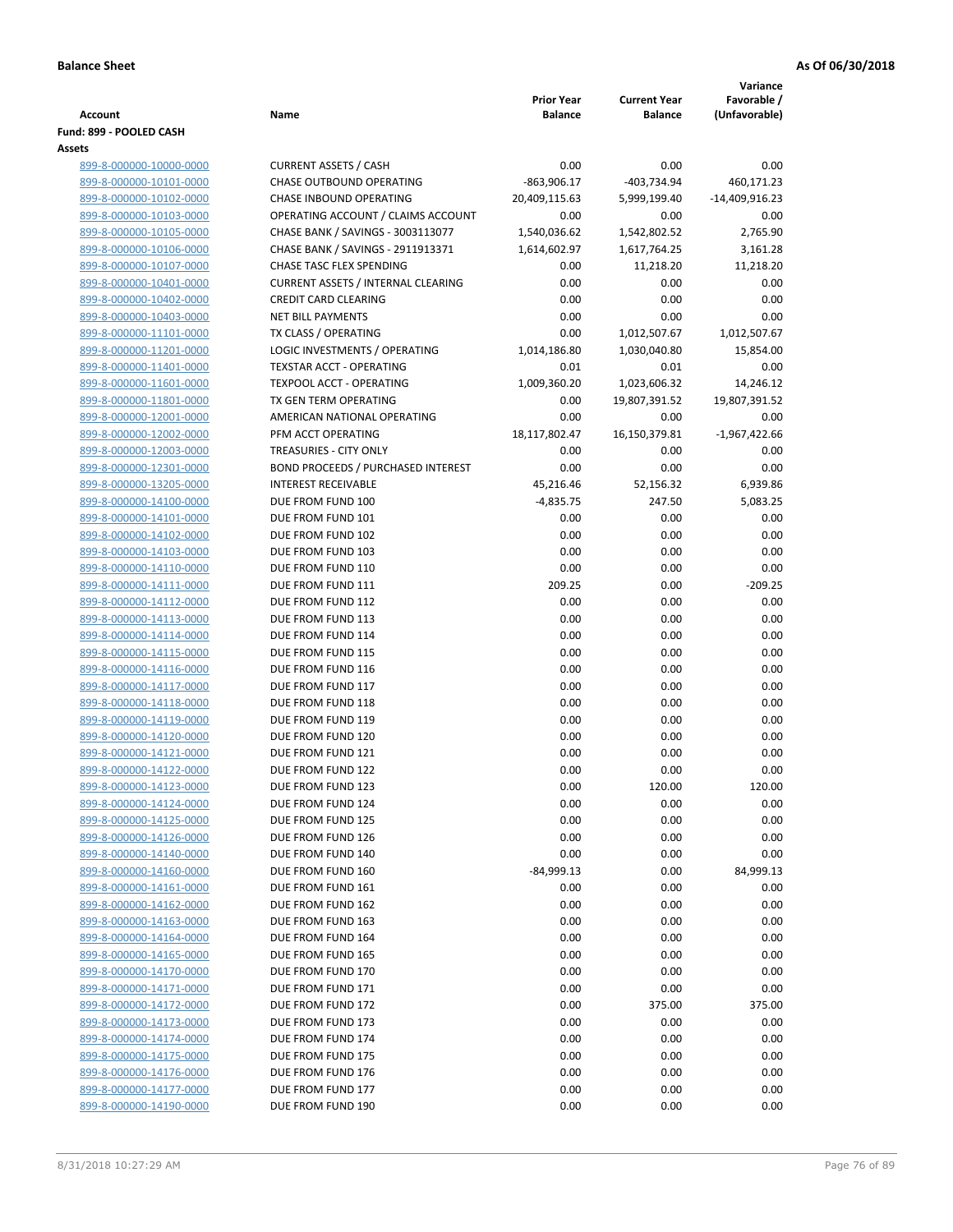|                         |                                       |                       |                       | Variance             |
|-------------------------|---------------------------------------|-----------------------|-----------------------|----------------------|
|                         |                                       | <b>Prior Year</b>     | <b>Current Year</b>   | Favorable /          |
| <b>Account</b>          | Name                                  | <b>Balance</b>        | <b>Balance</b>        | (Unfavorable)        |
| 899-8-000000-14192-0000 | DUE FROM FUND 192                     | 0.00                  | 0.00                  | 0.00                 |
| 899-8-000000-14200-0000 | DUE FROM FUND 200                     | 100.00                | $-350.44$             | $-450.44$            |
| 899-8-000000-14210-0000 | DUE FROM FUND 210                     | 0.00                  | 0.00                  | 0.00                 |
| 899-8-000000-14211-0000 | DUE FROM FUND 211                     | 0.00                  | 0.00                  | 0.00                 |
| 899-8-000000-14212-0000 | DUE FROM FUND 212                     | 0.00                  | 0.00                  | 0.00                 |
| 899-8-000000-14216-0000 | DUE FROM FUND 216                     | 0.00                  | 0.00                  | 0.00                 |
| 899-8-000000-14217-0000 | DUE FROM FUND 217                     | 0.00                  | 0.00                  | 0.00                 |
| 899-8-000000-14300-0000 | DUE FROM FUND 300                     | 0.00                  | 0.00                  | 0.00                 |
| 899-8-000000-14320-0000 | DUE FROM FUND 320                     | 0.00                  | 0.00                  | 0.00                 |
| 899-8-000000-14360-0000 | DUE FROM FUND 360                     | 0.00                  | 0.00                  | 0.00                 |
| 899-8-000000-14361-0000 | DUE FROM FUND 361                     | 0.00                  | 0.00                  | 0.00                 |
| 899-8-000000-14400-0000 | DUE FROM FUND 400                     | 0.00                  | 0.00                  | 0.00                 |
| 899-8-000000-14500-0000 | DUE FROM FUND 500                     | 0.00                  | 0.00                  | 0.00                 |
| 899-8-000000-14561-0000 | DUE FROM FUND 561                     | 0.00                  | 0.00                  | 0.00                 |
| 899-8-000000-14601-0000 | DUE FROM FUND 601                     | 0.00                  | $-4,210.76$           | $-4,210.76$          |
| 899-8-000000-14602-0000 | DUE FROM FUND 602                     | $-0.09$               | $-1,000.09$           | $-1,000.00$          |
| 899-8-000000-14604-0000 | DUE FROM FUND 604                     | 0.00                  | 0.00                  | 0.00                 |
| 899-8-000000-14660-0000 | DUE FROM FUND 660                     | 0.00                  | 0.00                  | 0.00                 |
| 899-8-000000-14800-0000 | DUE FROM FUND 800                     | 0.00                  | 0.00                  | 0.00                 |
| 899-8-000000-14801-0000 | DUE FROM FUND 801                     | 0.00                  | 0.00                  | 0.00                 |
| 899-8-000000-14802-0000 | DUE FROM FUND 802                     | 0.00                  | 0.00                  | 0.00                 |
| 899-8-000000-14803-0000 | DUE FROM FUND 803                     | 0.00                  | 0.00                  | 0.00                 |
| 899-8-000000-14807-0000 | DUE FROM FUND 807                     | 0.00                  | 0.00                  | 0.00                 |
| 899-8-000000-14809-0000 | DUE FROM FUND 809                     | 0.00                  | 0.00                  | 0.00                 |
| 899-8-000000-14810-0000 | DUE FROM FUND 810                     | 0.00                  | 0.00                  | 0.00                 |
| 899-8-000000-14811-0000 | DUE FROM FUND 811                     | 0.00                  | 0.00                  | 0.00                 |
| 899-8-000000-14820-0000 | DUE FROM TIRZ FUND                    | 0.00                  | 0.00                  | 0.00                 |
| 899-8-000000-14890-0000 | DUE FROM GRNVL IDC (L-3) FIXED ASSETS | 0.00                  | 0.00                  | 0.00                 |
| 899-8-000000-14910-0000 | DUE FROM FUND 910                     | 30,188.87             | 5,807.96              | $-24,380.91$         |
| 899-8-000000-14911-0000 | DUE FROM FUND 911                     | 0.00                  | 0.00                  | 0.00                 |
| 899-8-000000-14912-0000 | DUE FROM FUND 912                     | 0.00                  | 0.00                  | 0.00                 |
| 899-8-000000-14913-0000 | DUE FROM FUND 913                     | 0.00                  | 0.00                  | 0.00                 |
|                         | DUE FROM FUND 916                     | 0.00                  | 0.00                  | 0.00                 |
| 899-8-000000-14916-0000 | DUE FROM FUND 950                     |                       |                       |                      |
| 899-8-000000-14950-0000 |                                       | 2,398.52              | 0.00                  | $-2,398.52$          |
| 899-8-000000-91011-1001 | <b>BANK OF AMERICA</b>                | 0.00<br>42.829.476.66 | 0.00<br>47,844,321.05 | 0.00<br>5.014.844.39 |
|                         | <b>Total Assets:</b>                  |                       |                       |                      |
| Liability               |                                       |                       |                       |                      |
| 899-8-000000-20101-0000 | <b>ACCOUNTS PAYABLE</b>               | $-56,938.33$          | 989.17                | $-57,927.50$         |
| 899-8-000000-20102-0000 | <b>CREDIT CARD PAYABLE</b>            | 0.00                  | 0.00                  | 0.00                 |
| 899-8-000000-21040-0000 | DUE TO OTHER FUNDS                    | 42,886,415.01         | 47,843,332.96         | -4,956,917.95        |
|                         | <b>Total Liability:</b>               | 42,829,476.68         | 47,844,322.13         | $-5,014,845.45$      |
|                         |                                       |                       |                       |                      |
| <b>Equity</b>           |                                       |                       |                       |                      |
| 899-3-000000-39000-0000 | UNRESERVED-FUND BALANCE               | $-0.02$               | $-0.04$               | $-0.02$              |
| 899-8-000000-14362-0000 | DUE FROM FUND 362                     | 0.00                  | 0.00                  | 0.00                 |
| 899-8-000000-39200-0101 | EQUITY IN POOLED CASH                 | 0.00                  | 0.00                  | 0.00                 |
| 899-8-000000-39200-0110 | EQUITY IN POOLED CASH                 | 0.00                  | 0.00                  | 0.00                 |
| 899-8-000000-39200-0111 | EQUITY IN POOLED CASH                 | 0.00                  | 0.00                  | 0.00                 |
| 899-8-000000-39200-0112 | EQUITY IN POOLED CASH                 | 0.00                  | 0.00                  | 0.00                 |
| 899-8-000000-39200-0190 | EQUITY IN POOLED CASH                 | 0.00                  | 0.00                  | 0.00                 |
| 899-8-000000-39200-0201 | EQUITY IN POOLED CASH                 | 0.00                  | 0.00                  | 0.00                 |
| 899-8-000000-39200-0202 | EQUITY IN POOLED CASH                 | 0.00                  | 0.00                  | 0.00                 |
| 899-8-000000-39200-0203 | EQUITY IN POOLED CASH                 | 0.00                  | 0.00                  | 0.00                 |
| 899-8-000000-39200-0204 | EQUITY IN POOLED CASH                 | 0.00                  | 0.00                  | 0.00                 |
| 899-8-000000-39200-0205 | EQUITY IN POOLED CASH                 | 0.00                  | 0.00                  | 0.00                 |
| 899-8-000000-39200-0206 | EQUITY IN POOLED CASH                 | 0.00                  | 0.00                  | 0.00                 |
| 899-8-000000-39200-0207 | EQUITY IN POOLED CASH                 | 0.00                  | 0.00                  | 0.00                 |
| 899-8-000000-39200-0208 | EQUITY IN POOLED CASH                 | 0.00                  | 0.00                  | 0.00                 |
|                         |                                       |                       | 0.00                  |                      |
| 899-8-000000-39200-0209 | EQUITY IN POOLED CASH                 | 0.00                  |                       | 0.00                 |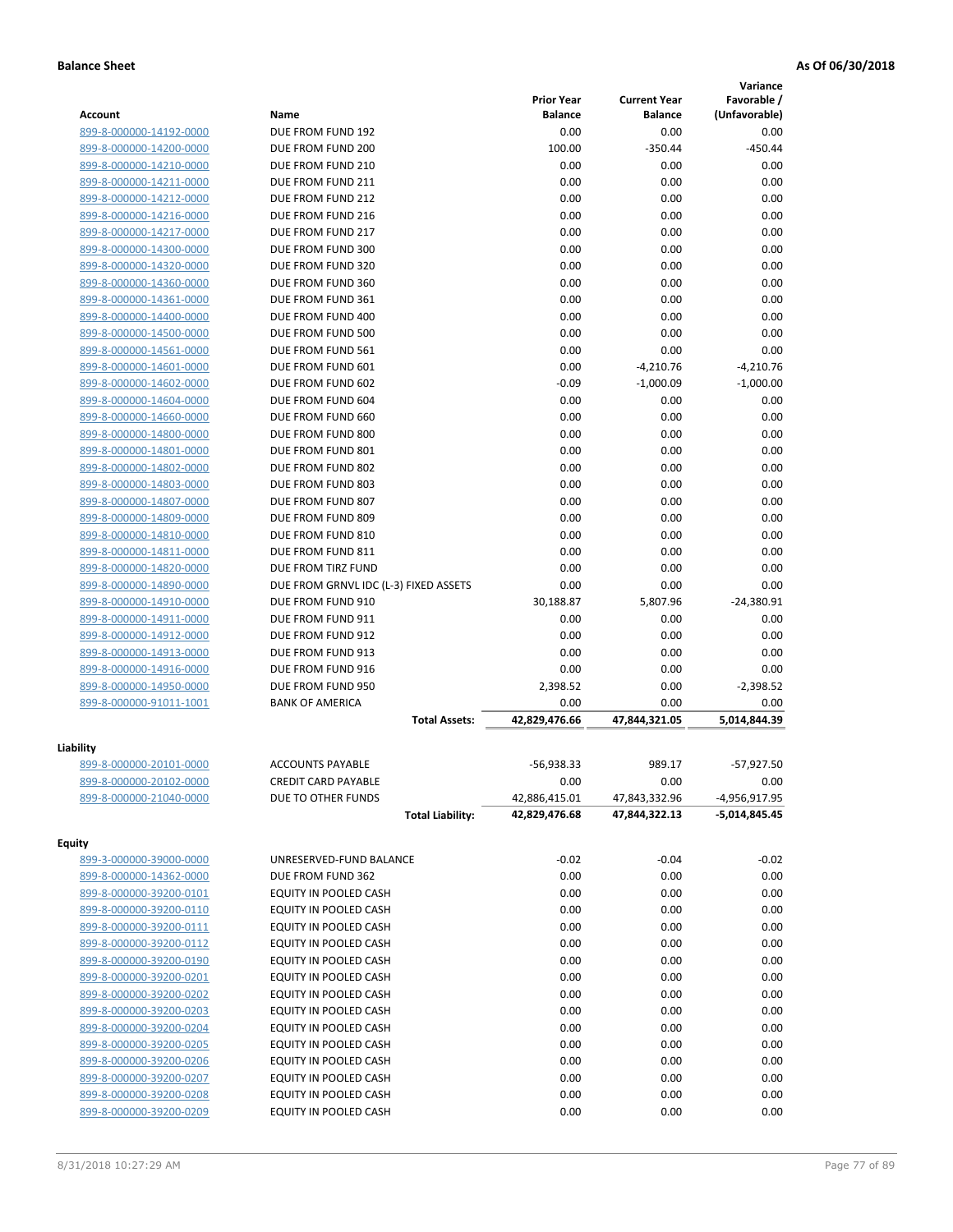**Variance**

|                         |                              | <b>Prior Year</b> | <b>Current Year</b> | Favorable /   |
|-------------------------|------------------------------|-------------------|---------------------|---------------|
| Account                 | Name                         | <b>Balance</b>    | <b>Balance</b>      | (Unfavorable) |
| 899-8-000000-39200-0210 | EQUITY IN POOLED CASH        | 0.00              | 0.00                | 0.00          |
| 899-8-000000-39200-0211 | EQUITY IN POOLED CASH        | 0.00              | 0.00                | 0.00          |
| 899-8-000000-39200-0212 | EQUITY IN POOLED CASH        | 0.00              | 0.00                | 0.00          |
| 899-8-000000-39200-0213 | EQUITY IN POOLED CASH        | 0.00              | 0.00                | 0.00          |
| 899-8-000000-39200-0214 | <b>EQUITY IN POOLED CASH</b> | 0.00              | 0.00                | 0.00          |
| 899-8-000000-39200-0215 | EQUITY IN POOLED CASH        | 0.00              | 0.00                | 0.00          |
| 899-8-000000-39200-0216 | EQUITY IN POOLED CASH        | 0.00              | 0.00                | 0.00          |
| 899-8-000000-39200-0217 | EQUITY IN POOLED CASH        | 0.00              | 0.00                | 0.00          |
| 899-8-000000-39200-0218 | EQUITY IN POOLED CASH        | 0.00              | 0.00                | 0.00          |
| 899-8-000000-39200-0219 | EQUITY IN POOLED CASH        | 0.00              | 0.00                | 0.00          |
| 899-8-000000-39200-0220 | EQUITY IN POOLED CASH        | 0.00              | 0.00                | 0.00          |
| 899-8-000000-39200-0221 | EQUITY IN POOLED CASH        | 0.00              | 0.00                | 0.00          |
| 899-8-000000-39200-0222 | EQUITY IN POOLED CASH        | 0.00              | 0.00                | 0.00          |
| 899-8-000000-39200-0223 | EQUITY IN POOLED CASH        | 0.00              | 0.00                | 0.00          |
| 899-8-000000-39200-0224 | EQUITY IN POOLED CASH        | 0.00              | 0.00                | 0.00          |
| 899-8-000000-39200-0225 | EQUITY IN POOLED CASH        | 0.00              | 0.00                | 0.00          |
| 899-8-000000-39200-0226 | EQUITY IN POOLED CASH        | 0.00              | 0.00                | 0.00          |
| 899-8-000000-39200-0227 | EQUITY IN POOLED CASH        | 0.00              | 0.00                | 0.00          |
| 899-8-000000-39200-0228 | EQUITY IN POOLED CASH        | 0.00              | 0.00                | 0.00          |
| 899-8-000000-39200-0229 | <b>EQUITY IN POOLED CASH</b> | 0.00              | 0.00                | 0.00          |
| 899-8-000000-39200-0231 | EQUITY IN POOLED CASH        | 0.00              | 0.00                | 0.00          |
| 899-8-000000-39200-0232 | EQUITY IN POOLED CASH        | 0.00              | 0.00                | 0.00          |
| 899-8-000000-39200-0233 | <b>EQUITY IN POOLED CASH</b> | 0.00              | 0.00                | 0.00          |
| 899-8-000000-39200-0234 | EQUITY IN POOLED CASH        | 0.00              | 0.00                | 0.00          |
| 899-8-000000-39200-0235 | EQUITY IN POOLED CASH        | 0.00              | 0.00                | 0.00          |
| 899-8-000000-39200-0236 | EQUITY IN POOLED CASH        | 0.00              | 0.00                | 0.00          |
| 899-8-000000-39200-0241 | EQUITY IN POOLED CASH        | 0.00              | 0.00                | 0.00          |
| 899-8-000000-39200-0247 | EQUITY IN POOLED CASH        | 0.00              | 0.00                | 0.00          |
| 899-8-000000-39200-0250 | EQUITY IN POOLED CASH        | 0.00              | 0.00                | 0.00          |
| 899-8-000000-39200-0251 | EQUITY IN POOLED CASH        | 0.00              | 0.00                | 0.00          |
| 899-8-000000-39200-0252 | EQUITY IN POOLED CASH        | 0.00              | 0.00                | 0.00          |
| 899-8-000000-39200-0253 | EQUITY IN POOLED CASH        | 0.00              | 0.00                | 0.00          |
| 899-8-000000-39200-0254 | EQUITY IN POOLED CASH        | 0.00              | 0.00                | 0.00          |
| 899-8-000000-39200-0301 | EQUITY IN POOLED CASH        | 0.00              | 0.00                | 0.00          |
| 899-8-000000-39200-0302 | <b>EQUITY IN POOLED CASH</b> | 0.00              | 0.00                | 0.00          |
| 899-8-000000-39200-0401 | EQUITY IN POOLED CASH        | 0.00              | 0.00                | 0.00          |
| 899-8-000000-39200-0402 | EQUITY IN POOLED CASH        | 0.00              | 0.00                | 0.00          |
| 899-8-000000-39200-0403 | <b>EQUITY IN POOLED CASH</b> | 0.00              | 0.00                | 0.00          |
| 899-8-000000-39200-0405 | EQUITY IN POOLED CASH        | 0.00              | 0.00                | 0.00          |
| 899-8-000000-39200-0406 | EQUITY IN POOLED CASH        | 0.00              | 0.00                | 0.00          |
| 899-8-000000-39200-0410 | EQUITY IN POOLED CASH        | 0.00              | 0.00                | 0.00          |
| 899-8-000000-39200-0411 | EQUITY IN POOLED CASH        | 0.00              | 0.00                | 0.00          |
| 899-8-000000-39200-0501 | EQUITY IN POOLED CASH        | 0.00              | 0.00                | 0.00          |
| 899-8-000000-39200-0502 | EQUITY IN POOLED CASH        | 0.00              | 0.00                | 0.00          |
| 899-8-000000-39200-0503 | EQUITY IN POOLED CASH        | 0.00              | 0.00                | 0.00          |
| 899-8-000000-39200-0504 | <b>EQUITY IN POOLED CASH</b> | 0.00              | 0.00                | 0.00          |
| 899-8-000000-39200-0505 | EQUITY IN POOLED CASH        | 0.00              | 0.00                | 0.00          |
| 899-8-000000-39200-0506 | EQUITY IN POOLED CASH        | 0.00              | 0.00                | 0.00          |
| 899-8-000000-39200-0507 | EQUITY IN POOLED CASH        | 0.00              | 0.00                | 0.00          |
| 899-8-000000-39200-0511 | EQUITY IN POOLED CASH        |                   |                     |               |
|                         |                              | 0.00              | 0.00                | 0.00          |
| 899-8-000000-39200-0513 | EQUITY IN POOLED CASH        | 0.00              | 0.00                | 0.00          |
| 899-8-000000-39200-0521 | EQUITY IN POOLED CASH        | 0.00              | 0.00                | 0.00          |
| 899-8-000000-39200-0522 | EQUITY IN POOLED CASH        | 0.00              | 0.00                | 0.00          |
| 899-8-000000-39200-0523 | EQUITY IN POOLED CASH        | 0.00              | 0.00                | 0.00          |
| 899-8-000000-39200-0601 | EQUITY IN POOLED CASH        | 0.00              | 0.00                | 0.00          |
| 899-8-000000-39200-0602 | EQUITY IN POOLED CASH        | 0.00              | 0.00                | 0.00          |
| 899-8-000000-39200-0603 | EQUITY IN POOLED CASH        | 0.00              | 0.00                | 0.00          |
| 899-8-000000-39200-0604 | EQUITY IN POOLED CASH        | 0.00              | 0.00                | 0.00          |
| 899-8-000000-39200-0702 | EQUITY IN POOLED CASH        | 0.00              | 0.00                | 0.00          |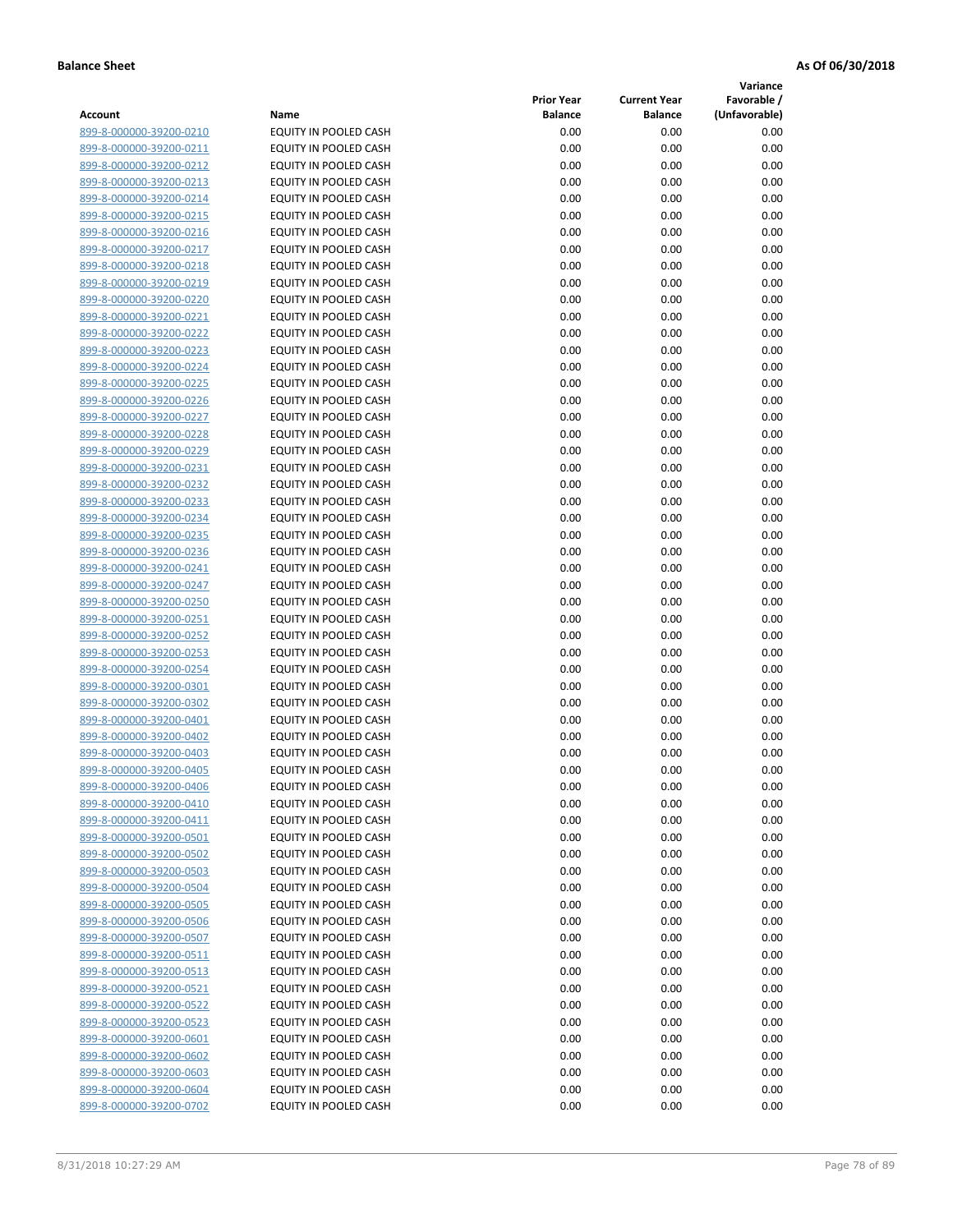|                                |                                                          |                   |                     | Variance      |
|--------------------------------|----------------------------------------------------------|-------------------|---------------------|---------------|
|                                |                                                          | <b>Prior Year</b> | <b>Current Year</b> | Favorable /   |
| <b>Account</b>                 | <b>Name</b>                                              | <b>Balance</b>    | <b>Balance</b>      | (Unfavorable) |
| 899-8-000000-39200-0703        | EQUITY IN POOLED CASH                                    | 0.00              | 0.00                | 0.00          |
| 899-8-000000-39200-0704        | <b>EQUITY IN POOLED CASH</b>                             | 0.00              | 0.00                | 0.00          |
| 899-8-000000-39200-0705        | EQUITY IN POOLED CASH                                    | 0.00              | 0.00                | 0.00          |
| 899-8-000000-39200-0706        | <b>EQUITY IN POOLED CASH</b>                             | 0.00              | 0.00                | 0.00          |
| 899-8-000000-39200-0707        | <b>EQUITY IN POOLED CASH</b>                             | 0.00              | 0.00                | 0.00          |
| 899-8-000000-39200-0708        | <b>EQUITY IN POOLED CASH</b>                             | 0.00              | 0.00                | 0.00          |
| 899-8-000000-39200-0710        | <b>EQUITY IN POOLED CASH</b>                             | 0.00              | 0.00                | 0.00          |
| 899-8-000000-39200-0721        | <b>EQUITY IN POOLED CASH</b>                             | 0.00              | 0.00                | 0.00          |
| 899-8-000000-39200-0722        | EQUITY IN POOLED CASH                                    | 0.00              | 0.00                | 0.00          |
| 899-8-000000-39200-0723        | <b>EQUITY IN POOLED CASH</b>                             | 0.00              | 0.00                | 0.00          |
| 899-8-000000-39200-0731        | <b>EQUITY IN POOLED CASH</b>                             | 0.00              | 0.00                | 0.00          |
| 899-8-000000-39200-0825        | EQUITY IN POOLED CASH                                    | 0.00              | 0.00                | 0.00          |
| 899-8-000000-39200-0901        | EQUITY IN POOLED CASH                                    | 0.00              | 0.00                | 0.00          |
| 899-8-000000-39200-0902        | <b>EQUITY IN POOLED CASH</b>                             | 0.00              | 0.00                | 0.00          |
| 899-8-000000-39200-0903        | <b>EQUITY IN POOLED CASH</b>                             | 0.00              | 0.00                | 0.00          |
| 899-8-000000-39200-0904        | <b>EQUITY IN POOLED CASH</b>                             | 0.00              | 0.00                | 0.00          |
| 899-8-000000-39200-0905        | <b>EQUITY IN POOLED CASH</b>                             | 0.00              | 0.00                | 0.00          |
| 899-8-000000-39200-0909        | EQUITY IN POOLED CASH                                    | 0.00              | 0.00                | 0.00          |
| 899-8-000000-39200-0910        | <b>EQUITY IN POOLED CASH</b>                             | 0.00              | 0.00                | 0.00          |
| 899-8-000000-39200-0960        | <b>EQUITY IN POOLED CASH</b>                             | 0.00              | 0.00                | 0.00          |
| 899-8-000000-39200-9999        | <b>EQUITY IN POOLED CASH</b>                             | 0.00              | 0.00                | 0.00          |
|                                | <b>Total Beginning Equity:</b>                           | $-0.02$           | $-0.04$             | $-0.02$       |
| <b>Total Revenue</b>           |                                                          | 0.00              | $-1.04$             | $-1.04$       |
| Revenues Over/(Under) Expenses |                                                          | 0.00              | $-1.04$             | $-1.04$       |
|                                | <b>Total Equity and Current Surplus (Deficit):</b>       | $-0.02$           | $-1.08$             | $-1.06$       |
|                                | Total Liabilities, Equity and Current Surplus (Deficit): | 42,829,476.66     | 47,844,321.05       | 5,014,844.39  |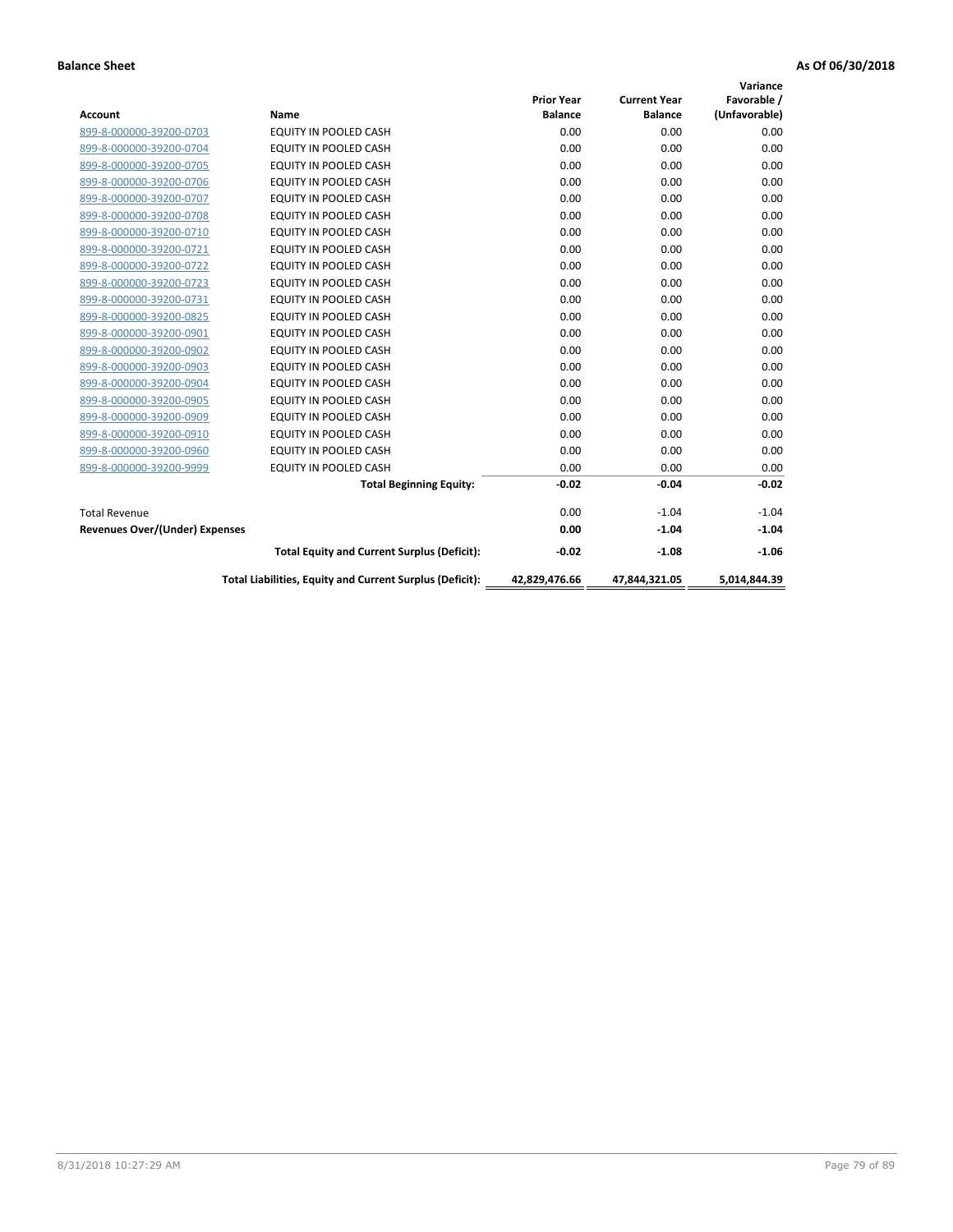| <b>Account</b>                                     | Name                                                    | <b>Prior Year</b><br><b>Balance</b> | <b>Current Year</b><br><b>Balance</b> | Variance<br>Favorable /<br>(Unfavorable) |
|----------------------------------------------------|---------------------------------------------------------|-------------------------------------|---------------------------------------|------------------------------------------|
| <b>Fund: 910 - ELECTRIC OPERATING FUND</b>         |                                                         |                                     |                                       |                                          |
| Assets                                             |                                                         |                                     |                                       |                                          |
| 910-9-000000-10000-1300                            | CASH                                                    | 10,609,200.67                       | 11,191,171.61                         | 581,970.94                               |
| 910-9-000000-10209-1300                            | <b>ADMIN PETTY CASH</b>                                 | 658.89                              | 658.89                                | 0.00                                     |
| 910-9-000000-10308-1300                            | <b>GEUS SERVICE CENTER CHANGE</b>                       | 849.90                              | 849.90                                | 0.00                                     |
| 910-9-000000-10309-1300                            | <b>GEUS DOWNTOWN CHANGE</b>                             | 1,650.00                            | 1,650.00                              | 0.00                                     |
| 910-9-000000-12190-1810                            | DEFERRED ISSUANCE COSTS 2001                            | 0.00                                | 0.00                                  | 0.00                                     |
| 910-9-000000-12191-1810                            | DEFERRED ISSUANCE COST 2008 ENGINE PR                   | 0.00                                | 0.00                                  | 0.00                                     |
| 910-9-000000-12192-1810                            | DEFERRED ISSUANCE COSTS 2010 BOA ENGI                   | 0.00                                | 0.00                                  | 0.00                                     |
| 910-9-000000-12193-1810                            | DEFERRED ISSUANCE COSTS 2010 SCRUBBEI                   | 0.00                                | 0.00                                  | 0.00                                     |
| 910-9-000000-12194-1810                            | DEFERRED ISSUANCE COSTS 2010 TMPA DEI                   | 0.00                                | 0.00                                  | 0.00                                     |
| 910-9-000000-12201-1810                            | <b>BOND DISCOUNT</b>                                    | 124,995.74                          | 113,851.33                            | $-11,144.41$                             |
| 910-9-000000-13000-1420                            | <b>CUSTOMER ACCOUNTS RECEIVABLE</b>                     | 1,460,123.68                        | 2,519,973.83                          | 1,059,850.15                             |
| 910-9-000000-13001-1420                            | NON CURRENT CUSTOMER ACCTS RECEIVAE                     | 468,030.89                          | 520,444.08                            | 52,413.19                                |
| 910-9-000000-13002-1440                            | ALLOWANCE FOR UNCOLLECTABLE                             | $-486,011.78$                       | $-554,203.11$                         | $-68,191.33$                             |
| 910-9-000000-13003-1422                            | UNBILLED YEAR-END ACCRUAL                               | 3,919,838.73                        | 4,061,587.22                          | 141,748.49                               |
| 910-9-000000-13009-1423                            | FUEL ADJUSTMENT - UNDER/OVER                            | $-240,024.36$                       | 630,529.35                            | 870,553.71                               |
| 910-9-000000-13011-1420                            | AMP RECEIVABLE                                          | 39,000.18                           | $-7,839.97$                           | $-46,840.15$                             |
| 910-9-000000-13066-1421                            | AMPY CUSTOMER ACCOUNTS RECEIVABLE                       | 0.00                                | 0.00                                  | 0.00                                     |
| 910-9-000000-13067-1421                            | AMPY ARREARS ACCOUNTS RECEIVABLE                        | $-4,136.09$                         | $-5,226.52$                           | $-1,090.43$                              |
| 910-9-000000-13068-1421                            | AMPY Customers Left With Balance A/R                    | 43,498.27                           | 51,592.63                             | 8,094.36                                 |
| 910-9-000000-13201-1430                            | MISCELLANEOUS ACCOUNTS RECEIVABLE                       | 0.00                                | 0.00                                  | 0.00                                     |
| 910-9-000000-13205-1710                            | <b>INTEREST RECEIVABLE</b>                              | 0.00                                | 0.00                                  | 0.00                                     |
| 910-9-000000-13290-1650                            | <b>PREPAYMENTS</b>                                      | 0.00                                | 0.00                                  | 0.00                                     |
| 910-9-000000-13291-1651                            | TMPA SCRUBBER PREPAYMENT                                | 7,387,499.58                        | 7,069,757.58                          | $-317,742.00$                            |
| 910-9-000000-13293-1653<br>910-9-000000-13294-1654 | TMPA FIXED COSTS PREPAYMENT<br>TMPA DEMAND COSTS ESCROW | 28,642,914.88<br>0.00               | 27,410,761.14<br>0.00                 | $-1,232,153.74$<br>0.00                  |
| 910-9-000000-13297-1657                            | <b>ERCOT CRR PREPAYMENTS</b>                            | 96,597.64                           | 32,801.06                             | $-63,796.58$                             |
| 910-9-000000-13299-1655                            | <b>ERCOT COLLATERAL</b>                                 | 111,550.00                          | 111,550.00                            | 0.00                                     |
| 910-9-000000-14001-1461                            | DUE FROM COG - GENERAL FUND                             | 0.00                                | 0.00                                  | 0.00                                     |
| 910-9-000000-14402-1469                            | DUE FROM DEBT SERVICE FUND                              | 4,625,445.97                        | 4,625,445.97                          | 0.00                                     |
| 910-9-000000-14501-1467                            | DUE FROM GBOD                                           | 0.00                                | 0.00                                  | 0.00                                     |
| 910-9-000000-14916-1469                            | DUE FROM FUND 916                                       | 0.00                                | 0.00                                  | 0.00                                     |
| 910-9-000000-14999-1910                            | DUE FROM 906                                            | 0.00                                | 0.00                                  | 0.00                                     |
| 910-9-000000-15900-1540                            | <b>INVENTORY</b>                                        | 2,655,867.42                        | 2,599,163.22                          | $-56,704.20$                             |
| 910-9-000000-15901-1541                            | <b>GEUS UNLEADED GASOLINE</b>                           | $-107.52$                           | $-618.04$                             | $-510.52$                                |
| 910-9-000000-15902-1542                            | <b>GEUS DIESEL GASOLINE</b>                             | 2,337.71                            | 1,792.94                              | $-544.77$                                |
| 910-9-000000-15903-1543                            | <b>INVENTORY - SUBSTATION</b>                           | 7,771.80                            | 7,771.80                              | 0.00                                     |
| 910-9-000000-15909-1510                            | STEAM PLANT FUEL OIL INVENTORY                          | 579,780.55                          | 579,780.55                            | 0.00                                     |
| 910-9-000000-16301-1070                            | <b>CWIP</b>                                             | 0.00                                | 72,260.35                             | 72,260.35                                |
| 910-9-000000-17501-1860                            | <b>EMPLOYEE CONTRIBUTIONS</b>                           | 457,380.00                          | 457,380.00                            | 0.00                                     |
| 910-9-000000-17504-1860                            | <b>INVESTMENT RETURN</b>                                | 2,134,124.00                        | 2,134,124.00                          | 0.00                                     |
| 910-9-000000-17508-1860                            | <b>EXPERIENCE DIFFERENCE- OUTFLOW</b>                   | 43,240.00                           | 43,240.00                             | 0.00                                     |
| 910-9-000000-17509-1860                            | <b>EXPERIENCE DIFFERENCE - INFLOW</b>                   | 0.00                                | 0.00                                  | 0.00                                     |
| 910-9-000000-17520-1860                            | <b>ASSUMPTION CHANGES</b>                               | 567,066.00                          | 567,066.00                            | 0.00                                     |
| 910-9-000000-19000-3100                            | STEAM - LAND                                            | 117,340.90                          | 117,340.90                            | 0.00                                     |
| 910-9-000000-19001-3110                            | STEAM PLANT - STRUCTURES                                | 1,082,096.04                        | 1,082,096.04                          | 0.00                                     |
| 910-9-000000-19002-3120                            | STEAM PLANT - BOILER PLANT EQUIPMENT                    | 4,865,386.86                        | 4,886,434.29                          | 21,047.43                                |
| 910-9-000000-19003-3130                            | STEAM PLANT - ENGINES                                   | 0.00                                | 0.00                                  | 0.00                                     |
| 910-9-000000-19004-3140                            | STEAM PLANT - GENERATORS                                | 9,067,106.70                        | 9,067,106.70                          | 0.00                                     |
| 910-9-000000-19005-3150                            | STEAM PLANT - ACCESSORY ELECTRIC EQUIF                  | 1,066,062.56                        | 990,833.75                            | $-75,228.81$                             |
| 910-9-000000-19006-3160                            | STEAM PLANT - MISC POWER PLANT EQUIPI                   | 12,912.88                           | 12,912.88                             | 0.00                                     |
| 910-9-000000-19100-3400                            | <b>ENGINE PLANT - LAND</b>                              | 43,850.00                           | 43,850.00                             | 0.00                                     |
| 910-9-000000-19101-3410                            | <b>ENGINE PLANT - STRUCTURES</b>                        | 4,655,874.20                        | 4,655,874.20                          | 0.00                                     |
| 910-9-000000-19101-3411                            | <b>ENGINE PLANT - STRUCTURES</b>                        | 0.00                                | 0.00                                  | 0.00                                     |
| 910-9-000000-19104-3440                            | ENGINE PLANT - ENGINE PLANT GENERATOF                   | 28,654,263.02                       | 28,633,940.73                         | $-20,322.29$                             |
| 910-9-000000-19105-3450                            | ENGINE PLANT - ACCESSORY ELECTRIC EQUI                  | 216,217.48                          | 216,217.48                            | 0.00                                     |
| 910-9-000000-19106-3460                            | ENGINE PLANT - MISCELLANEOUS POWER P                    | 24,458.10                           | 24,458.10                             | 0.00                                     |
| 910-9-000000-19204-3442                            | ENGINE PLANT - RENEWABLE GENERATORS                     | 245,000.01                          | 245,000.01                            | 0.00                                     |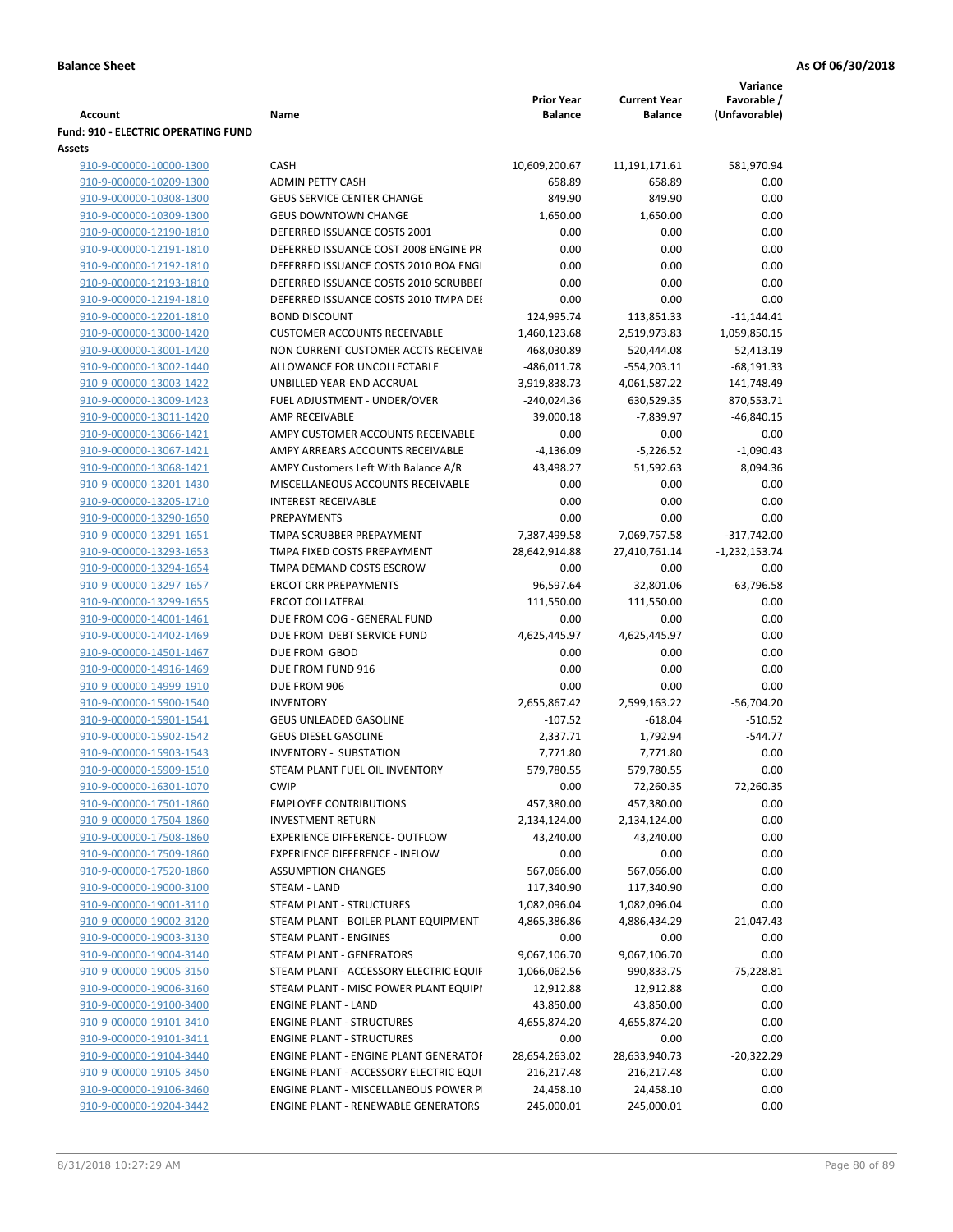**Variance**

|                         |                                                  | <b>Prior Year</b> | <b>Current Year</b> | Favorable /     |
|-------------------------|--------------------------------------------------|-------------------|---------------------|-----------------|
| <b>Account</b>          | Name                                             | <b>Balance</b>    | <b>Balance</b>      | (Unfavorable)   |
| 910-9-000000-19301-3500 | TRANSMISSION - LAND                              | 53,501.21         | 53,501.21           | 0.00            |
| 910-9-000000-19302-3530 | TRANSMISSION - SUBSTATIONS                       | 5,699,742.99      | 5,714,413.54        | 14,670.55       |
| 910-9-000000-19303-3572 | TRANSMISSION - TMPA LINES                        | 1,156,631.80      | 1,156,631.80        | 0.00            |
| 910-9-000000-19304-3571 | TRANSMISSION - GEUS LINES                        | 3,661,064.79      | 3,709,927.39        | 48,862.60       |
| 910-9-000000-19401-3600 | <b>DISTRIBUTION - LAND</b>                       | 218,418.15        | 218,418.15          | 0.00            |
| 910-9-000000-19402-3620 | DISTRIBUTION - SUBSTATIONS                       | 6,010,987.00      | 6,166,201.55        | 155,214.55      |
| 910-9-000000-19403-3640 | <b>DISTRIBUTION - POLES</b>                      | 4,360,010.49      | 4,441,832.25        | 81,821.76       |
| 910-9-000000-19404-3650 | DISTRIBUTION - OH CONDUCTOR & DEVICES            | 3,596,762.98      | 3,789,682.68        | 192,919.70      |
| 910-9-000000-19405-3660 | DISTRIBUTION - UNDERGROUND CONDUIT               | 1,515,741.11      | 1,627,405.55        | 111,664.44      |
| 910-9-000000-19406-3670 | DISTRIBUTION - UG CONDUCTOR & DEVICES            | 2,942,593.48      | 2,988,077.35        | 45,483.87       |
| 910-9-000000-19407-3680 | DISTRIBUTION - TRANSFORMERS                      | 4,349,000.32      | 4,298,515.53        | $-50,484.79$    |
| 910-9-000000-19408-3690 | <b>DISTRIBUTION - SERVICE CONNECTIONS</b>        | 601,984.40        | 588,547.03          | $-13,437.37$    |
| 910-9-000000-19409-3700 | <b>DISTRIBUTION - METERS</b>                     | 1,873,933.82      | 1,892,735.62        | 18,801.80       |
| 910-9-000000-19410-3710 | <b>DISTRIBUTION - VAPOR LIGHTS</b>               | 86,117.21         | 87,306.38           | 1,189.17        |
| 910-9-000000-19411-3750 | DISTRIBUTION - STREET LIGHTS & SIGNALS           | 92,156.68         | 93,927.69           | 1,771.01        |
| 910-9-000000-19501-3890 | <b>GENERAL - LAND</b>                            | 110,503.10        | 110,503.10          | 0.00            |
| 910-9-000000-19502-3900 | <b>GENERAL - STRUCTURES</b>                      | 5,945,156.47      | 5,945,156.47        | 0.00            |
| 910-9-000000-19503-3910 | <b>GENERAL - FURNITURE &amp; OFFICE EQUIPMEN</b> | 583,464.65        | 540,997.72          | $-42,466.93$    |
|                         |                                                  | 38,482.00         |                     |                 |
| 910-9-000000-19504-3941 | <b>GENERAL - METER READING ASSETS</b>            |                   | 38,482.00           | 0.00            |
| 910-9-000000-19505-3911 | GENERAL - CUSTOMER SERVICE EQUIPMENT             | 11,750.00         | 11,750.00           | 0.00            |
| 910-9-000000-19506-3914 | <b>GENERAL - BILLING EQUIPMENT</b>               | 0.00              | 0.00                | 0.00            |
| 910-9-000000-19507-3915 | GENERAL - CASHIERING EQUIPMENT                   | 7,033.54          | 7,033.54            | 0.00            |
| 910-9-000000-19508-3920 | <b>GENERAL - TRANSPORTATION EQUIPMENT</b>        | 2,472,187.38      | 2,561,103.63        | 88,916.25       |
| 910-9-000000-19509-3930 | <b>GENERAL - WAREHOUSE EQUIPMENT</b>             | 69,324.02         | 69,324.02           | 0.00            |
| 910-9-000000-19510-3940 | <b>GENERAL - TOOLS</b>                           | 13,918.37         | 13,918.37           | 0.00            |
| 910-9-000000-19511-3950 | <b>GENERAL - LABORATORY EQUIPMENT</b>            | 336,291.99        | 336,291.99          | 0.00            |
| 910-9-000000-19512-3960 | <b>GENERAL - POWER OPERATED EQUIPMENT</b>        | 343,749.03        | 349,755.28          | 6,006.25        |
| 910-9-000000-19513-3970 | <b>GENERAL - COMMUNICATIONS EQUIPMENT</b>        | 47,808.65         | 47,808.65           | 0.00            |
| 910-9-000000-19514-3980 | <b>GENERAL - MISCELLANEOUS EQUIPMENT</b>         | 0.00              | 0.00                | 0.00            |
| 910-9-000000-19999-1080 | ACCUMULATED DEPRECIATION                         | $-40,514,857.61$  | -42,390,504.18      | $-1,875,646.57$ |
|                         | <b>Total Assets:</b>                             | 118,983,169.52    | 118,682,125.20      | -301,044.32     |
| Liability               |                                                  |                   |                     |                 |
| 910-9-000000-20101-2320 | <b>ACCOUNTS PAYABLE</b>                          | 30,188.87         | 5,807.96            | 24,380.91       |
| 910-9-000000-20102-2321 | <b>CREDIT CARD PAYABLE</b>                       | $-7,272.36$       | $-7,886.41$         | 614.05          |
| 910-9-000000-20103-2322 | ACCRUED ACCOUNTS PAYABLE                         | 0.00              | 2,368,541.09        | $-2,368,541.09$ |
| 910-9-000000-20139-2323 | RETAINAGES PAYABLE                               | 0.00              | 0.00                | 0.00            |
| 910-9-000000-20141-0000 | <b>TELEPHONE CLEARING</b>                        | 0.00              | 0.00                | 0.00            |
| 910-9-000000-20142-0000 | <b>ESCROW</b>                                    | 0.00              | 0.00                | 0.00            |
|                         | SALES TAX PAYABLE - IN THE CITY                  |                   |                     |                 |
| 910-9-000000-20815-2410 |                                                  | 75,710.02         | 79,017.21           | $-3,307.19$     |
| 910-9-000000-20816-2411 | SALES TAX PAYABLE - OUT OF CITY                  | 2,965.64          | 4,052.10            | $-1,086.46$     |
| 910-9-000000-21001-2341 | DUE TO COG - GEN FUND                            | 0.00              | 0.00                | 0.00            |
| 910-9-000000-21406-2329 | <b>DUE TO 906</b>                                | 0.00              | 0.00                | 0.00            |
| 910-9-000000-21507-2347 | DUE TO GBOD                                      | 0.00              | 0.00                | 0.00            |
| 910-9-000000-22001-2327 | SALARIES PAYABLE                                 | 293,173.93        | 311,677.92          | $-18,503.99$    |
| 910-9-000000-22002-2328 | PTO PAYABLE                                      | 448,558.72        | 488,765.12          | $-40,206.40$    |
| 910-9-000000-23011-2211 | <b>REVENUE BONDS</b>                             | 475,000.00        | 490,000.00          | $-15,000.00$    |
| 910-9-000000-24000-2350 | <b>CUSTOMER DEPOSITS</b>                         | 2,302,811.46      | 2,451,376.61        | $-148,565.15$   |
| 910-9-000000-24014-2359 | <b>CUSTOMER DEPOSITS / AMPY EQUIPMENT</b>        | 102,627.53        | 105,859.23          | $-3,231.70$     |
| 910-9-000000-24015-2350 | <b>AMP RESERVE</b>                               | 39,000.18         | -7,839.97           | 46,840.15       |
| 910-9-000000-25069-2530 | PREPAID ELECTRICITY - AMPY                       | 138,867.15        | $-71,606.70$        | 210,473.85      |
| 910-9-000000-26001-2283 | <b>OBLIGATION FOR COMPENSATED ABSENCES</b>       | 404,816.69        | 448,710.12          | -43,893.43      |
| 910-9-000000-26102-2210 | REVENUE BONDS PAYABLE                            | 38,288,000.00     | 37,798,000.00       | 490,000.00      |
| 910-9-000000-26107-2250 | PREMIUM ON 2010 ISSUE                            | 203,298.46        | 188,365.62          | 14,932.84       |
| 910-9-000000-26108-2250 | SCRUBBER DEBT - 2010                             | 10,395,000.00     | 10,395,000.00       | 0.00            |
| 910-9-000000-26109-2250 | PREMIUM ON SCRUBBER                              | 172,831.89        | 160,136.91          | 12,694.98       |
| 910-9-000000-26110-2250 | TMPA DEBT - 2010                                 | 20,640,000.00     | 20,640,000.00       | 0.00            |
| 910-9-000000-26111-2250 | PREMIUM ON TMPA DEBT                             | 342,781.61        | 317,603.37          | 25,178.24       |
| 910-9-000000-29300-0000 | <b>ENCUMBRANCE SUMMARY</b>                       | 0.00              | 0.00                | 0.00            |
|                         |                                                  |                   |                     |                 |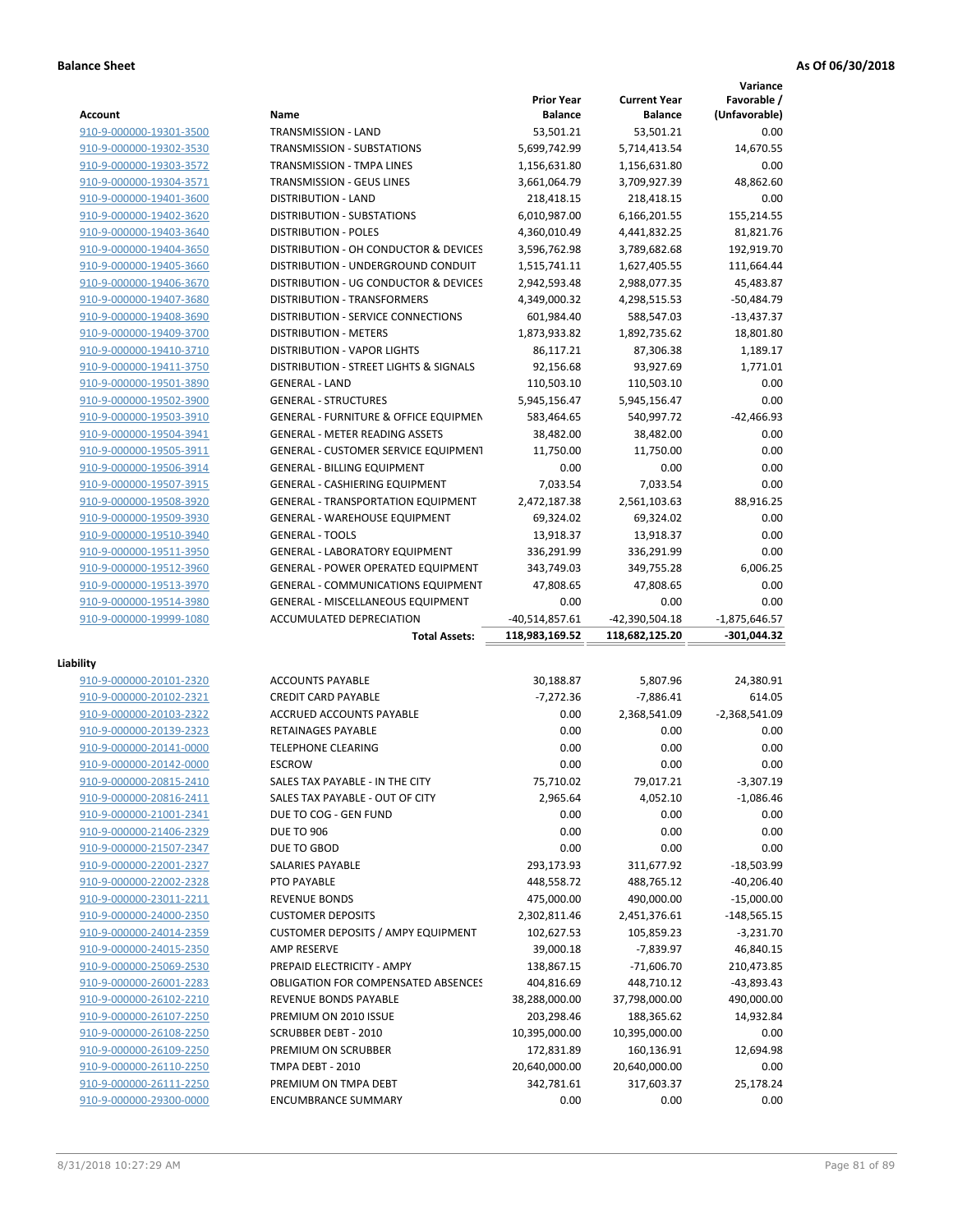| <b>Account</b>                        | Name                                                     | <b>Prior Year</b><br><b>Balance</b> | <b>Current Year</b><br><b>Balance</b> | Variance<br>Favorable /<br>(Unfavorable) |
|---------------------------------------|----------------------------------------------------------|-------------------------------------|---------------------------------------|------------------------------------------|
| 910-9-000000-29400-0100               | RESERVED ACCOUNT / ENCUMBRANCES                          | 0.00                                | 0.00                                  | 0.00                                     |
| 910-9-000000-29999-2283               | <b>NET PENSION LIABILITY</b>                             | 3,606,302.00                        | 3,606,302.00                          | 0.00                                     |
|                                       | <b>Total Liability:</b>                                  | 77,954,661.79                       | 79,771,882.18                         | $-1,817,220.39$                          |
| <b>Equity</b>                         |                                                          |                                     |                                       |                                          |
| 910-9-000000-39100-2160               | UNRESERVED RETAINED EARNINGS                             | 43,006,089.64                       | 40,416,193.05                         | $-2,589,896.59$                          |
| 910-9-000000-39500-4210               | <b>NET POSITION - PENSION</b>                            | $-3,070.00$                         | $-3,070.00$                           | 0.00                                     |
|                                       | <b>Total Beginning Equity:</b>                           | 43,003,019.64                       | 40,413,123.05                         | $-2,589,896.59$                          |
| <b>Total Revenue</b>                  |                                                          | 34,112,939.19                       | 41,129,908.88                         | 7,016,969.69                             |
| <b>Total Expense</b>                  |                                                          | 36,087,451.10                       | 42,632,788.91                         | $-6,545,337.81$                          |
| <b>Revenues Over/(Under) Expenses</b> |                                                          | $-1,974,511.91$                     | -1,502,880.03                         | 471,631.88                               |
|                                       | <b>Total Equity and Current Surplus (Deficit):</b>       | 41,028,507.73                       | 38,910,243.02                         | $-2,118,264.71$                          |
|                                       | Total Liabilities, Equity and Current Surplus (Deficit): | 118,983,169.52                      | 118,682,125.20                        | $-301,044.32$                            |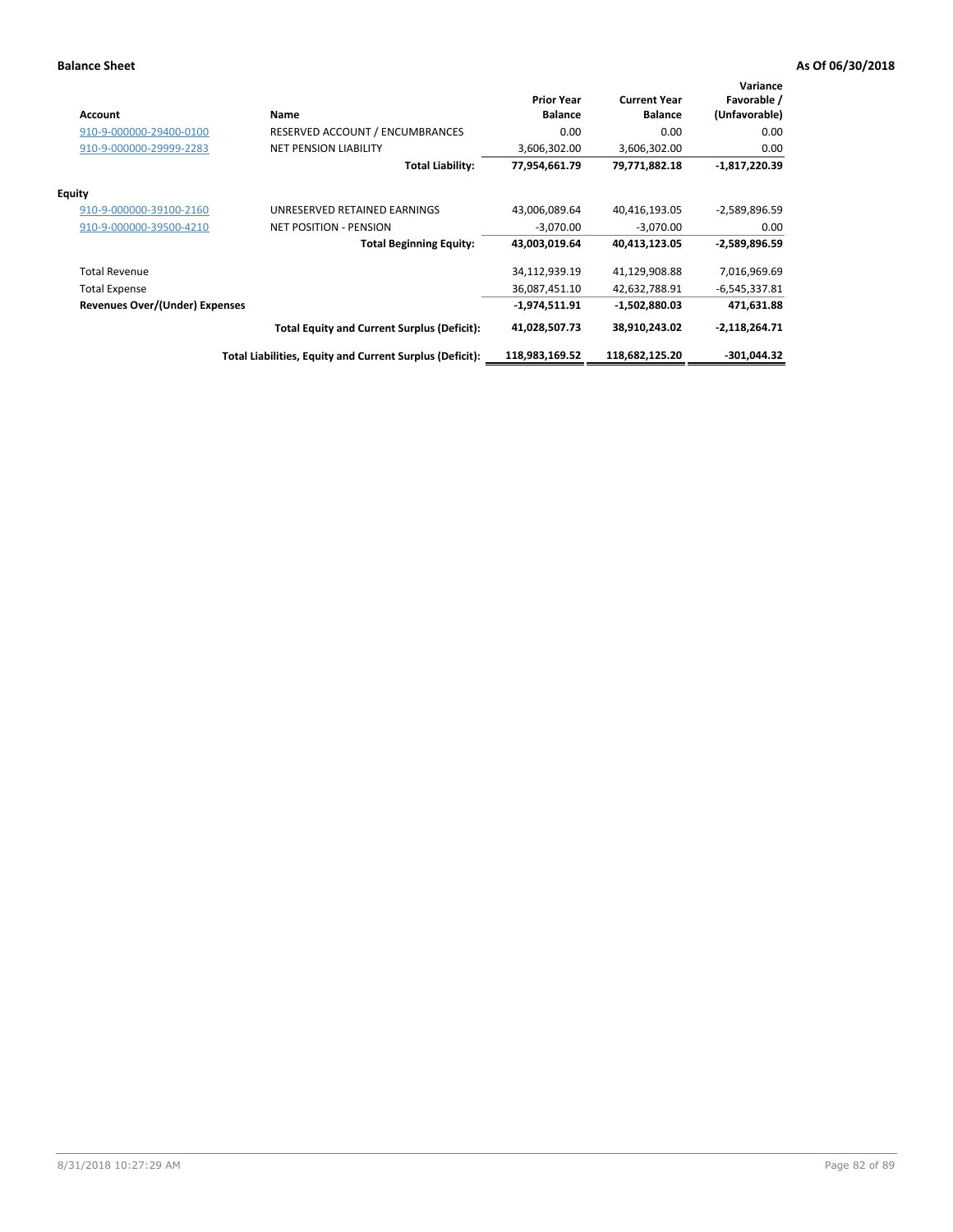| <b>Account</b>                             | Name                                                     | <b>Prior Year</b><br><b>Balance</b> | <b>Current Year</b><br><b>Balance</b> | Variance<br>Favorable /<br>(Unfavorable) |
|--------------------------------------------|----------------------------------------------------------|-------------------------------------|---------------------------------------|------------------------------------------|
| <b>Fund: 911 - ELECTRIC DEBT REDUCTION</b> |                                                          |                                     |                                       |                                          |
| Assets                                     |                                                          |                                     |                                       |                                          |
| 911-9-000000-10000-1300                    | CASH                                                     | 3,025,792.98                        | 3,037,707.05                          | 11,914.07                                |
| 911-9-000000-12002-0000                    | <b>GOVERNMENT OBLIGATIONS / AGENCIES</b>                 | 0.00                                | 0.00                                  | 0.00                                     |
| 911-9-000000-13201-1430                    | MISCELLANEOUS ACCOUNTS RECEIVABLE                        | 0.00                                | 0.00                                  | 0.00                                     |
| 911-9-000000-13205-1710                    | <b>INTEREST RECEIVABLE</b>                               | 0.00                                | 0.00                                  | 0.00                                     |
|                                            | <b>Total Assets:</b>                                     | 3,025,792.98                        | 3,037,707.05                          | 11,914.07                                |
| Liability                                  |                                                          |                                     |                                       |                                          |
| 911-9-000000-20101-0000                    | <b>ACCOUNTS PAYABLE</b>                                  | 0.00                                | 0.00                                  | 0.00                                     |
| 911-9-000000-20103-0100                    | <b>ACCRUED ACCOUNTS PAYABLE</b>                          | 0.00                                | 0.00                                  | 0.00                                     |
| 911-9-000000-Z2430-0000                    | RESERVED ACCOUNT / ENCUMBRANCE SUM                       | 0.00                                | 0.00                                  | 0.00                                     |
| 911-9-000000-Z2520-0100                    | RESERVED ACCOUNT / ENCUMBRANCES                          | 0.00                                | 0.00                                  | 0.00                                     |
|                                            | <b>Total Liability:</b>                                  | 0.00                                | 0.00                                  | 0.00                                     |
| <b>Equity</b>                              |                                                          |                                     |                                       |                                          |
| 911-9-000000-39100-2160                    | UNRESERVED RETAINED EARNINGS                             | 3,024,538.46                        | 3,027,912.28                          | 3,373.82                                 |
|                                            | <b>Total Beginning Equity:</b>                           | 3,024,538.46                        | 3,027,912.28                          | 3,373.82                                 |
| <b>Total Revenue</b>                       |                                                          | 1,254.52                            | 9.794.77                              | 8,540.25                                 |
| <b>Total Expense</b>                       |                                                          | 0.00                                | 0.00                                  | 0.00                                     |
| <b>Revenues Over/(Under) Expenses</b>      |                                                          | 1,254.52                            | 9,794.77                              | 8,540.25                                 |
|                                            | <b>Total Equity and Current Surplus (Deficit):</b>       | 3,025,792.98                        | 3,037,707.05                          | 11,914.07                                |
|                                            | Total Liabilities, Equity and Current Surplus (Deficit): | 3,025,792.98                        | 3,037,707.05                          | 11,914.07                                |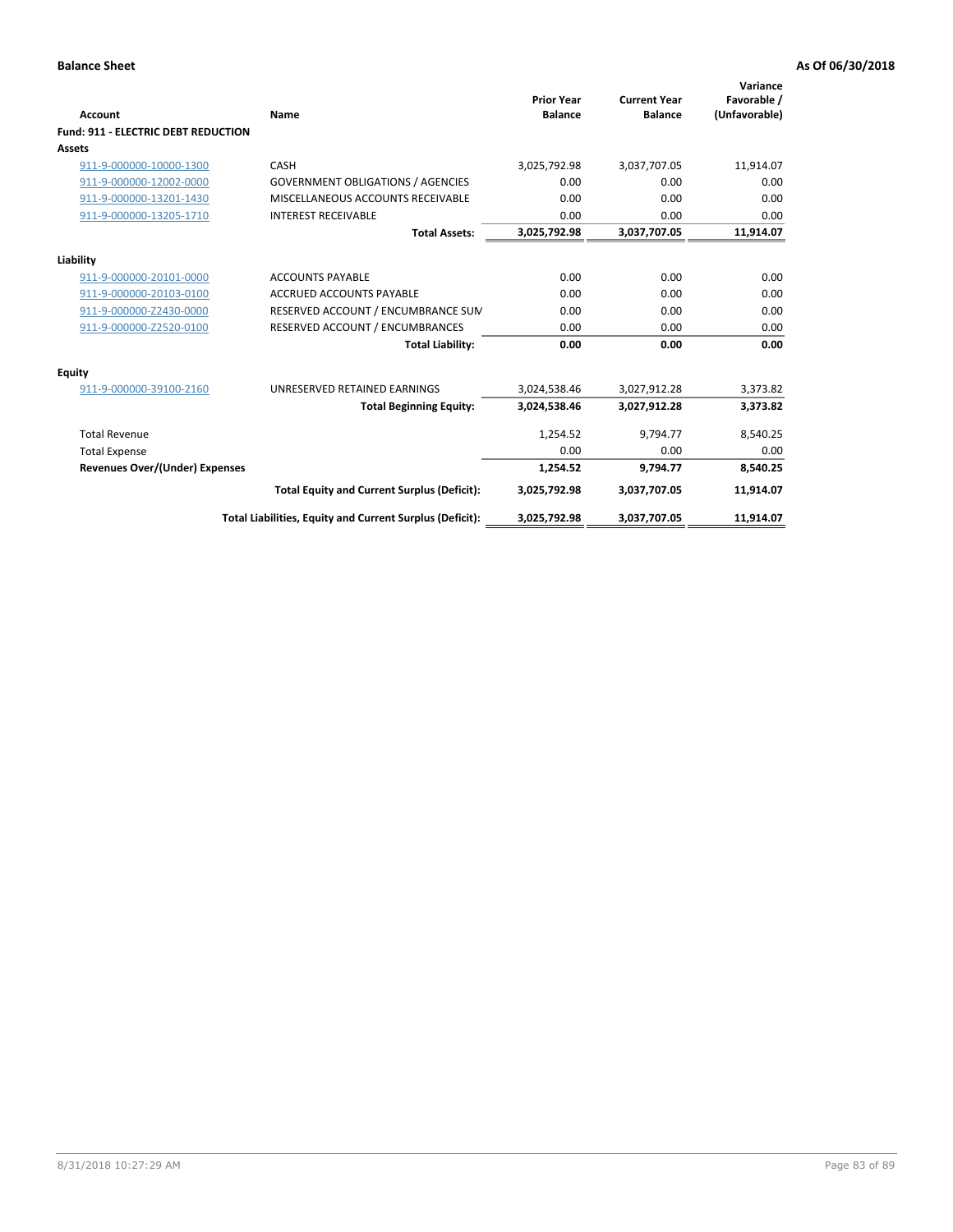| Account                                  | Name                                                     | <b>Prior Year</b><br><b>Balance</b> | <b>Current Year</b><br><b>Balance</b> | Variance<br>Favorable /<br>(Unfavorable) |
|------------------------------------------|----------------------------------------------------------|-------------------------------------|---------------------------------------|------------------------------------------|
| <b>Fund: 912 - ELECTRIC DEBT SERVICE</b> |                                                          |                                     |                                       |                                          |
| <b>Assets</b>                            |                                                          |                                     |                                       |                                          |
| 912-9-000000-10000-1300                  | CASH                                                     | 2,768,410.56                        | 2,783,231.53                          | 14,820.97                                |
| 912-9-000000-11504-1301                  | RESERVE FUND - 2008 BOND ISSUE                           | 1,143,122.36                        | 1,155,896.44                          | 12,774.08                                |
| 912-9-000000-11506-1301                  | RESERVE FUND - 2010 BOND ISSUE                           | 3,340,545.29                        | 3,377,690.69                          | 37,145.40                                |
| 912-9-000000-11515-1301                  | RESERVE FUND - 2015 BOND ISSUE                           | 137,281.34                          | 139,100.23                            | 1,818.89                                 |
| 912-9-000000-11516-1301                  | <b>RESERVE FUND - 2015 TAXABLE BONDS</b>                 | 44,657.12                           | 45,248.80                             | 591.68                                   |
| 912-9-000000-13205-1710                  | <b>INTEREST RECEIVABLE</b>                               | 0.00                                | 0.00                                  | 0.00                                     |
|                                          | <b>Total Assets:</b>                                     | 7,434,016.67                        | 7,501,167.69                          | 67,151.02                                |
| Liability                                |                                                          |                                     |                                       |                                          |
| 912-9-000000-20101-2320                  | <b>ACCOUNTS PAYABLE</b>                                  | 0.00                                | 0.00                                  | 0.00                                     |
| 912-9-000000-20107-2370                  | <b>ACCRUED INTEREST PAYABLE</b>                          | 470,459.14                          | 522,789.19                            | $-52,330.05$                             |
| 912-9-000000-21400-2999                  | DUE TO GEUS 910 - ELECTRIC OPERATING                     | 4,625,445.97                        | 4,625,445.97                          | 0.00                                     |
| 912-9-000000-Z2430-0000                  | <b>ENCUMBRANCE SUMMARY</b>                               | 0.00                                | 0.00                                  | 0.00                                     |
| 912-9-000000-Z2520-0100                  | RESERVED ACCOUNT / ENCUMBRANCES                          | 0.00                                | 0.00                                  | 0.00                                     |
|                                          | <b>Total Liability:</b>                                  | 5,095,905.11                        | 5,148,235.16                          | $-52,330.05$                             |
| Equity                                   |                                                          |                                     |                                       |                                          |
| 912-9-000000-39100-2150                  | SEMI RESERVED RETAINED EARNINGS                          | 1,613,381.08                        | 1,633,772.04                          | 20,390.96                                |
|                                          | <b>Total Beginning Equity:</b>                           | 1,613,381.08                        | 1,633,772.04                          | 20,390.96                                |
| <b>Total Revenue</b>                     |                                                          | 2,880,000.00                        | 2,880,000.00                          | 0.00                                     |
| <b>Total Expense</b>                     |                                                          | 2,155,269.52                        | 2,160,839.51                          | $-5,569.99$                              |
| Revenues Over/(Under) Expenses           |                                                          | 724,730.48                          | 719,160.49                            | $-5,569.99$                              |
|                                          | <b>Total Equity and Current Surplus (Deficit):</b>       | 2,338,111.56                        | 2,352,932.53                          | 14,820.97                                |
|                                          | Total Liabilities, Equity and Current Surplus (Deficit): | 7,434,016.67                        | 7,501,167.69                          | 67,151.02                                |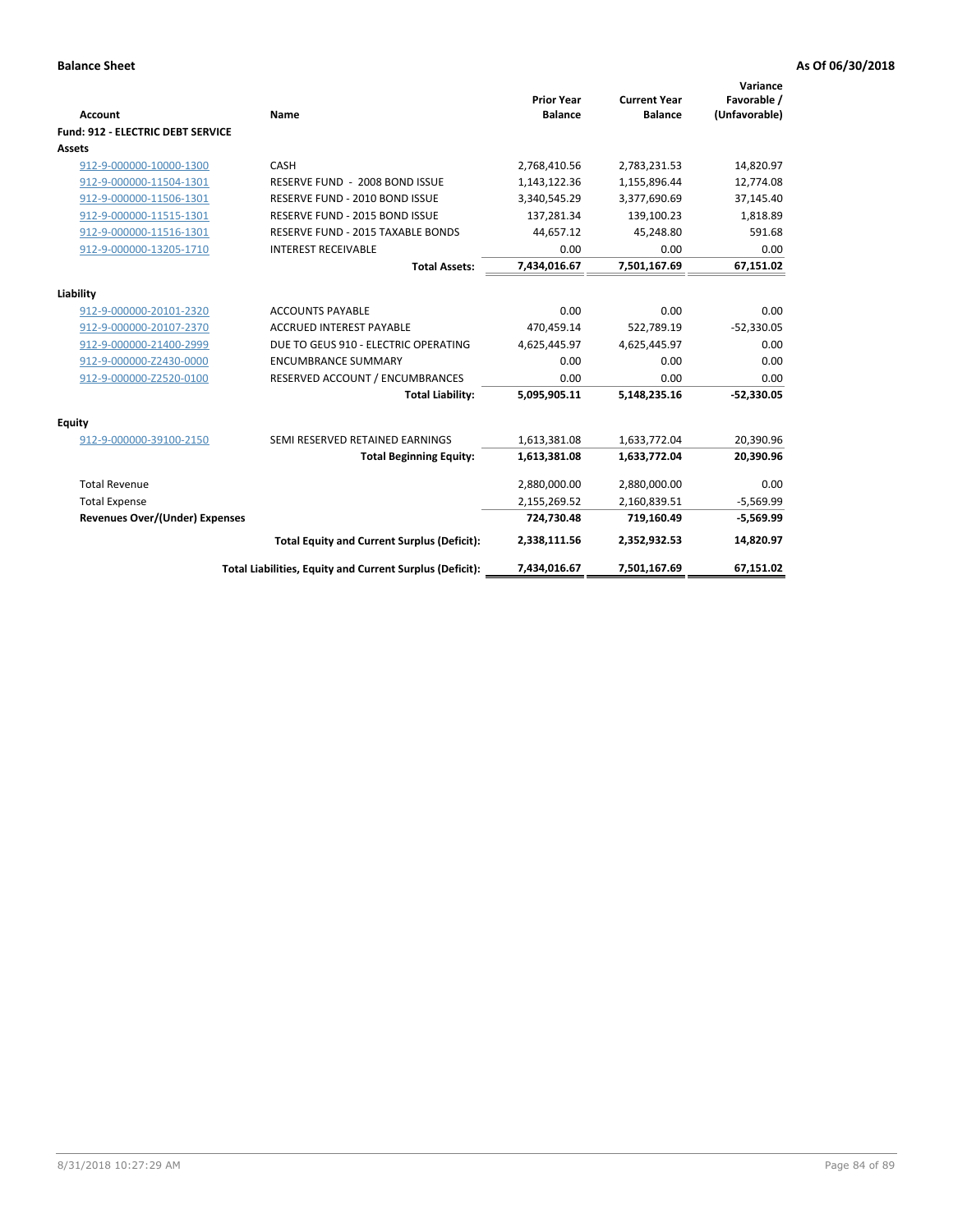| Account                                       | Name                                                     | <b>Prior Year</b><br><b>Balance</b> | <b>Current Year</b><br><b>Balance</b> | Variance<br>Favorable /<br>(Unfavorable) |
|-----------------------------------------------|----------------------------------------------------------|-------------------------------------|---------------------------------------|------------------------------------------|
| <b>Fund: 913 - ELECTRIC CONSTRUCTION FUND</b> |                                                          |                                     |                                       |                                          |
| <b>Assets</b>                                 |                                                          |                                     |                                       |                                          |
| 913-9-000000-10000-1300                       | CASH                                                     | 100,967.86                          | 101,365.46                            | 397.60                                   |
| 913-9-000000-13201-1430                       | MISCELLANEOUS ACCOUNTS RECEIVABLE                        | 0.00                                | 0.00                                  | 0.00                                     |
| 913-9-000000-13205-1710                       | <b>INTEREST RECEIVABLE</b>                               | 0.00                                | 0.00                                  | 0.00                                     |
|                                               | <b>Total Assets:</b>                                     | 100,967.86                          | 101,365.46                            | 397.60                                   |
| Liability                                     |                                                          |                                     |                                       |                                          |
| 913-9-000000-20101-2320                       | <b>ACCOUNTS PAYABLE</b>                                  | 0.00                                | 0.00                                  | 0.00                                     |
| 913-9-000000-20102-2321                       | <b>CREDIT CARD PAYABLE</b>                               | 0.00                                | 0.00                                  | 0.00                                     |
| 913-9-000000-20103-0000                       | <b>ACCRUED ACCOUNTS PAYABLE</b>                          | 0.00                                | 0.00                                  | 0.00                                     |
| 913-9-000000-29300-0000                       | <b>ENCUMBRANCE SUMMARY</b>                               | 0.00                                | 0.00                                  | 0.00                                     |
| 913-9-000000-29400-0100                       | RESERVED ACCOUNT / ENCUMBRANCES                          | 0.00                                | 0.00                                  | 0.00                                     |
|                                               | <b>Total Liability:</b>                                  | 0.00                                | 0.00                                  | 0.00                                     |
| Equity                                        |                                                          |                                     |                                       |                                          |
| 913-9-000000-39100-2160                       | SEMI RESERVED RETAINED EARNINGS                          | 100,926.02                          | 101,038.59                            | 112.57                                   |
|                                               | <b>Total Beginning Equity:</b>                           | 100,926.02                          | 101,038.59                            | 112.57                                   |
| <b>Total Revenue</b>                          |                                                          | 41.84                               | 326.87                                | 285.03                                   |
| <b>Total Expense</b>                          |                                                          | 0.00                                | 0.00                                  | 0.00                                     |
| Revenues Over/(Under) Expenses                |                                                          | 41.84                               | 326.87                                | 285.03                                   |
|                                               | <b>Total Equity and Current Surplus (Deficit):</b>       | 100,967.86                          | 101,365.46                            | 397.60                                   |
|                                               | Total Liabilities, Equity and Current Surplus (Deficit): | 100,967.86                          | 101,365.46                            | 397.60                                   |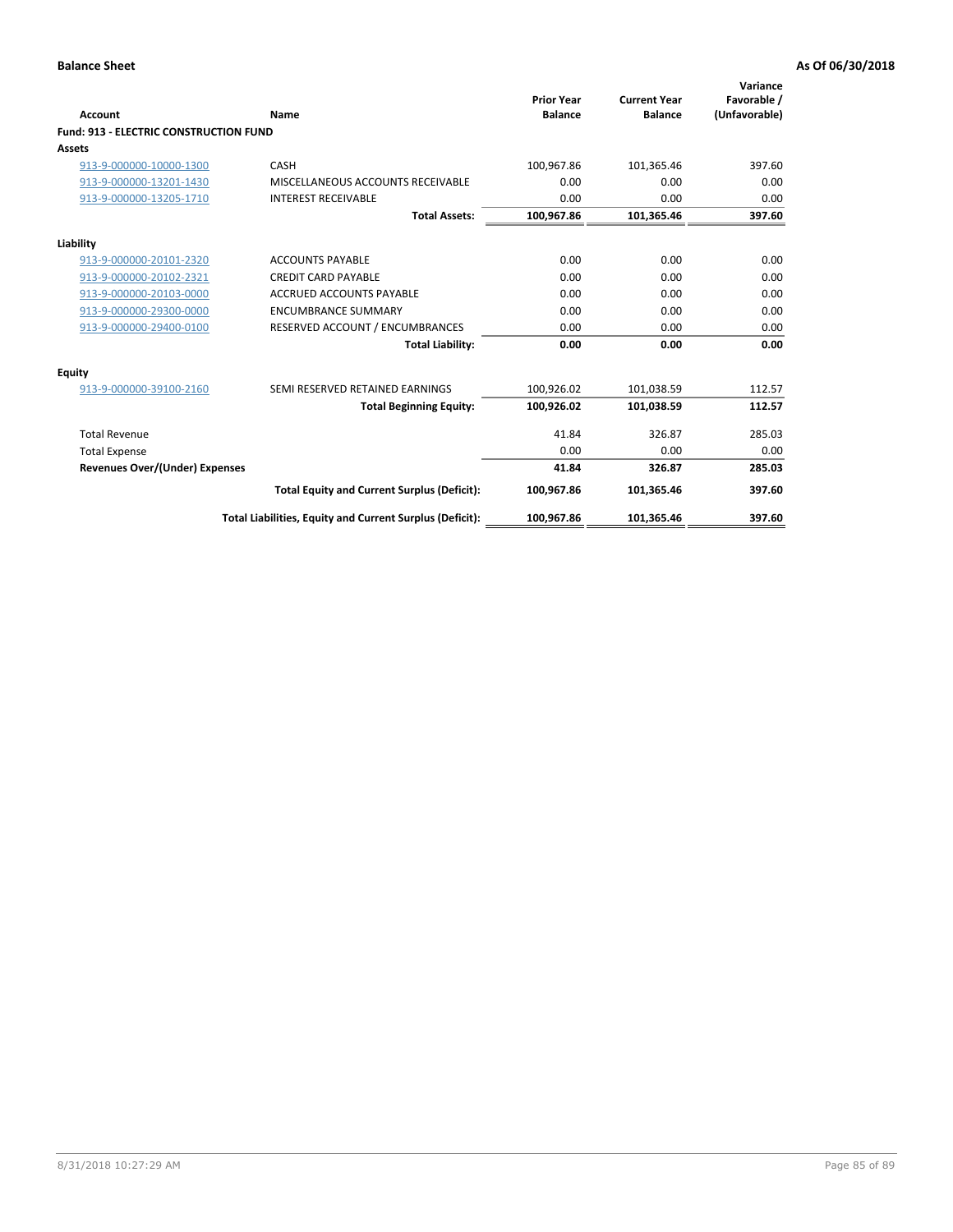| <b>Account</b>                        | Name                                                     | <b>Prior Year</b><br><b>Balance</b> | <b>Current Year</b><br><b>Balance</b> | Variance<br>Favorable /<br>(Unfavorable) |
|---------------------------------------|----------------------------------------------------------|-------------------------------------|---------------------------------------|------------------------------------------|
| Fund: 916 - 08 ENGINE BOND PROCEEDS   |                                                          |                                     |                                       |                                          |
| Assets                                |                                                          |                                     |                                       |                                          |
| 916-9-000000-10000-1300               | CASH                                                     | 0.00                                | 0.00                                  | 0.00                                     |
| 916-9-000000-12189-0000               | 08 ENGINE BOND PROCEEDS                                  | 0.00                                | 0.00                                  | 0.00                                     |
| 916-9-000000-13201-1430               | MISCELLANOEUS ACCOUNTS RECEIVABLE                        | 0.00                                | 0.00                                  | 0.00                                     |
| 916-9-000000-13205-1710               | <b>INTEREST RECEIVABLE</b>                               | 0.00                                | 0.00                                  | 0.00                                     |
| 916-9-000000-Z1030-1202               | 2008 GEUS REVENUE BOND - TEXAS TERM                      | 0.00                                | 0.00                                  | 0.00                                     |
| 916-9-000000-Z1030-1401               | 2008 GEUS REVENUE BOND - PFM                             | 0.00                                | 0.00                                  | 0.00                                     |
| 916-9-000000-Z1030-1402               | 2009 GEUS REVENUE BOND - PFM                             | 0.00                                | 0.00                                  | 0.00                                     |
| 916-9-000000-Z1030-3123               | 2009 GEUS REVENUE BOND - TEXAS TERM                      | 0.00                                | 0.00                                  | 0.00                                     |
|                                       | <b>Total Assets:</b>                                     | 0.00                                | 0.00                                  | 0.00                                     |
| Liability                             |                                                          |                                     |                                       |                                          |
| 916-9-000000-20101-2320               | <b>ACCOUNTS PAYABLE</b>                                  | 0.00                                | 0.00                                  | 0.00                                     |
| 916-9-000000-20139-2323               | <b>RETAINAGES PAYABLE</b>                                | 0.00                                | 0.00                                  | 0.00                                     |
| 916-9-000000-21401-2330               | DUE TO ELECTRIC OPERATING                                | 0.00                                | 0.00                                  | 0.00                                     |
| 916-9-000000-29300-0000               | <b>ENCUMBRANCE SUMMARY</b>                               | 0.00                                | 0.00                                  | 0.00                                     |
| 916-9-000000-29400-0100               | RESERVED ACCOUNT / ENCUMBRANCES                          | 0.00                                | 0.00                                  | 0.00                                     |
|                                       | <b>Total Liability:</b>                                  | 0.00                                | 0.00                                  | 0.00                                     |
|                                       |                                                          |                                     |                                       |                                          |
| Equity                                |                                                          |                                     |                                       |                                          |
| 916-9-000000-39100-2150               | <b>RESERVED RETAINED EARNINGS</b>                        | 0.00                                | 0.00                                  | 0.00                                     |
|                                       | <b>Total Beginning Equity:</b>                           | 0.00                                | 0.00                                  | 0.00                                     |
| <b>Total Revenue</b>                  |                                                          | 0.00                                | 0.00                                  | 0.00                                     |
| <b>Total Expense</b>                  |                                                          | 0.00                                | 0.00                                  | 0.00                                     |
| <b>Revenues Over/(Under) Expenses</b> |                                                          | 0.00                                | 0.00                                  | 0.00                                     |
|                                       | <b>Total Equity and Current Surplus (Deficit):</b>       | 0.00                                | 0.00                                  | 0.00                                     |
|                                       | Total Liabilities, Equity and Current Surplus (Deficit): | 0.00                                | 0.00                                  | 0.00                                     |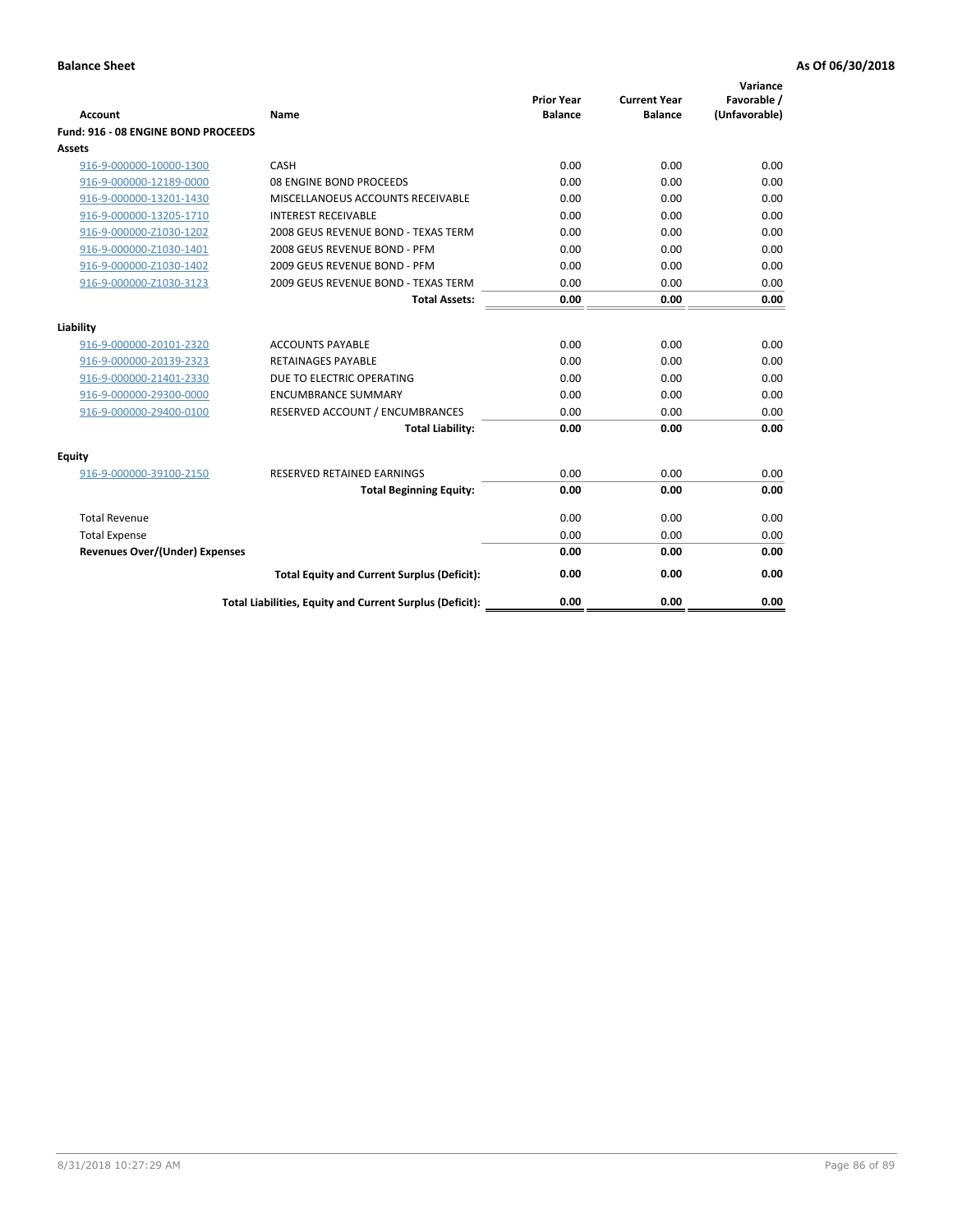| <b>Account</b>                                     | Name                                                            | <b>Prior Year</b><br><b>Balance</b> | <b>Current Year</b><br><b>Balance</b> | Variance<br>Favorable /<br>(Unfavorable) |
|----------------------------------------------------|-----------------------------------------------------------------|-------------------------------------|---------------------------------------|------------------------------------------|
| Fund: 950 - CABLE / INTERNET                       |                                                                 |                                     |                                       |                                          |
| Assets                                             |                                                                 |                                     |                                       |                                          |
| 950-9-000000-10000-1300                            | CASH                                                            | 1,223,795.44                        | 1,118,904.62                          | $-104,890.82$                            |
| 950-9-000000-13000-1420                            | <b>CUSTOMER ACCOUNTS RECEIVABLE</b>                             | 258,543.83                          | 263,011.42                            | 4,467.59                                 |
| 950-9-000000-13001-1420                            | NON CURRENT CUSTOMER ACCTS RECEIVAE                             | 230,219.18                          | 273,450.45                            | 43,231.27                                |
| 950-9-000000-13002-1440                            | ALLOWANCE FOR UNCOLLECTABLE                                     | -173,526.51                         | $-186,953.66$                         | $-13,427.15$                             |
| 950-9-000000-13003-1421                            | UNBILLED YEAR-END ACCRUAL                                       | 453,890.27                          | 444,091.98                            | $-9,798.29$                              |
| 950-9-000000-13201-1430                            | MISCELLANEOUS ACCOUNTS RECEIVABLE                               | 0.00                                | 0.00                                  | 0.00                                     |
| 950-9-000000-13205-1710                            | <b>INTEREST RECEIVABLE</b>                                      | 0.00                                | 0.00                                  | 0.00                                     |
| 950-9-000000-15801-1540                            | <b>INVENTORY</b>                                                | 199,122.40                          | 198,049.90                            | $-1,072.50$                              |
| 950-9-000000-16301-1070                            | <b>CWIP</b>                                                     | 0.00                                | 13,937.94                             | 13,937.94                                |
| 950-9-000000-17501-1860                            | <b>EMPLOYEE CONTRIBUTIONS</b>                                   | 65,340.00                           | 65,340.00                             | 0.00                                     |
| 950-9-000000-17504-1860                            | <b>INVESTMENT RETURN</b>                                        | 304,875.00                          | 304,875.00                            | 0.00                                     |
| 950-9-000000-17508-1860                            | <b>EXPERIENCE DIFFERENCE- OUTFLOW</b>                           | 6,177.00                            | 6,177.00                              | 0.00                                     |
| 950-9-000000-17509-1860                            | <b>EXPERIENCE DIFFERENCE - INFLOW</b>                           | 0.00                                | 0.00                                  | 0.00<br>0.00                             |
| 950-9-000000-17520-1860                            | <b>ASSUMPTION CHANGES</b>                                       | 81,009.00                           | 81,009.00                             |                                          |
| 950-9-000000-18001-5110                            | HEADEND, TRUNK & DISTRIBUTION SYSTEM                            | 9,813,629.64                        | 9,898,485.39                          | 84,855.75                                |
| 950-9-000000-18002-5111                            | <b>HEADEND EQUIPMENT</b><br><b>DROPS</b>                        | 1,290,975.52                        | 1,339,980.56                          | 49,005.04                                |
| 950-9-000000-18003-5120                            |                                                                 | 3,201,165.34                        | 2,810,572.22                          | -390,593.12                              |
| 950-9-000000-18101-5130                            | <b>CUSTOMER PREMISES EQUIPMENT</b><br>PRODUCTION EQUIPMENT      | 1,234,540.00<br>69,984.90           | 1,267,770.00                          | 33,230.00<br>0.00                        |
| 950-9-000000-18102-5140<br>950-9-000000-18201-5210 | CENTRAL INTERNET EQUIPMENT                                      | 422,769.46                          | 69,984.90<br>422,769.46               | 0.00                                     |
| 950-9-000000-18202-5220                            | <b>CUSTOMER INTERFACE EQUIPMENT</b>                             | 230,582.09                          | 256,575.29                            | 25,993.20                                |
| 950-9-000000-18301-5000                            | <b>FIBER OPTICS</b>                                             | 744,208.60                          | 744,208.60                            | 0.00                                     |
| 950-9-000000-18501-5901                            | <b>STRUCTURES &amp; IMPROVEMENTS</b>                            | 608,729.19                          | 608,729.19                            | 0.00                                     |
| 950-9-000000-18502-5910                            | <b>FURNITURE &amp; OFFICE EQUIPMENT</b>                         | 137,419.19                          | 137,419.19                            | 0.00                                     |
| 950-9-000000-18503-5920                            | <b>TRANSPORTATION EQUIPMENT</b>                                 | 373,895.50                          | 373,895.50                            | 0.00                                     |
| 950-9-000000-18504-5950                            | LABORATORY EQUIPMENT                                            | 163,348.67                          | 163,348.67                            | 0.00                                     |
| 950-9-000000-18505-5960                            | POWER OPERATED EQUIPMENT                                        | 5,500.00                            | 5,500.00                              | 0.00                                     |
| 950-9-000000-18506-5980                            | MISCELLANEOUS EQUIPMENT                                         | 0.00                                | 0.00                                  | 0.00                                     |
| 950-9-000000-18999-1080                            | ACCUMULATED DEPRECIATION                                        | -10,600,059.27                      | $-10,996,400.95$                      | $-396,341.68$                            |
|                                                    | <b>Total Assets:</b>                                            | 10,346,134.44                       | 9,684,731.67                          | -661,402.77                              |
|                                                    |                                                                 |                                     |                                       |                                          |
| Liability                                          |                                                                 |                                     |                                       |                                          |
| 950-9-000000-20101-2320                            | <b>ACCOUNTS PAYABLE</b>                                         | 2,398.52                            | 0.00                                  | 2,398.52                                 |
| 950-9-000000-20102-2321                            | <b>CREDIT CARD PAYABLE</b>                                      | 7,272.36                            | 7,886.41                              | $-614.05$                                |
| 950-9-000000-20103-2322                            | ACCRUED ACCOUNTS PAYABLE                                        | 0.00                                | 0.00                                  | 0.00                                     |
| 950-9-000000-20815-2410                            | SALES TAX PAYABLE - IN THE CITY                                 | 30,778.31                           | 31,088.13                             | $-309.82$                                |
| 950-9-000000-20816-2411                            | SALES TAX PAYABLE - OUT OF CITY                                 | 0.00                                | 0.00                                  | 0.00                                     |
| 950-9-000000-21001-1101                            | DUE TO COG - GEN FUND                                           | 0.00                                | 0.00                                  | 0.00                                     |
| 950-9-000000-21507-2347                            | DUE TO GBOD                                                     | 0.00                                | 0.00                                  | 0.00                                     |
| 950-9-000000-22001-2327                            | SALARIES PAYABLE                                                | 43,791.74                           | 45,167.97                             | -1,376.23                                |
| 950-9-000000-22002-2328                            | PTO PAYABLE                                                     | 58,535.74                           | 59,949.64                             | $-1,413.90$                              |
| 950-9-000000-24000-2350                            | <b>CUSTOMER DEPOSITS</b>                                        | 11,477.27                           | 11,360.18                             | 117.09                                   |
| 950-9-000000-26001-2283                            | <b>OBLIGATION FOR COMPENSATED ABSENCES</b>                      | 13,908.37                           | 20,920.81                             | $-7,012.44$                              |
| 950-9-000000-29300-0000                            | <b>ENCUMBRANCE SUMMARY</b>                                      | 0.00                                | 0.00                                  | 0.00                                     |
| 950-9-000000-29400-0100                            | RESERVED ACCOUNT / ENCUMBRANCES<br><b>NET PENSION LIABILITY</b> | 0.00                                | 0.00                                  | 0.00                                     |
| 950-9-000000-29999-2283                            | <b>Total Liability:</b>                                         | 515,186.00<br>683,348.31            | 515,186.00<br>691,559.14              | 0.00<br>$-8,210.83$                      |
|                                                    |                                                                 |                                     |                                       |                                          |
| Equity                                             |                                                                 |                                     |                                       |                                          |
| 950-9-000000-39100-2160                            | UNRESERVED RETAINED EARNINGS                                    | 9,128,980.69                        | 8,586,520.47                          | -542,460.22                              |
| 950-9-000000-39500-4210                            | <b>NET POSITION - PENSION</b><br><b>Total Beginning Equity:</b> | $-438.00$<br>9,128,542.69           | $-438.00$<br>8,586,082.47             | 0.00<br>-542,460.22                      |
|                                                    |                                                                 |                                     |                                       |                                          |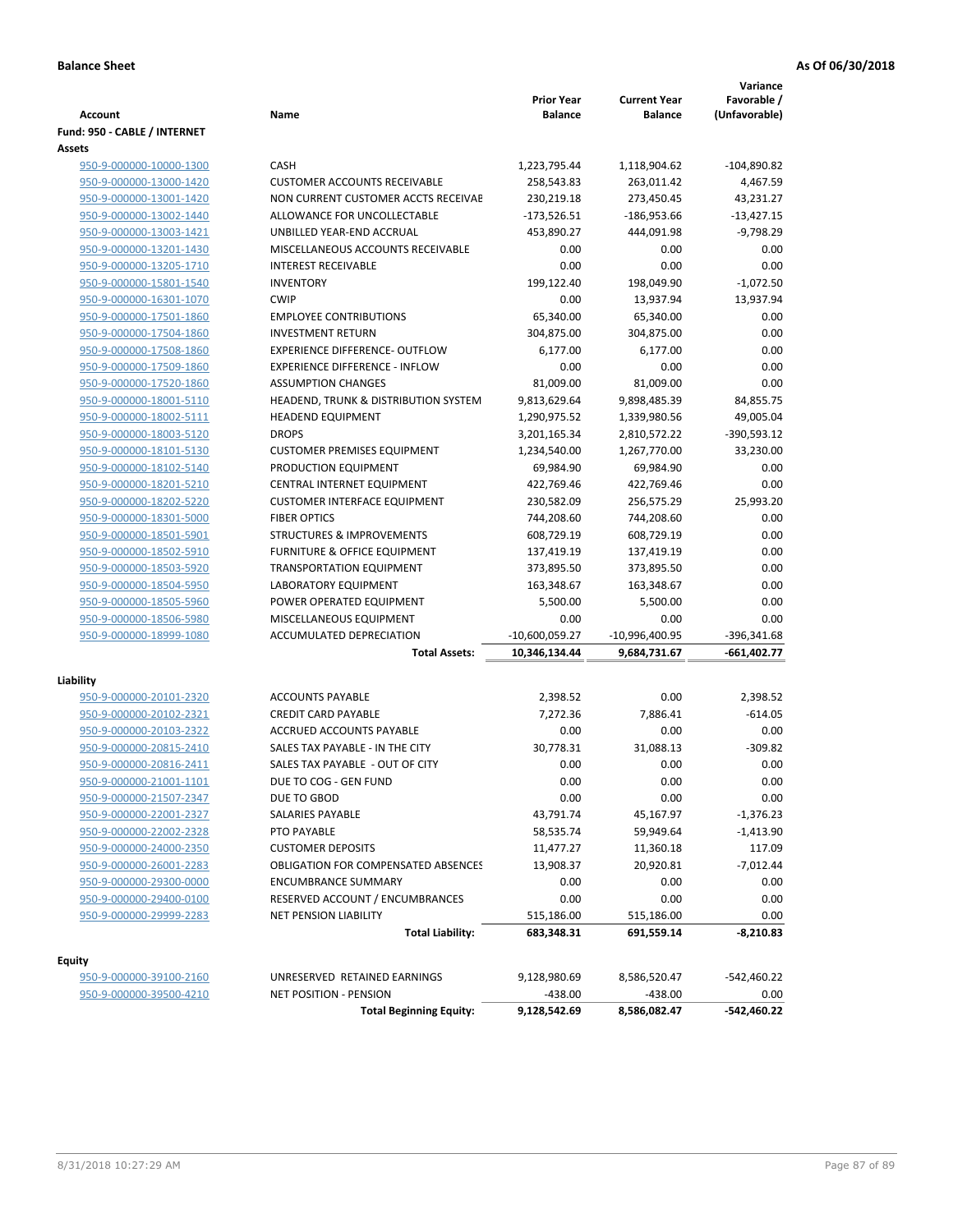| Account                        | Name                                                     | <b>Prior Year</b><br><b>Balance</b> | <b>Current Year</b><br><b>Balance</b> | Variance<br>Favorable /<br>(Unfavorable) |
|--------------------------------|----------------------------------------------------------|-------------------------------------|---------------------------------------|------------------------------------------|
| <b>Total Revenue</b>           |                                                          | 4,834,686.64                        | 4,786,584.48                          | $-48,102.16$                             |
| <b>Total Expense</b>           |                                                          | 4,300,443.20                        | 4.379.494.42                          | $-79,051.22$                             |
| Revenues Over/(Under) Expenses |                                                          | 534.243.44                          | 407.090.06                            | $-127,153.38$                            |
|                                | <b>Total Equity and Current Surplus (Deficit):</b>       | 9.662.786.13                        | 8.993.172.53                          | $-669.613.60$                            |
|                                | Total Liabilities, Equity and Current Surplus (Deficit): | 10.346.134.44                       | 9,684,731.67                          | $-661.402.77$                            |